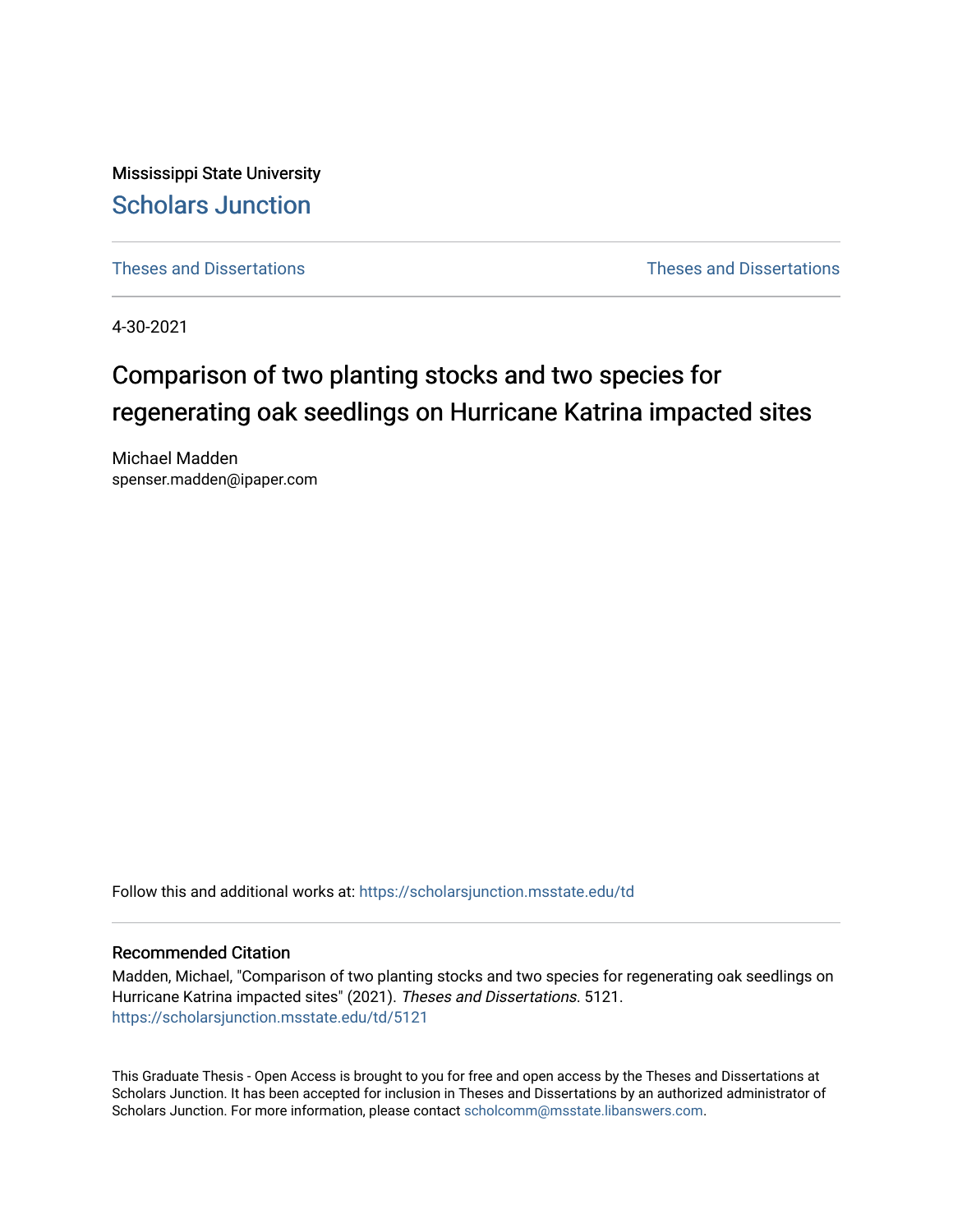Comparison of two planting stocks and two species for regenerating oak seedlings on

Hurricane Katrina impacted sites

By

Michael Spenser Madden

Approved By:

Heidi J. Renninger (Co-major Professor) Andrew B. Self (Co-major Professor) Andrew W. Ezell Joshua J. Granger Donald L. Grebner (Graduate Coordinator) Loren (Wes) Burger (Interim Dean, College of Forest Resources)

> A Thesis Submitted to the Faculty of Mississippi State University in Partial Fulfillment of the Requirements for the Degree of Master of Science in Forestry in the Department of Forestry

> > Mississippi State, Mississippi

April 2021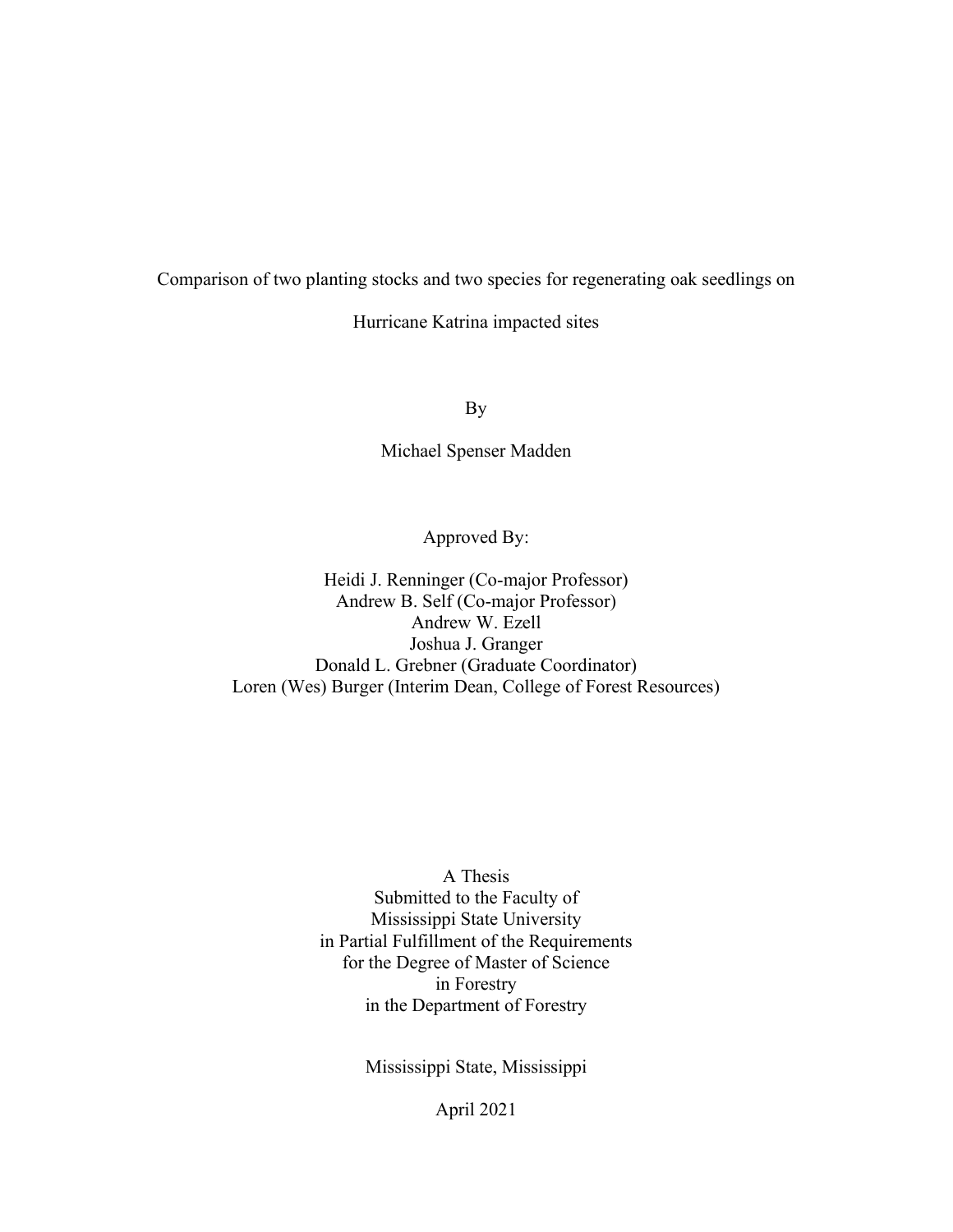Copyright by

Michael Spenser Madden

2021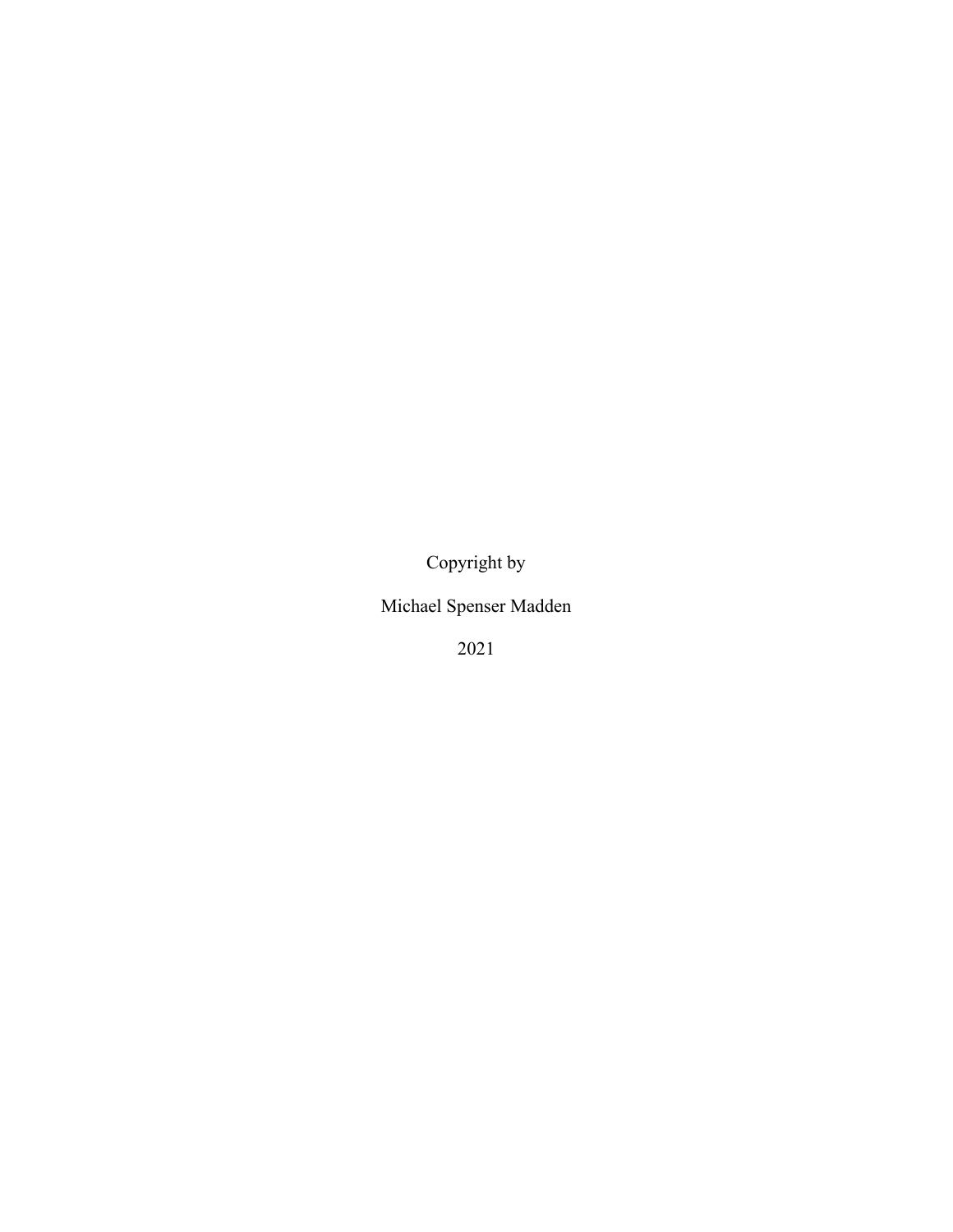Name: Michael Spenser Madden

Date of Degree: April 30, 2021 Institution: Mississippi State University Major Field: Forestry

Major Professors: Heidi J. Renninger, Andrew B. Self

Title of Study: Comparison of two planting stocks and two species for regenerating oak seedlings on Hurricane Katrina impacted sites

Pages in Study: 90

Candidate for Degree of Master of Science

Many bottomland hardwood stands in southern Mississippi lacked management prior to Hurricane Katrina. Following removal of overstory oaks, no seed source was available to naturally regenerate these stands. Artificial regeneration became the most viable option, but information was lacking on how to successfully reestablish thousands of acres of bottomland forests quickly and successfully.

Bareroot and conventional containerized seedlings of Nuttall oak (*Quercus texana*) and swamp chestnut oak (*Quercus michauxii*) were planted on two sites in southern Mississippi. After two growing season's Nuttall oak exhibited similar survival to (93.4%), better groundline diameter growth (13.0 mm) than, and better height growth (68.8 cm) than swamp chestnut oak (92.5%, 6.6 mm, 43.9 cm, respectively). Bareroot seedlings had the highest survival (94.5%), best groundline diameter growth (10.3 mm), and best height growth (66.6 cm), though conventional containerized seedling survival (91.4%), groundline diameter growth (9.3 mm), and height growth (46.0 cm) were all acceptable. Considering seedling cost and overall performance, bareroot seedlings provide the most effective option for artificial regeneration on high quality bottomland hardwood sites.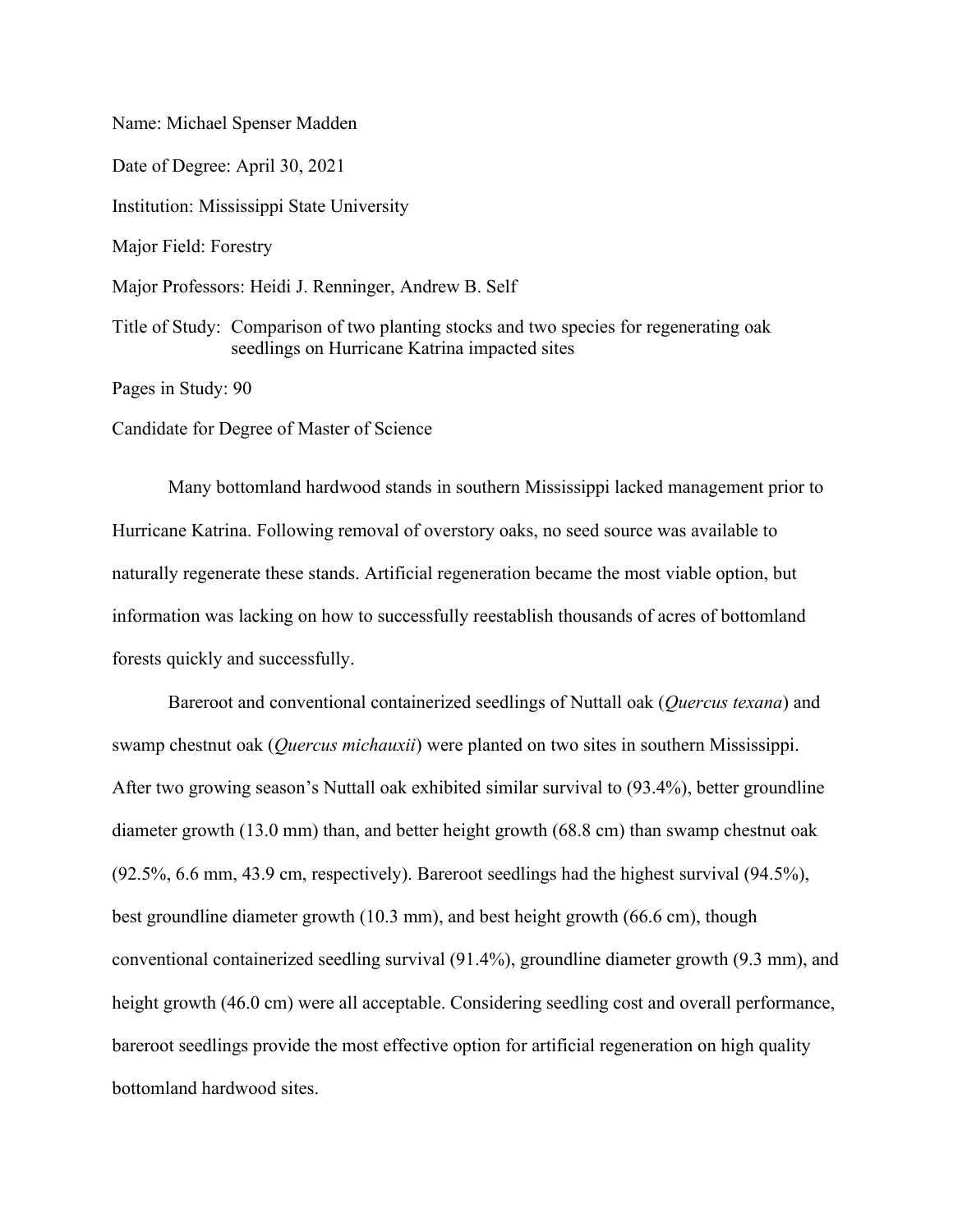### DEDICATION

<span id="page-4-0"></span>I dedicate this thesis to my wife, Emilee, for the love and support she has shown me, especially in our time in Starkville. There is no way I would have had the motivation or courage to attend Mississippi State and move so far from home had you not supported me the entire way.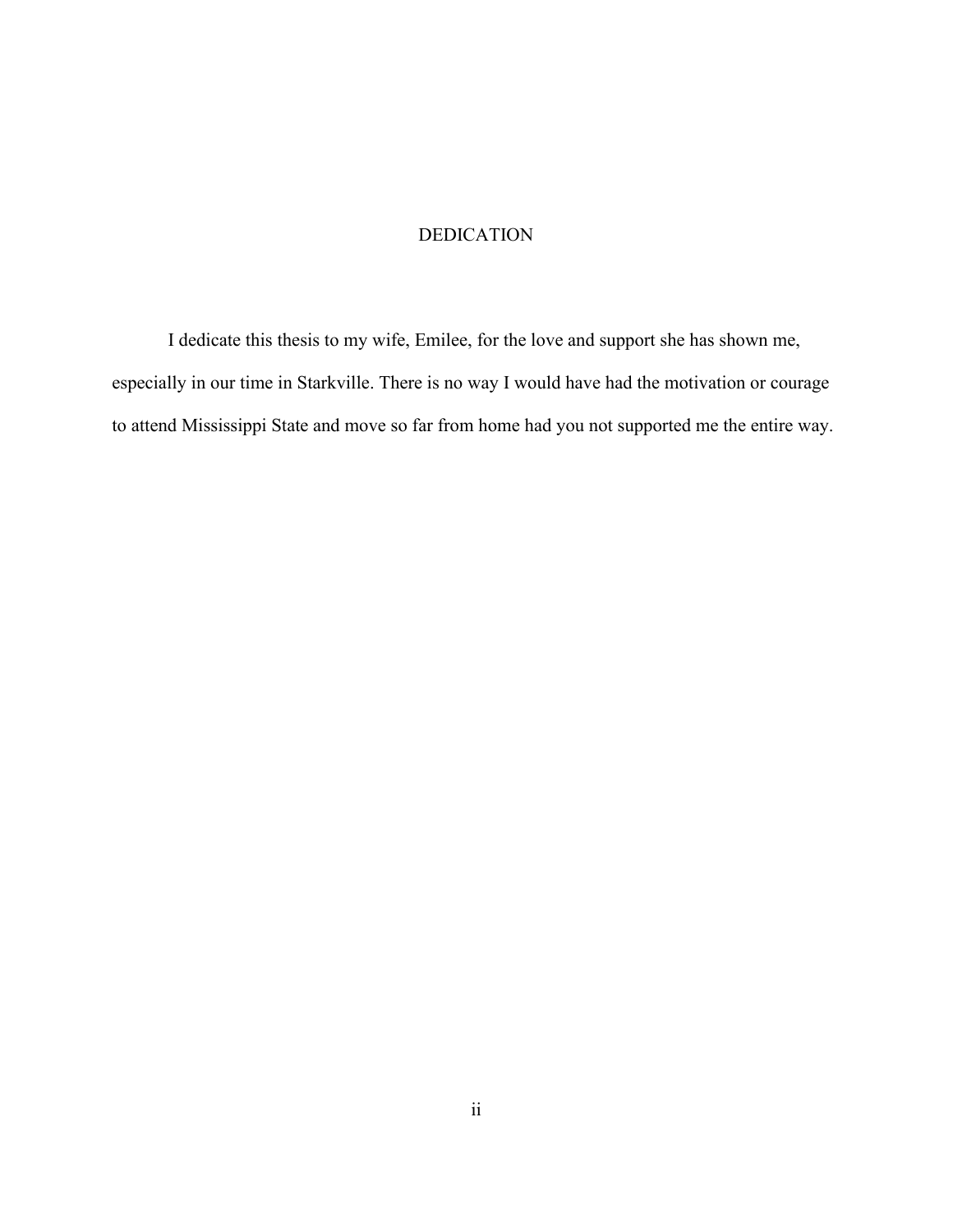#### ACKNOWLEDGEMENTS

<span id="page-5-0"></span>First, I would like to thank Dr. Andrew Ezell for the opportunity to study silviculture under him at Mississippi State University. He mentored me through the entire process and left a lasting mark on me as both a forester and a young man. I could not have chosen a better advisor for my degree. I would also like to thank my committee members, Dr. Heidi Renninger and Dr. Brady Self for stepping in as my co-major professors following Dr. Ezell's retirement, as well as Dr. Joshua Granger for his assistance and friendship throughout this entire process. I am grateful for my fellow graduate students who have assisted me along the way: Holden Miles, Austin Gentry, and Clayton Hale. They made the time between thesis writing slightly less miserable than the writing itself. I would like to thank the numerous student workers who sacrificed their weekends to help layout, plant, and measure my research sites. Special thanks are due to Amber Hamer, Susan Blanton, Mary Kelly, Jhonda Sowers, Laura Terry, Debra Kleban, and Gina Bell for their assistance and patience through the years.

I would like to express my appreciation to the USDA Farm Service Agency for funding this project and to Mr. Jim Barnes of the NRCS for his assistance in locating research sites for this project. This projected was supported by McIntire-Stennis Project (MISZ-621030). I am also grateful to my landowners, Mr. Michael Malone and Mr. Paul Carney for allowing this project to take place on their properties.

None of this would be possible without all these people. I am forever in debt to each of you.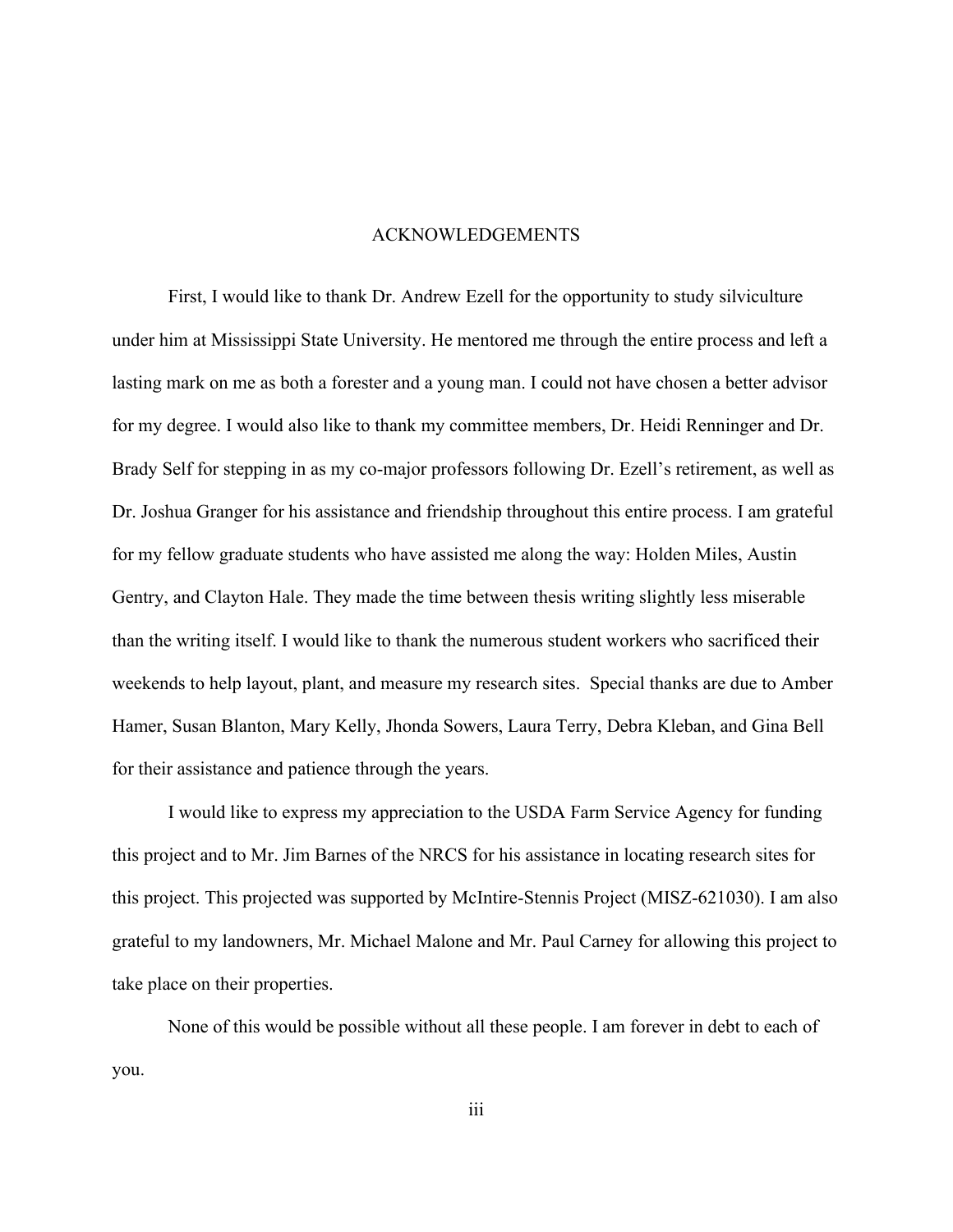# TABLE OF CONTENTS

| <b>CHAPTER</b> |  |
|----------------|--|
| $\mathbf{I}$ . |  |
|                |  |
| II.            |  |
|                |  |
| III.           |  |
|                |  |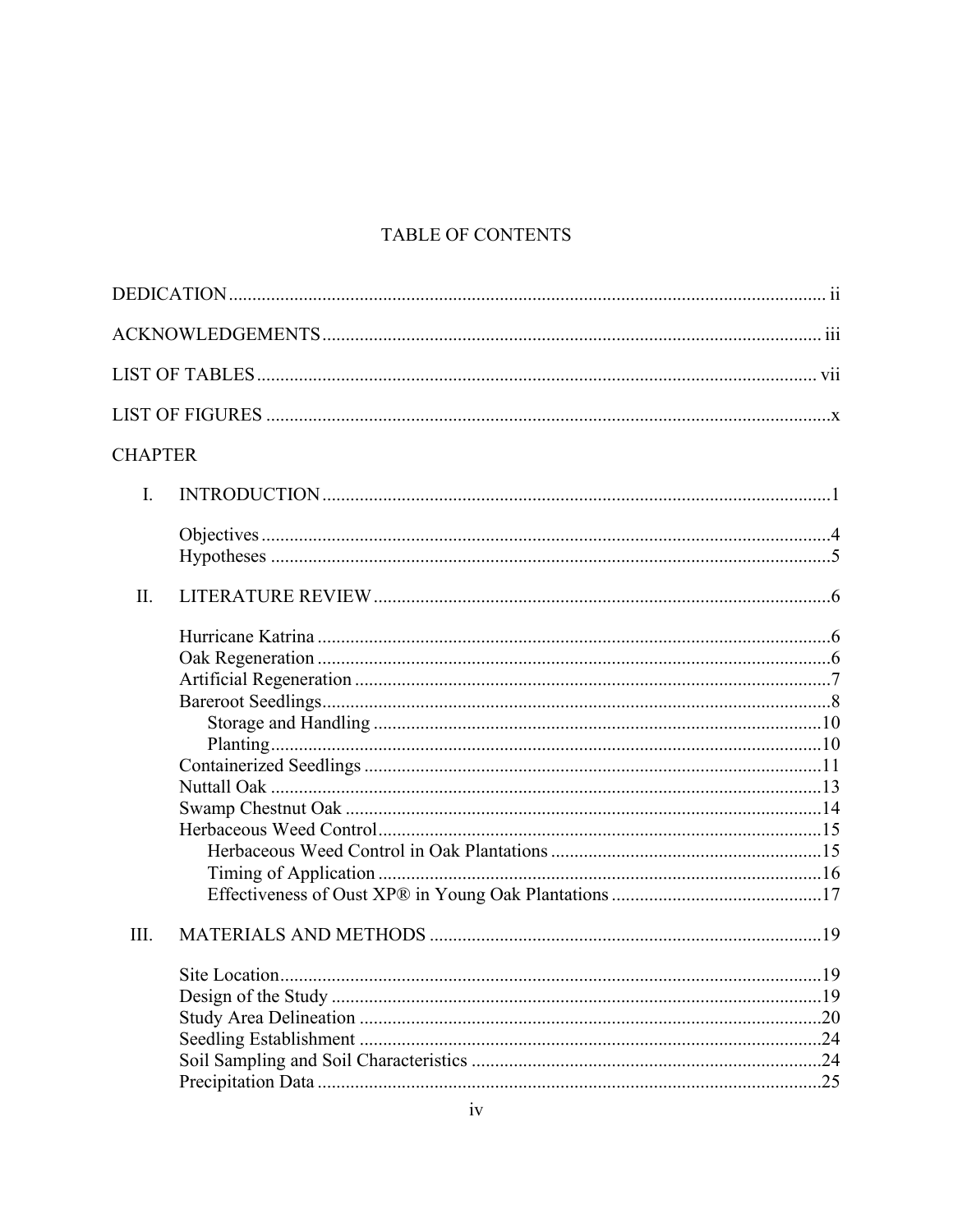| Monthly survival and precipitation during first growing season37    |  |
|---------------------------------------------------------------------|--|
|                                                                     |  |
|                                                                     |  |
|                                                                     |  |
|                                                                     |  |
|                                                                     |  |
|                                                                     |  |
|                                                                     |  |
|                                                                     |  |
|                                                                     |  |
|                                                                     |  |
|                                                                     |  |
|                                                                     |  |
|                                                                     |  |
|                                                                     |  |
|                                                                     |  |
| GLD growth variation by planting stock and species interaction 49   |  |
|                                                                     |  |
|                                                                     |  |
|                                                                     |  |
|                                                                     |  |
|                                                                     |  |
|                                                                     |  |
|                                                                     |  |
|                                                                     |  |
| Height growth variation by planting stock and species interaction58 |  |
|                                                                     |  |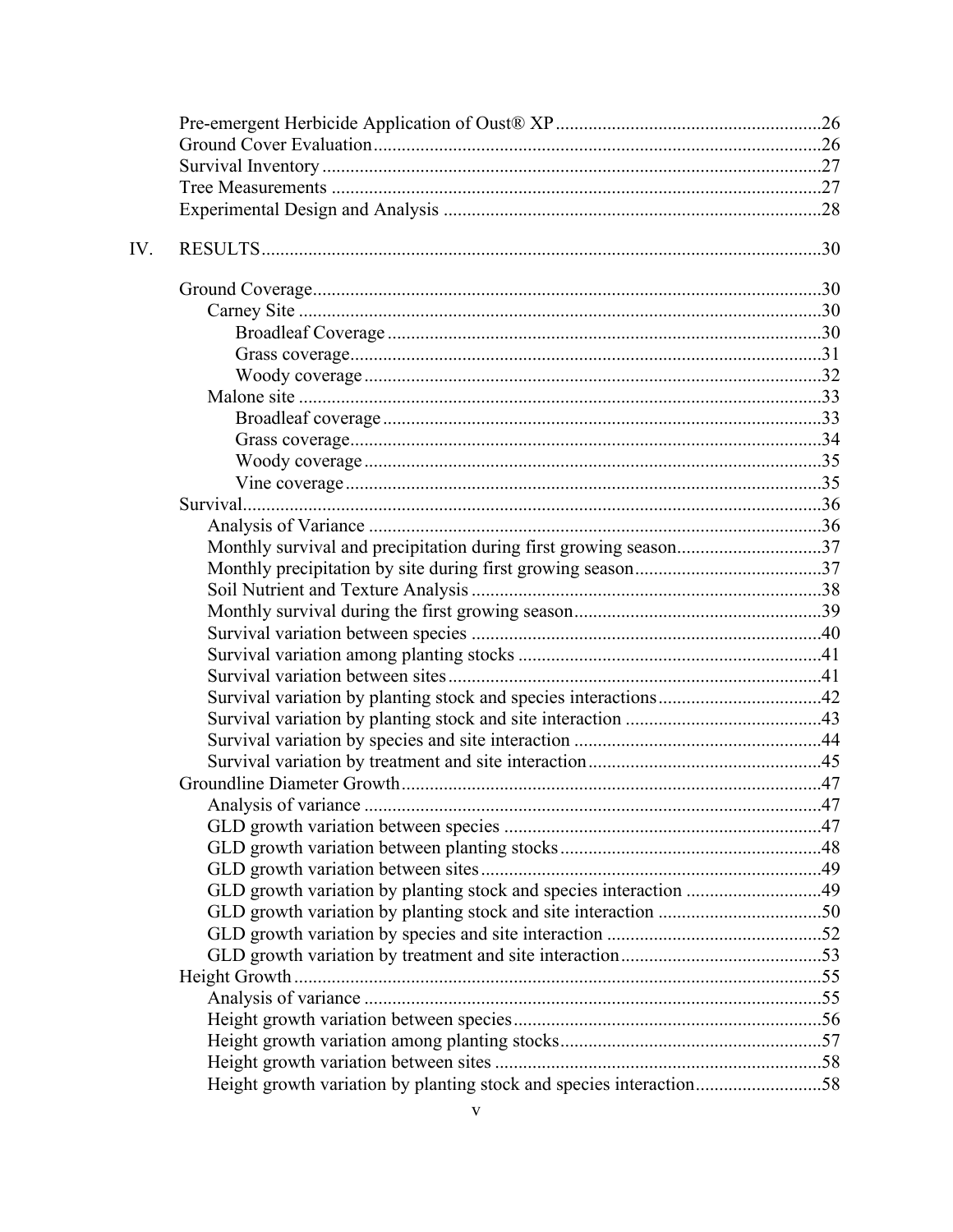| V.                                                                         |  |
|----------------------------------------------------------------------------|--|
|                                                                            |  |
| Survival and Growth Performance at the end of the First Growing Season     |  |
|                                                                            |  |
|                                                                            |  |
|                                                                            |  |
|                                                                            |  |
| Survival and Growth Performance at the end of the Second Growing Season 72 |  |
|                                                                            |  |
|                                                                            |  |
|                                                                            |  |
|                                                                            |  |
|                                                                            |  |
|                                                                            |  |
|                                                                            |  |
|                                                                            |  |
|                                                                            |  |
| VI.                                                                        |  |
|                                                                            |  |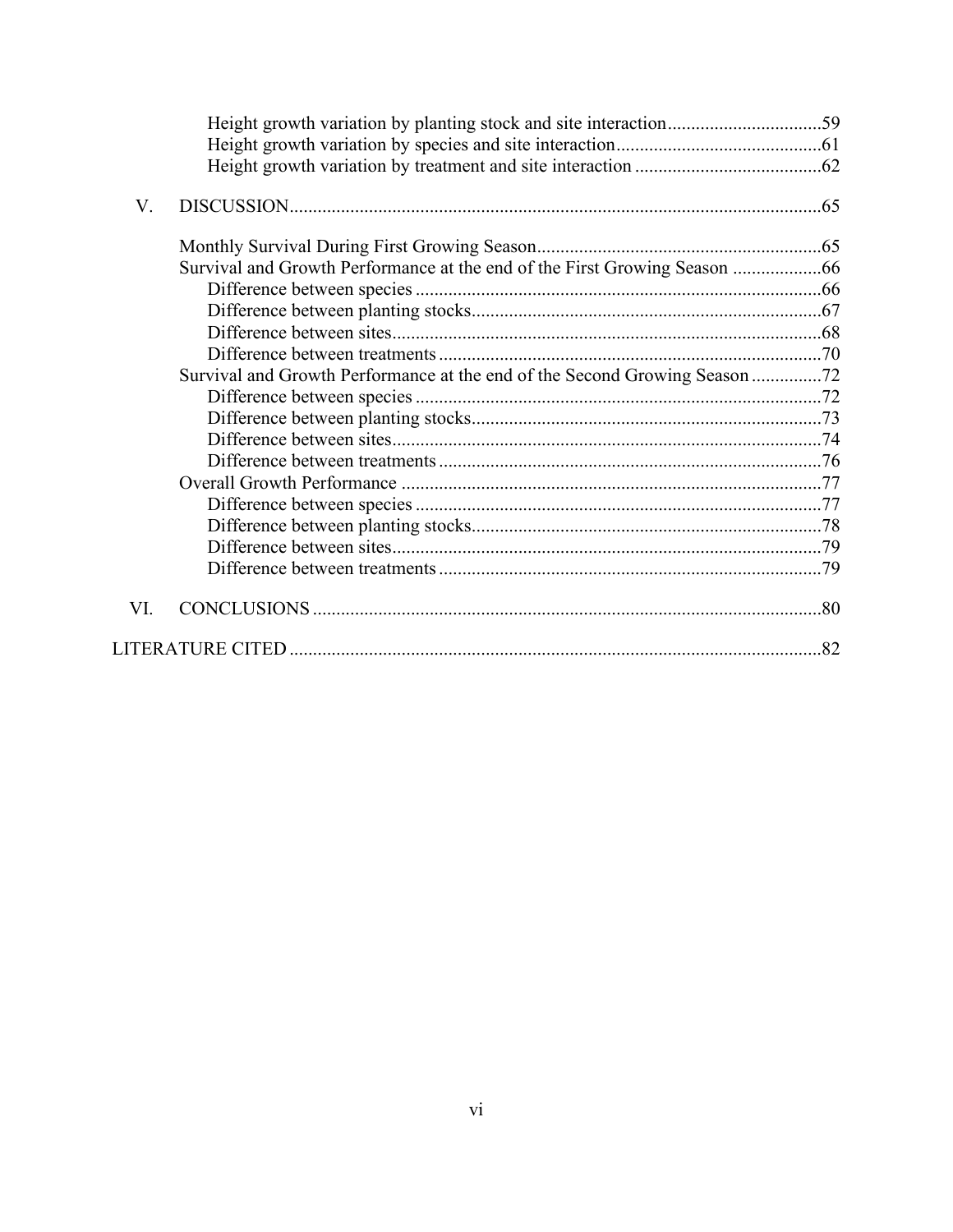## LIST OF TABLES

<span id="page-9-0"></span>

| Table 3.1 | Planting stock/species combination and the associated color code for each                                                                                 |     |
|-----------|-----------------------------------------------------------------------------------------------------------------------------------------------------------|-----|
| Table 4.1 | Average percent coverage of broadleaf competition found in treated and<br>untreated areas on both study sites during the first growing season (average    |     |
| Table 4.2 | Average percent coverage of grass competition found in treated and untreated<br>areas on both study sites during the first growing season (average of all |     |
| Table 4.3 | Average percent coverage of woody competition found in treated and<br>untreated areas on both study sites during the first growing season (average        |     |
| Table 4.4 | Average percent coverage of vine competition found in treated and untreated<br>areas on both study sites during the first growing season (average of all  |     |
| Table 4.5 | ANOVA results for survival by year and overall. Bolded values are                                                                                         |     |
| Table 4.6 | Average monthly and total rainfall for the 2019 growing season on the<br>Carney site compared to average monthly rainfall for Columbia, MS (1981-         |     |
| Table 4.7 | Average monthly and total rainfall for the 2019 growing season on the<br>Malone site compared to average monthly rainfall for Hattiesburg, MS             | .38 |
| Table 4.8 | Soil texture, cation exchange capacity, organic matter content, and pH for the                                                                            | .39 |
| Table 4.9 | Extractable nutrient levels of the soils found on the Carney and Malone study                                                                             |     |
|           | Table 4.10 Monthly survival per treatment by site during the first growing season,                                                                        | .40 |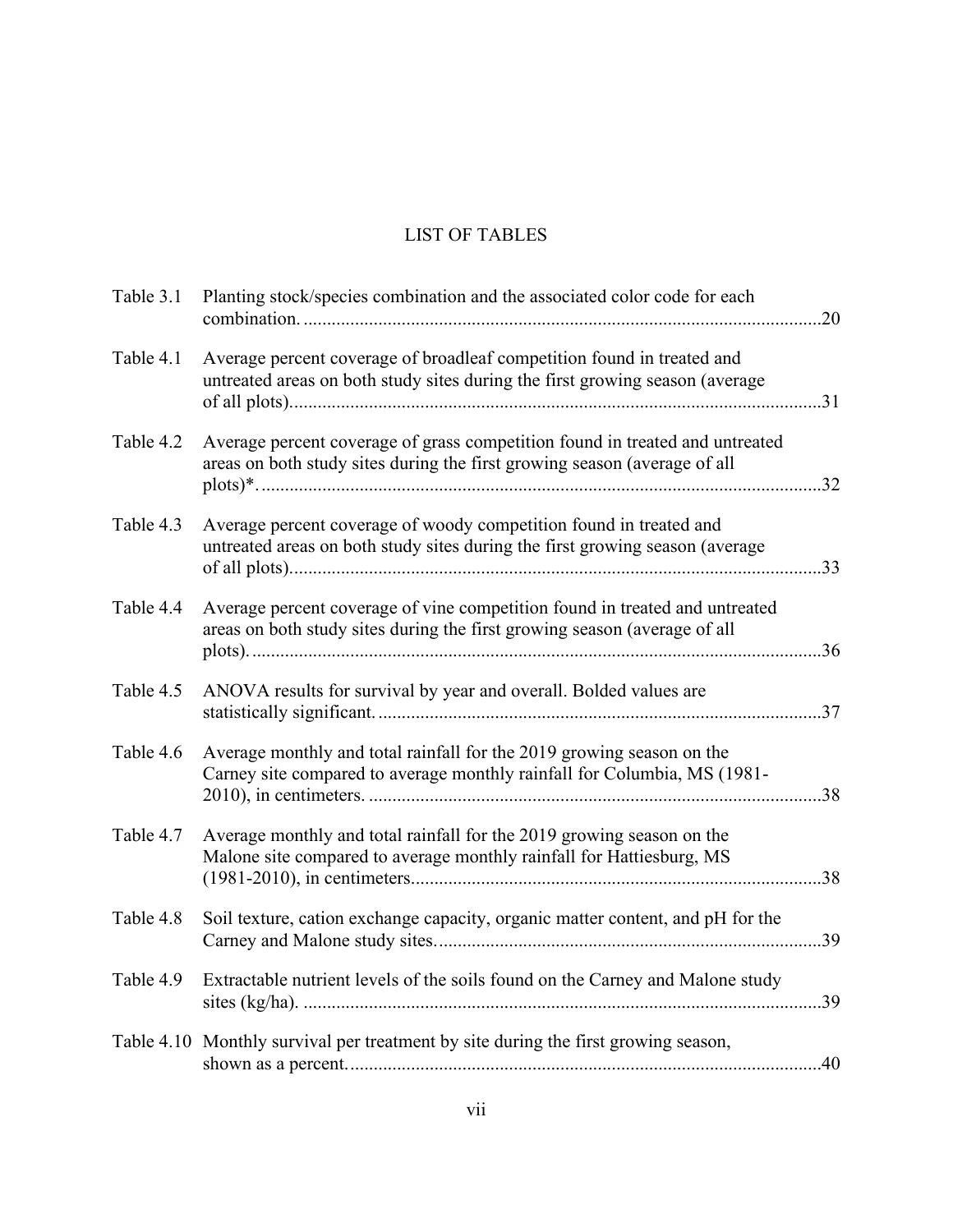| Table 4.11 Survival by species at the end of each growing season, shown as a percent                                                                               |     |
|--------------------------------------------------------------------------------------------------------------------------------------------------------------------|-----|
| Table 4.12 Survival by planting stock at the end of each growing season, shown as a                                                                                |     |
| Table 4.13 Survival by site at the end of each growing season, shown as a percent (both                                                                            | .42 |
| Table 4.14 Survival by planting stock and species at the end of each growing season,                                                                               |     |
| Table 4.15 Survival by planting stock and site at the end of each growing season, shown                                                                            |     |
| Table 4.16 Survival by species and site at the end of each growing season, shown as a                                                                              |     |
| Table 4.17 Survival by treatment and site at the end of each growing season, shown as a                                                                            | 46  |
| Table 4.18 ANOVA results for average groundline diameter growth by year and overall.                                                                               |     |
| Table 4.19 Average groundline diameter growth by species for each growing season and<br>overall, measured in millimeters (both sites and both planting stocks). 48 |     |
| Table 4.20 Average groundline diameter growth by planting stock for each growing<br>season and overall, measured in millimeters (both sites and both species)48    |     |
| Table 4.21 Average groundline diameter growth by site for each growing season and<br>overall, measured in millimeters (both planting stocks and both species)49    |     |
| Table 4.22 Average groundline diameter growth by species and planting stock for each<br>growing season and overall, measured in millimeters (both sites)50         |     |
| Table 4.23 Average groundline diameter growth by planting stock and site for each<br>growing season and overall, measured in millimeters (both species). 51        |     |
| Table 4.24 Average groundline diameter growth by species and site for each growing<br>season and overall, measured in millimeters (both planting stocks)53         |     |
| Table 4.25 Average groundline diameter growth by treatment and site for each growing                                                                               |     |
| Table 4.26 ANOVA results for average height growth by year and overall. Bolded                                                                                     |     |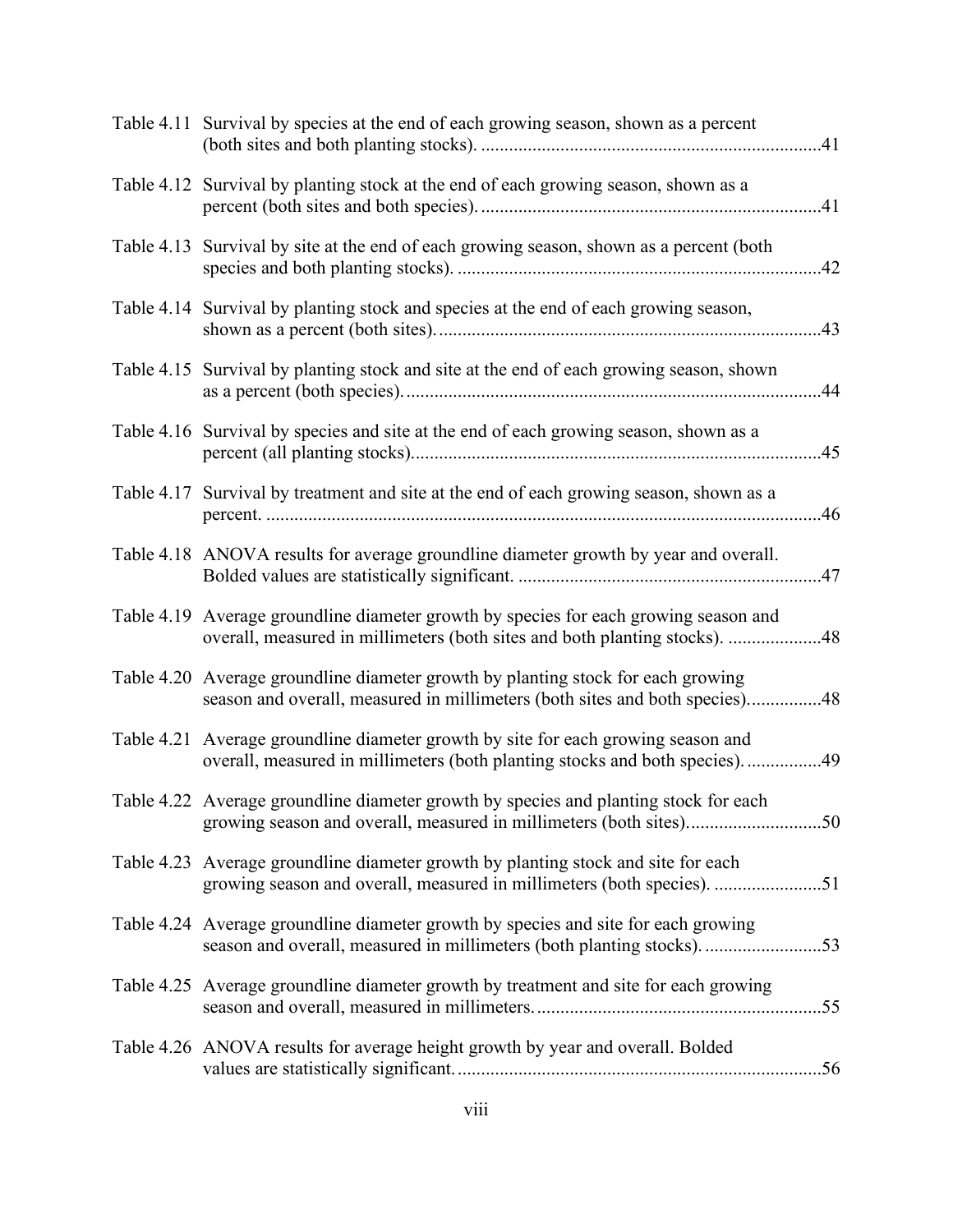| Table 4.27 Average height growth by species for each growing season and overall,    |     |
|-------------------------------------------------------------------------------------|-----|
| Table 4.28 Average height growth by planting stock for each growing season and      |     |
| Table 4.29 Average height growth by site for each growing season and overall,       | .58 |
| Table 4.30 Average height growth by planting stock and species for each growing     |     |
| Table 4.31 Average height growth by planting stock and site for each growing season |     |
| Table 4.32 Average height growth by species and site for each growing season and    |     |
| Table 4.33 Average height growth by treatment and site for each growing season and  |     |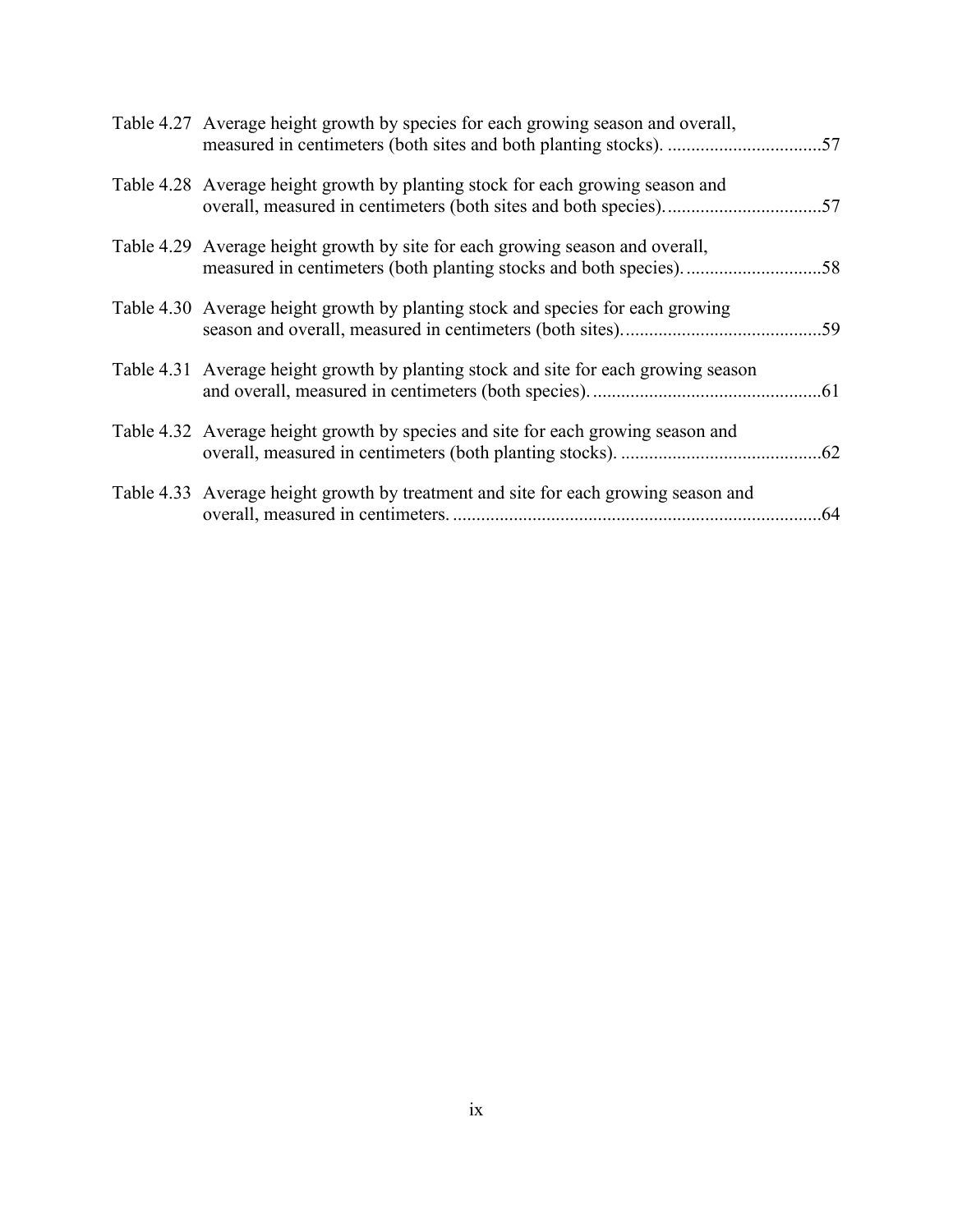# LIST OF FIGURES

<span id="page-12-0"></span>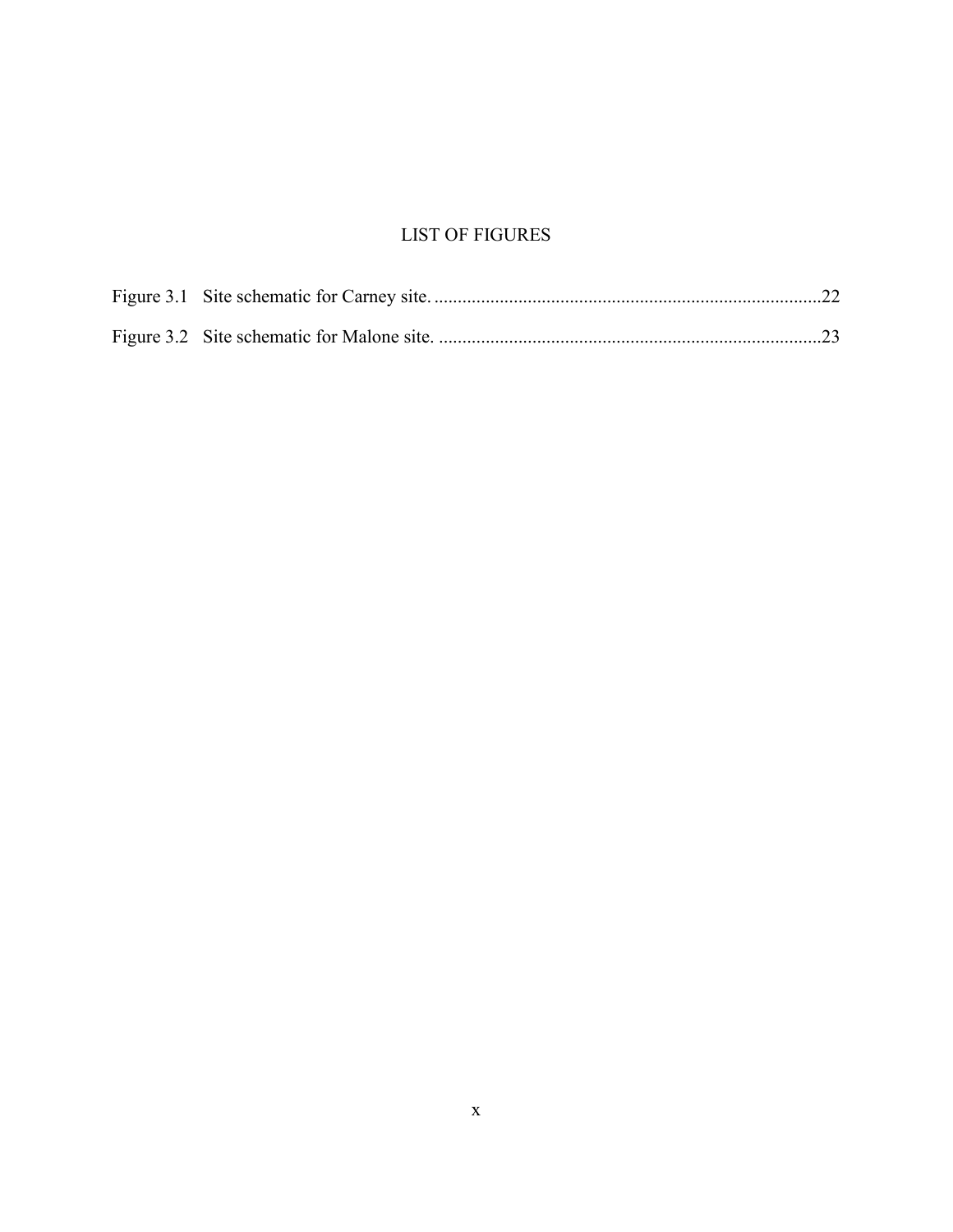#### CHAPTER I

### **INTRODUCTION**

<span id="page-13-1"></span><span id="page-13-0"></span>Hurricane season in the southeastern United States can begin as early as May and last well into December. The peak of hurricane season is often from the middle of September until the end of October, with the largest and most devastating hurricanes often formed within this time period (Wamsley 2018). These storms bring winds ranging in speeds from 119 kilometers per hour (km/h) to in excess of 280 km/h, as well as heavy rainfall and potential flooding (Wall 2011; Godlewski 2018). Hurricane season is of utmost importance to coastal states due to the potential for damage and economic losses associated with it.

Publicized damage from hurricanes is often of homes and large cities, but southern forests do not escape negative impact. This includes both pine and hardwood forests. Straight line winds associated with hurricanes can topple large oaks (*Quercus spp.*), especially when their root systems are in saturated soils due to the precipitation associated with these storms (Oswalt et al. 2008). These oaks play a key role in coastal ecosystems of the Southeast. Various species of wildlife are closely associated with oaks and depend on them for food and cover (McShea and Healy 2002; Gardiner et al. 2010). Oaks also play a major part in the economics of the region, due to their value in lumber, flooring, cross ties, and pulpwood (Luppold and Jacobsen 1985). They also provide important ecosystem services, including development and preservation of soil, air filtration and oxygen production, rainfall interception, and runoff control. Large oaks also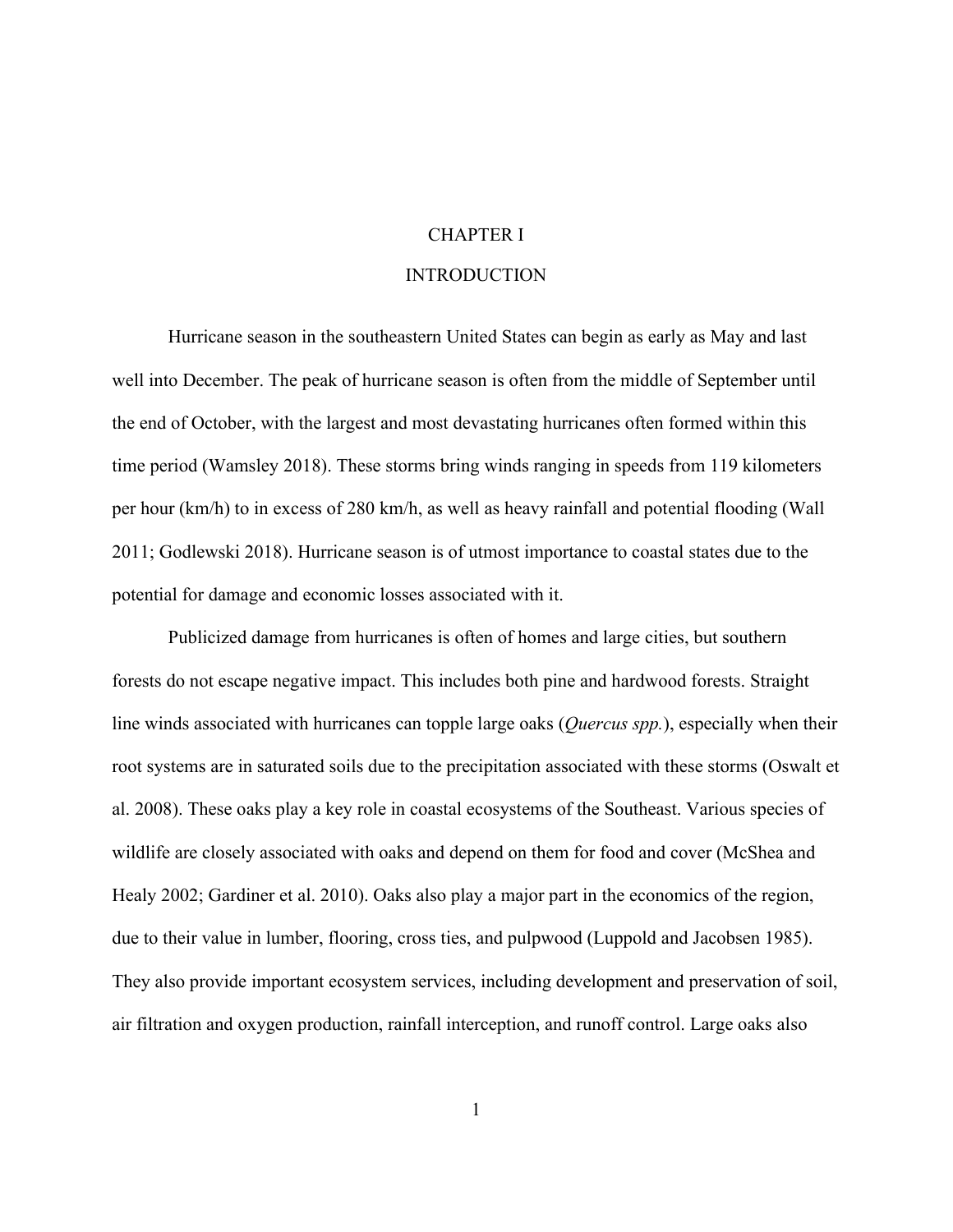provide aesthetic benefits and can increase property value (Ulrich et al. 1991; Kuo et al. 1998). By destroying these trees, hurricanes alter the landscape and reduce benefits provided by oaks.

Oaks are typically grown on longer rotations than other merchantable species, so the possibility of a damaging incident is increased due to the longer time frame. Any number of catastrophic events can occur over a prolonged time period, including natural disasters such as hurricanes. These events can have severe economic impacts on forest landowners. Extensive research has been conducted on various regeneration methods of southern hardwoods including growth rates, survival rates, and costs associated with each, yet knowledge on growth and survival of alternate planting stocks for oak regeneration is still lacking.

Mississippi is one of the coastal states and has received numerous impacts from hurricanes over the years. On August 29, 2005, Hurricane Katrina made landfall on the Gulf Coast of the United States, including Mississippi, as a Category Three hurricane with wind speeds up to 280 km/h (Blake et al. 2011; Wall 2011). This storm left an abundance of damage in its wake. According to Oswalt et al. (2008), approximately 54 million trees in Mississippi were destroyed. The United States Forest Service (2005) estimated that forty percent of the damage occurred in hardwood forests. This magnitude of damage called for quick and effective regeneration of these hardwoods, primarily of oak species. It is well known that oak regeneration can be a complicated process, even when carefully precontrived (Loftis and McGee 1993; Cook et al. 1998; Dey 2014). Due to the complexity of natural regeneration (Ezell et al. 1999; Peairs et al. 2004) and mass removal of an overstory seed source, artificial regeneration is viewed as the best option following vast damage caused by a hurricane.

Artificial regeneration is defined by the United States Forest Service (2018) as "renewal of the forest by planting or direct seeding; establishing a new stand of trees by planting seeds or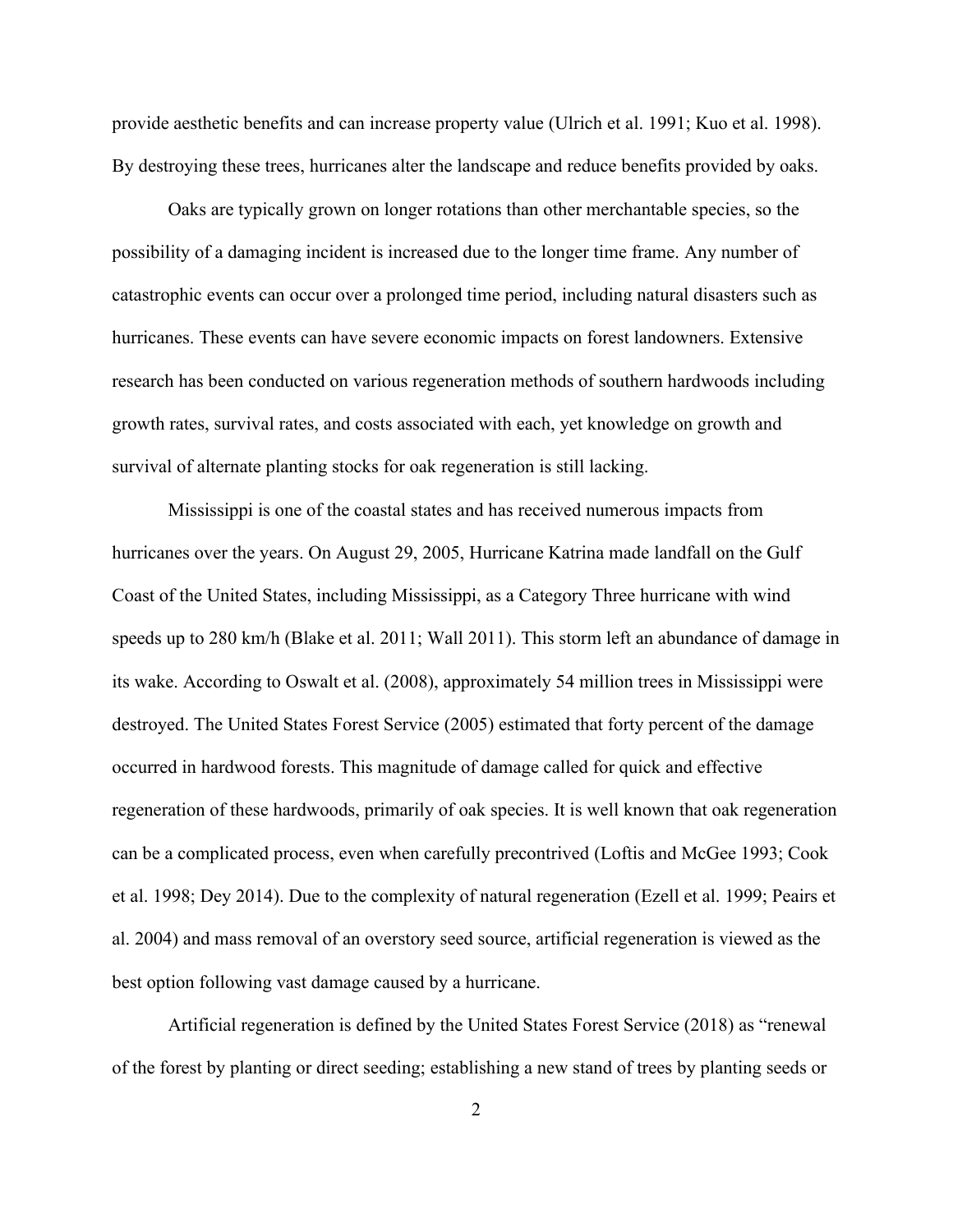seedlings by hand or machine." It is worth noting that costs associated with successfully artificially regenerating large areas in oak can be substantial. Artificial regeneration following a disaster such as a hurricane would require extensive site preparation to remove woody biomass left behind. Even if a salvage harvest could be conducted, profits returned by such a harvest would be substantially less than returns gained by a traditional timber harvest, and this salvage harvest revenue may not be enough to cover the cost of artificially regenerating oaks. Many landowners whose oak forests were destroyed by Hurricane Katrina needed a cost effective and reliable means of artificially regenerating their land.

Regeneration of high-quality hardwoods has been a recurring issue in southern forest management. High survival rates of artificially regenerated oak seedlings are of the utmost importance regarding long-term establishment of an oak dominated forest. Bareroot seedlings are the most common means of artificial oak regeneration in the southeastern United States. Containerized seedlings make up only 0.3% of annual plantings of oak seedlings (Dey et al. 2008). Regardless of planting stock, survival and future productivity of these stands can be improved using common forest management practices, including proper site preparation and herbaceous weed control (Dey et al. 2008).

The in-depth planning and costs required for successful artificial oak regeneration have led many landowners to consider other "less complicated" species, such as Loblolly pine (*Pinus taeda)* when reforesting damaged lands. They turn to quicker growing, seemingly more economical options (Dey et al. 2008). This change in land use caused by establishing non-oak species on what was previously oak forestland, will likely not provide landowners or the ecosystem with services that an oak dominated forest can provide. For this reason, it is highly

3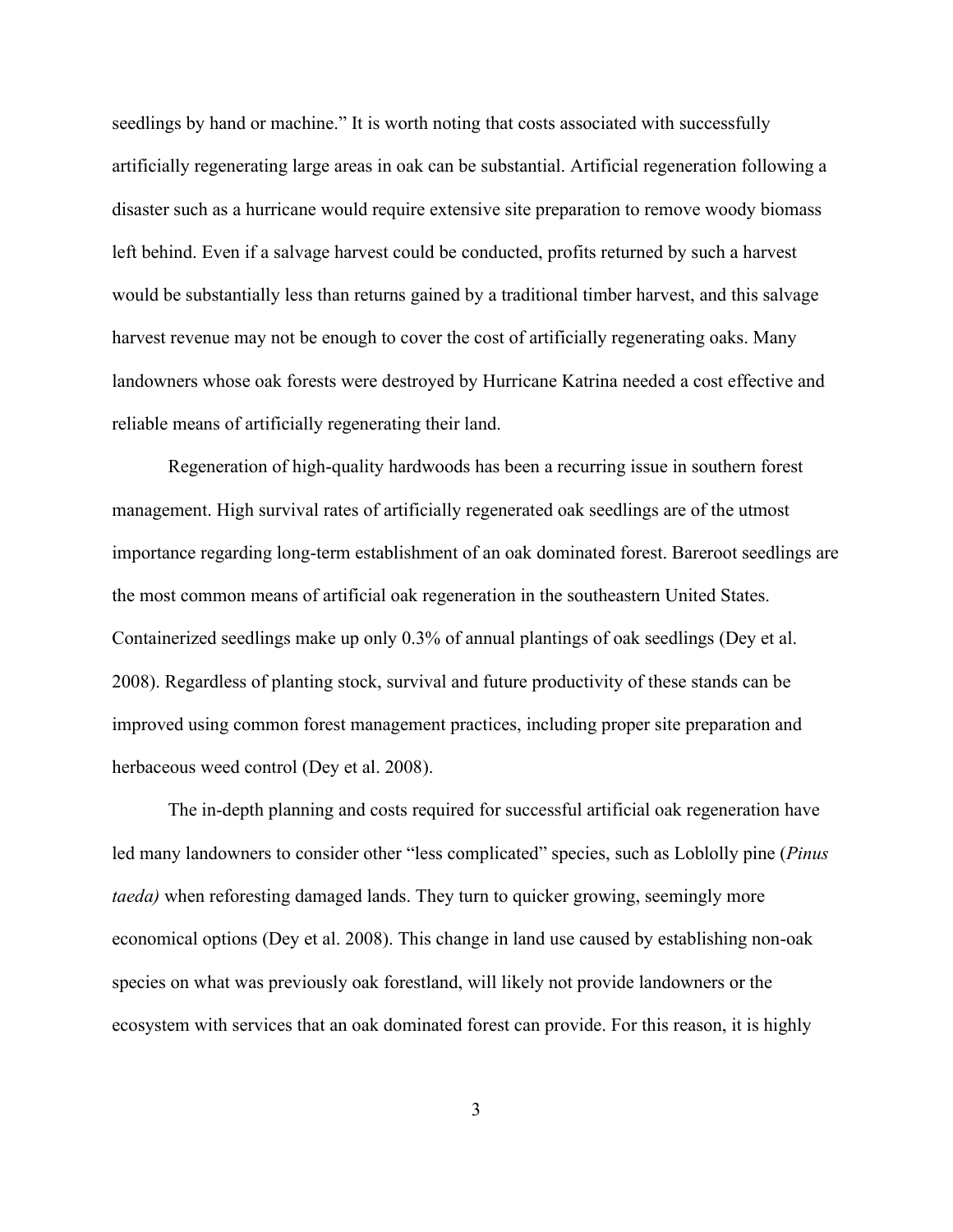important that landowners be provided with pertinent information regarding effective means of establishing oak forests following natural disasters in an economically viable manner.

The overall goal of this research is to generate information and beneficial knowledge regarding oak establishment following a natural disaster in which the seed source component of a stand was removed prior to adequate natural regeneration being established. This project will produce information as to which planting stock (bareroot or containerized) will be the most successful in establishing an oak forest. This will allow landowners to make more educated decisions regarding management of their land.

#### **Objectives**

<span id="page-16-0"></span>The primary goal of this research project is to compare the two-year performance of two different planting stocks of two oak species on sites impacted by Hurricane Katrina.

Objectives are as follows:

- I. Compare the two-year survival, height growth, and groundline diameter growth of two oak species:
	- A. Nuttall Oak (*Quercus texana*)
	- B. swamp chestnut oak (*Quercus michauxii*).
- II. Compare the two-year survival, height, and groundline diameter growth of two planting stocks:
	- A. High quality 1-0, bareroot seedlings
	- B. Conventional containerized seedlings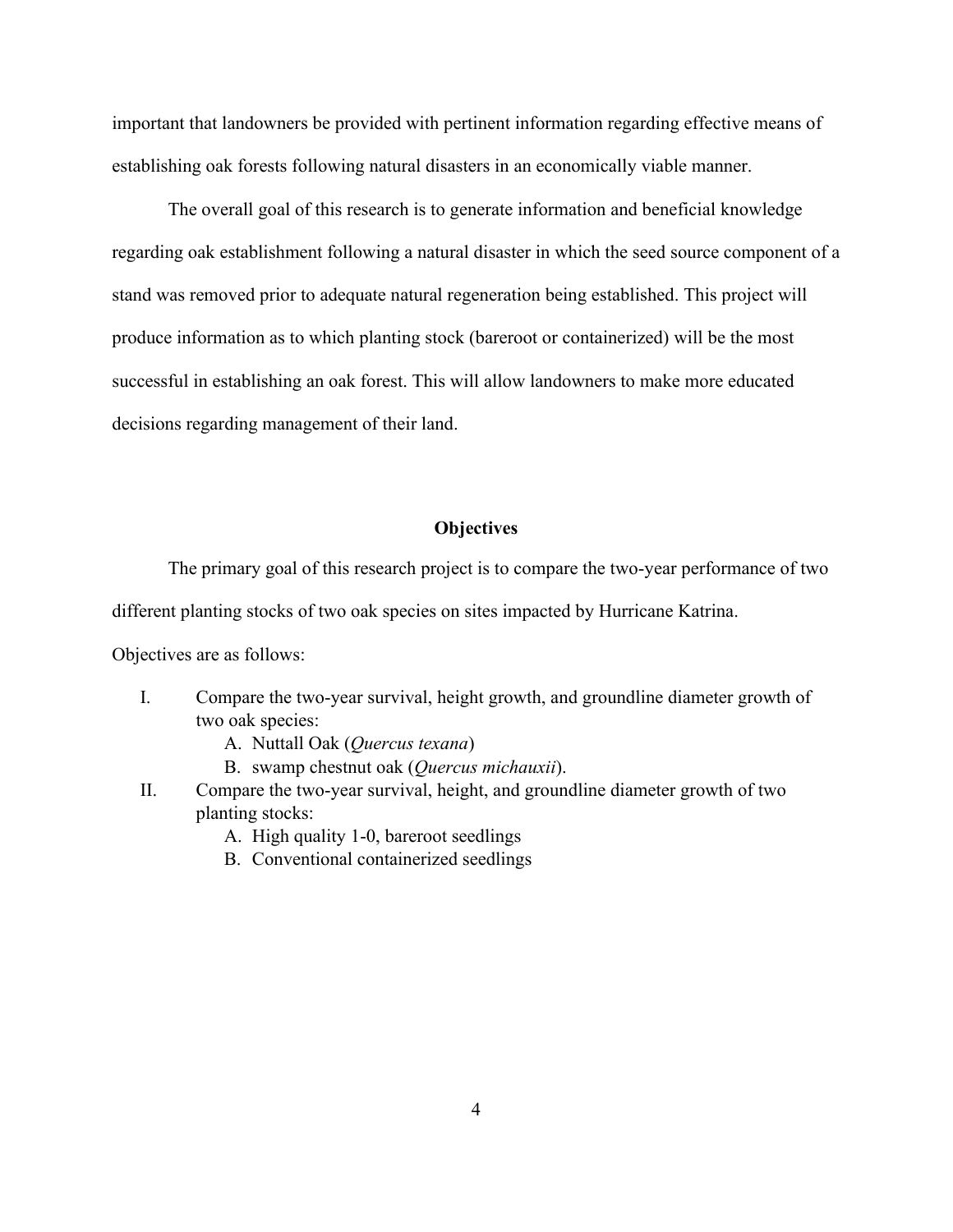## **Hypotheses**

- <span id="page-17-0"></span>I. Nuttall oak seedling survival, height growth, and groundline diameter growth will be equal to that of swamp chestnut oak seedlings.
- II. Bareroot seedling survival, height growth, and groundline diameter growth will be equal to that of conventional containerized seedlings.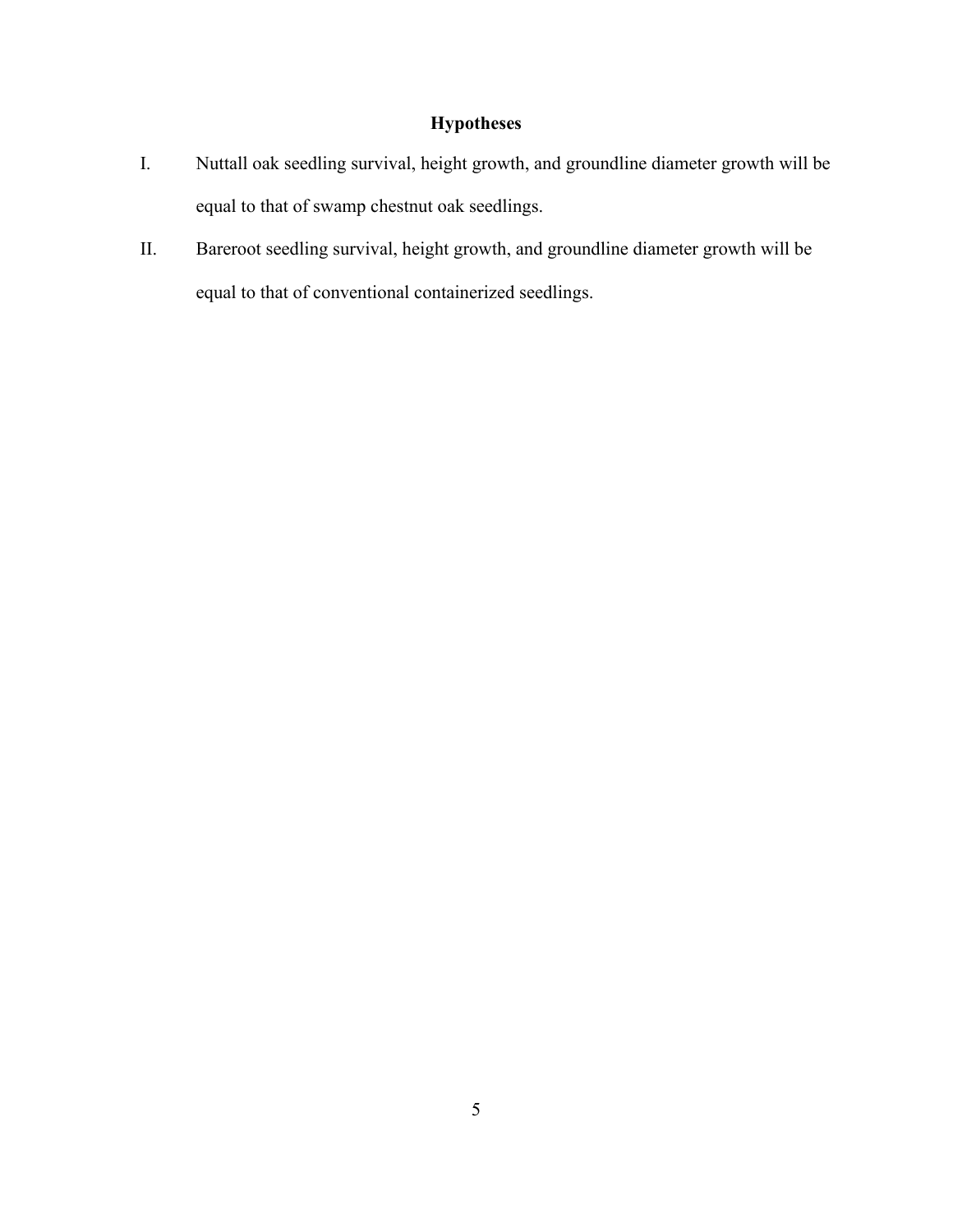#### CHAPTER II

#### LITERATURE REVIEW

#### **Hurricane Katrina**

<span id="page-18-1"></span><span id="page-18-0"></span>Hurricane Katrina left in its wake billions of dollars in damages and as many as five million acres of damaged forestland across parts of Louisiana, Mississippi, and Alabama (Chambers et al. 2007; Cook-Anderson 2007). Winds of over 280 kilometers per hour devastated approximately 20 percent of timber within the path of the storm. Damage to trees ranged from minor branch breakage to severe trunk twisting or windthrow, with 521 million trees receiving some form of damage and 54 million trees being completely destroyed within Mississippi (Cook-Anderson 2007; Oswalt et al. 2008). This damage occurred primarily within 60 miles of the coast (United States Forest Service 2005).

#### **Oak Regeneration**

<span id="page-18-2"></span>Oak regeneration is a popular objective among private landowners in the southeastern United States, whether it be for production, recreation, or aesthetic purposes (Rousseau 2008; Rousseau 2015). Oaks are used for furniture, barrels, lumber, flooring, and railroad ties. Tannins found in the bark of oak trees are used to prepare leather. Historically, oak was used in ship making, and Native Americans ground acorns into a type of flour for human consumption (Rousseau 2015).

6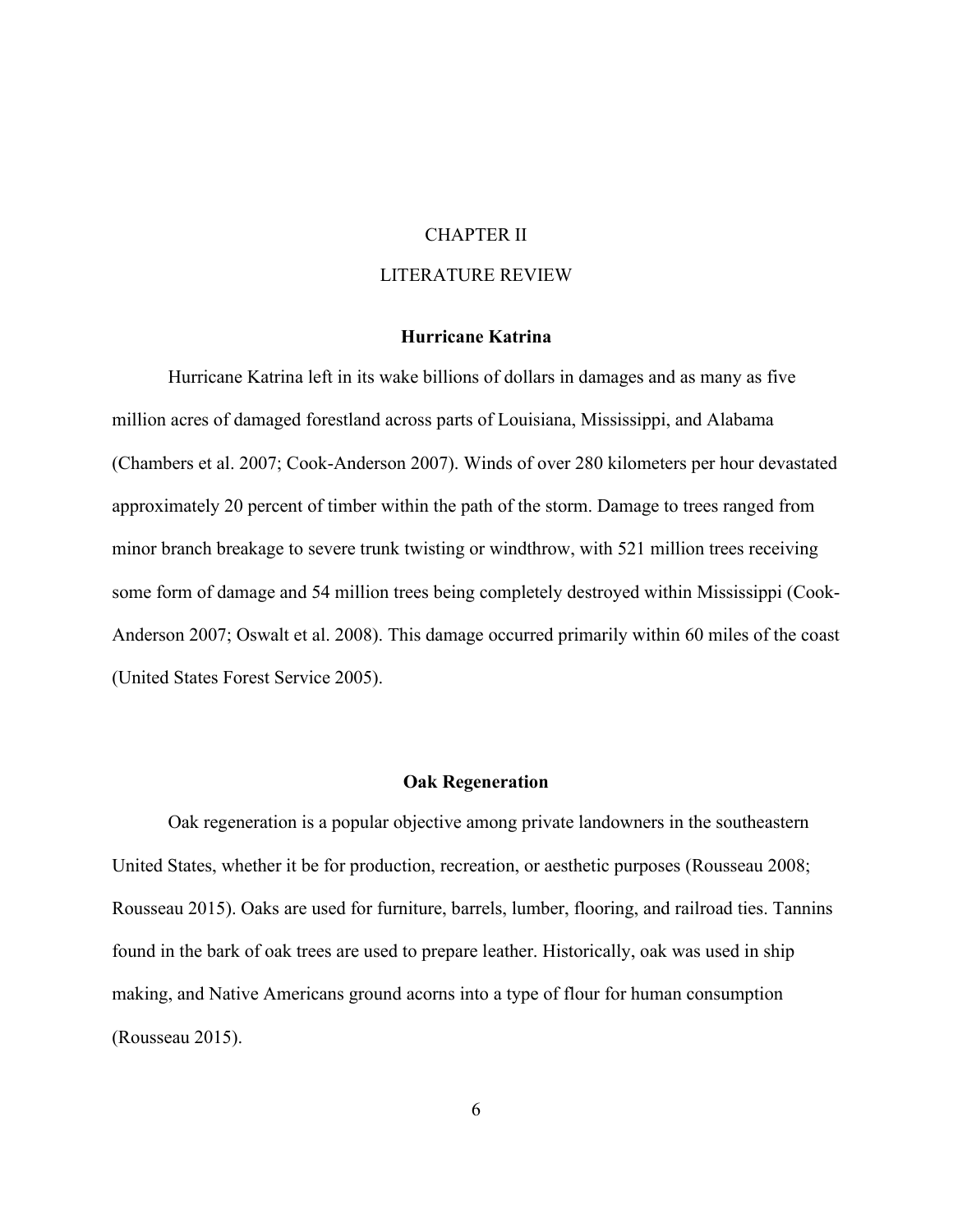Unfortunately, numerous species of oak possess wide ranges of site requirements and differing growth habits. This makes regeneration of oaks, especially bottomland adapted species, difficult. When oaks are managed in a typical forest setting, barring events such as a hurricane, a seed source may be available from overstory trees at all times (Clatterbuck and Meadows 1992), and can be used for natural regeneration methods such as group selection and shelterwood harvests (Cunningham 2015; Rousseau 2015). When large quantities of overstory trees are removed in a single event prior to allowing advanced natural regeneration to occur, as was the case with Hurricane Katrina, natural regeneration becomes challenging or impossible. This is due to seed source removal and lack of well-developed seedlings. Land managers must turn to artificial regeneration in these scenarios if an oak forest is the desired outcome.

#### **Artificial Regeneration**

<span id="page-19-0"></span>Artificial regeneration has been a common practice in pine management for decades, whereas its use in oak management has been less frequent. This can be attributed to the cost of establishing an oak dominated stand, as well as the extended rotation length (Rousseau 2015; Rousseau 2017a). Adequate site preparation, high quality seedlings, proper planting, and competition control are necessary when establishing a successful oak stand using artificial regeneration (Dey et al. 2008; Rousseau 2015). Success may be defined as having a desirable proportion of planted oaks reach dominant or codominant status in the stand (Dey et al. 2008). While many past artificial regeneration efforts in hardwoods planted only approximately 300 trees per acre, an early indication of future success for a stand is having at least 400 oak seedlings per acre at the end of the first growing season (Rousseau 2015).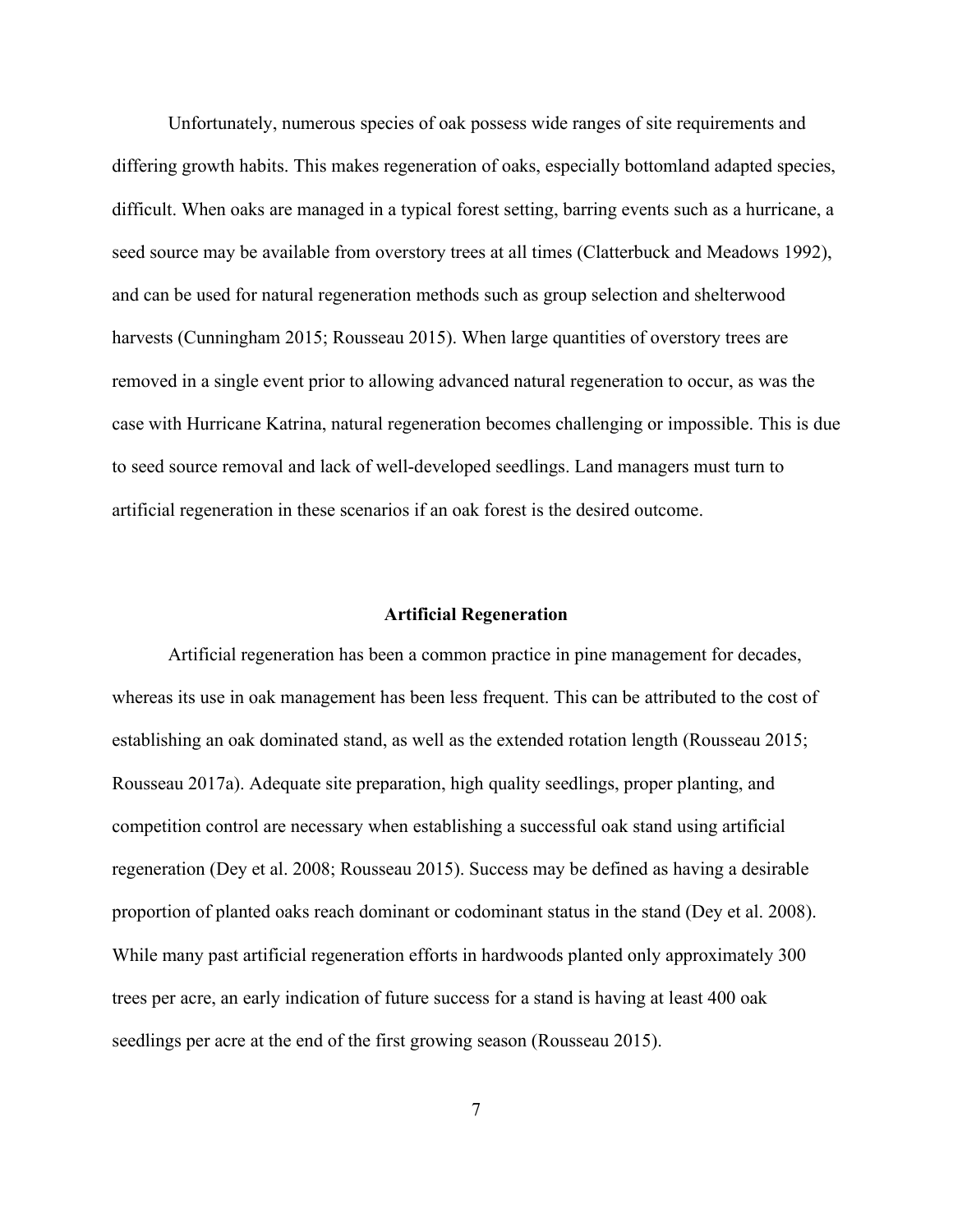Planting oak seedlings in bottomlands is a reliable method of reforestation when done correctly, and the probability of establishing a healthy oak stand is high. In addition to selecting appropriate species for a site, high quality seedlings must be obtained, proper care must be given to the seedlings prior to planting, and proper planting techniques must be employed. Seedling provenance should be from a location similar to the planting site to ensure that particular seedling has adaptations to suite the planting environment (Cullina 2002).

#### **Bareroot Seedlings**

<span id="page-20-0"></span>Most seedlings produced at forestry nurseries are bareroot seedlings. Bareroot seedlings are advantageous for several reasons. They are less expensive than containerized seedlings, easier to transport, and easier to plant (Kennedy 1992; Bassuk 2000; Grossnickle and El-Kassaby 2015). Bareroot oak seedlings should have at least 50 centimeters (cm) of stem above the root collar and a root collar diameter of at least one centimeter (Kennedy 1992; Jacobs et al. 2005; Rousseau 2015). Seedlings meeting these requirements have demonstrated an ability to overcome transplanting shock and become established before they are overtopped by competing vegetation (Jacobs et al. 2005).

Kennedy (1992) and Davis and Jacobs (2005) stated that roots should be well developed. Gould and Harrington (2009) also recognized the benefits of fibrous root systems in bareroot seedlings. Current specifications maintain the height requirement stated by Kennedy (1992) but add a minimum of 10 first order lateral roots (FOLR) (Kormanik et al. 1995; Thompson and Schultz 1995; Kormanik et al. 2002; Davis and Jacobs 2005; Rousseau 2015; Ezell 2019). Kormanik et al. (1995) found that individual seedlings with low numbers of FOLR (less than 10) became suppressed and could not compete with the growth and survival of seedlings with higher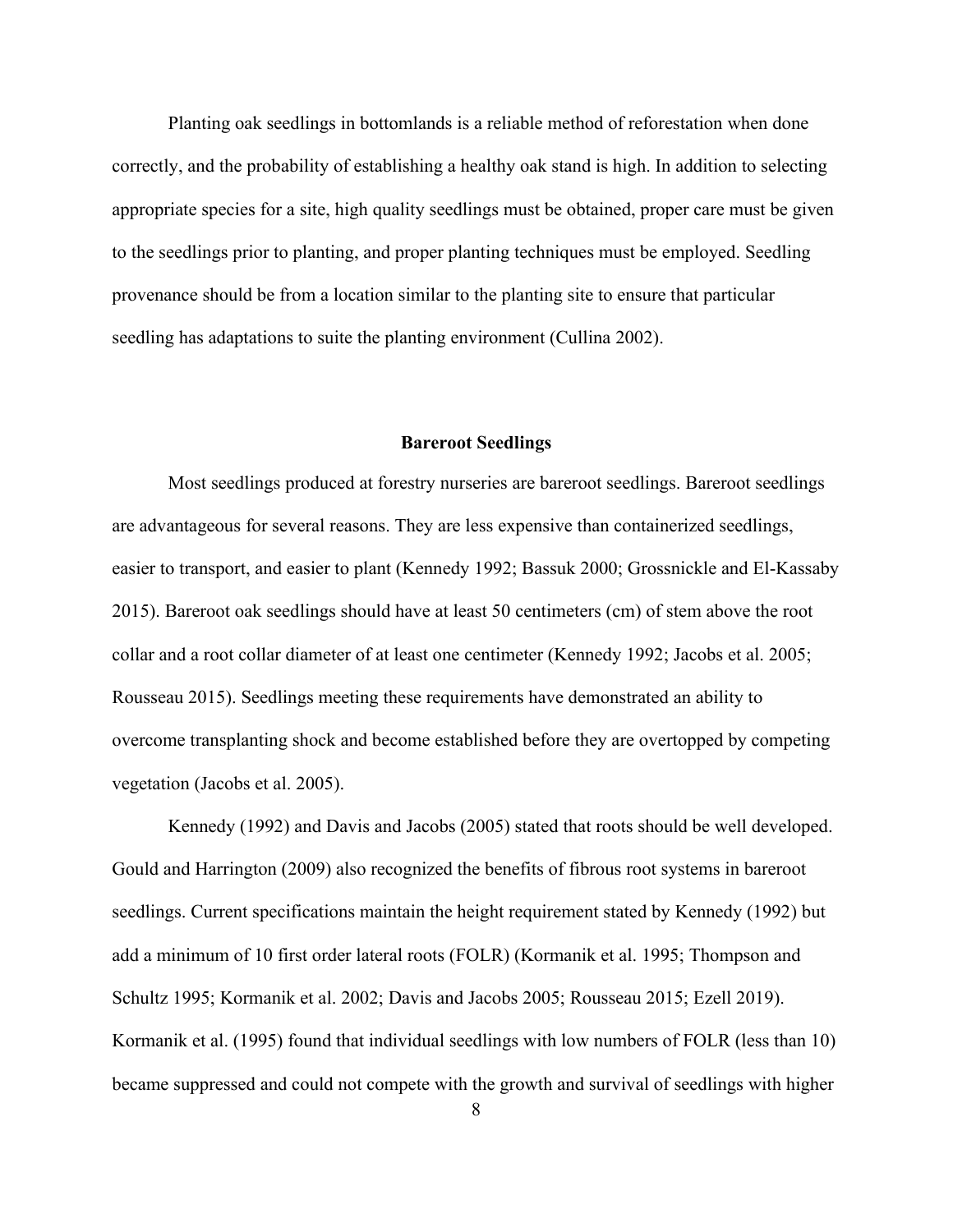numbers of FOLR (10 or more). Thompson and Schultz (1995) reported a significant relationship between the number of FOLR at the time of planting and height, diameter growth, and survival of planted oak seedlings (Dey et al. 2008).

Previous studies in the same series as this research have revealed bareroot seedlings to maintain the highest survival of any planting stock (Hollis 2011; Conrad 2013; Dowdy 2015; Reeves 2016; Durbin 2018; and Miles 2019) after two growing seasons. These studies cover a wide range of species including, the two focus species of this study (Nuttall oak and swamp chestnut oak). Study sites in the earlier works of this series are variable, though all were in stream bottom sites.

Alkire (2011) found that after one growing season, bareroot oak seedlings displayed greater height growth when compared to conventional containerized seedlings. Similar studies by Hollis (2011), Conrad (2013), Reeves (2016), and Durbin (2018), found that after two growing seasons bareroot seedlings displayed superior height growth compared to conventional containerized oak seedlings.

Bareroot seedlings have also been found to be top performers in groundline diameter (GLD) growth. Alkire (2011) found that after one growing season, bareroot oak seedlings had the greatest GLD growth. Similarly, after two growing seasons, Durbin (2018) found that bareroot oak seedlings outperformed other planting stocks regarding GLD growth.

Hollis (2011), Alkire (2011), Conrad (2013), Dowdy (2015), Reeves (2016), Hall (2017), Durbin (2018), Miles (2019), and Gentry (2020) all concluded that high quality 1-0 bareroot seedlings can properly reforest lands when paired with proper site preparation, seedling care, quality planting, and first year herbaceous weed control. Such operations are of much lower cost compared to that of conventional containerized seedlings.

9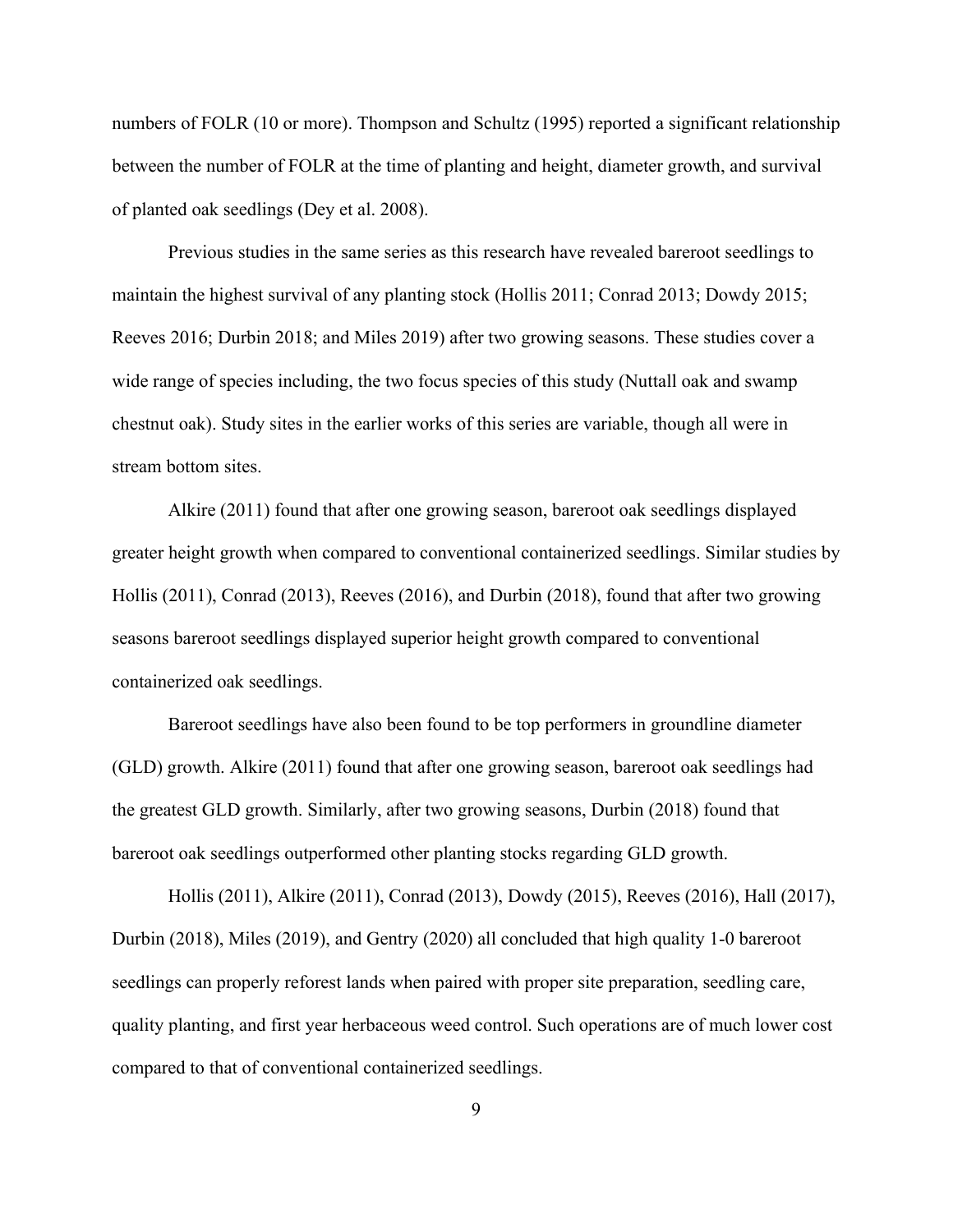#### <span id="page-22-0"></span>**Storage and Handling**

Bareroot seedlings have roots that are vulnerable to various forms of damage, but damage can be prevented when seedlings are handled and cared for appropriately. Seedlings should be stored in a cool, moist, and shaded environment until planting (Kushla and Ezell 2017). A coldstorage unit is preferable but, as long as roots do not become dry or freeze a barn, shed, or dense shade will suffice. Care should be taken to ensure roots remain moist at all times (Kennedy 1992; Kushla and Ezell 2017). Seedlings should be watered within their storage bag every two to three days if extended storage is necessary (Kushla and Ezell 2017). During transport of seedlings, bags should be covered to prevent excessive drying and wind damage (Ezell 2019).

For planting, seedlings should be transferred from storage bags to a bucket or planting bag where their roots will not be exposed (Kennedy 1992; Bassuk 2000). Exposure time during this transfer should be minimized to decrease desiccation and damage of the root system. Mud or water can be used to prevent drying within the planting bag (Kushla and Ezell 2017). Care should be taken not to break stems, branches, or roots of the seedling (Bassuk 2000).

#### <span id="page-22-1"></span>**Planting**

Bareroot oak seedlings are best planted between the months of January and March while the seedlings are dormant. Recommended spacing for timber production is 3 by 3 meters (m) or 3.6 by 3.6 meters (Kennedy 1992; Rousseau 2015). Wildlife oriented management plans may call for wider spacing to meet objectives, (Kennedy 1992). However, these wider spaced planting are cause for concern in regard to wood quality due to lack of self-pruning, as well as stand stratification.

Seedlings can be planted using dibble bars or planting shovels (Kushla and Ezell 2017). When using such tools, planting slits should be closed from the bottom up. This forces air at the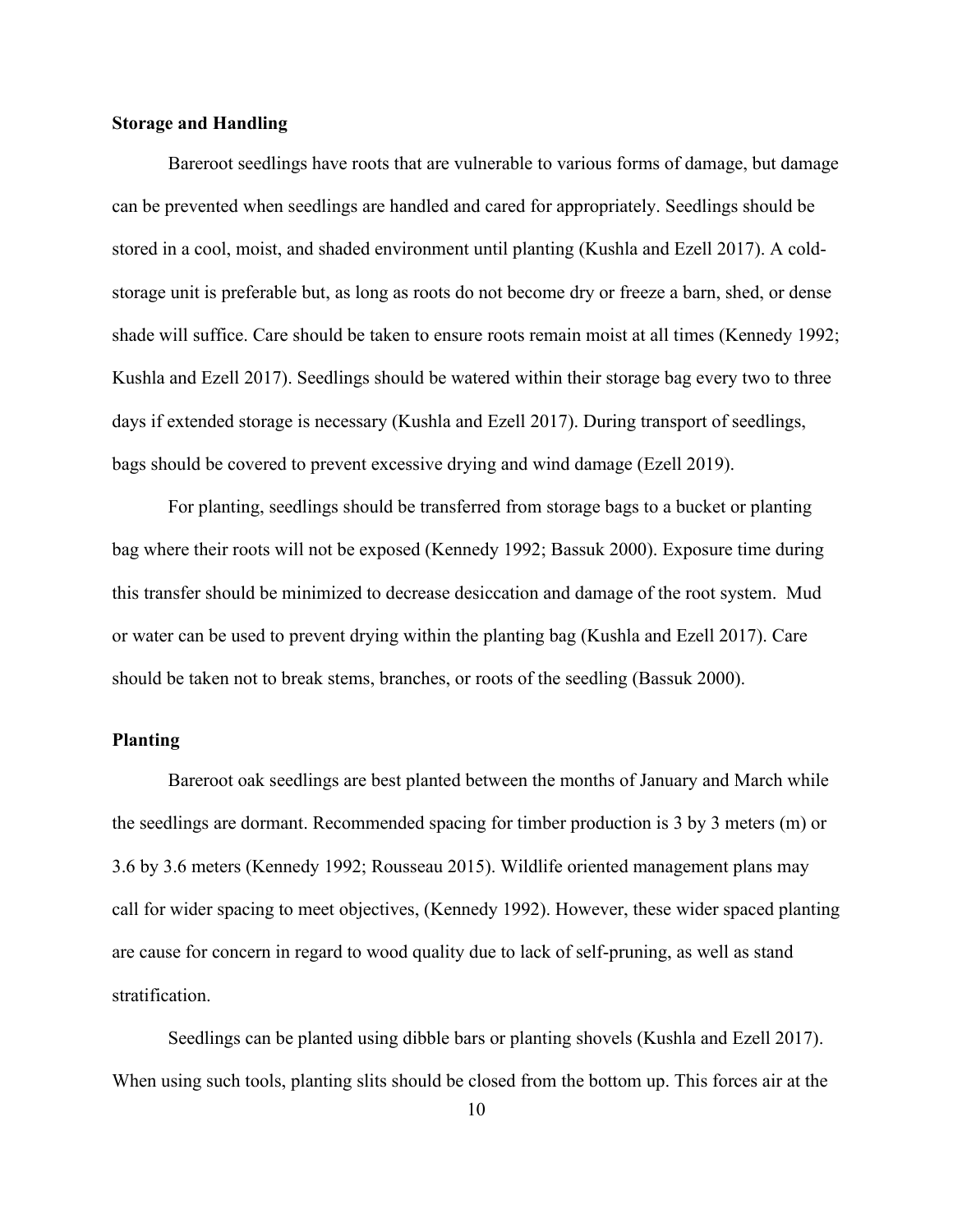bottom of the slit upward and out of the hole, preventing air pockets which can cause roots to dry out and die (Kushla and Ezell 2017). Roots should be straightened before placing them in the ground to allow for better development (Kennedy 1992). It is also imperative that the hole be deep enough to prevent "J-rooting." Planting depth should allow for the root collar to be placed just below the soil surface without forcing any bend to the roots (Kennedy 1992; Bassuk 2000).

#### **Containerized Seedlings**

<span id="page-23-0"></span>Containerized seedlings are generally grown inside a green house or shade house in containers ranging in sizes from a few cubic cm to several liters. Containerized seedlings are significantly more expensive than bareroot seedlings (Jacobs 2003; Humphrey et al. 1993). In recent years, smaller containerized seedlings have become more widely available. Their higher price, when compared to bareroot seedlings, stills deters wide utilization (Dey et al. 2008).

It is imperative that containerized seedlings be obtained from nurseries which are knowledgeable on the proper care of seedlings. Improper care at the nursery can result in mass mortality in the field (Reeves et al. 2016; Miles 2019; Gentry 2020). A common cause of such mortality is freeze damage which occurs when containerized seedlings are not properly protected from the elements. In a study conducted by Reeves et al. (2016), 99.8 percent mortality of conventional containerized was observed at the first survival check post-planting. This mass mortality was attributed to below-average freezing temperatures in January, when trees were still in the nursery. These comparatively extreme periods of freezing temperatures resulted in roots freezing and dying. Evidence of nursery damage may not be apparent until seedlings are supposed to break dormancy. Prior to that, freeze-killed seedlings appear healthy in casual observation (Reeves et al. 2016). Miles (2019) and Gentry (2020) also attributed poor

11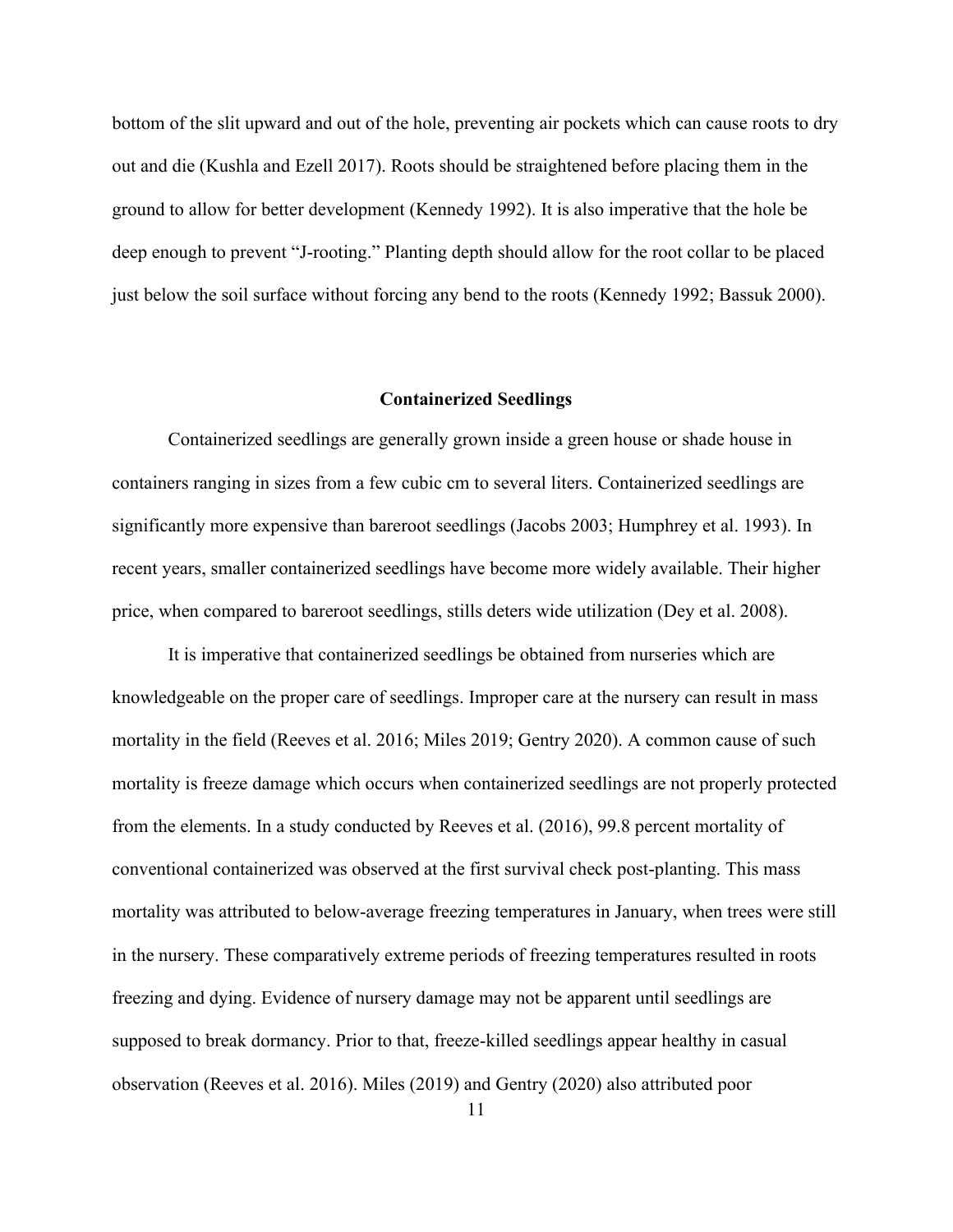conventional containerized seedling survival and growth performance to unusually low winter temperatures prior to planting. The authors concluded that the nursery from which the seedlings were obtained had not sufficiently protected them from these conditions. Miles (2019) witnessed low survival rates as early as April, with survival rates steadily declining over the duration of the first growing season. Gentry (2020) observed low survival rates as early as May, and survival rates continued to fall through the end of the growing season.

Despite these findings, containerized seedlings can be advantageous for several reasons (Dey et al. 2008). In clear-cut stands, conventional containerized seedlings have demonstrated superior growth and higher success probabilities. Taller seedlings have less risk of having terminal buds browsed by deer, or having their crowns inundated during floods. The greater height of larger containerized seedlings also promotes better competition with other vegetation for light. Conventional containerized seedlings may improve regeneration success on harsh sites which may be nutrient or water limited. This is due to an intact ball of soil remaining around the roots (Dey et al. 2008). Containerized seedlings may also allow for an extended planting season by allowing for seedling to be planted later in the winter or even early spring (Brissette et al. 1991).

Studies conducted at Mississippi State University have revealed that containerized seedlings outperform bareroot seedlings in some scenarios. Conventional containerized seedlings had the greatest survival among three planting stocks in two different studies (Alkire 2011; Dowdy 2015). Additionally, greater groundline diameter (GLD) and height growth of conventional containerized seedlings was witnessed in two studies (Conrad 2013; Dowdy 2015). Hall (2017) found that containerized seedling height growth was the largest, though the difference was not significant compared to bareroot seedling height growth after the first two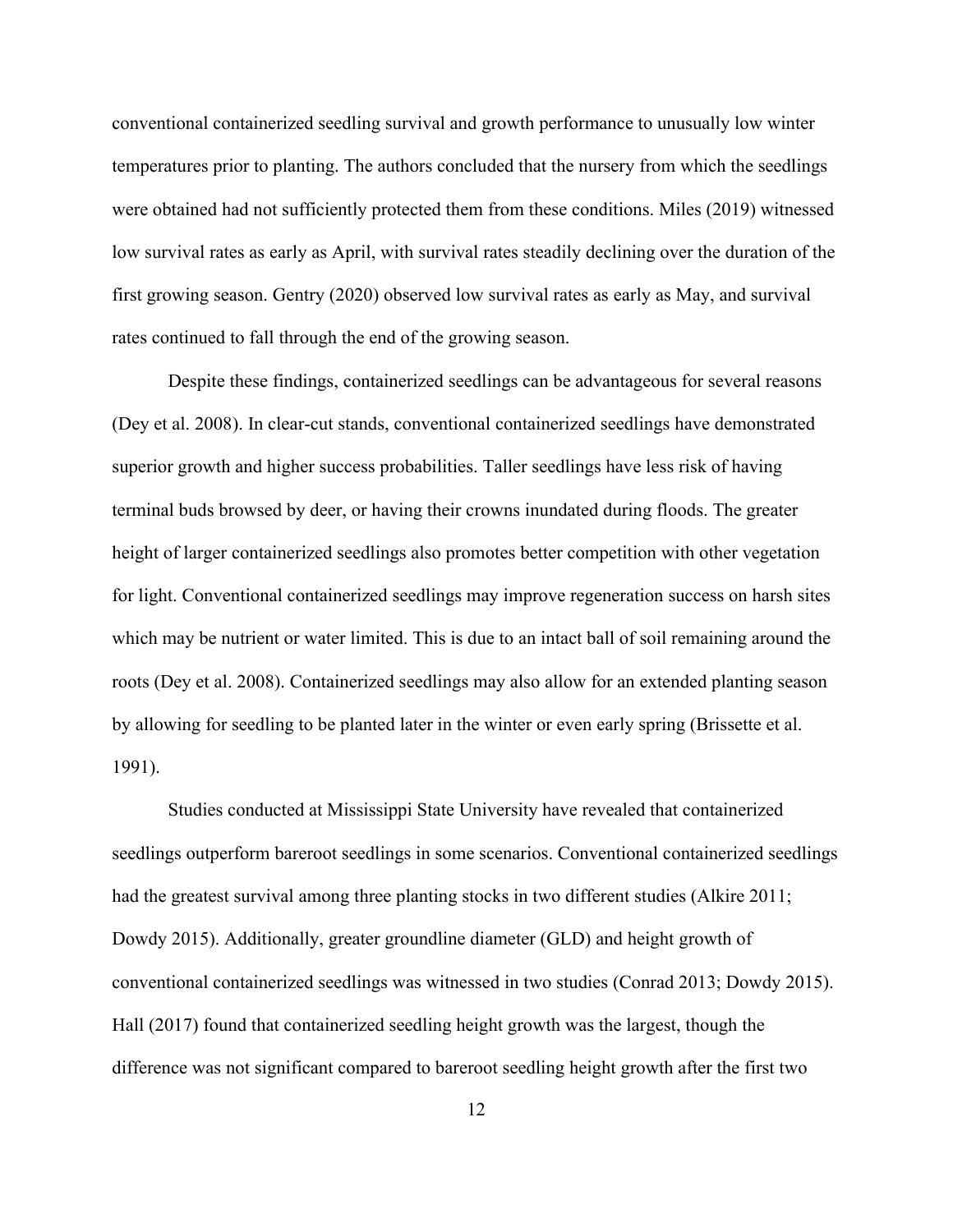growing seasons. Miles (2019) found that conventional containerized seedlings displayed the greatest height growth of three planting stocks studied.

#### **Nuttall Oak**

<span id="page-25-0"></span>Nuttall oak (*Quercus texana* Buckley) grows on bottomland sites along the Gulf Coastal Plain from Florida to southeastern Texas and north along the Mississippi River Alluvial Valley into Missouri and Tennessee. The species thrives on poorly drained, heavy alluvial clays, which are common in the first bottoms of the Mississippi Delta (Burns and Honkala 1990; Rousseau 2004). These soils are often on flats that can be covered with 8 to 20 cm of water throughout the winter (Burns and Honkala 1990). Nuttall oak is not commonly found in permanent swamps and prefers a soil pH range of 4.5 to 6.5 (MossyOak Nativ Nurseries 1, 2020). Nuttall oak grows primarily on soils in the orders of Inceptisol and Entisol orders (Burns and Honkala 1990).

Nuttall oak is intolerant of shade and seedlings are known to survive and grow quickly in openings. Sites with shallow water tables often display superior growth (Burns and Honkala 1990). Growth of Nuttall oak can be rapid, especially in early years with groundline diameter growth of 10 cm in 10 years being common and 20 cm possible. Groundline diameter growth can be used as a predictor for overall health and development of the belowground root system. Rapid groundline diameter growth at a young age allows for shoot development to occur earlier as well, due to the large root system being able to support aboveground biomass. This rapid early growth is likely due to an adaption of Nuttall oak to resist inundation for extended periods, which can be common in its natural habitat (Reeves et al. 2016).

In the series of studies in which this study falls, Nuttall oak has been planted in five prior iterations. Regardless of other oak species in those studies, Nuttall oak had as high or higher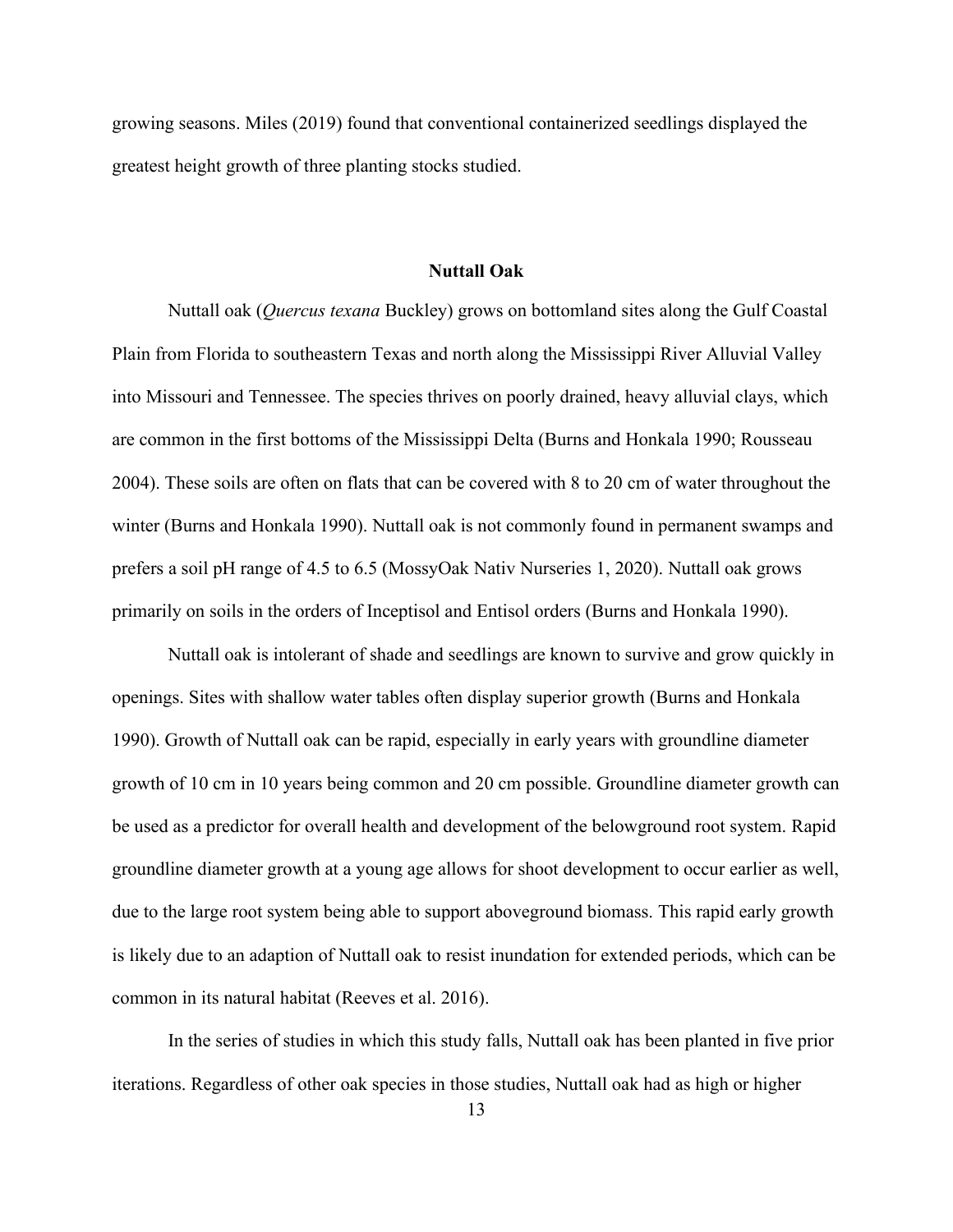survival rates (Hollis 2011; Alkire 2011; Conrad 2013; Reeves 2016; and Hall 2017). Nuttall oak also displayed the highest GLD growth of the studied species in all five studies (Hollis 2011; Alkire 2011; Conrad 2013; Reeves 2016; and Hall 2017). Four out of the five studies found that Nuttall oak also outperformed its counterpart in height growth (Hollis 2011; Alkire 2011; Reeves 2016; and Hall 2017).

#### **Swamp Chestnut Oak**

<span id="page-26-0"></span>Swamp chestnut (*Quercus michauxii* Nutt.) oak grows along the Atlantic Coastal Plain from eastern Pennsylvania to northern Florida, and westward to east Texas. The species extends north along the Mississippi River Alluvial Valley into southern Illinois and Indiana. The species is widely distributed on well drained, loamy, first-bottom ridges and is principally found on well drained silty clay and loamy terraces in bottoms associated with rivers and streams (Burns and Honkala 1990; Rousseau 2004). Soils such as these are found primarily in the Alfisol and Inceptisol orders (Burns and Honkala 1990). Swamp chestnut oak prefer a soil pH range between 4.5 and 6.5 (MossyOak Nativ Nurseries 2, 2020).

Swamp chestnut oak is intolerant of shade and seedlings require openings for establishment (Burns and Honkala 1990). The species can tolerate growing season flooding, but only for short periods of time (Ross 2013). Overall survival and growth of individual seedlings is greatly influenced by microsite. Slow height growth of less than 10 cm per year is common (Hook 1969; Burns and Honkala 1990; Ross 2013). Soil drainage has the largest impact on height growth during the first year, with well drained soils producing superior height growth over poorly drained soils. However, over a two-year period, soil type has the largest impact on height growth, with soil drainage having little effect (Hook 1969; Burns and Honkala 1990). This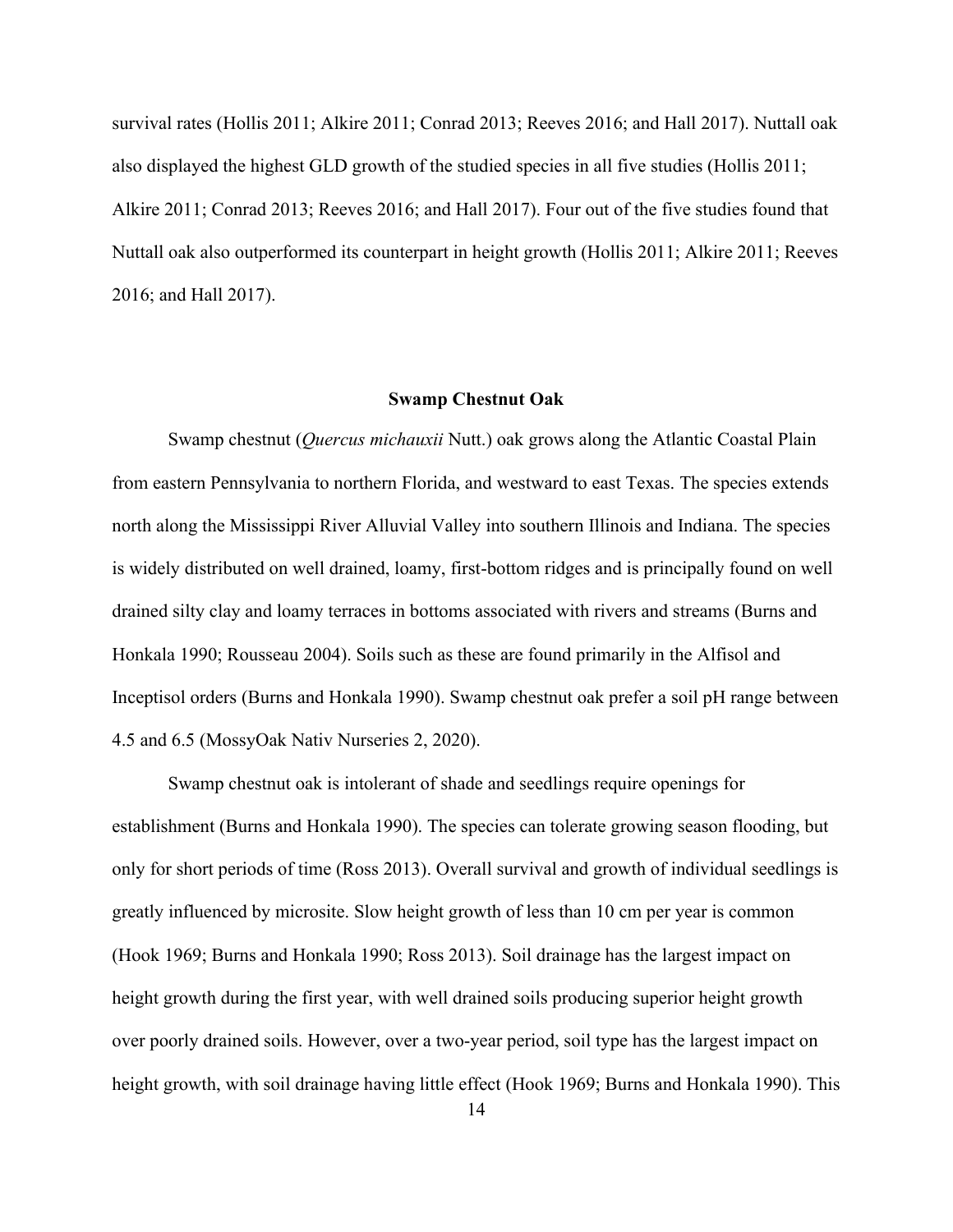suggests drainage is more important to establishment than to subsequent growth. Even under ideal conditions, swamp chestnut oak is considered a slow growing species, growing as little as five cm in height the first year and 10 cm the second (Hook 1969).

In the series of studies in which this study falls, swamp chestnut oak has been planted in three prior iterations. Of these three studies, swamp chestnut oak survival was as high as or higher than the other oak species utilized (Hollis 2011; Dowdy 2015; Durbin 2018). Durbin (2018) found that swamp chestnut oak outperformed Shumard oak (*Quercus shumardii* Buckley) in GLD growth, while Dowdy (2015) noted that swamp chestnut oak displayed greater height growth than water oak (*Quercus nigra* L.). It should be noted that Hollis (2011) stated that swamp chestnut oak was outperformed by Nuttall oak, which is known as a prime regenerative species due to its high survivability and outstanding growth.

#### **Herbaceous Weed Control**

### <span id="page-27-1"></span><span id="page-27-0"></span>**Herbaceous Weed Control in Oak Plantations**

Herbaceous competition poses the greatest threat to oak seedlings during early years of establishment due to extensive root systems which can outcompete young oak seedlings for water and nutrients (Self et al. 2014). Herbicide applications can control herbaceous competition when applied correctly. This increases growth of crop trees and reduces mortality (Ezell et al. 2007; Ezell and Self 2017). Herbicide application can also potentially reduce vole herbivory on planted oak seedlings (Self 2016). Herbaceous weed control (HWC) is prudent when establishing oaks, as poor growth and survival is common in oak plantations which lack HWC.

It is imperative that the most effective herbicide or tank mix be chosen based on target species and site constraints, and the application should occur at the most effective time (Miller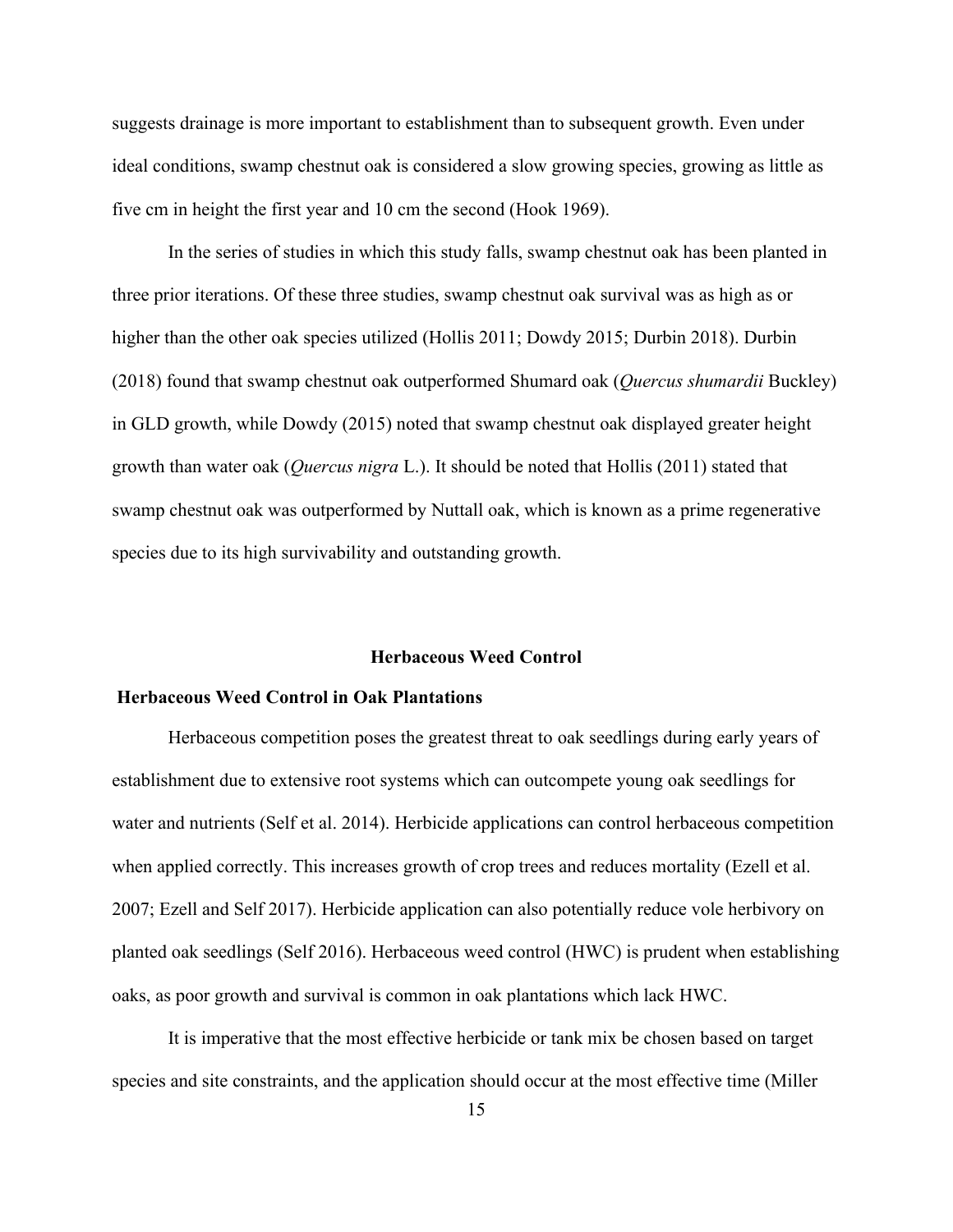1992; Kochenderfer et al. 2012). Thus, competing vegetation on a site should be identified to aid in selection of a herbicide which will maximize competition control. Each herbicide has its own guidelines to ensure safe and effective control, and herbicide labels should be read carefully and followed.

Control can be accomplished using broadcast, band, or spot applications. Band applications are slightly less expensive than broadcast treatments, but reinvasion of undesirable species from untreated areas can occur. Band application is also only applicable when planting rows are well defined and are most often applied by hand but can also be applied from a tractor or ATV (Miller 1992; Seifert et al. 2007).

Competition control improves growing conditions for planted oak seedlings. Liechty et al. (2017) found that moisture in the surface layer of soil surrounding oak seedlings was significantly higher when areas were intensively treated with HWC, as compared to areas where seedlings were not treated. The soil moisture difference was magnified during drier months of the growing season, as soil surrounding seedlings in treated areas was able to retain more moisture. During growing seasons when drought stress is severe, this higher soil moisture content following HWC is likely to increase survival rates for planted oak seedlings (Liechty et al. 2017).

#### <span id="page-28-0"></span>**Timing of Application**

Herbicide performance is maximized when target plants are most susceptible. Application should also take place when crop trees are the most resistant to injury (Miller and Bishop 1989). Applying herbicide too early or too late reduces or eliminates effectiveness and could damage the crop tree (Miller 1992). Depending on the herbicide to be used, either pre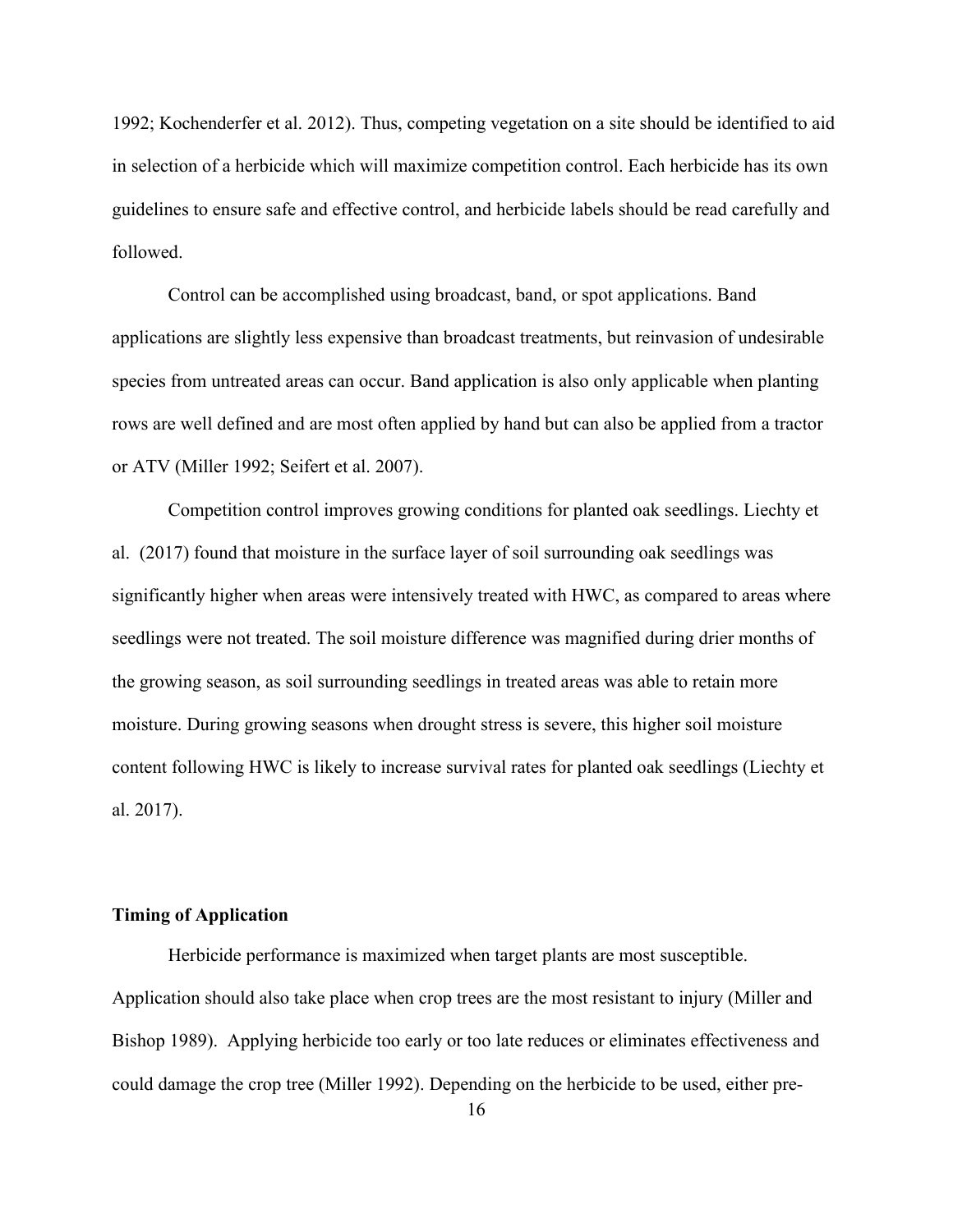emergent or post-emergent timing of application is important (DuPont 2006). Pre-emergent and post-emergent refers to emergence of target vegetation and is determined by the specific herbicide in use. It is also of utmost importance to apply herbicide under appropriate weather conditions, as dictated by the herbicide label (DuPont 2006).

#### <span id="page-29-0"></span>**Effectiveness of Oust XP® in Young Oak Plantations**

Oust® XP (sulfometuron methyl) has been established as the preferred treatment for HWC in most hardwood species for over twenty years (Ezell and Catchot 1998). Oust® XP is labeled for HWC at 70-240 grams/hectare (g/ha), to be applied after transplanting. Oust® XP is best applied as a pre-emergent herbicide, before weeds sprout, and is not recommended for use on poorly drained or marshy sites, unless seedlings have been planted on beds (DuPont 2006). Application should take place before seedlings break dormancy (bud swell stage) and leaf out (DuPont 2006). Common practice is to apply Oust® XP prior to bud break, between February and March (Ezell and Self 2017). Injury can occur when bud break has already taken place (Miller 1992).

Numerous screening studies have identified Oust® XP as an effective control for herbaceous weeds when planting oaks (Koslinki and Holt 1985; Wright and Holt 1985; Seifert 1989; Self et al. 2014). Oust® XP provides excellent weed control and minimal damage to various oak species (Seifert 1989). Oust® XP is effective at controlling a wide array of grasses and forbs that are often competitive with young oak seedlings (DuPont 2006; Ezell and Self 2017). While very effective, Oust® XP does not control all competitors to oak seedlings (Miller 1992; DuPont 2006).

17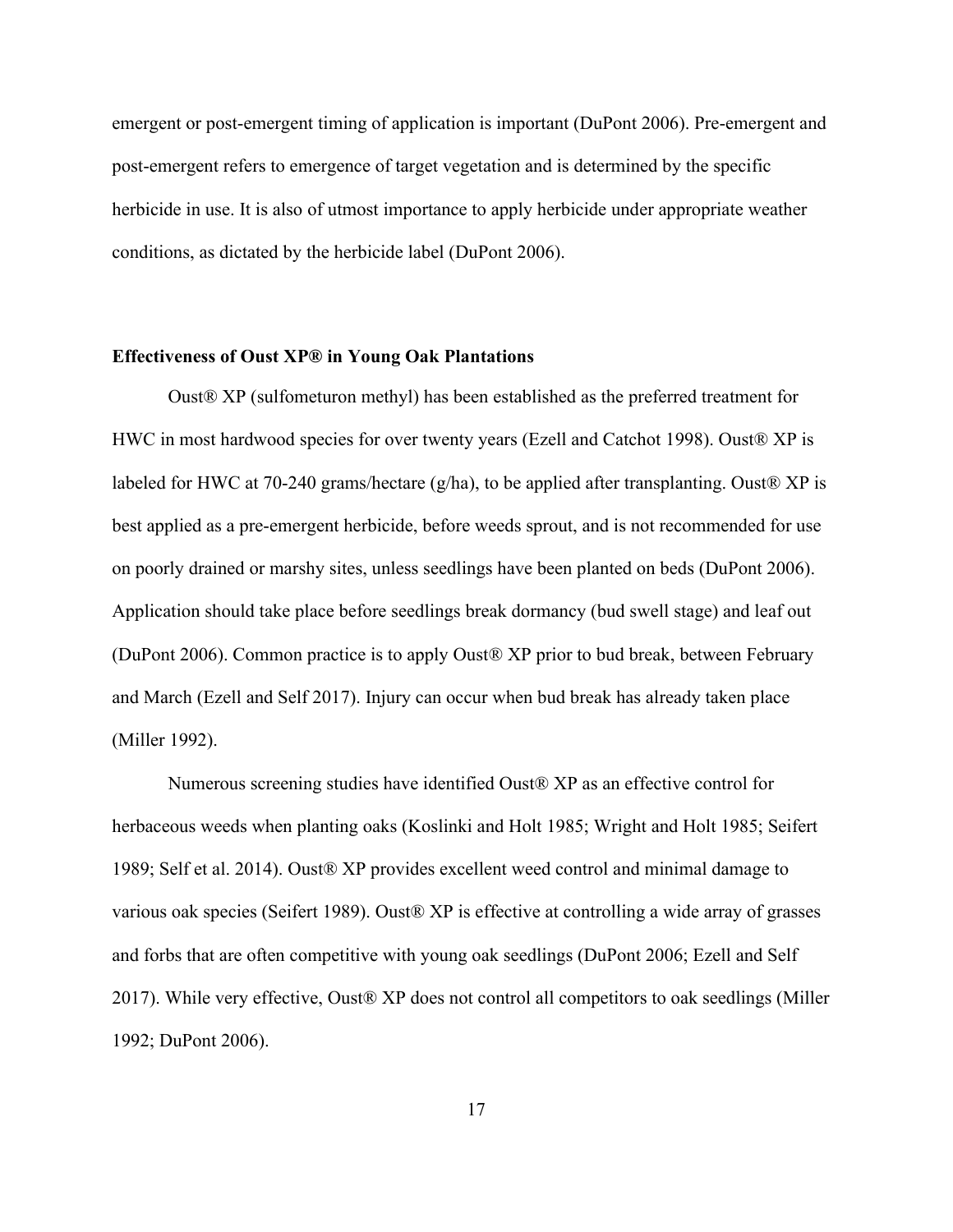Oust® XP has been observed to increase survival in young oak plantations. Studies show that 140.1 grams/hectare pre-emergent application of Oust® XP was effective at controlling herbaceous competition and improved overall survival of oak seedlings by 21 to 44 percent (Ezell et al. 2007). In other studies, Oust® XP proved effective in boosting first year survival of oak seedlings by 20 percent (Ezell and Catchot 1998), and it improved survival in the second year for Shumard oak seedlings (Hodges and Ezell 2001).

Specifically, in Nuttall oak and swamp chestnut oak establishment, Self et al. (2014) found that survival was maximized by Oust® XP applications during the initial growing season alone. Swamp chestnut oak seedling heights were significantly lower in areas receiving two years of Oust XP® application compared to a one-year application. However, this is not believed to be directly influenced by the application itself and was attributed to variations among microsites, leaf scorching, and soil desiccation. The lack of significant increase in growth or survival, paired with the extra cost of application for two years, would encourage Oust® XP as a first-year application only (Self at al. 2014). In direct control of oak seedling competitors on sites damaged by Hurricane Katrina, Ezell and Self (2017) found Oust® XP more effective at controlling herbaceous cover, when compared to other common herbicides and mixes.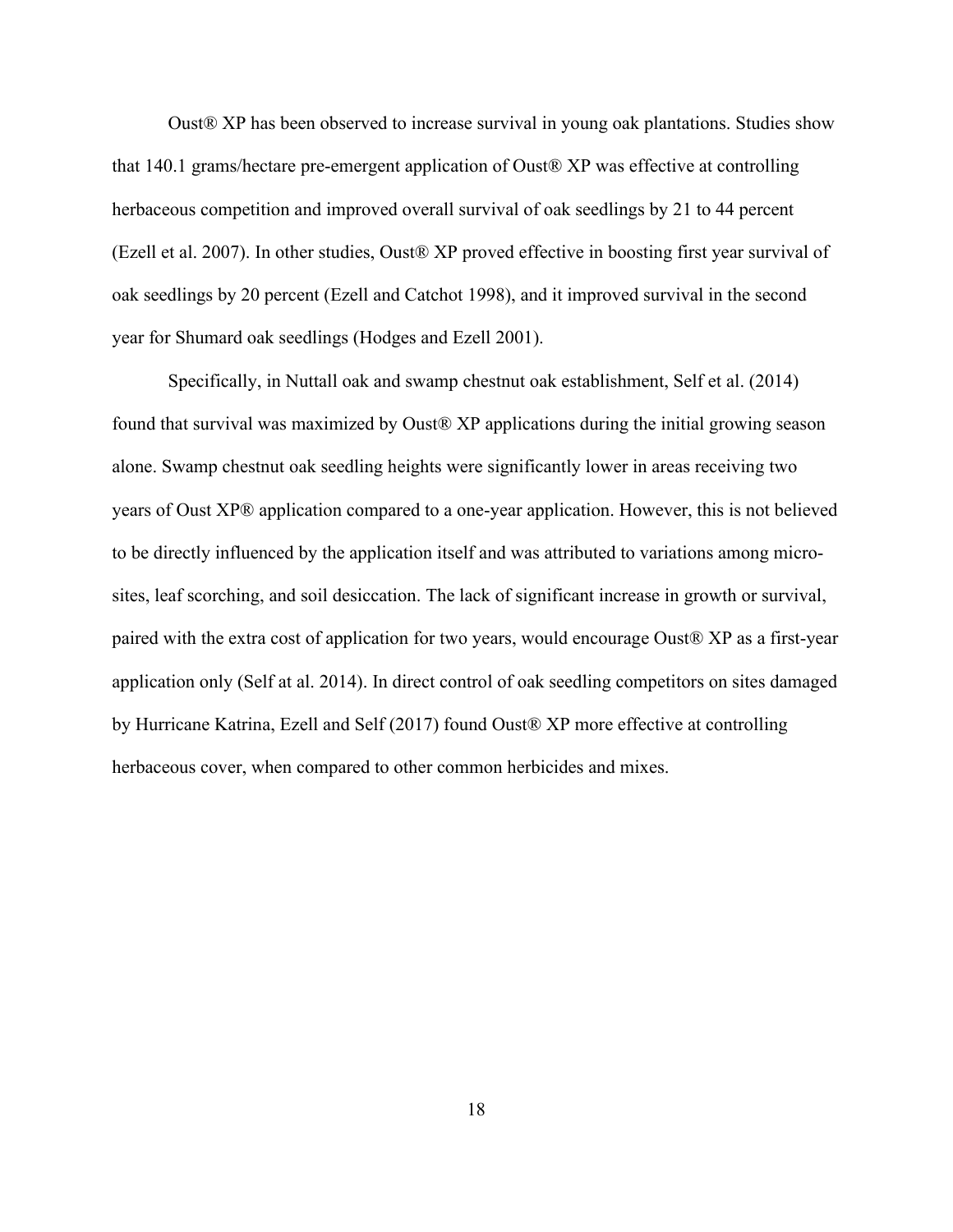#### CHAPTER III

### MATERIALS AND METHODS

#### **Site Location**

<span id="page-31-1"></span><span id="page-31-0"></span>Two separate, privately owned sites in southern Mississippi were utilized in this study. The Carney site was approximately 20.9 kilometers south of Columbia, Mississippi (31̊6' 6.3007" N, 89̊49' 54.7698" W). The Malone site was approximately 25.8 kilometers west of Hattiesburg, Mississippi (31°23' 17.2342" N, 89°28' 3.927" W). These coordinates correspond with the initial corners of establishment of each site, shown in Figures 3.1 and 3.2, respectively

### **Design of the Study**

<span id="page-31-2"></span>Each site had a randomized complete block (RCB) design with three replications of each treatment with treatment defined as each planting stock/species combination (Table 3.1). Each replication contained 100 seedlings per treatment. This resulted in 400 seedlings per replication and 1,200 seedlings per site.

Planting order was randomly determined for the four treatments. Treatments were then assigned a unique color. These colors correspond with the color pin flags each seedling was marked with, for ease of treatment identification (Table 3.1).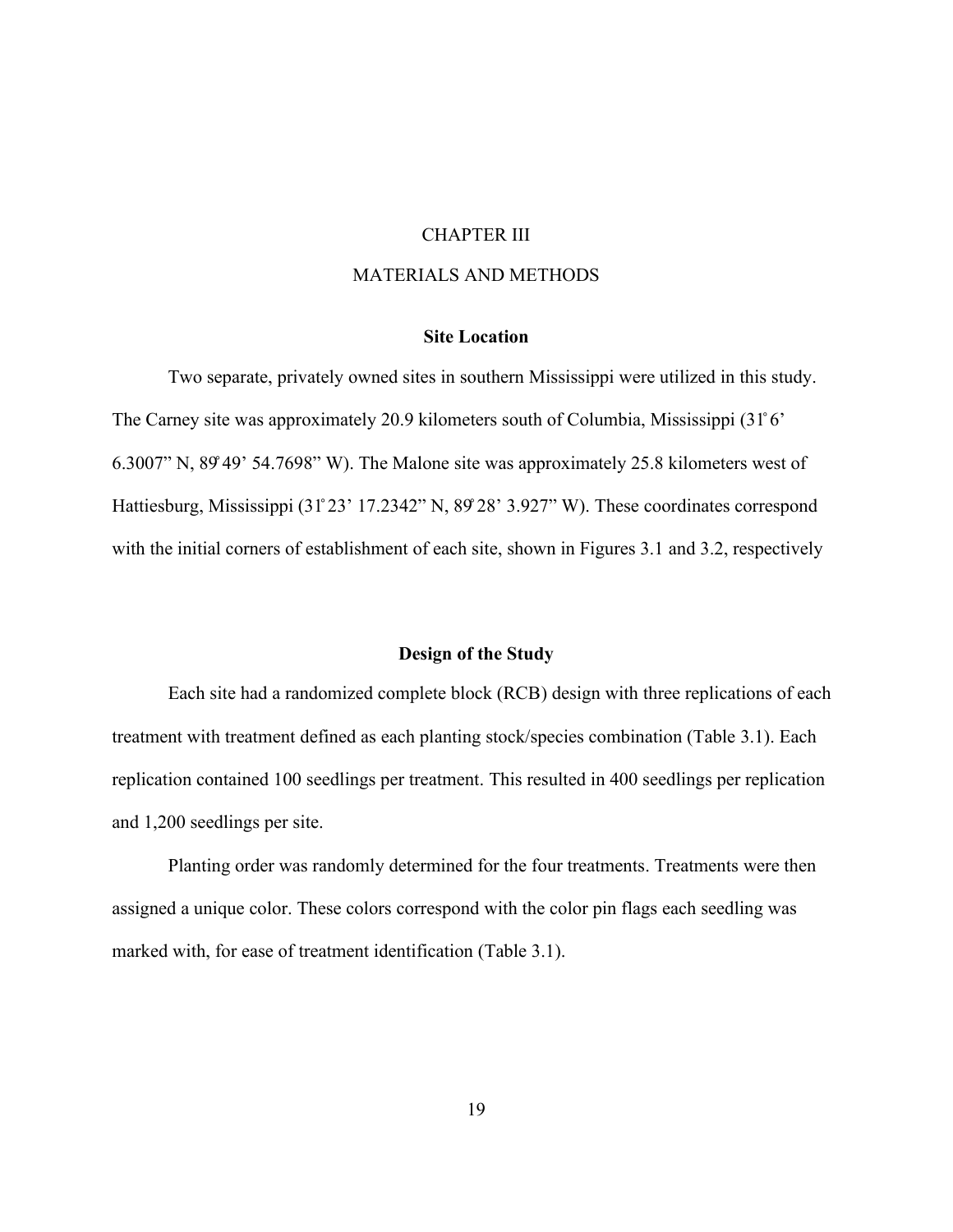|                       | combination.   |                   |
|-----------------------|----------------|-------------------|
| <b>Planting Stock</b> | <b>Species</b> | <b>Color Code</b> |
| $\mathbf{r}$          | 37.310.170     | $\blacksquare$    |

<span id="page-32-1"></span>Table 3.1 Planting stock/species combination and the associated color code for each

- 1-0 bareroot Nuttall oak seedlings will henceforth be referred to as bareroot Nuttall oak.
- 1-0 bareroot swamp chestnut oak seedlings will henceforth be referred to as bareroot swamp chestnut oak.
- Conventional containerized Nuttall oak seedlings will henceforth be referred to as containerized Nuttall oak.
- Conventional containerized swamp chestnut oak seedlings will henceforth be referred to as containerized swamp chestnut oak.

#### **Study Area Delineation**

<span id="page-32-0"></span>In November 2018, both sites were laid out in preparation for planting. The owner of the Malone site requested that a 6.1-meter-wide road be left unplanted across the study area. For this reason, length of the Malone site was slightly greater than that of the Carney site. The Malone site measured 65.8 meters in width by 117.7 meters in length, including the width of the road. This encompassed an area 0.77 hectares in size. The Carney site measured 65.8 meters in width by 111.6 meters in length. This encompassed an area 0.73 hectares in size.

An initial corner was established (southeast corner for the Malone site, northeast corner for the Carney site) and subsequent corners were established based off of length and direction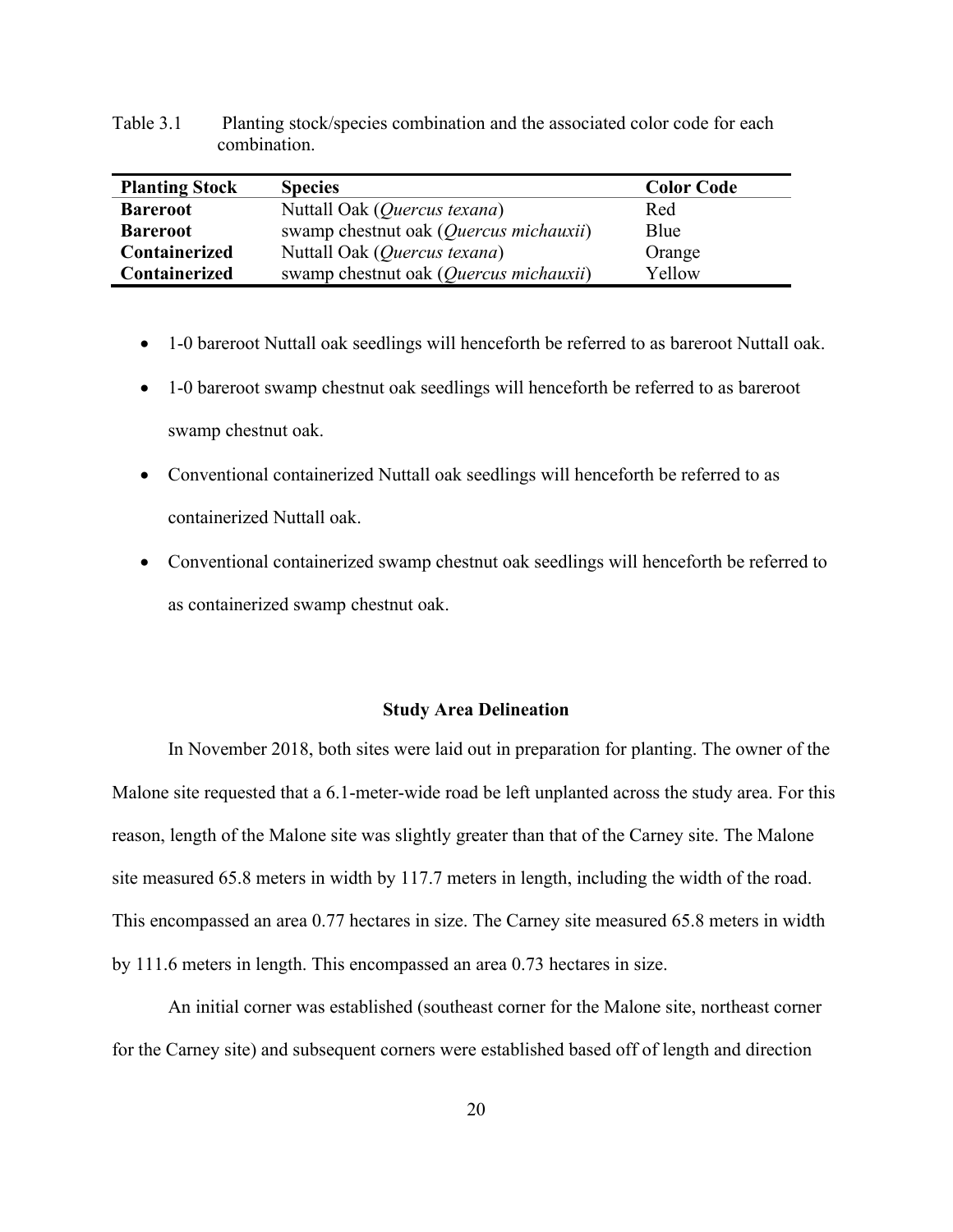from the initial corner (Figure 3.1, Figure 3.2). A Lufkin® 91-meter measuring tape was used to measure distance and a Silva® compass was used to measure angles. Corners of the study area were checked for square by compass measurement, with all opposite boundary lines parallel, to ensure seedlings could be planted at an even spacing, in straight rows.

Based on study area dimensions, it was determined that seedlings could be planted at a spacing of 1.8 meters between rows and 2.1 meters between trees on rows. This would allow each treatment within a replication to be comprised of two rows, with 50 seedlings per row (Figure 3.1, Figure 3.2). This resulted in twelve rows of seedlings per replication and 36 rows on each site. Blocks were placed perpendicular to slight topographic changes present on both sites, to maximize variation in data among replications.

Rows were marked every 1.8 meters using rebar. Rebar were flagged, in pairs, using the color corresponding to the treatment planted on that row. Aluminum tags with replication, planting stock, and species information for each row were attached to each rebar to aid in quick future assessment of seedlings. Rebar at the end of rows were also tagged using aluminum tags containing similar information.

Once beginning and end rebar were established and flagged, pin flags were placed every 2.1 meters along the length of the row. Pin flag color corresponds to flagging color on rebar as well as the color assigned to each treatment (ex. a rebar flagged with orange flagging had 50 orange pin flags along its length, and this row was planted in containerized Nuttall oak seedlings—refer to Table 3.1, Figures 3.1 and 3.2.)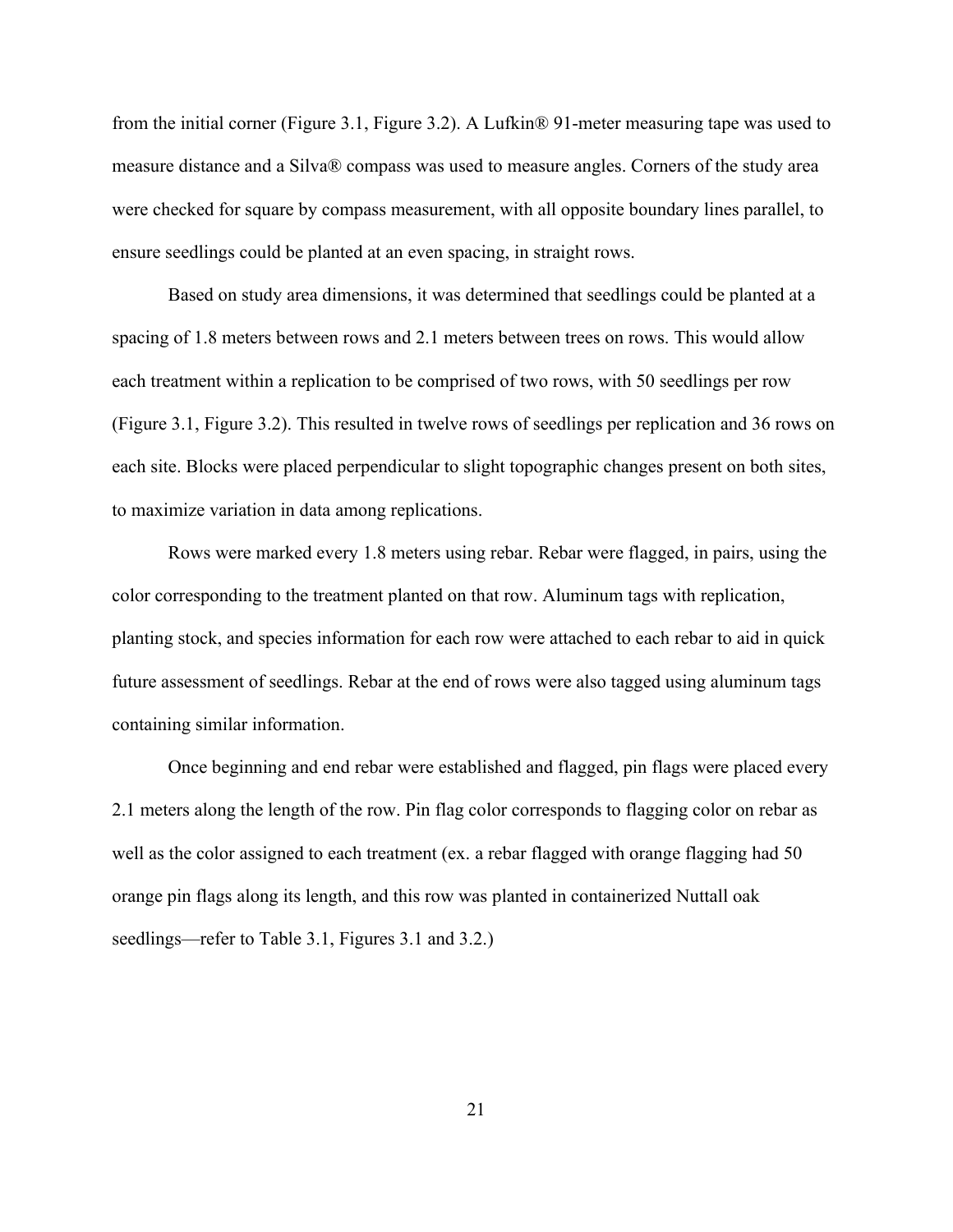

<span id="page-34-0"></span>Figure 3.1 Site schematic for Carney site.

\*Asterisk shows initial corner for study site establishment. Pink and green planting rows not utilized in this study.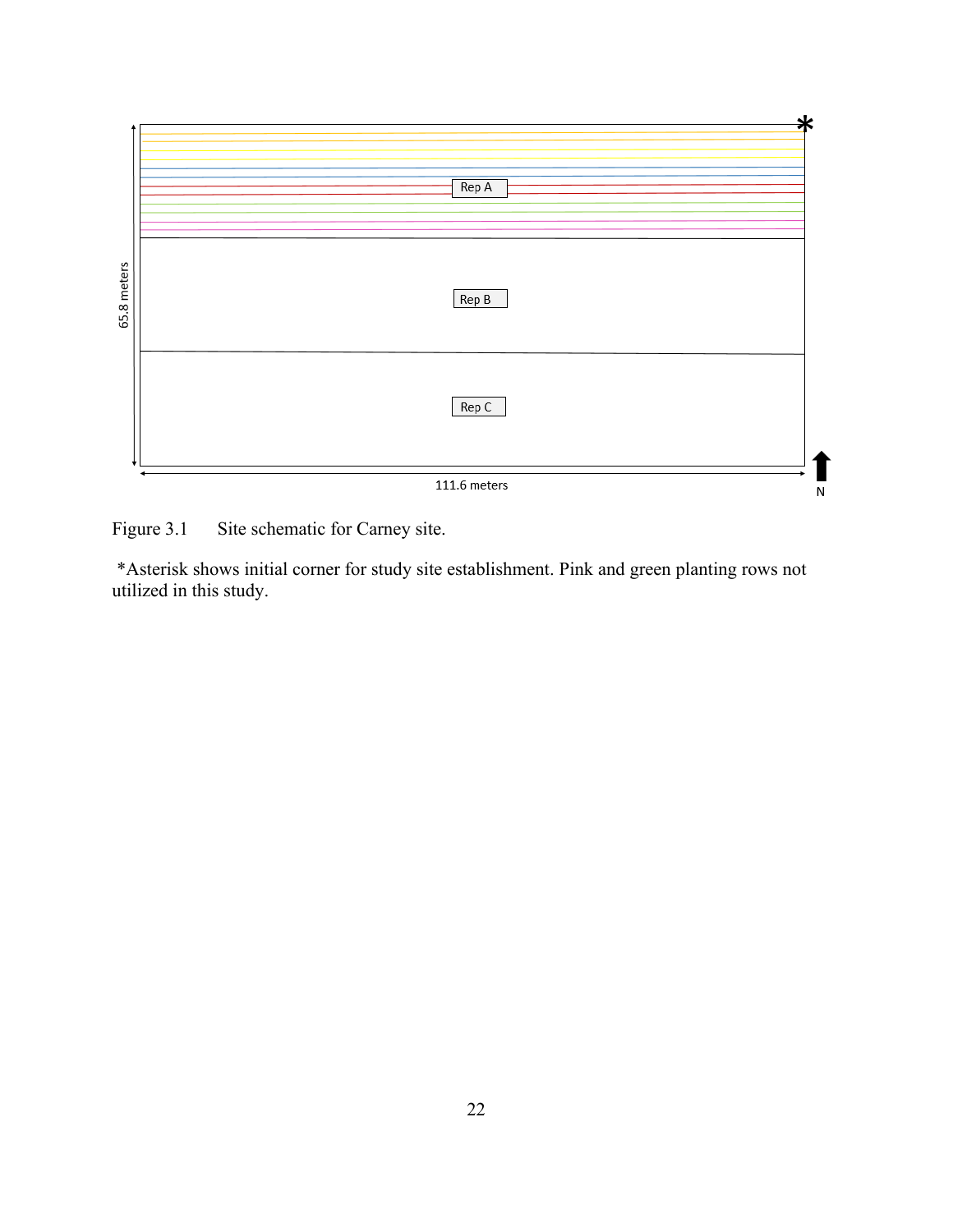

<span id="page-35-0"></span>Figure 3.2 Site schematic for Malone site.

\*Asterisk shows initial corner for study site establishment. Pink and green planting rows not utilized in this study.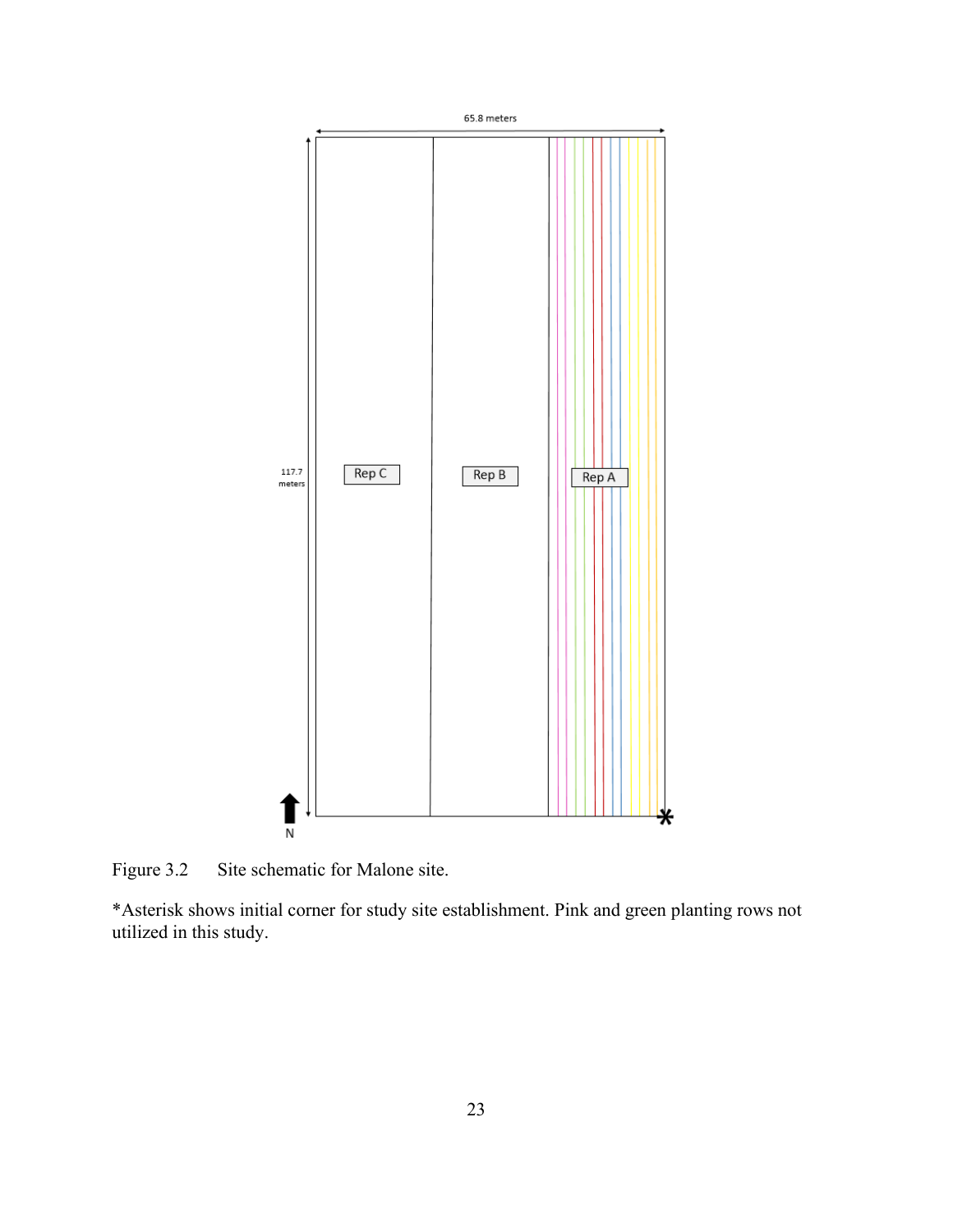# **Seedling Establishment**

On February 7, 2019, 1,000 bareroot swamp chestnut oak seedlings and 1,000 bareroot Nuttall oak seedlings were obtained from ArborGen Nursery in Bluff City, Arkansas. These seedlings cost approximately \$0.25 per seedling. Six hundred containerized swamp chestnut oak seedlings and 600 containerized Nuttall oak seedlings were obtained from Mossy Oak Nativ Nurseries in West Point, Mississippi on the same day. These containerized seedlings cost approximately \$2.00 per seedling. Both bareroot and containerized seedlings were handled carefully and stored in a cool, dark, and moist location until planting.

Seedlings were hand planted using planting shovels and correct planting technique on February 9, 2019. Seedling spacing was 1.8 meters by 2.1 meters. According to USDA Web Soil Survey (2018), both sites are well suited for hand planting seedlings. Bareroot seedlings were carefully checked prior to planting to ensure good quality, with culling used to ensure that only the highest quality seedlings were used in this study. Seedlings were culled in the field based off lack of first order lateral roots (FOLR) and overall stem health. Seedlings with less than 10 first order lateral roots or a damaged stem were discarded. Culling of seedlings was left up to individual tree planters. Seedlings were planted adjacent to pin flags in each row. Pin flags were then relocated directly beside the stem of the seedling to facilitate locating them in the future.

### **Soil Sampling and Soil Characteristics**

Soil samples were taken in December 2018 for analysis by the Mississippi State University Soil Testing Lab. Samples were taken from the top 30 cm at 10 locations across each site. Samples were mixed by site and submitted for analysis of nutrient availability, pH, texture, and organic matter content.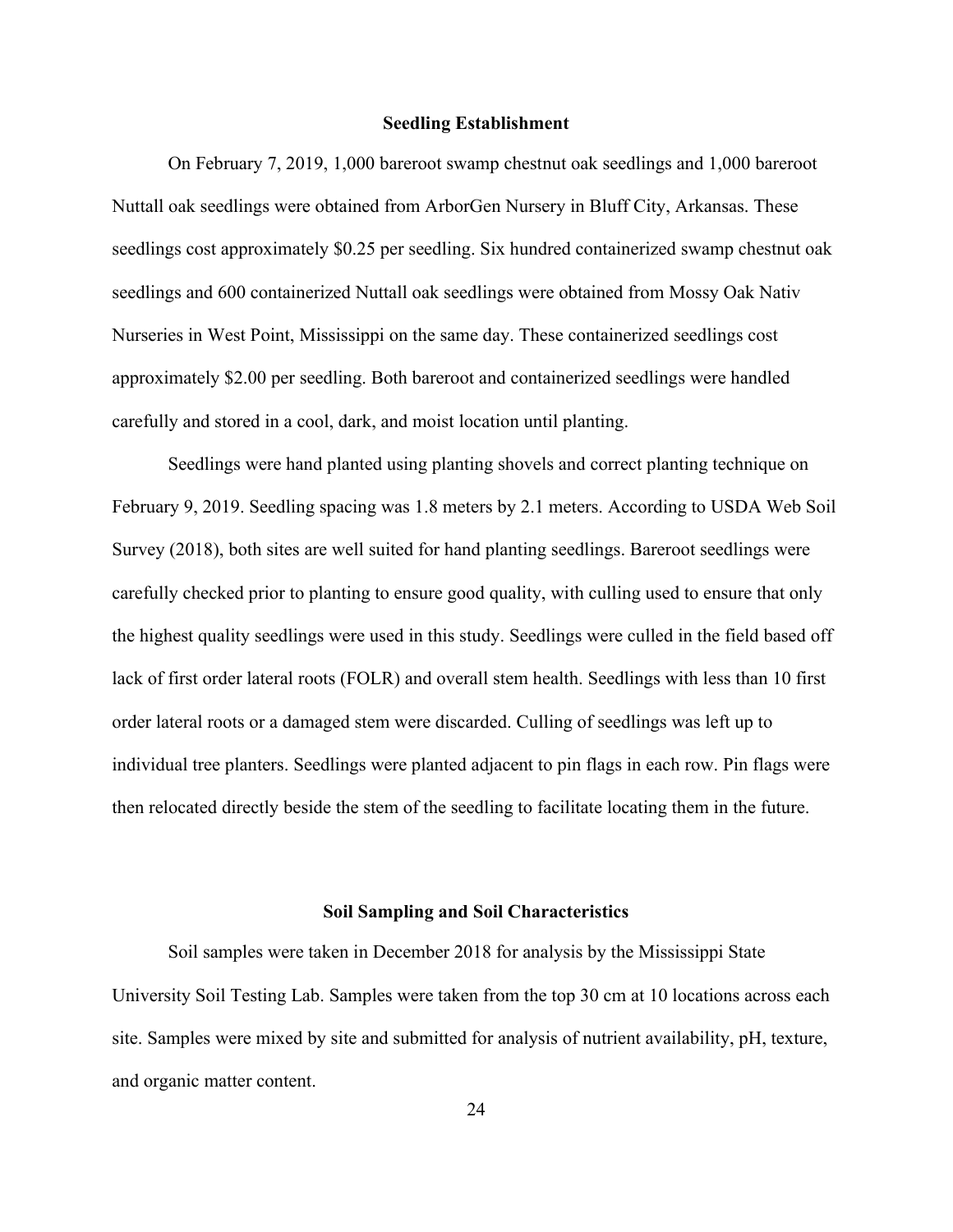According to USDA Web Soil Survey (2018), the Carney site was composed of about 50 percent frequently flooded Bibb silt loam soil and 50 percent Stough fine sandy loam with zero to two percent slopes. The USDA Web Soil Survey also stated that potential for seedling mortality on the Carney site was high. Analysis by the Mississippi State University Soil Testing Lab revealed that the Carney site's soil was approximately four percent clay, 28 percent silt, 68 percent sand and best described as a sandy loam (Table 4.8). The pH was 5.2 and organic matter content was 2.5 percent, with a 6.7 cation exchange capacity (CEC) (Table 4.8). An in-depth description of nutrient availability is presented in Table 4.9.

According to USDA Web Soil Survey (2018), the Malone site was composed of primarily (approximately 85 percent) Falkner silt loam soil, with two to five percent slopes. The additional 15 percent of this site was composed of Freestone, Susquehanna, and Prentiss soils, with five to 12 percent slopes. The USDA Web Soil Survey also stated that potential for seedling mortality on the Malone site was low. Analysis by the Mississippi State University Soil Testing Lab revealed that the Malone site's soil is approximately 3 percent clay, 64 percent silt, 33 percent sand and best described as a silt loam (Table 4.8). The pH is 5.7 and organic matter content is 2.4 percent, with a 6.1 cation exchange capacity (CEC) (Table 4.8). An in-depth description of nutrient availability is presented in Table 4.9.

# **Precipitation Data**

Rainfall data were collected at both sites using a Rainwise tipping bucket gauge in combination with a Hobo Pendant data logger. This gauge was mounted on a post above ground vegetation and away from any overhead obstruction that could influence rainfall collection. Data were uploaded to a laptop in the field using HOBOWare Plus Software. Monthly rainfall data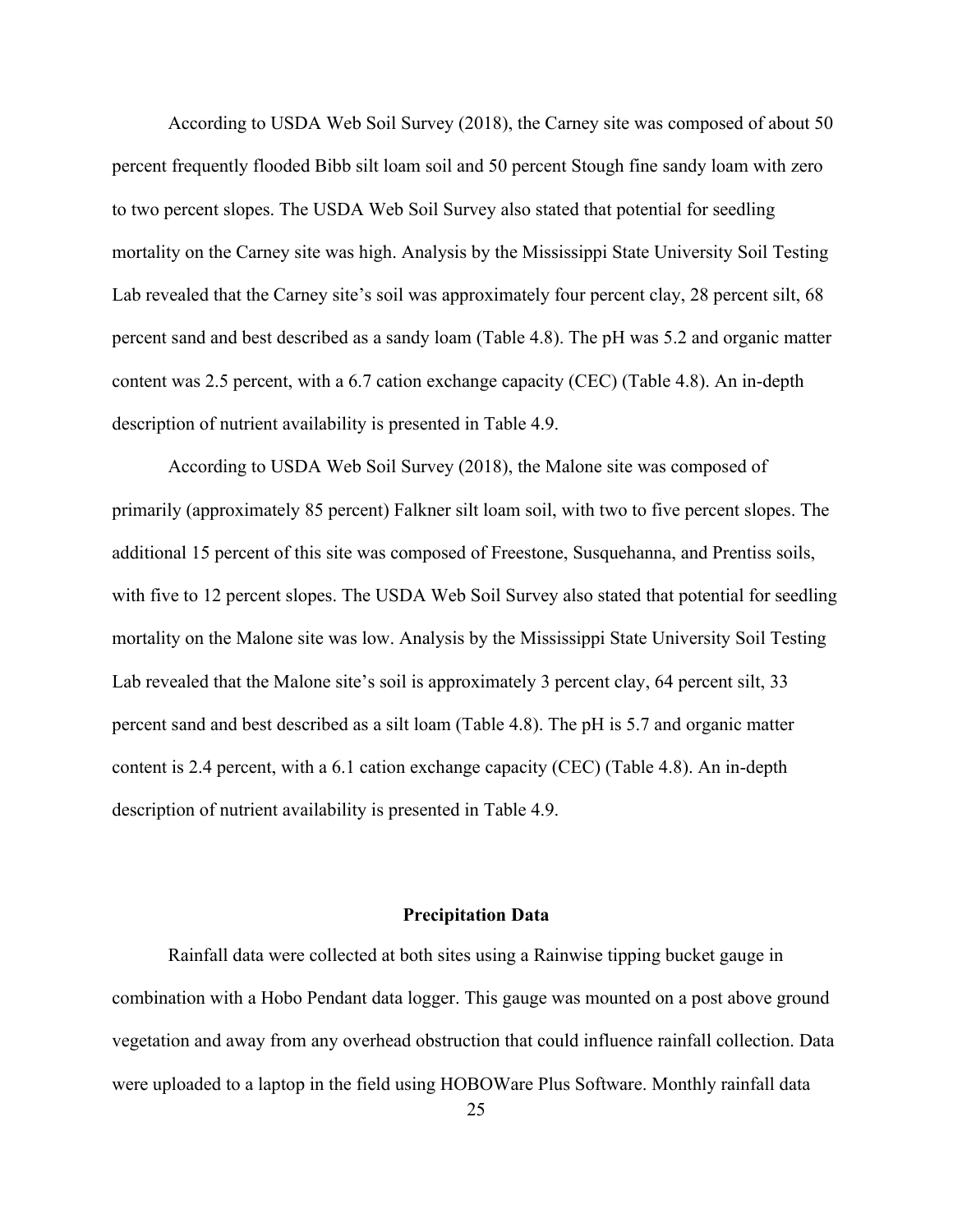were assessed for the 2019 growing season, to allow for correlation of any positive or negative relationship between growth/survival and rainfall for the first growing season.

#### **Pre-emergent Herbicide Application of Oust® XP**

On March 7, 2019, Oust® XP was applied over-the-top of all planted seedlings prior to bud break at a rate of 140 grams of Oust® XP per hectare. Herbicide was applied using an 11.4 liter (l) Solo diaphragm-pump backpack sprayer equipped with a TK 2.5 flood jet nozzle. The sprayed band was approximately 1.5 meters wide centered over seedlings.

In March 2020, prior to bud break of oak seedlings, Oust® XP was applied in the same manner as the initial spray application. The rate of 140 grams of Oust® XP per hectare was used. The same backpack-nozzle combination was also used for this second application.

# **Ground Cover Evaluation**

To better understand the effectiveness of Oust® XP in controlling herbaceous competition on each site, ocular evaluations were conducted monthly for the first growing season at the same time as survival counts. Evaluations estimated percent ground coverage of grasses or forbs. Spray bands were the treatment areas, and untreated areas between rows were considered to be control plots. This evaluation was used to better understand how competing vegetation, or the lack thereof, can affect growth and survival of seedlings.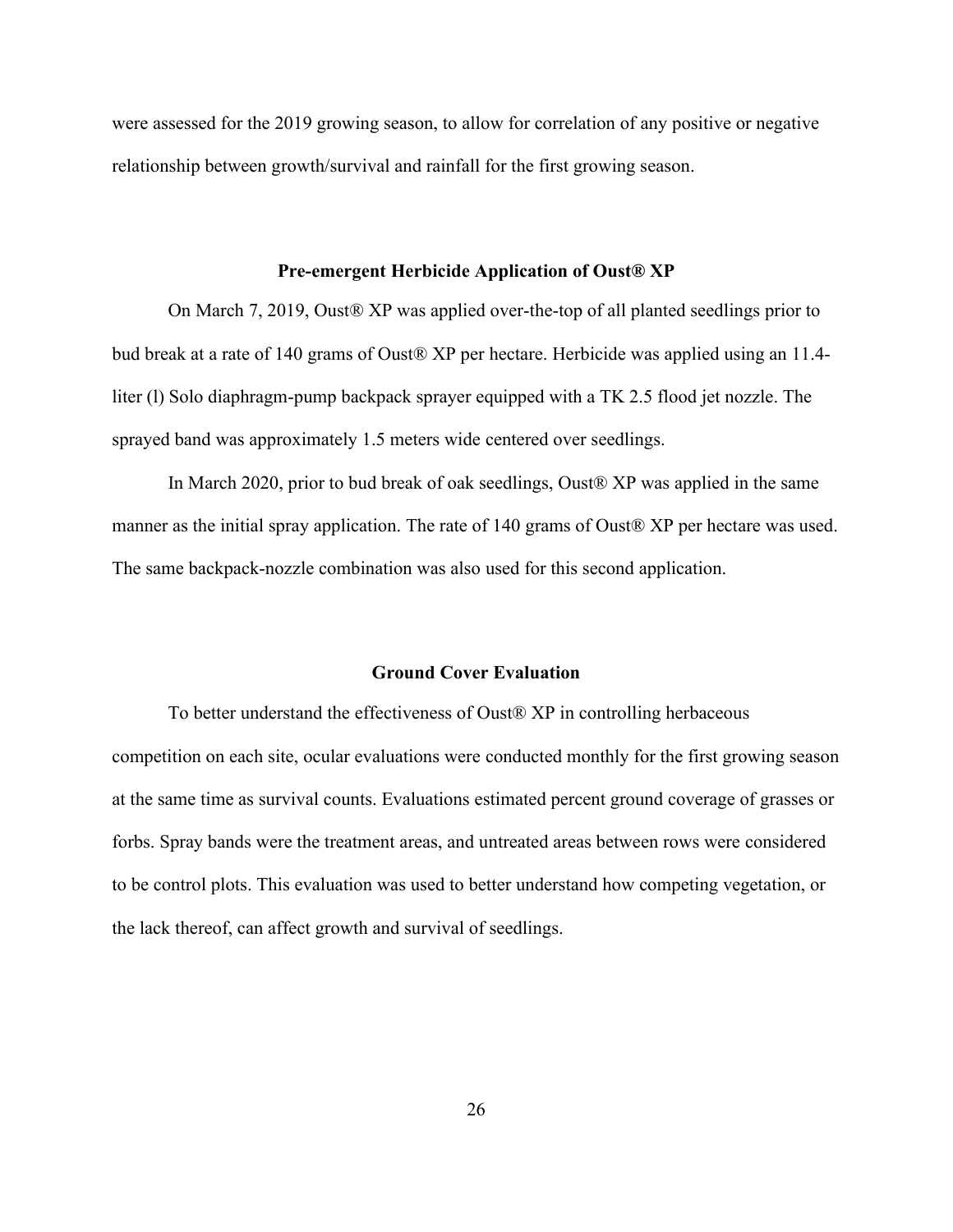### **Survival Inventory**

Monthly survival counts began in April 2019 and continued until October 2019 for all seedlings on both sites. The purpose of survival counts during the first growing season was to allow a better understanding of mortality causes. Planting shock, physical damage, and moisture stress are common causes of mortality during the first growing season. Survival was recorded again in late September 2020. Survival was recorded on the same day for both sites to reduce bias. If a seedling appeared dead, bark was scratched at the seedling base. If the cambium was green, the seedling was assumed alive; and if the cambium was brown or black, the seedling was considered dead. Any herbivory, dieback, or other factor that could negatively impact seedling growth was recorded. It was recorded if a seedling marked as dead resprouted from the root collar. This seedling was considered alive again.

#### **Tree Measurements**

On March 9, 2019, initial measurements of height and groundline diameter (GLD) were recorded for all seedlings. First year measurements of height and GLD were recorded in early October 2019. Second year measurements of height and GLD were recorded in late September 2020. Heights were measured using a meter stick and recorded to the nearest whole centimeter. Heights were measured from the ground to the dominant apical bud. In the case of multiple stems on a seedling, the dominant stem was measured. GLD was measured and recorded to the nearest tenth of a millimeter (mm) using digital calipers at a point as near the soil surface as possible. Assuming proper planting, in which the root collar should have been placed slightly under the soil, this measurement would take place directly above the root collar. In the case of a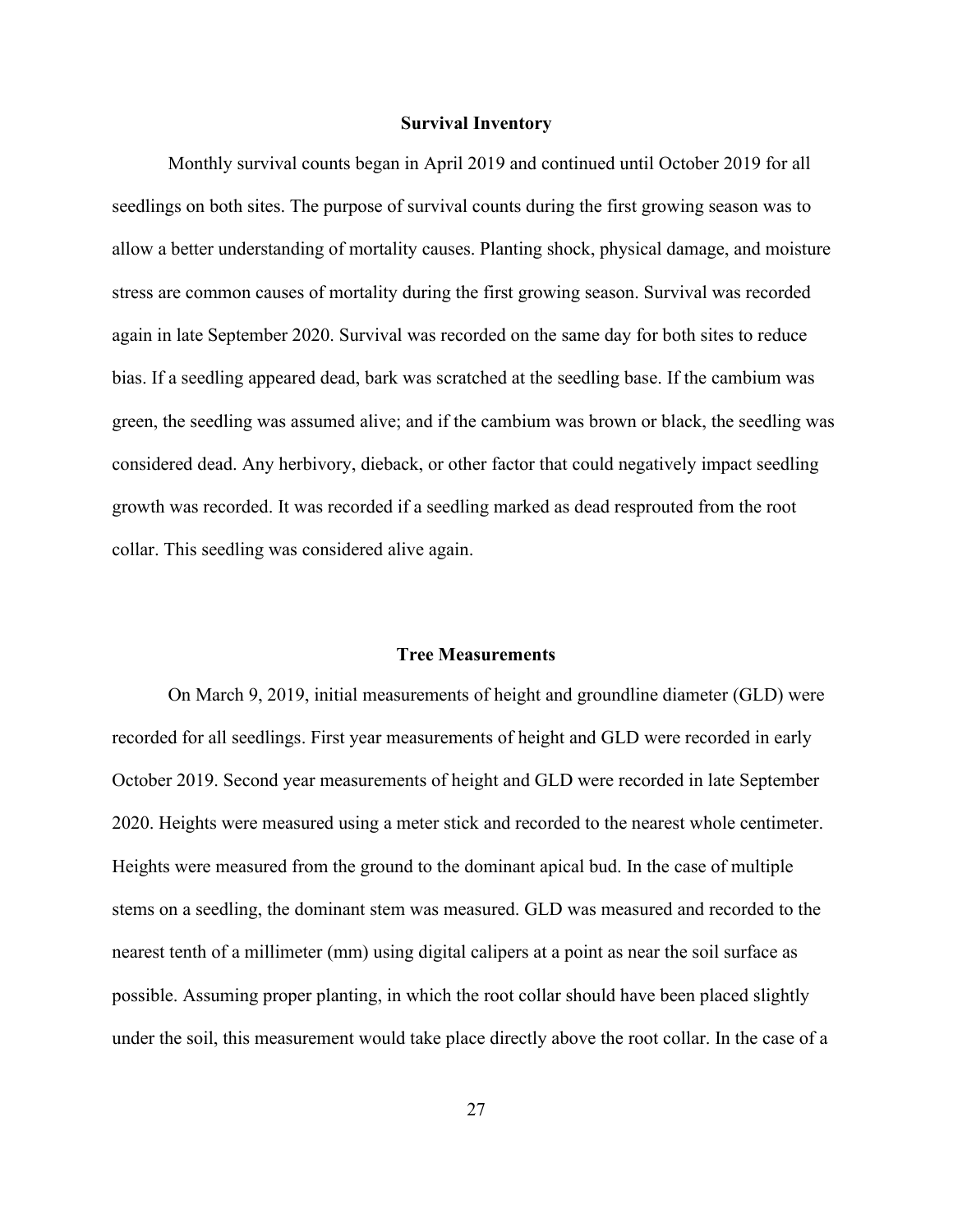seedling which forks below the groundline, GLD corresponding to the dominant stem was measured.

#### **Experimental Design and Analysis**

Data were analyzed using Statistical Analysis System (SAS) software version 9.4® with statistical models appropriate for randomized complete block design (SAS 2013).

PROC GLM was used to perform analysis of variance (ANOVA) to determine if treatments or interactions between treatments caused differences in survival, GLD growth, or height growth. This analysis tested for differences between species, planting stocks, sites, and any interactions among those factors. To determine significant differences within groups, a multiple comparison procedure (MCP) was used, where appropriate, to determine significance using the LSMEANS statement with the Tukey-Kramer method. PROC GLM, LSMEANS, and Tukey-Kramer comparisons were utilized because sample populations were not equal due to mortality and because it accounts for all pairwise comparisons (Salkind 2007). Any seedling that died back to the root collar and resprouted later on was not included in analysis of height and GLD. Due to a lack of normality, height and groundline diameter data measurements were transformed using a log transformation, while survival data was transformed using an arcsine square root transformation. Untransformed means were reported in the Results section.

Differences were considered significant at the  $\alpha$ =0.05 level. Height, groundline diameter, and survival numbers were rounded to the nearest one-tenth of their respective unit of measurement.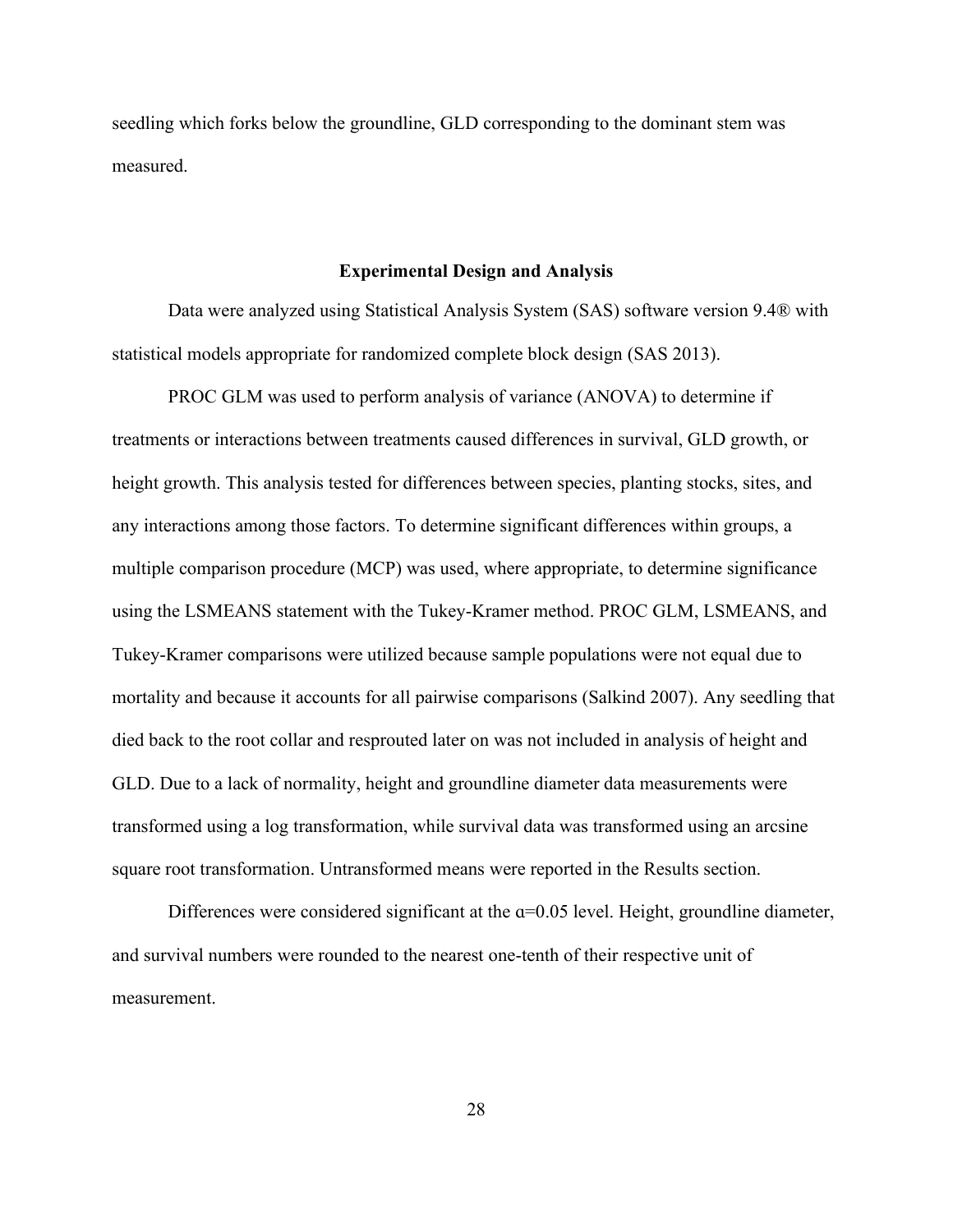Hypotheses tested were as follows:

- I. Nuttall oak seedling survival, height growth, and groundline diameter growth will be equal to that of swamp chestnut oak seedlings.
	- i.  $\qquad$  H<sub>0</sub>: Nuttall oak survival = swamp chestnut oak survival H<sub>1</sub>: Nuttall oak survival  $\neq$  swamp chestnut oak survival
	- ii. H $\alpha$ : Nuttall oak height growth = swamp chestnut oak height growth H<sub>1</sub>: Nuttall oak height growth  $\neq$  swamp chestnut oak height growth
	- iii. Ho: Nuttall oak GLD growth = swamp chestnut oak GLD growth H<sub>1</sub>: Nuttall oak GLD growth  $\neq$  swamp chestnut oak GLD growth
- II. Bareroot seedling survival, height growth, and groundline diameter growth will be equal to that of containerized seedlings.
	- i. Ho: Bareroot survival = containerized survival H $\cdot$ : Bareroot survival  $\neq$  containerized survival
	- ii. Ho: Bareroot height growth = containerized height growth H<sub>1</sub>: Bareroot height growth  $\neq$  containerized height growth
	- iii. Ho: Bareroot GLD growth = containerized GLD growth H<sub>1</sub>: Bareroot GLD growth  $\neq$  containerized GLD growth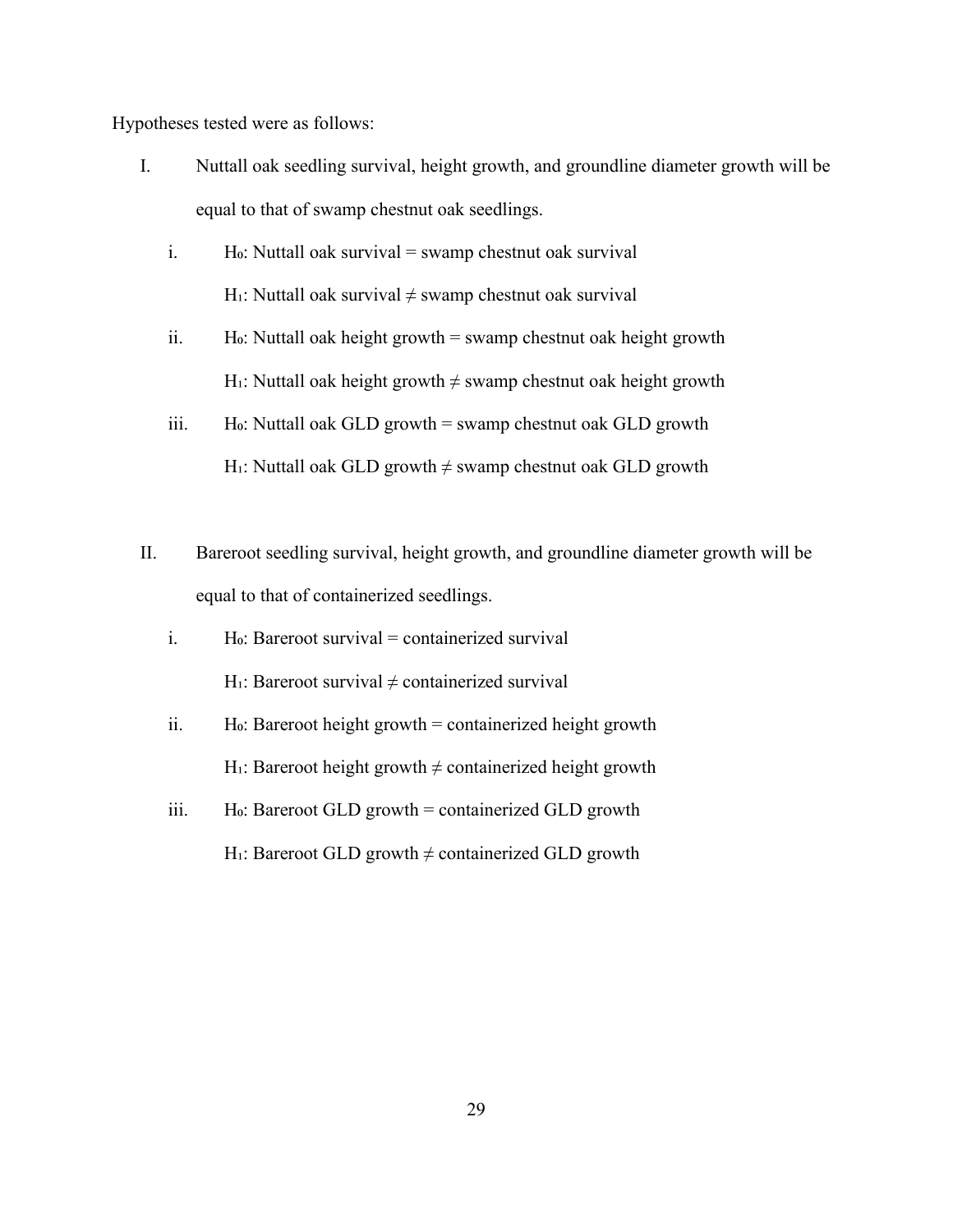# CHAPTER IV RESULTS

# **Ground Coverage**

# **Carney Site**

#### *Broadleaf Coverage*

Very little broadleaf competition was present on the Carney site prior to planting due to routine bush hogging. Bull thistle (*Cirsium vulgare*) and white clover (*Trifolium repens*) were the only broadleaf species visibly present and each covered approximately one percent of the study area. As the first growing season progressed, bull nettle (*Cnidoscolus texanus*), American burnweed (*Erechtites hieraciifolius*), dog fennel (*Eupatorium capillifolium*), and goldenrod (*Solidago spp.*) began to colonize treated and untreated areas of the site.

Broadleaf competition within treated and untreated areas remained low in April and May. By June, treated areas produced total broadleaf coverage of five percent, while untreated areas total broadleaf coverage was 10%. July brought higher levels of total broadleaf coverage for both treated (10%) and untreated (15%) areas of the Carney site (Table 4.1).

Effects of the Oust® XP treatment began to dissipate by August, as treated areas total broadleaf coverage climbed to 20%. Untreated areas were 25% covered by broadleaf species. By September, broadleaf species covered 35% of treated areas and 55% of untreated areas (Table 4.1).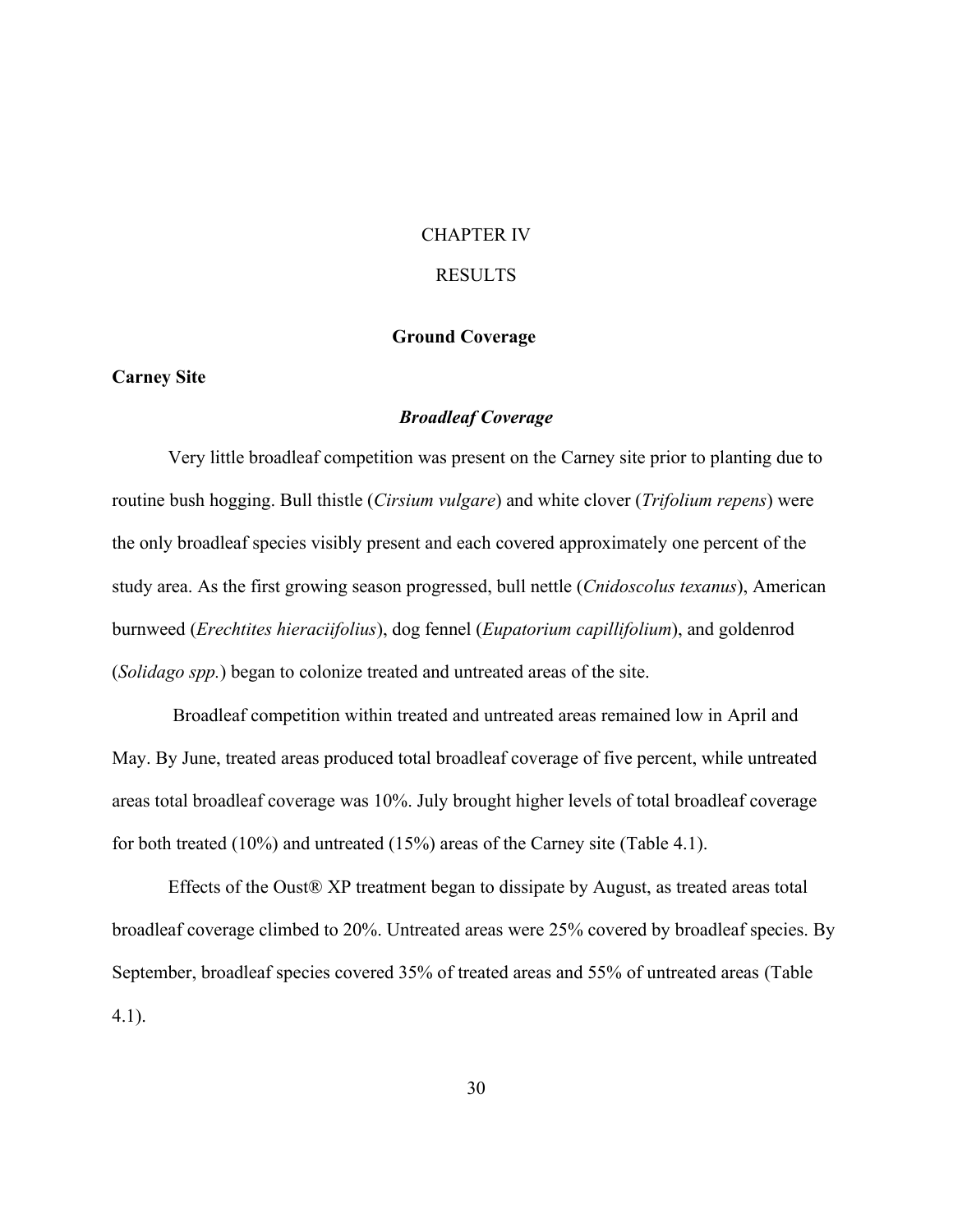Table 4.1 Average percent coverage of broadleaf competition found in treated and untreated areas on both study sites during the first growing season (average of all plots).

| <b>Site</b> | Competition/Treatment Mar. Apr. May June July Aug. |    |               |                          |                | Sept. |
|-------------|----------------------------------------------------|----|---------------|--------------------------|----------------|-------|
| Carney      | <b>Broadleaf Treated</b>                           |    |               | $\mathcal{L}$            |                |       |
|             | <b>Carney</b> Broadleaf Untreated                  |    | $\mathcal{D}$ | $\mathbf{I}(\mathbf{I})$ | $\overline{5}$ |       |
|             | <b>Malone</b> Broadleaf Treated                    |    | $\sim$        | 25                       | 30             |       |
|             | <b>Malone</b> Broadleaf Untreated                  | 40 | 60            | 6D.                      | 65             |       |

#### *Grass coverage*

Dominant cover type for the Carney site prior to planting was grasses. Species observed include bahiagrass (*Paspalum notatum*), perennial ryegrass (*Lolium perenne*), Bermudagrass (*Cynodon dactylon*), broomsedge (*Andropogon virginicus*), Dichanthelium grasses (*Dichanthelium spp.*), and foxtail grasses (*Setaria spp.*). At the time of planting, total ground coverage by grasses was estimated to be 90%, though most were dormant at the time. Grass height and biomass were reduced prior to planting by bush hogging (Table 4.2).

Oust XP treatment substantially reduced grass coverage in treatment areas. By April, only four percent of the ground was covered by grasses in treated areas while untreated areas still had 90% coverage. Grass coverage of treated areas in May was estimated to be five percent, while untreated area coverage was estimated at 99% (Table 4.2).

By June, grasses began to recolonize treated areas and 50% coverage of grasses was observed, while untreated areas reached 105% coverage. It should be noted that coverage of over 100% is possible due to a layering effect of various grass species as they grow to different heights and compete amongst themselves. Grass coverage of treated areas increased to 75% in July, 90% in August, and 98% in September. Untreated areas remained at 105% grass coverage through September (Table 4.2).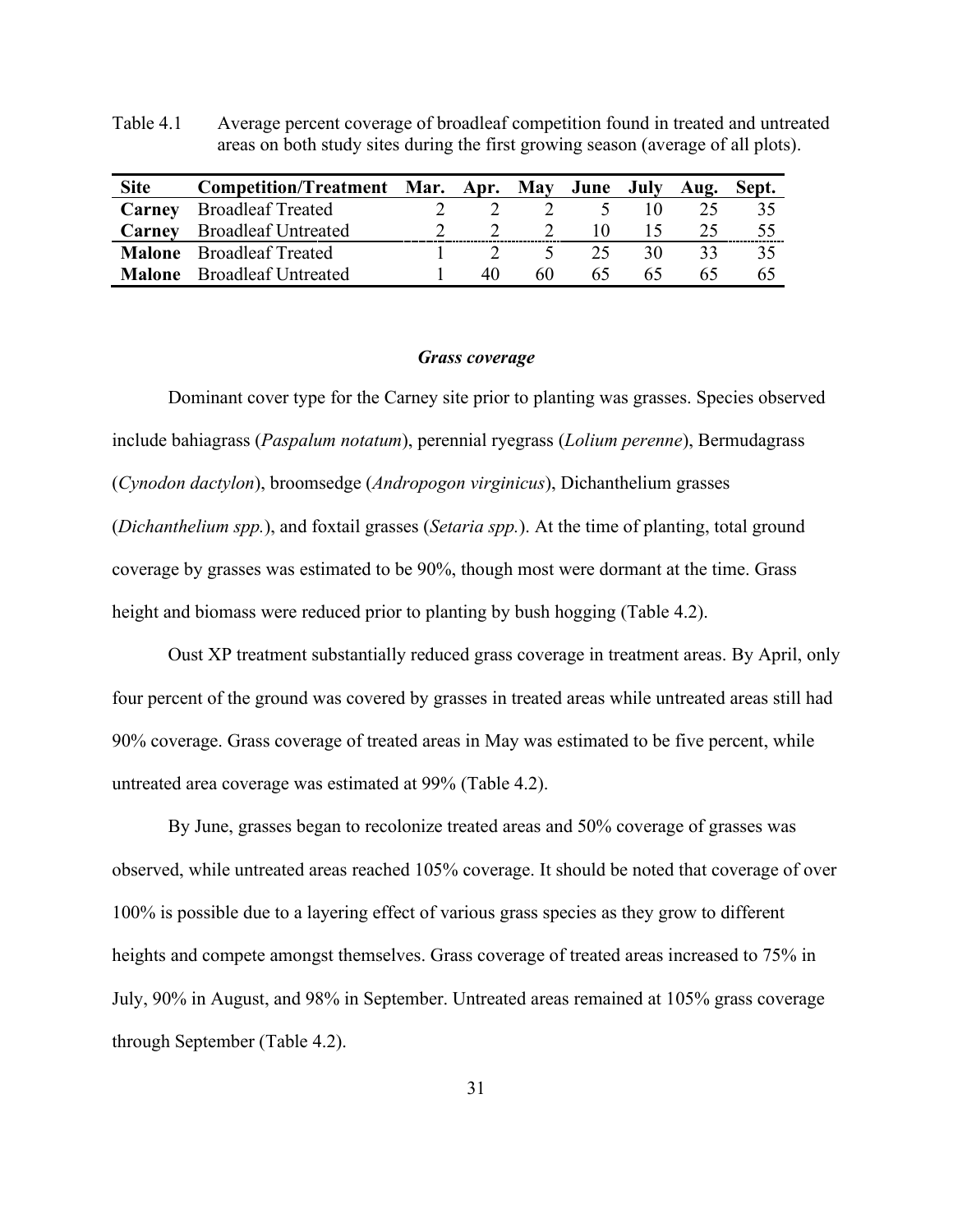A wet region on the southwest corner of the Carney study area remained moist throughout the growing season, and as a result rushes (*Juncus spp.*) colonized the area. Oust® XP does not control rush species, so coverage in this area was consistent between treated and untreated areas. Coverage by rushes within this area was estimated to be around 25% at its peak, but it is not believed to have had any detrimental effects on oak seedlings.

Table 4.2 Average percent coverage of grass competition found in treated and untreated areas on both study sites during the first growing season (average of all plots)\*.

| <b>Site</b> | Competition/Treatment Mar. Apr. May June July Aug. Sept. |    |    |     |              |     |     |     |
|-------------|----------------------------------------------------------|----|----|-----|--------------|-----|-----|-----|
|             | <b>Carney</b> Grasses Treated                            |    |    |     | 50           |     | 90  | 98  |
|             | <b>Carney</b> Grasses Untreated                          | 90 | 90 | -99 | 105          | 105 | 105 | 105 |
|             | <b>Malone</b> Grasses Treated                            |    |    |     | $\mathsf{L}$ | 25  | 40  | 50  |
|             | <b>Malone</b> Grasses Untreated                          | 50 | 75 | 95  | 95           |     |     | 95  |

**\***Coverage can exceed 100% due to a layering effect of competition.

#### *Woody coverage*

There was no woody competition present within the study area of the Carney site at the time of planting, though it was noted that several hundred stems of Chinese tallow (*Triadica sebifera*) and black willow (*Salix nigra*) were present around the periphery of the study area. Oust® XP does not control most woody species.

Woody competition first became visible in July as Chinese tallow and black willow began to invade the western half of the study area. A few stems of Southern catalpa (*Catalpa bignonioides*) began to appear as well, all of which were likely sprouts of larger stems removed by bush hogging site preparation. Total woody coverage was estimated at four percent in July for both treated and untreated areas. By August, Chinese tallow coverage increased in the western half of the study area and accounted for eight percent coverage across the site, causing total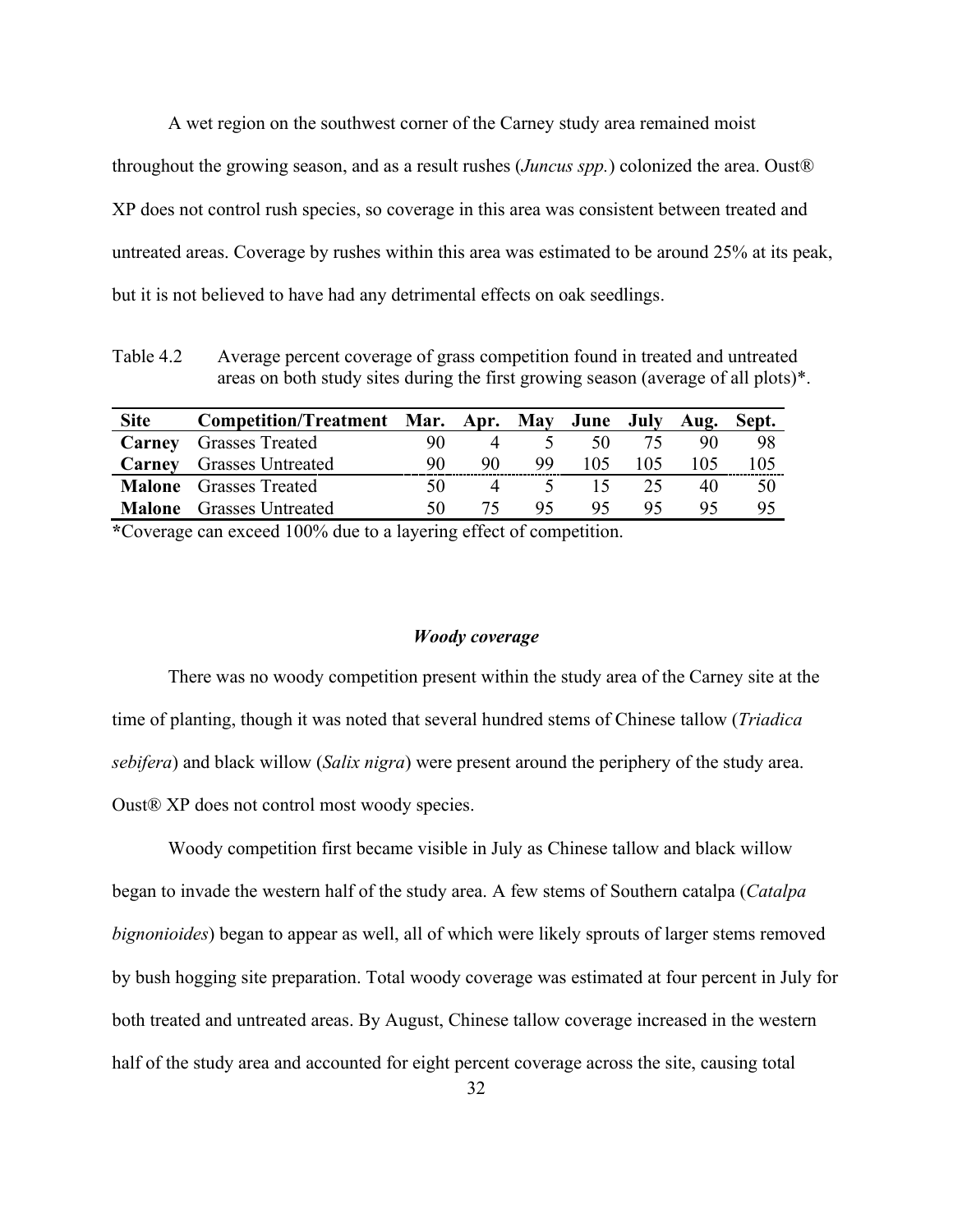woody coverage to rise to 10%. It remained at 10% through the end of the growing season (Table

4.3).

Table 4.3 Average percent coverage of woody competition found in treated and untreated areas on both study sites during the first growing season (average of all plots).

| <b>Site</b> | Competition/Treatment Mar. Apr. May June July Aug. Sept. |  |          |   |    |
|-------------|----------------------------------------------------------|--|----------|---|----|
|             | <b>Carney</b> Woody Treated                              |  |          |   |    |
|             | Carney Woody Untreated                                   |  |          | 4 |    |
|             | <b>Malone</b> Woody Treated                              |  | $\gamma$ |   | 40 |
|             | <b>Malone</b> Woody Untreated                            |  |          |   | 40 |

# **Malone site**

# *Broadleaf coverage*

Broadleaf coverage on the Malone site was low prior to planting due to bush hogging. However, it was observed that many broadleaf species had been present through the residual biomass left behind from the bush hog. As the first growing season progressed, many species were observed including bull nettle, Brazilian verbena (*Verbena bonariensis*), goldenrod, flattopped goldenrod (*Euthamia tenuifolia*), American burnweed, dog fennel, common ragweed (*Ambrosia artemisiifolia*), giant ragweed (*Ambrosia trifida*), narrowleaf sunflower (*Helianthus angustifolius*), late boneset (*Eupatorium serotinum*), and white clover (*Trifolium repens*).

Oust® XP greatly reduced broadleaf coverage within treated areas to two percent while untreated areas had 40% ground coverage as early as April. By May, broadleaf coverage within treated areas climbed to five percent while untreated areas climbed to 60% coverage. Effects of Oust® XP begin to decline in June, as broadleaf coverage in treated areas grew to 25%, though coverage was substantially lower than untreated areas (65%). Broadleaf coverage in treated areas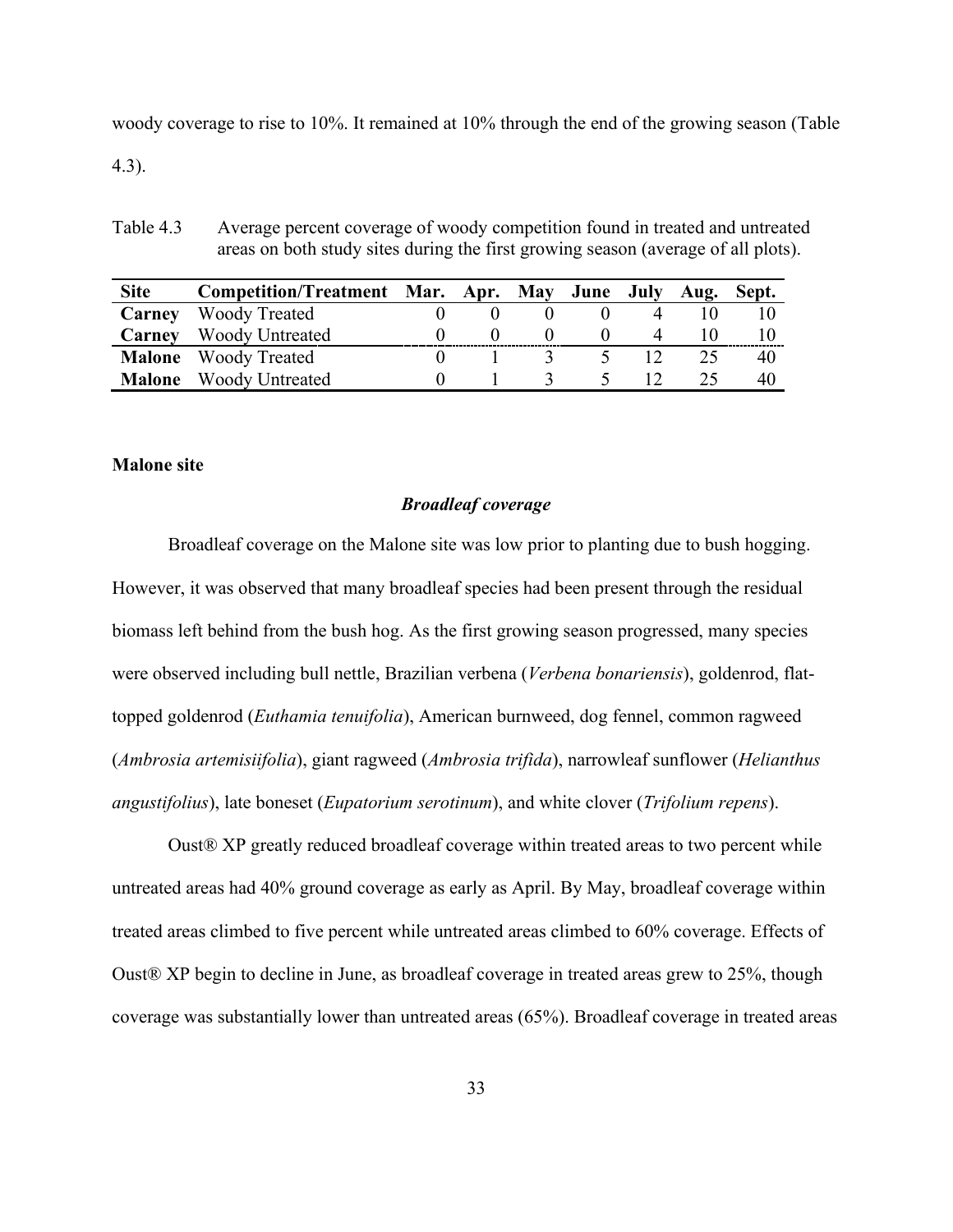increased to 30% in July, 33% in August, and 35% in September. Broadleaf coverage in untreated areas remained at 65% for the remainder of the first growing season (Table 4.1).

#### *Grass coverage*

Grasses were the most abundant competitor on the Malone site prior to planting, as the area had been maintained as a wildlife food plot through disking and planting for several years. Primary grass species observed on the Malone site include foxtail grasses, Dichanthium grasses, wildrye (*Elymus canadensis*), greasygrass (*Tridens strictus*), silver plumegrass (*Saccharum spp.*), bahiagrass, and perennial ryegrass. A small patch of cogongrass (*Imperata cylindrica*) was discovered in May and grew through the end of the first growing season, though it only covered approximately three percent of the study area at the end of the first growing season. At the time of planting, grass coverage was estimated at 50% across the Malone site but height and total biomass had been greatly reduced through bush hogging.

Oust® XP controlled grass competition within treated areas very well, as only four percent coverage was observed in April. Untreated areas contained 75% coverage of grasses in April. Treated area grass coverage was estimated to be five percent for May while untreated area coverage was estimated at 95%. Grass coverage within treated areas increased to 15% for June, 25% for July, 40% for August, and 50% for September. Untreated area grass coverage remained at 95% through the end of the growing season (Table 4.2).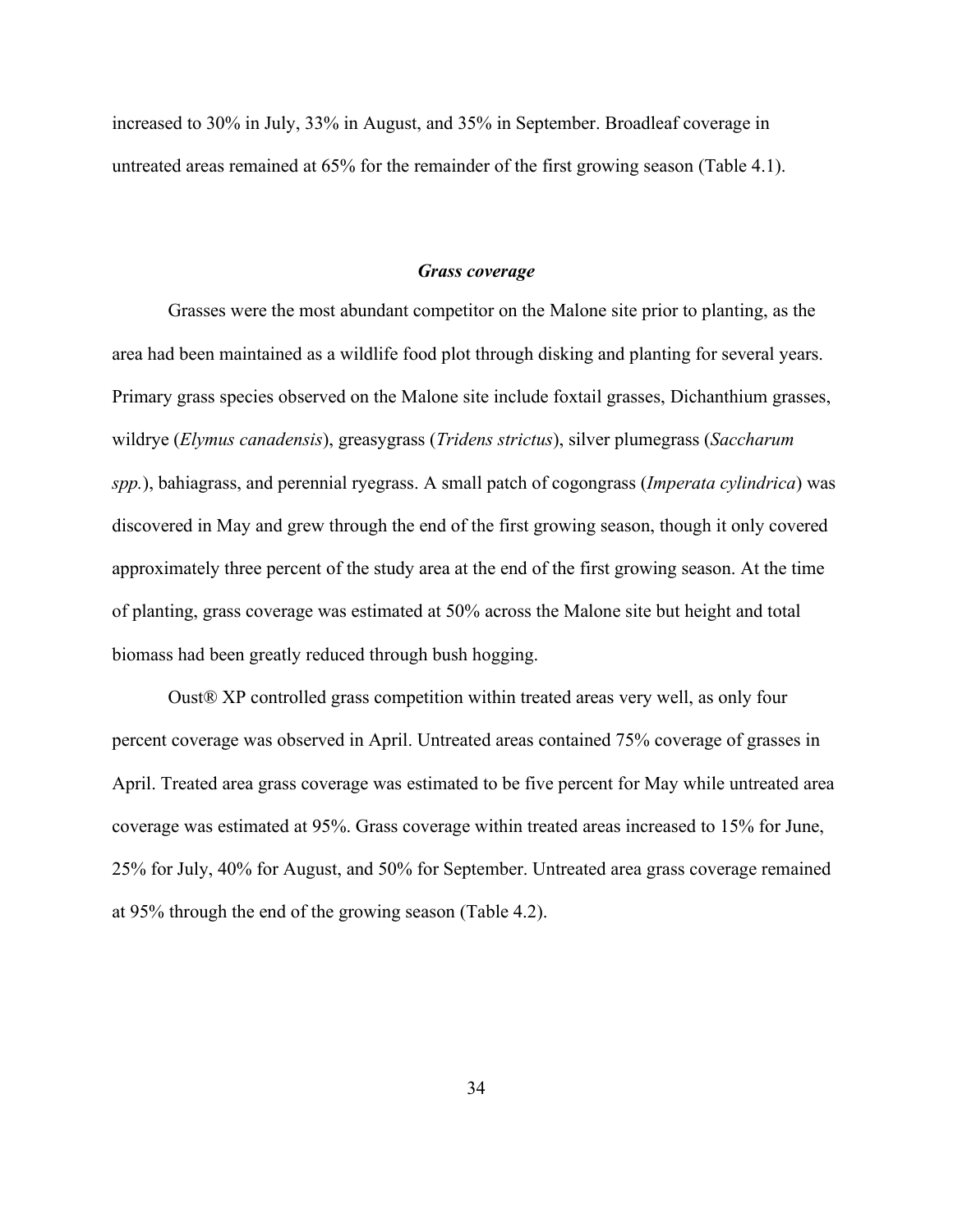### *Woody coverage*

Woody coverage was not evident in the research area of the Malone site at the time of planting due to bush hogging, but severed woody stems were visible across the site. Resprouts from cut stems developed through the summer and grew to be a large competitor by the end of the growing season. Species observed include common persimmon (*Diospyros virginiana*) and American beautyberry (*Callicarpa americana*). Common persimmon accounted for the majority of woody competition across the site. As many as 15 stems resprouted from each individual stump left behind by bush hogging. These stems produced substantial crowns and covered a large portion of ground. The stems also grew tall in some cases, reaching heights of nearly four meters in the first growing season. It is expected that these common persimmon stems will compete with oak seedlings in this study for several years.

Woody coverage was consistent between treated and untreated areas of the study site, as Oust® XP does not control these species. Common persimmon began to resprout from stumps beginning in April, but only accounted for one percent coverage of the site at that time. American beautyberry began to sprout in May and total woody coverage was estimated to be three percent across the site. Woody coverage increased to five percent in June, 12% in July, 25% in August, and 40% in September (Table 4.3).

#### *Vine coverage*

Vine coverage was nonexistent at the time of planting. Purple passionflower (*Passiflora incarnata*) was the primary competitor, with blackberry (*Rubus spp.*) making up a lesser component of vine competition by the end of the first growing season. Purple passionflower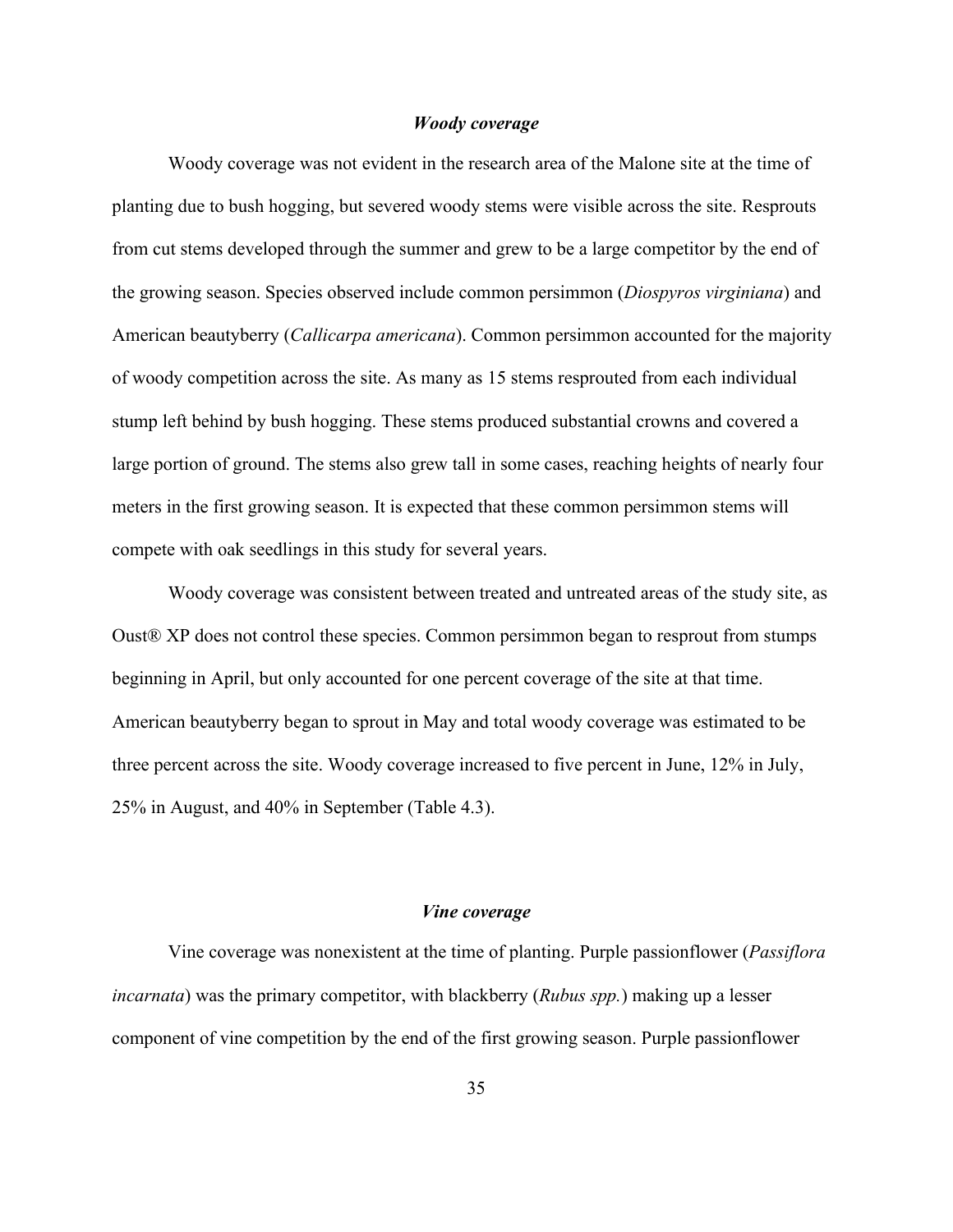grew up the oak seedlings' stems. The weight of the vine caused oak seedlings to bend over and then allocate resources to a branch that developed apical dominance. This splitting of resources between multiple dominant stems over the course of the first growing season may have reduced height growth of these individuals, but it is not believed that this will impact overall results over the course of this study.

Vine coverage was not observed until July, when both purple passionflower and blackberry appeared. Vine coverage in July was estimated to be three percent and increased to eight percent in August and 15% in September. Purple passionflower accounted for 93.3% of all vine coverage at the end of the first growing season (Table 4.4).

Table 4.4 Average percent coverage of vine competition found in treated and untreated areas on both study sites during the first growing season (average of all plots).

| <b>Site</b>   | <b>Competition/Treatment</b> | Mar. Apr. | <b>May</b> | June | July | Aug. | Sept. |
|---------------|------------------------------|-----------|------------|------|------|------|-------|
| Carney*       | Vines Treated                |           |            |      |      |      |       |
| Carney*       | Vines Untreated              |           |            |      |      |      |       |
| <b>Malone</b> | Vines Treated                |           |            |      |      |      |       |
| <b>Malone</b> | Vines Untreated              |           |            |      |      |      |       |

\*No vine competition observed on the Carney site during the first growing season.

#### **Survival**

### **Analysis of Variance**

The effects of planting stock, site, species/planting stock, and species/site were statistically significant for survival after the first (2019) and second (2020) growing seasons

(Table 4.5).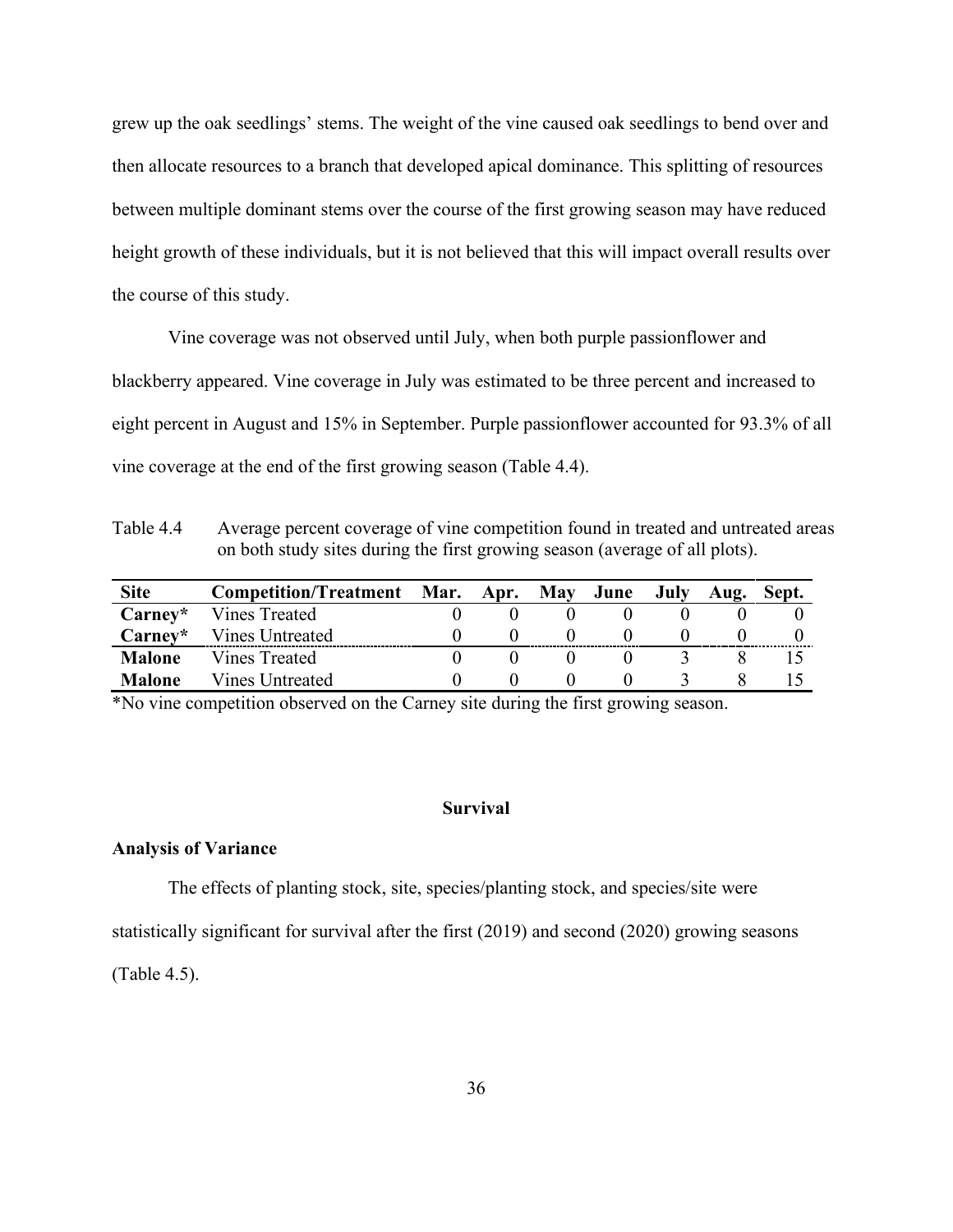|               |    |       | <b>Growing Season</b> |       |         |
|---------------|----|-------|-----------------------|-------|---------|
|               |    | 2019  |                       | 2020  |         |
| <b>Source</b> | DF | F     | P>F                   | F     | P>F     |
| (A) Species   |    | 0.03  | 0.8556                | 0.80  | 0.3707  |
| (B) Stock     |    | 11.97 | 0.0006                | 9.07  | 0.0026  |
| $(C)$ Site    |    | 50.41 | < .0001               | 67.59 | < .0001 |
| $A * B$       |    | 16.04 | < .0001               | 17.23 | < .0001 |
| $B*C$         |    | 0.13  | 0.7158                | 0.80  | 0.3707  |
| $A^*C$        |    | 8.49  | 0.0036                | 9.07  | 0.0026  |
| $A^*B^*C$     |    | 1.62  | 0.2026                | 1.49  | 0.2222  |

Table 4.5 ANOVA results for survival by year and overall. Bolded values are statistically significant.

#### **Monthly survival and precipitation during first growing season**

Monthly survival evaluations were conducted during the first growing season to determine impact of transplant shock on seedlings. Monthly precipitation was recorded using a rain gauge on each site. Precipitation data paired with monthly survival records allowed for rainfall's impact on survival to be quantified.

# **Monthly precipitation by site during first growing season**

Precipitation during the 2019 growing season was somewhat similar across both sites (Tables 4.6 and 4.7) and comparable to monthly long-term averages in each site's area (U.S. Climate data 2019). During the months of April and May, both sites received rainfall totals well above long-term averages for the area. During June, both sites received rainfall totals slightly below their respective long-term average. Rainfall was again above average for the Malone site during July and August, while the Carney site received well below average rainfall during July and August. Both sites received below average rainfall during September. Below average rainfall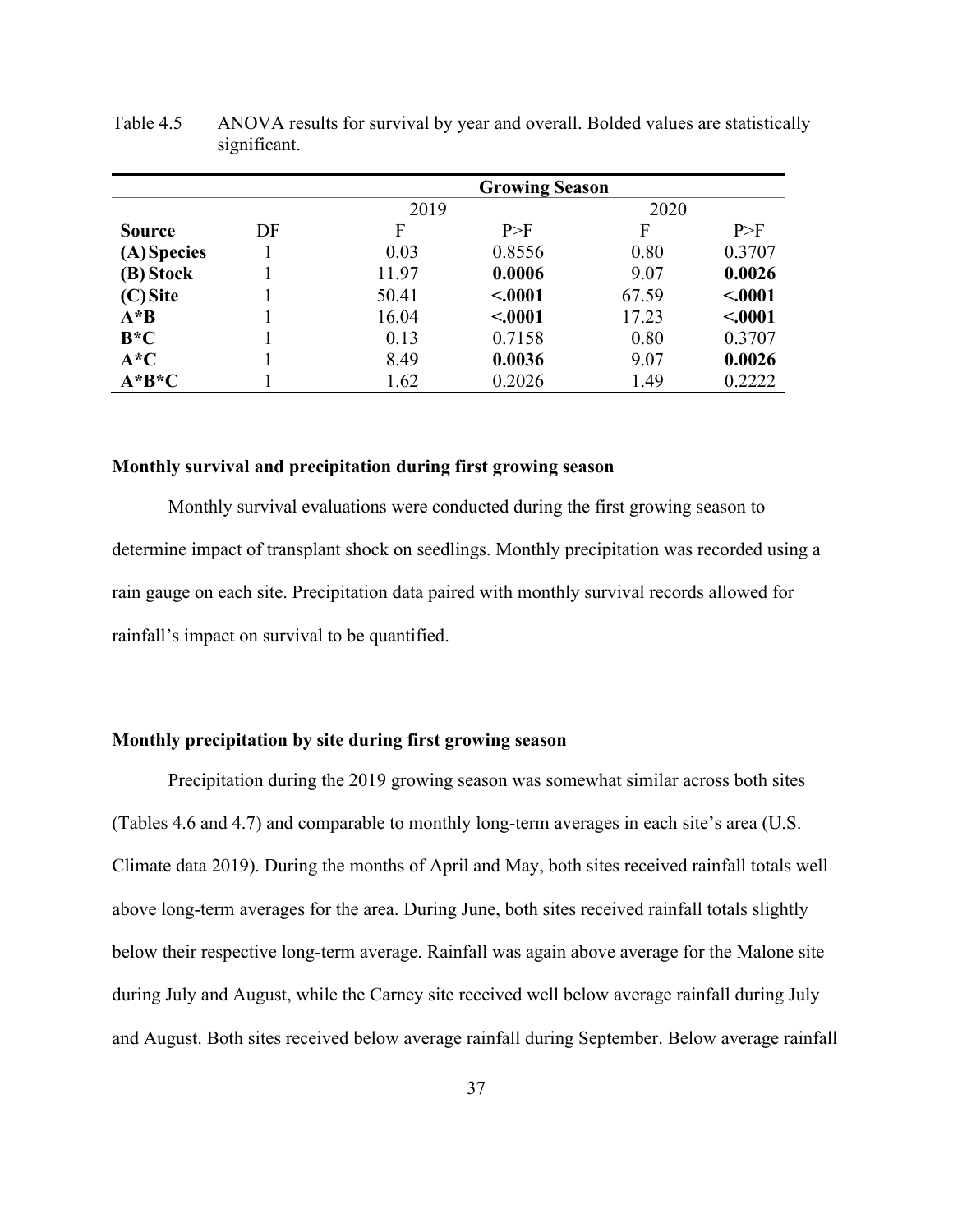for the Carney site during the months of June, July, and August does correspond to decreases in survival, but survival on both sites was still considered very good to excellent at the end of the first growing season.

Table 4.6 Average monthly and total rainfall for the 2019 growing season on the Carney site compared to average monthly rainfall for Columbia, MS (1981-2010), in centimeters.

|                                                                   |  | Mar. Apr. May Jun. Jul. Aug. Sept. Total |  |  |
|-------------------------------------------------------------------|--|------------------------------------------|--|--|
| Malone                                                            |  | 3.3 25.1 18.5 8.9 16.4 16.8 4.1 93.1     |  |  |
| <b>1981-2010 Average*</b> 13.6 12.6 11.3 12.3 14.4 14.5 11.4 90.1 |  |                                          |  |  |

\*Source: U.S. Climate Data 1. (2019)

Table 4.7 Average monthly and total rainfall for the 2019 growing season on the Malone site compared to average monthly rainfall for Hattiesburg, MS (1981-2010), in centimeters.

|                                                                  |  | Mar. Apr. May Jun. Jul. Aug. Sept. Total |  |  |  |
|------------------------------------------------------------------|--|------------------------------------------|--|--|--|
| <b>Carney</b>                                                    |  | $1.0$ 22.9 18.2 13.4 8.1 6.8 2.3 72.7    |  |  |  |
| <b>1981-2010 Average*</b> 14.4 13.3 12.5 13.9 13.5 12.2 9.7 89.5 |  |                                          |  |  |  |

\*Source: U.S. Climate Data 2. (2019)

# **Soil Nutrient and Texture Analysis**

The Carney site had higher concentrations of four of the seven elements tested (P, K, S,

Zn) (Table 4.8). Both sites had a soil pH considered acidic and within the acceptable range (4.5-

6.5) for these species (Table 4.9). Organic matter content within the soil was fairly consistent

between sites (Table 4.9).

The Carney site was classified as a sandy loam due. The Malone site was classified as a silt loam. The higher sand content may have contributed to decreased survival at the Carney site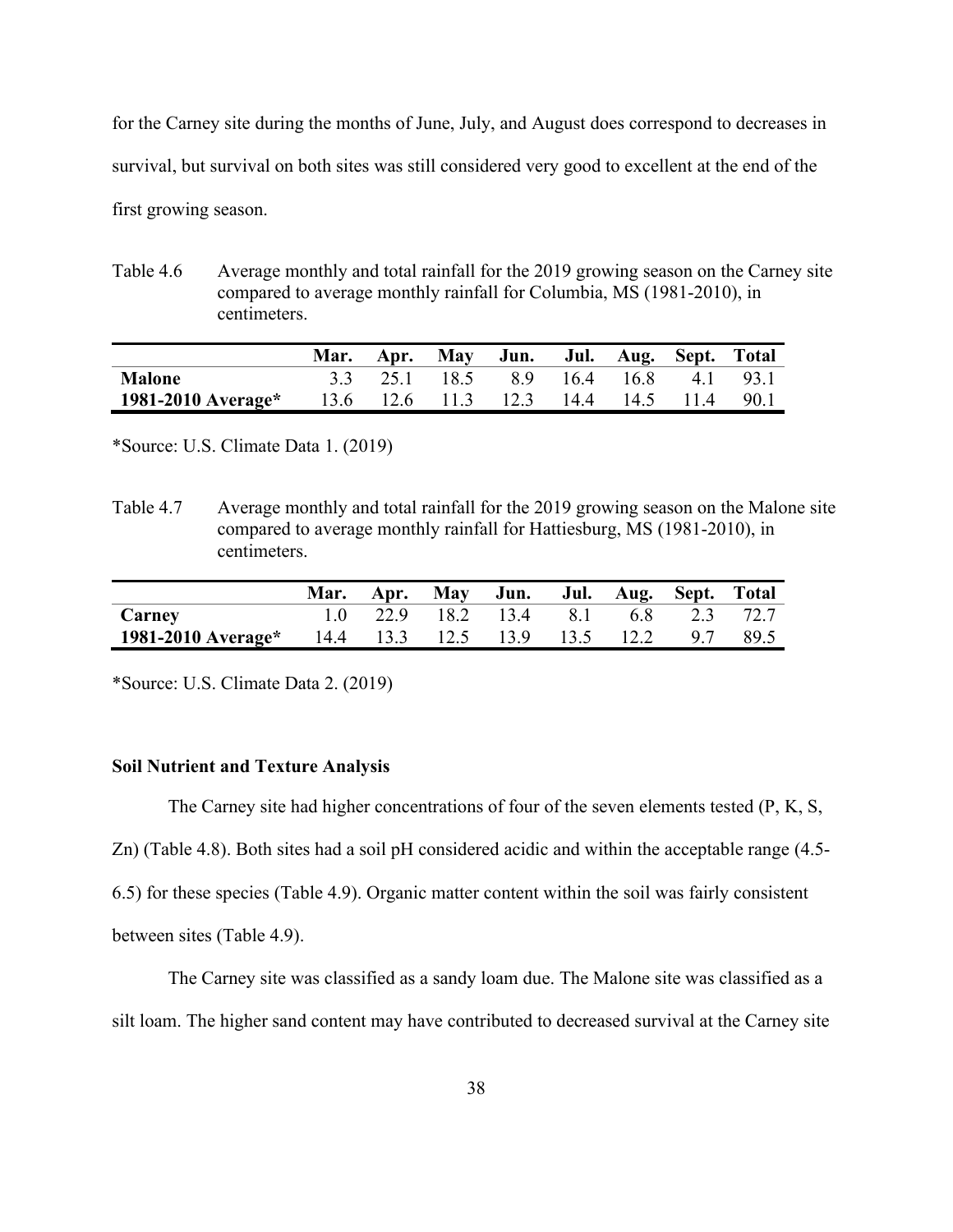when combined with less precipitation. Clay content was similar between sites (Table 4.9). The Carney site displayed a higher cation exchange capacity than the Malone site (Table 4.9).

Table 4.8 Soil texture, cation exchange capacity, organic matter content, and pH for the Carney and Malone study sites.

| <b>Site</b>   | % Clay | % Silt | % Sand | <b>Texture</b> | CEC | $%$ OM | $\mathbf{p}$ H |
|---------------|--------|--------|--------|----------------|-----|--------|----------------|
| Carney        |        | 28     | 68     | Sandy Loam     |     | ∠.     | ے . ر          |
| <b>Malone</b> |        | 64     |        | Silt Loam      |     | 2.4    | ن ک            |

Table 4.9 Extractable nutrient levels of the soils found on the Carney and Malone study sites  $(kg/ha)$ .

| <b>Site</b>   |          |    | $\bm{\mathsf{\omega}}$ u | $\sim$<br>.7<br>17.LG |            | 7<br>ப   | та |
|---------------|----------|----|--------------------------|-----------------------|------------|----------|----|
| Carney        | 84       | 04 | $\overline{a}$           | N                     | 403        | nη<br>∠∪ | 4. |
| <b>Malone</b> | ∩∩<br>ےں |    | $\sim$ $\sim$<br>DО      | ۵c                    | 200<br>200 |          | ັັ |

### **Monthly survival during the first growing season**

Survival was very good on both sites, between both species and both planting stocks for the first growing season (Table 4.10). Overall survival remained above 99% until June, when rainfall totals dipped below the long-term average for both sites. From June through the end of the growing season, the Carney site experienced a combination of drought and rabbit herbivory. This resulted in lower survival rates in treatments on the Carney site compared to treatments on the Malone site through the first growing season.

A three percent decrease in overall survival was attributed to rabbits on the Carney site during the first growing season. The majority of this mortality was in bareroot Nuttall oak seedlings, in which rabbits caused 81.8% of the mortality recorded in the first growing season. Rabbits caused 25% of the mortality in bareroot swamp chestnut oak and 22.2% of the mortality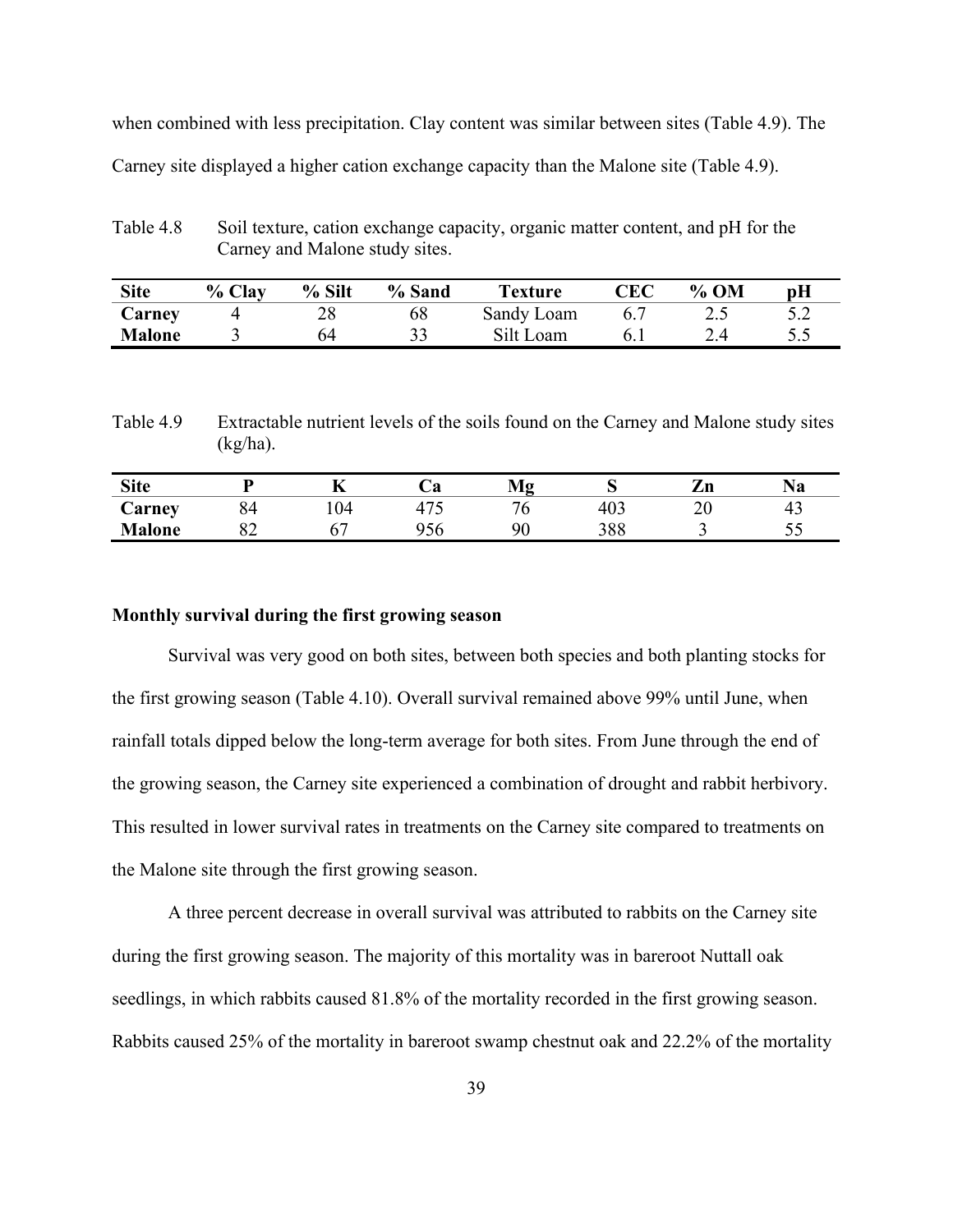in containerized Nuttall oak. Containerized swamp chestnut oak had only one individual killed by rabbits (0.03% of the mortality recorded for those seedlings).

| Treatment                   | Mar. | Apr. | May  | Jun. | Jul. | Aug. | Sep. | Oct. |
|-----------------------------|------|------|------|------|------|------|------|------|
| <b>Bareroot Nuttall oak</b> | 99.7 | 99.7 | 99.7 | 90.0 | 90.0 | 90.0 | 90.0 | 89.0 |
| Bareroot swamp chestnut oak | 100  | 100  | 100  | 98.7 | 98.0 | 97.3 | 97.3 | 96.3 |
| Cont. Nuttall oak           | 99.7 | 99.7 | 99.3 | 95.7 | 95.7 | 93.0 | 91.7 | 91.0 |
| Cont. swamp chestnut oak    | 100  | 100  | 100  | 96.0 | 92.0 | 91.0 | 90.0 | 88.7 |
| <b>Bareroot Nuttall oak</b> | 100  | 100  | 100  | 100  | 100  | 100  | 100  | 99.7 |
| Bareroot swamp chestnut oak | 100  | 100  | 100  | 99.7 | 99.7 | 99.3 | 99.3 | 99.3 |
| Cont. Nuttall oak           | 99.7 | 99.7 | 99.7 | 99.3 | 99.0 | 98.7 | 98.7 | 98.7 |
| Cont. swamp chestnut oak    | 100  | 100  | 99.7 | 95.7 | 95.3 | 93.7 | 93.3 | 93.3 |
|                             |      |      |      |      |      |      |      |      |

Table 4.10 Monthly survival per treatment by site during the first growing season, shown as a percent.

### **Survival variation between species**

Analysis of variance failed to show significant effect of species on survival during the first (F= 0.03, p= 0.856) or second growing season (F= 0.80, p= 0.371) (Table 4.5).

At the end of the first growing season, both species displayed excellent survival rates, with no significant difference observed between them. When comparing species across both sites and planting stocks, Nuttall oak survival was slightly higher, at 94.6%, compared to swamp chestnut oak at 94.4% during the first growing season. The slight difference in survival between species continued during the second growing season with Nuttall oak having 93.4% survival and swamp chestnut oak having 92.5% survival overall. This difference remained statistically insignificant (Table 4.11).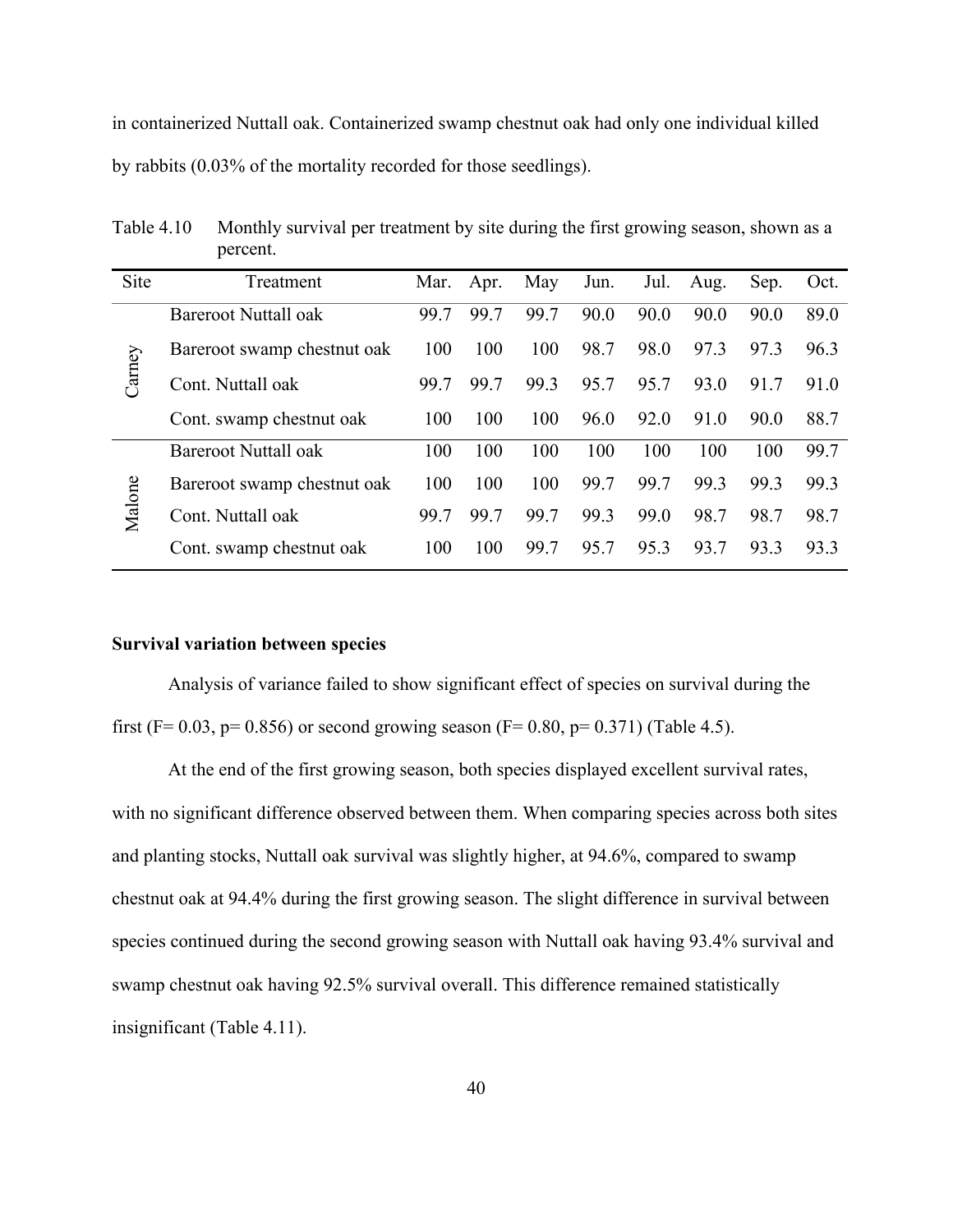| Species            | 2019     | 2020  |
|--------------------|----------|-------|
| Nuttall oak        | $94.6a*$ | 93.4a |
| Swamp chestnut oak | 94.4a    | 92.5a |

Table 4.11 Survival by species at the end of each growing season, shown as a percent (both sites and both planting stocks).

\*Values in column followed by the same letter do not differ at  $\alpha$ =0.05.

# **Survival variation among planting stocks**

Analysis of variance revealed an effect of planting stock on survival during the first  $(F=$ 

11.97, p= 0.001) and second growing season (F= 9.07, p= 0.003) (Table 4.5).

At the end of the first growing season, bareroot seedlings displayed a significantly higher survival rate (96.1%) than containerized seedlings (92.9%) across both sites and species. During the second growing season, bareroot survival (94.5%) remained higher than containerized survival (91.4%). It is worth noting that while this difference between planting stocks may be statistically significant, it has little biological or management significance (Table 4.12).

Table 4.12 Survival by planting stock at the end of each growing season, shown as a percent (both sites and both species).

| 2020  | <b>Planting Stock</b>      |
|-------|----------------------------|
| 94.5a | Bareroot                   |
| 91.4b | Conventional containerized |
|       |                            |

\*Values in column followed by the same letter do not differ at  $\alpha$ =0.05.

# **Survival variation between sites**

Analysis of variance revealed an effect of site on survival during the first ( $F = 50.41$ ,  $p <$ 0.001) and second growing season ( $F = 67.59$ ,  $p < 0.001$ ) (Table 4.5).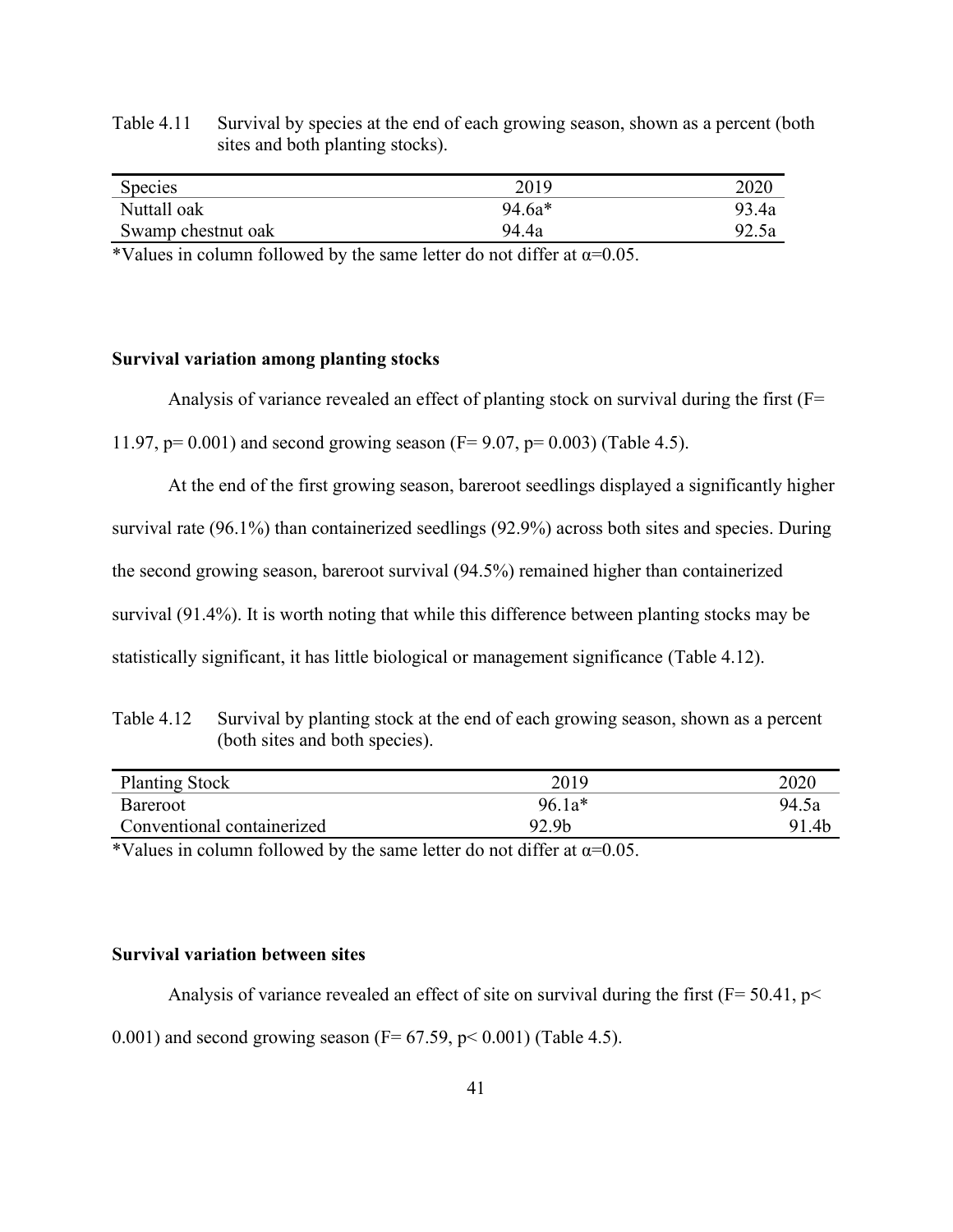Survival was significantly higher at the Malone site (97.8%) than the Carney site (91.3%) through the first growing season, though both were still considered very good to excellent for stand establishment purposes. The difference between sites continued during the second growing season as survival at the Malone site was 97.2% and survival at the Carney site was 88.8% (Table 4.13).

Table 4.13 Survival by site at the end of each growing season, shown as a percent (both species and both planting stocks).

| Site   | 2019   | 2020  |
|--------|--------|-------|
| Carney | 91.3b* | 88.8b |
| Malone | 97.8a  | 97.2a |

\*Values in column followed by the same letter do not differ at  $\alpha$ =0.05.

#### **Survival variation by planting stock and species interactions**

Analysis of variance revealed a significant interaction between planting stock and species on survival during the first ( $F= 16.04$ ,  $p<0.001$ ) and second growing season ( $F= 17.23$ ,  $p<0.001$ ) (Table 4.5). MCP analysis was then utilized to determine which interactions were significant.

Bareroot swamp chestnut oak had the highest survival through the first growing season at 97.8% (Table 4.14). Containerized Nuttall oak had the next highest first year survival (94.8%) but was not significantly different from bareroot swamp chestnut oak seedlings. Bareroot Nuttall oak seedlings displayed the third highest survival rate through the first growing season at 94.3%, which was significantly less than bareroot swamp chestnut oak but not containerized Nuttall oak. Containerized swamp chestnut oak had the lowest survival rate at 91.0% which was significantly lower than all other treatments.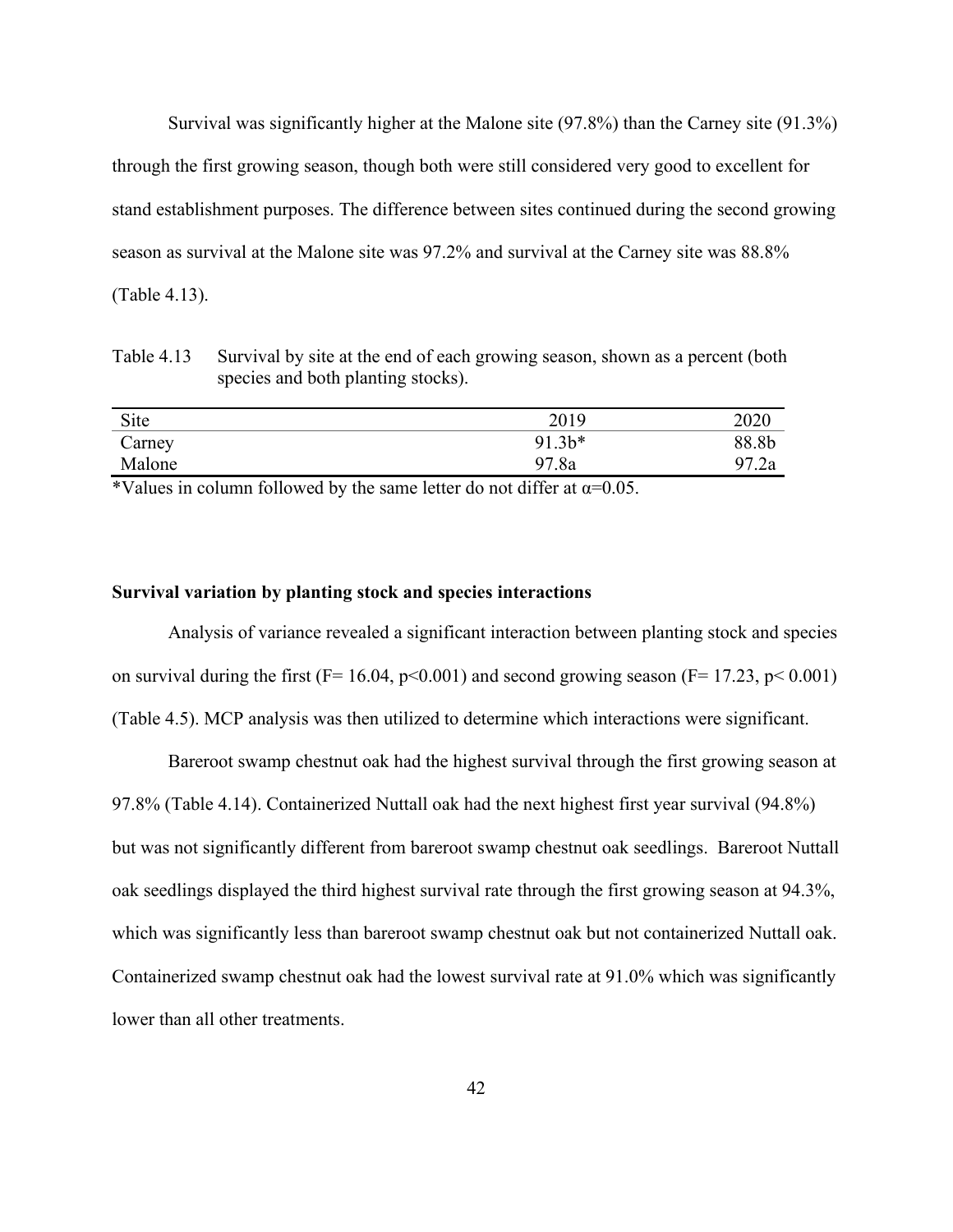During the second growing season, the ranked order of treatment survival rates, as well as significant differences between treatments, remained the same as the first growing season, with all values being slightly lower. Bareroot swamp chestnut oak displayed the highest survival (96.2%), followed by Containerized Nuttall oak (94.0%), Bareroot Nuttall oak (92.8%), and containerized swamp chestnut oak (88.8%) (Table 4.14).

Table 4.14 Survival by planting stock and species at the end of each growing season, shown as a percent (both sites).

| Species/Planting Stock                        | 2019    | 2020   |
|-----------------------------------------------|---------|--------|
| Bareroot Nuttall oak                          | $94.3*$ | 92.8b  |
| Conventional containerized Nuttall oak        | 94.8ab  | 94.0ab |
| Bareroot swamp chestnut oak                   | 97.8a   | 96.2a  |
| Conventional containerized swamp chestnut oak | 91.0c   | 88.8c  |
|                                               |         |        |

\*Values in column followed by the same letter do not differ at  $\alpha$ =0.05.

# **Survival variation by planting stock and site interaction**

Analysis of variance failed to show a significant interaction between planting stock and sites during the first (F= 0.13, p= 0.716) or second growing season (F= 0.80, p= 0.371) (Table 4.5).

Planting stocks on the Malone site exhibited the two highest survival rates (bareroot= 99.5%, containerized= 96.0%) for the first growing season (Table 4.15). These two survival rates were significantly different from one another. The Carney site had the two lowest survival rates (bareroot= 92.7%, containerized= 89.8%) which were both significantly lower than either planting stock on the Malone site, but not significantly different from one another. This is further evidence of the influence of growing conditions on the Carney site.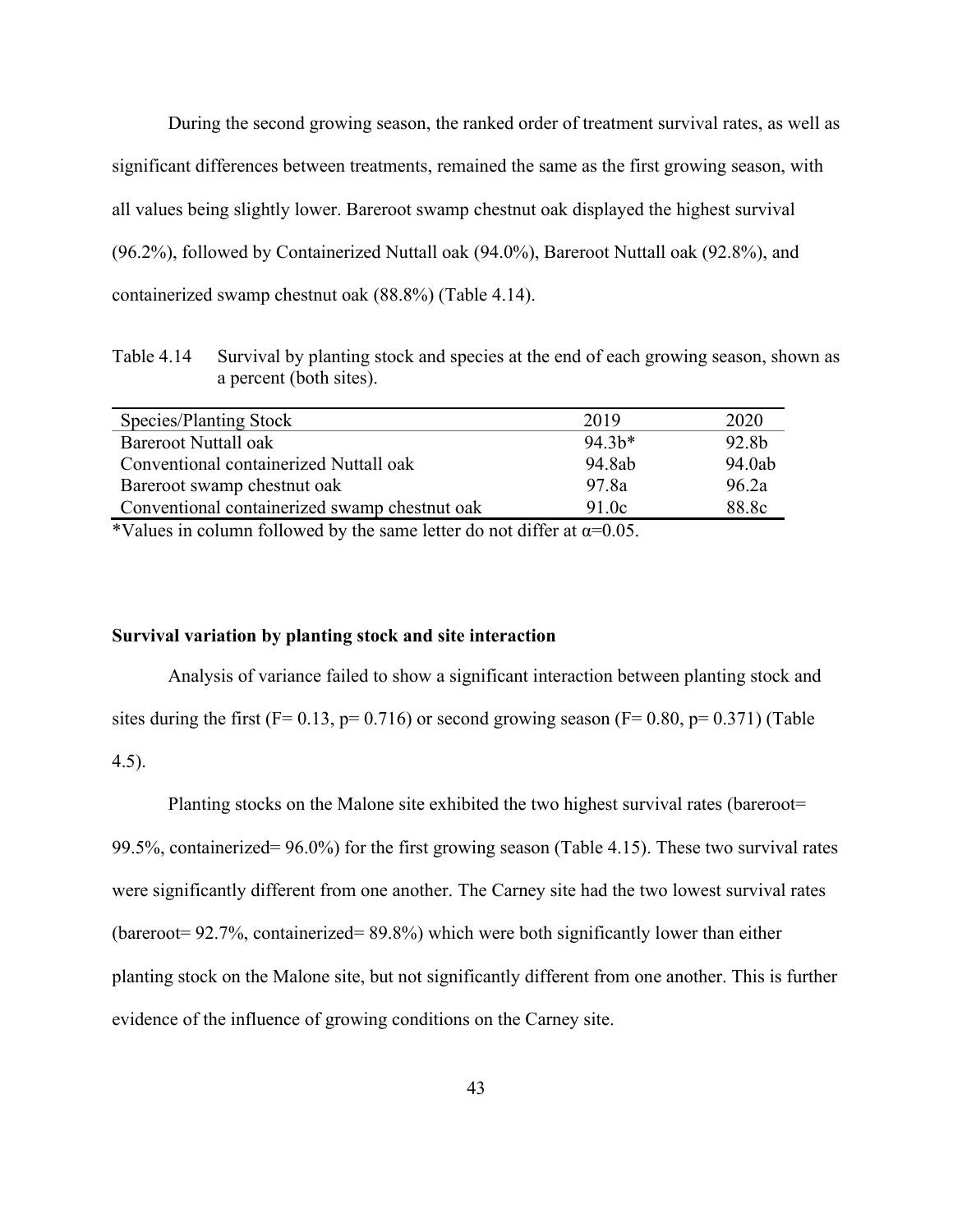This trend continued through the second growing season as both planting stocks on the Malone site outperformed either planting stock on the Carney site. Bareroot seedlings on the Malone site remained at 99.2% survival while containerized seedling fell to 95.2%. The difference between planting stock survival on the Malone site remained significant during the second growing season. Bareroot and containerized seedling survival on the Carney site were not significantly different from one another (bareroot= 89.8%, containerized= 87.7%) during the second growing season but were significantly lower than either planting stock on the Malone site (Table 4.15).

Table 4.15 Survival by planting stock and site at the end of each growing season, shown as a percent (both species).

| Planting stock/Site                    | 2019              | 2020              |
|----------------------------------------|-------------------|-------------------|
| Bareroot Carney site                   | $92.7c*$          | 89.8c             |
| Bareroot Malone site                   | 99.5a             | 99.2a             |
| Conventional containerized Carney site | 89.8c             | 87.7c             |
| Conventional containerized Malone site | 96.0 <sub>b</sub> | 95.2 <sub>b</sub> |

\*Values in column followed by the same letter do not differ at  $\alpha$ =0.05.

# **Survival variation by species and site interaction**

Analysis of variance revealed a significant interaction between species and sites in regard to survival during the first ( $F = 8.49$ ,  $p = 0.004$ ) and second growing season ( $F = 9.07$ ,  $p = 0.003$ ) (Table 4.5).

Nuttall oak (99.2%) and swamp chestnut oak (96.3%) on the Malone site had the highest

two survival rates among species/site combinations during the first growing season (Table 4.16).

The two were not significantly different from one another but were significantly higher than

either species/site combination on the Carney site. Swamp chestnut oak on the Carney site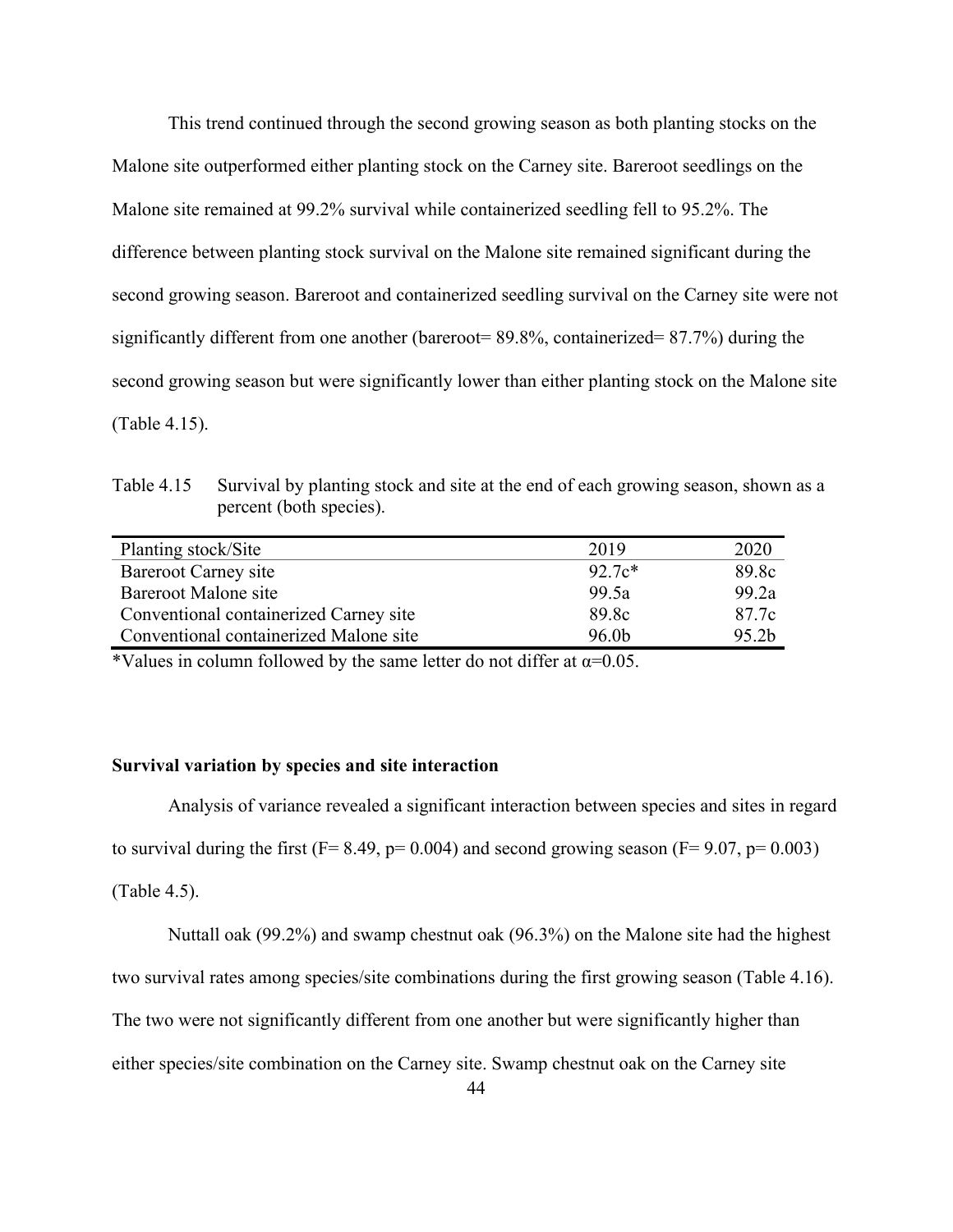survived at a rate of 92.5%t through the first growing season, while Nuttall oak survived at 90.0%. These two species/site interactions were not significantly different from one another.

During the second growing season, Nuttall oak on the Malone site remained at 99.2% survival which was significantly higher than that of swamp chestnut oak on the Malone site (95.2%). Swamp chestnut oak on the Carney site (89.8%) and Nuttall oak on the Carney site (87.7%) were not significantly different from one another but were significantly lower than either species on the Malone site (Table 4.16).

Table 4.16 Survival by species and site at the end of each growing season, shown as a percent (all planting stocks).

| Species/Site                   | 2019             | 2020  |
|--------------------------------|------------------|-------|
| Nuttall oak Carney site        | $90.0*$          | 87.7c |
| Nuttall oak Malone site        | 99.2a            | 99.2a |
| Swamp chestnut oak Carney site | 92.5b            | 89.8c |
| Swamp chestnut oak Malone site | 96.3a            | 95.2b |
|                                | $\cdots$<br>---- |       |

\*Values in column followed by the same letter do not differ at  $\alpha$ =0.05.

#### **Survival variation by treatment and site interaction**

Analysis of variance failed to show a significant interaction between species, planting stocks, and sites during the first (F= 1.62.  $p= 0.203$ ) or second growing season (F= 1.49,  $p=$ 0.222) (Table 4.5).

Bareroot Nuttall oak (99.7%), bareroot swamp chestnut oak (99.3%), and containerized

Nuttall oak (98.7%) on the Malone site had the highest survival at the end of the first growing

season (Table 4.17). Their survival was not significantly different from survival of bareroot

swamp chestnut oak on the Carney site (96.3%). However, their survival was significantly higher

than containerized swamp chestnut oak on the Malone site (93.3%) and containerized Nuttall oak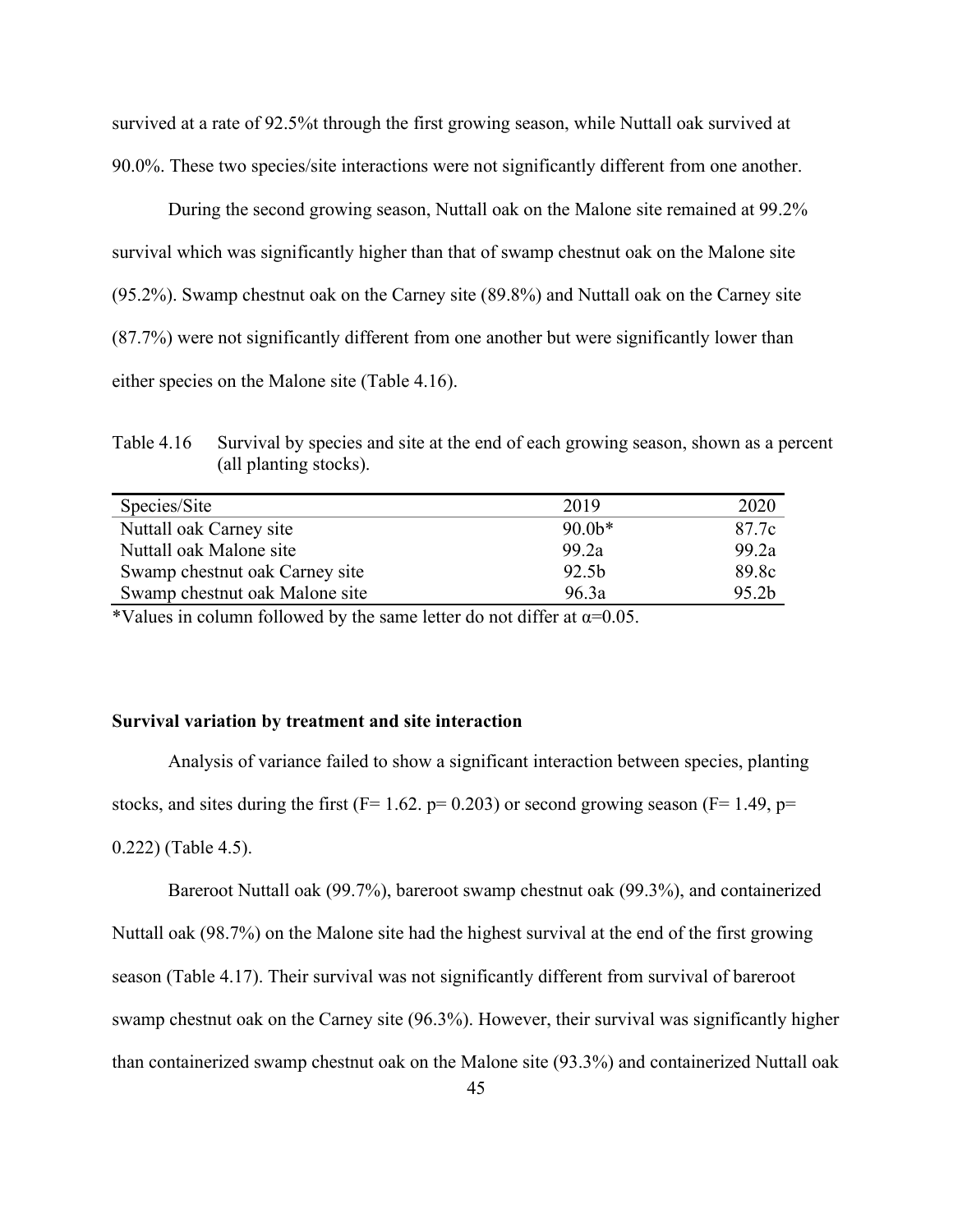on the Carney site (91.0%). As well as containerized swamp chestnut oak on the Carney site (89.7% percent), and bareroot Nuttall oak on the Carney site (89.0%).

Bareroot Nuttall oak, bareroot swamp chestnut oak, and containerized Nuttall oak on the Malone site remained the highest with survival (99.7%, 98.7%, and 98.7%, respectively) through the second growing season. Their survival was not significantly different from that of bareroot swamp chestnut oak on the Carney site (93.7%) but was significantly higher than containerized swamp chestnut oak on the Malone site (91.7%) and containerized Nuttall oak on the Carney site (89.3%). Bareroot Nuttall oak on the Carney site (86.0%) and containerized swamp chestnut oak on the Carney site (86.0%) had the lowest survival rates but were not significantly different from one another (Table 4.17).

Table 4.17 Survival by treatment and site at the end of each growing season, shown as a percent.

| Species                     | Planting stock/Site                    | 2019    | 2020   |
|-----------------------------|----------------------------------------|---------|--------|
|                             | <b>Bareroot Carney site</b>            | 89.0d*  | 86.0c  |
|                             | <b>Bareroot Malone site</b>            | 99.7a   | 99.7a  |
| $\frac{Nutall}{\text{oak}}$ | Conventional containerized Carney site | 91.0cd  | 89.3bc |
|                             | Conventional containerized Malone site | 98.7ab  | 98.7a  |
|                             | Bareroot Carney site                   | 96.3abc | 93.7ab |
| $\frac{1}{2}$               | <b>Bareroot Malone site</b>            | 99.3a   | 98.7a  |
| Swamp<br>chestnut           | Conventional containerized Carney site | 89.7d   | 86.0c  |
|                             | Conventional containerized Malone site | 93.3bcd | 91.7bc |

\*Values in column followed by the same letter do not differ at  $\alpha$ =0.05.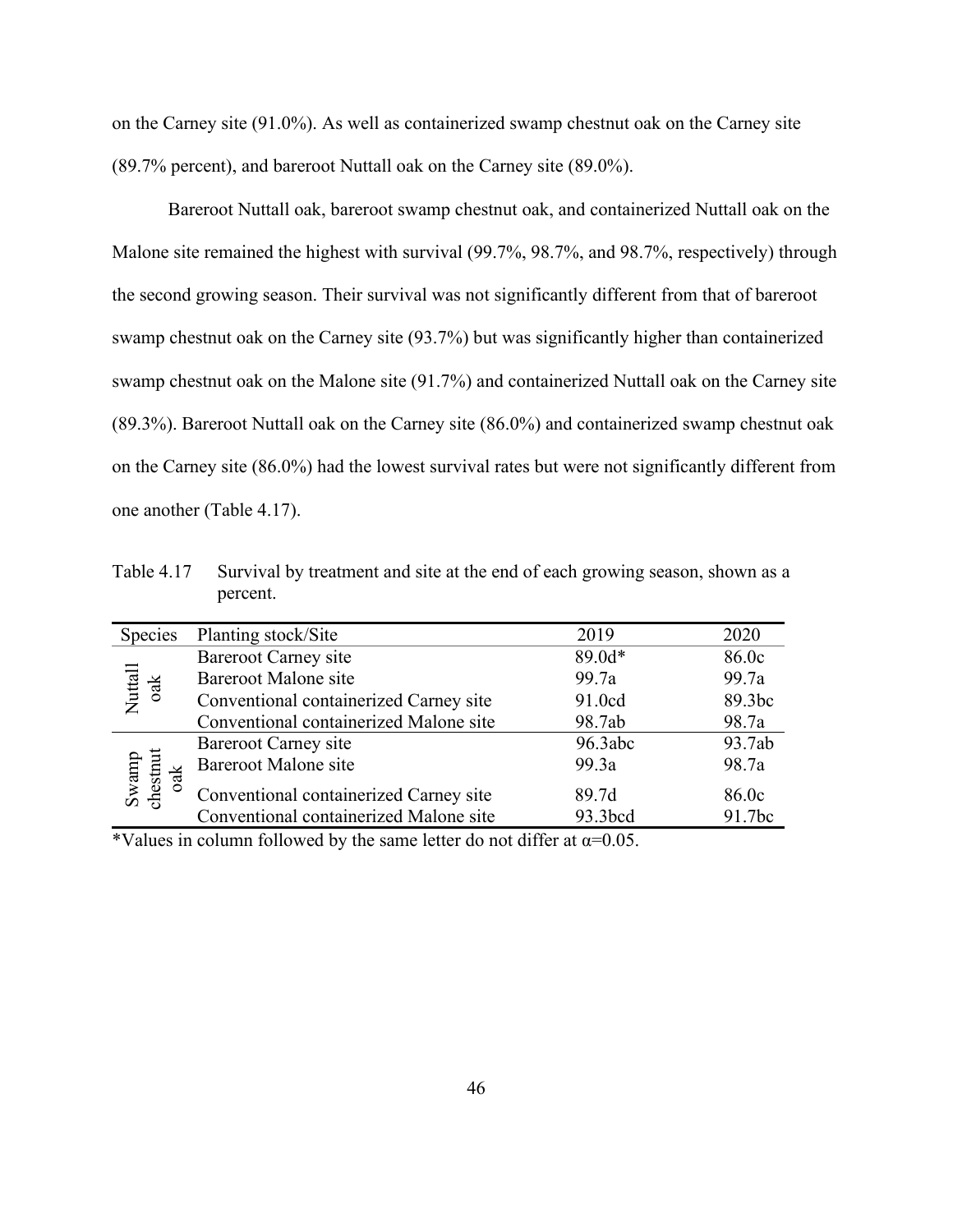#### **Groundline Diameter Growth**

# **Analysis of variance**

The effects of species, planting stock, site, planting stock/site, species/site, and species/planting stock/site were statistically significant for groundline diameter growth after the first (2019) growing season and overall. Effects of species, planting stock, species/site, and species/planting stock/site were statistically significant for groundline diameter growth after the second (2020) growing seasons (Table 4.18).

Table 4.18 ANOVA results for average groundline diameter growth by year and overall. Bolded values are statistically significant.

|               | <b>Growing Season</b> |        |         |        |         |         |         |
|---------------|-----------------------|--------|---------|--------|---------|---------|---------|
|               |                       | 2019   |         | 2020   |         | Overall |         |
| <b>Source</b> | DF                    | F      | P>F     | F      | P>F     | F       | P>F     |
| (A) Species   |                       | 492.12 | < .0001 | 522.87 | < .0001 | 835.34  | < .0001 |
| (B) Stock     |                       | 30.08  | < .0001 | 101.94 | < .0001 | 22.08   | < .0001 |
| $(C)$ Site    |                       | 442.60 | < .0001 | 0.74   | 0.3890  | 132.03  | < .0001 |
| $A^*B$        |                       | 0.36   | 0.5500  | 0.37   | 0.5413  | 0.06    | 0.8117  |
| $B*C$         |                       | 27.39  | < .0001 | 3.27   | 0.0708  | 17.44   | < .0001 |
| $A*C$         |                       | 60.29  | < .0001 | 5.89   | 0.0153  | 32.67   | < .0001 |
| $A^*B^*C$     |                       | 49.95  | < .0001 | 13.48  | 0.0002  | 44.27   | < .0001 |

### **GLD growth variation between species**

ANOVA revealed an effect of species on groundline diameter growth during the first growing season (F= 492.12,  $p$ < 0.001), second growing season (F= 522.87,  $p$ < 0.001), and overall (F= 835.34, p< 0.001) (Table 4.18). Groundline diameter growth was significantly higher for Nuttall oak (5.2 mm) during the first growing season when compared to swamp chestnut oak (2.7 mm) (Table 4.19). This trend continued during the second growing season as Nuttall oak produced 7.8 mm of GLD growth while swamp chestnut oak produced only 3.9 mm of growth.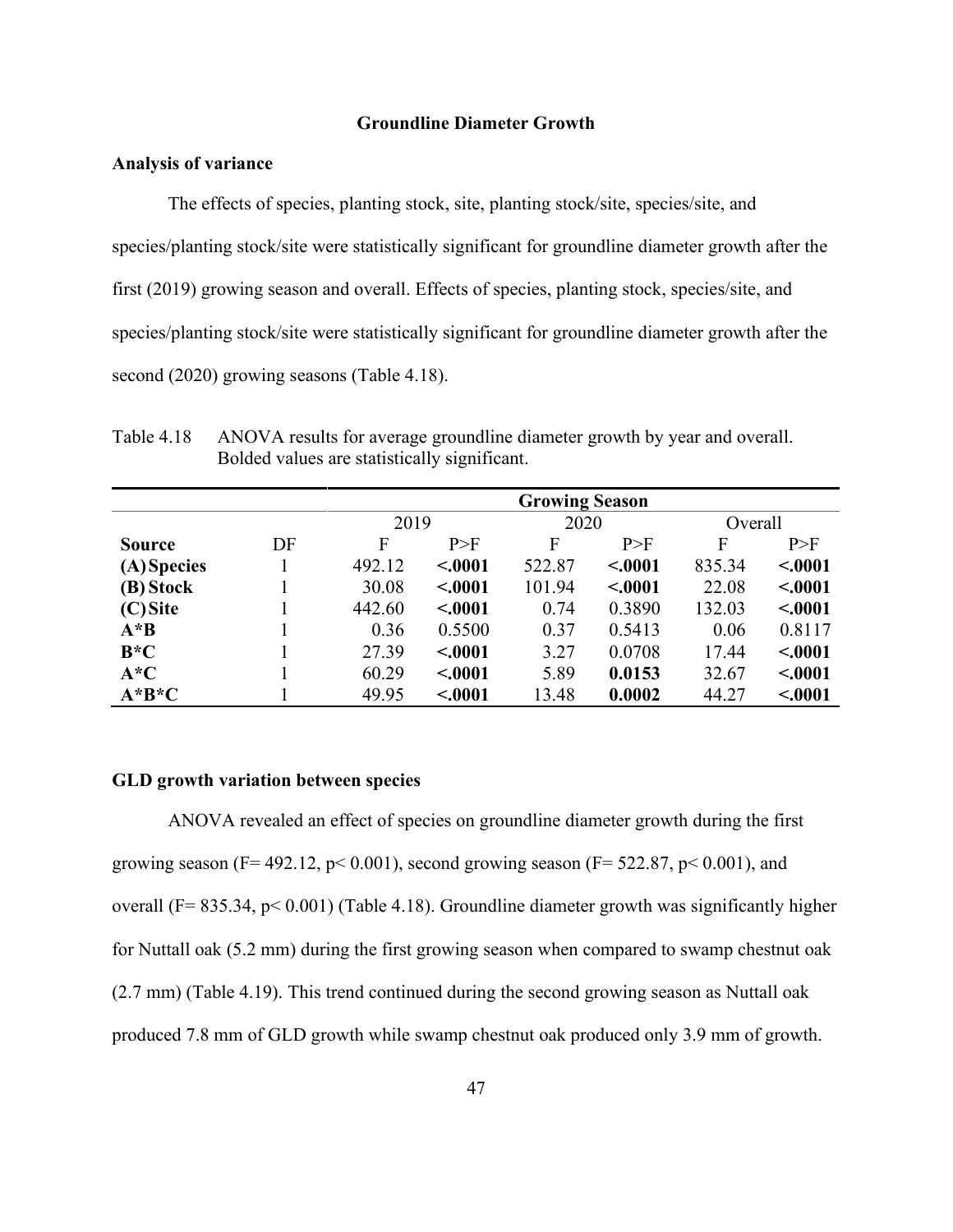Combining the two growing season's GLD growth, Nuttall oak nearly doubled the growth of swamp chestnut oak (13.0 mm compared to 6.6 mm) (Table 4.19).

Table 4.19 Average groundline diameter growth by species for each growing season and overall, measured in millimeters (both sites and both planting stocks).

| <b>Species</b>     | 2019    | 2020 | <b>Dverall</b> |
|--------------------|---------|------|----------------|
| Nuttall oak        | $5.2a*$ | 7.8a | 13.0a          |
| Swamp chestnut oak | 2.7b    | 3.9b | 6.6b           |

\*Values in column followed by the same letter do not differ at  $\alpha$ =0.05.

### **GLD growth variation between planting stocks**

ANOVA revealed an effect of planting stock on groundline diameter growth during the first growing season (F= 30.08, p< 0.001), second growing season (F= 101.94, p< 0.001), and overall (F= 22.08, p< 0.001) (Table 4.18).

Containerized seedlings (4.3 mm) displayed significantly more groundline diameter

growth when compared to bareroot seedlings (3.6 mm) during the first growing season (Table

4.20). This trend reversed during the second growing season as bareroot seedlings (6.7 mm)

outperformed containerized seedlings (5.0 mm) in regard to GLD growth. When considering

groundline diameter growth over both growing seasons combined, bareroot seedlings grew 10.3

mm while containerized grew only 9.3 mm (Table 4.20).

Table 4.20 Average groundline diameter growth by planting stock for each growing season and overall, measured in millimeters (both sites and both species).

| Planting stock             | 2019    | 2020 | <b>J</b> veral |
|----------------------------|---------|------|----------------|
| <b>Bareroot</b>            | $3.6b*$ | 6.7a | 10.3a          |
| Conventional containerized | 4.3a    | 5.0b | 9.3b           |

\*Values in column followed by the same letter do not differ at  $\alpha$ =0.05.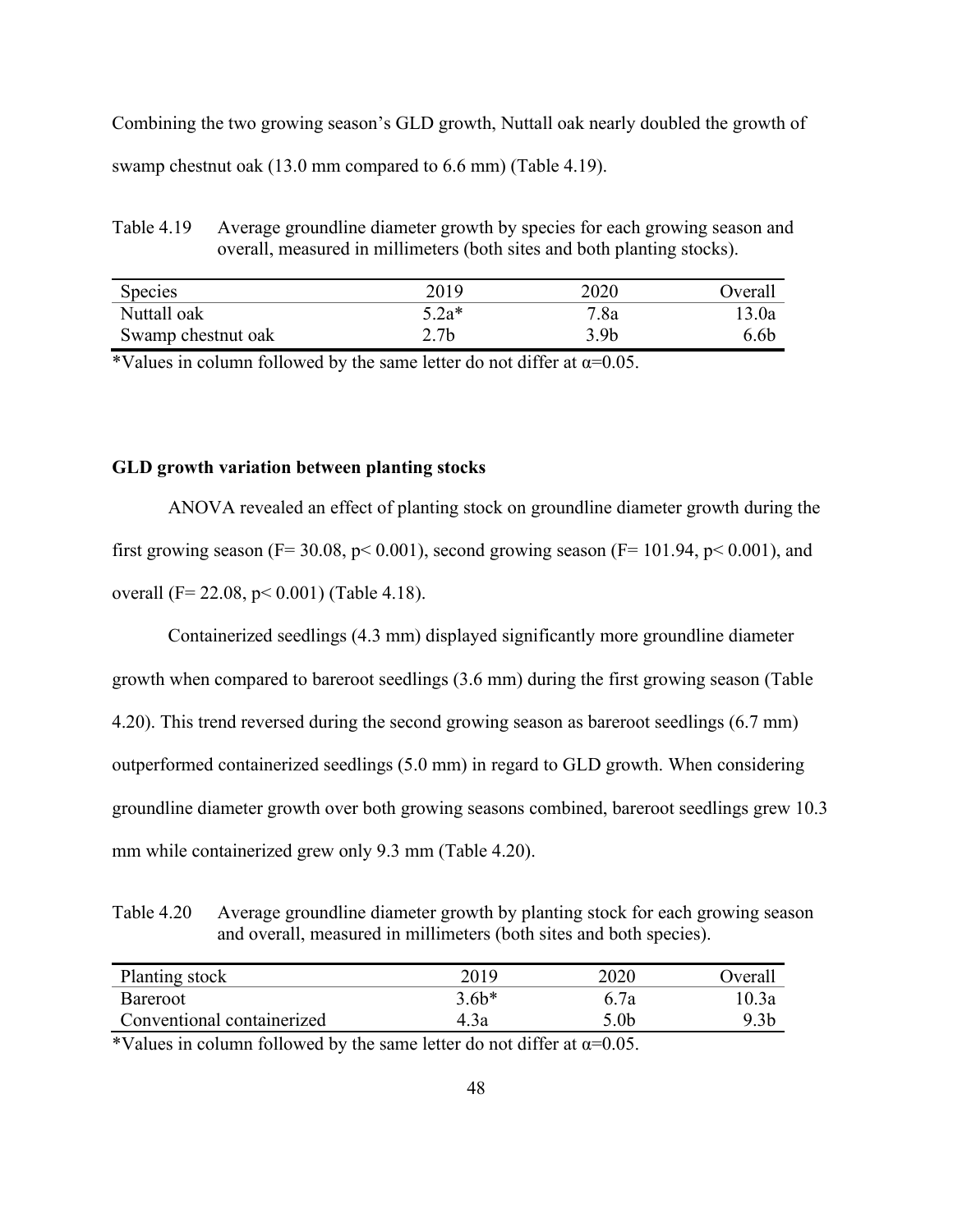#### **GLD growth variation between sites**

ANOVA revealed an effect of site on groundline diameter growth during the first growing season (F= 442.60,  $p < 0.001$ ) and overall (F=132.03,  $p < 0.001$ ). There was no significant effect of site on groundline diameter growth detected during the second growing season (F=  $0.74$ , p=  $0.389$ ) (Table 4.18). During the first growing season, the Malone site (5.1) mm) displayed superior GLD growth when compared to the Carney site (2.7 mm) (Table 4.21). GLD was not significantly different between sites for the second growing season as the Malone site produced 5.9 mm of growth and the Carney site produced 5.8 mm. When adding growth for both growing seasons, the Malone site (11.1 mm) outperformed the Carney site (8.5 mm) in regard to GLD growth overall, with the difference between the two coming primarily from the first growing season.

Table 4.21 Average groundline diameter growth by site for each growing season and overall, measured in millimeters (both planting stocks and both species).

| Site                                                            |               | 2019   | 2020                                    | Overall |
|-----------------------------------------------------------------|---------------|--------|-----------------------------------------|---------|
| Carney                                                          |               | $2.7*$ | 5.8a                                    | 8.5b    |
| Malone                                                          |               | 5.la   | 5.9a                                    | . l a   |
| $\mathbf{1} \cdot \mathbf{1} \cdot \mathbf{1} \cdot \mathbf{1}$ | $\sim$ $\sim$ |        | $\cdots$<br>$\sim$ $\sim$ $\sim$ $\sim$ |         |

\*Values in column followed by the same letter do not differ at  $\alpha$ =0.05.

# **GLD growth variation by planting stock and species interaction**

ANOVA failed to show a significant interaction between planting stock and species in groundline diameter growth during the first growing season ( $F = 0.36$ ,  $p = 0.550$ ), second growing season (F=  $0.37$ , p=  $0.541$ ), or overall (F=  $0.06$ , p=  $0.812$ ) (Table 4.18). Containerized Nuttall oak seedlings displayed the largest GLD growth (5.5 mm) during the first growing season and were significantly higher than all other combinations (Table 4.22). Bareroot Nuttall oak (4.8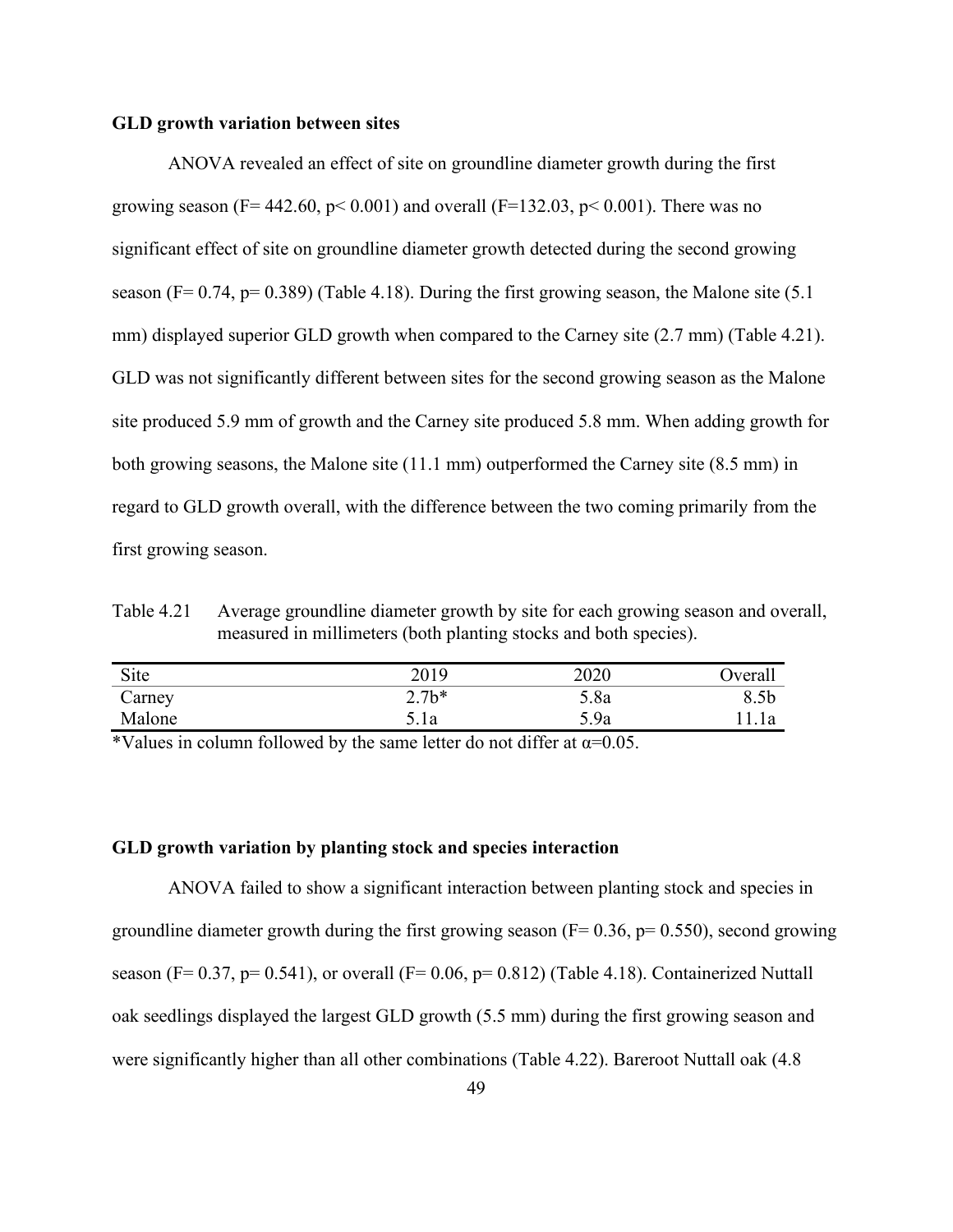mm), containerized swamp chestnut oak (3.0 mm), and bareroot swamp chestnut oak (2.4 mm) were all significantly different from one another.

During the second growing season, bareroot Nuttall oak produced the most GLD growth (8.6mm) which was significantly greater than all other treatments. Containerized Nuttall oak seedlings produced 7.0 mm of growth while bareroot swamp chestnut oak produced 4.8 mm and containerized swamp chestnut oak produced 3.0 mm (Table 4.22). All treatments were significantly different from one another for the second growing season.

When looking at data combined for both growing seasons, all treatments remained significantly different from one another with bareroot Nuttall oak (13.4 mm) outperforming containerized Nuttall oak (12.6 mm), bareroot swamp chestnut oak (7.2 mm), and containerized swamp chestnut oak (6.1 mm) (Table 4.22).

Table 4.22 Average groundline diameter growth by species and planting stock for each growing season and overall, measured in millimeters (both sites).

| Species/Planting stock                        | 2019   | 2020             | Overall           |
|-----------------------------------------------|--------|------------------|-------------------|
| <b>Bareroot Nuttall oak</b>                   | $4.8*$ | 8.6a             | 13.4a             |
| Conventional containerized Nuttall oak        | 5.5a   | 7.0 <sub>b</sub> | 12.6 <sub>b</sub> |
| Bareroot swamp chestnut oak                   | 2.4d   | 4.8c             | 7.2c              |
| Conventional containerized swamp chestnut oak | 3.0c   | 3.0d             | 6.1d              |

\*Values in column followed by the same letter do not differ at  $\alpha$ =0.05.

# **GLD growth variation by planting stock and site interaction**

ANOVA revealed a significant interaction between planting stock and site in groundline diameter growth during the first growing season ( $F = 27.39$ ,  $p < 0.001$ ) and overall ( $F = 17.44$ ,  $p <$ 

0.001), but not during the second growing season ( $F= 3.27$ ,  $p= 0.071$ ) (Table 4.18). MCP

analysis was then utilized to determine which interactions were significant.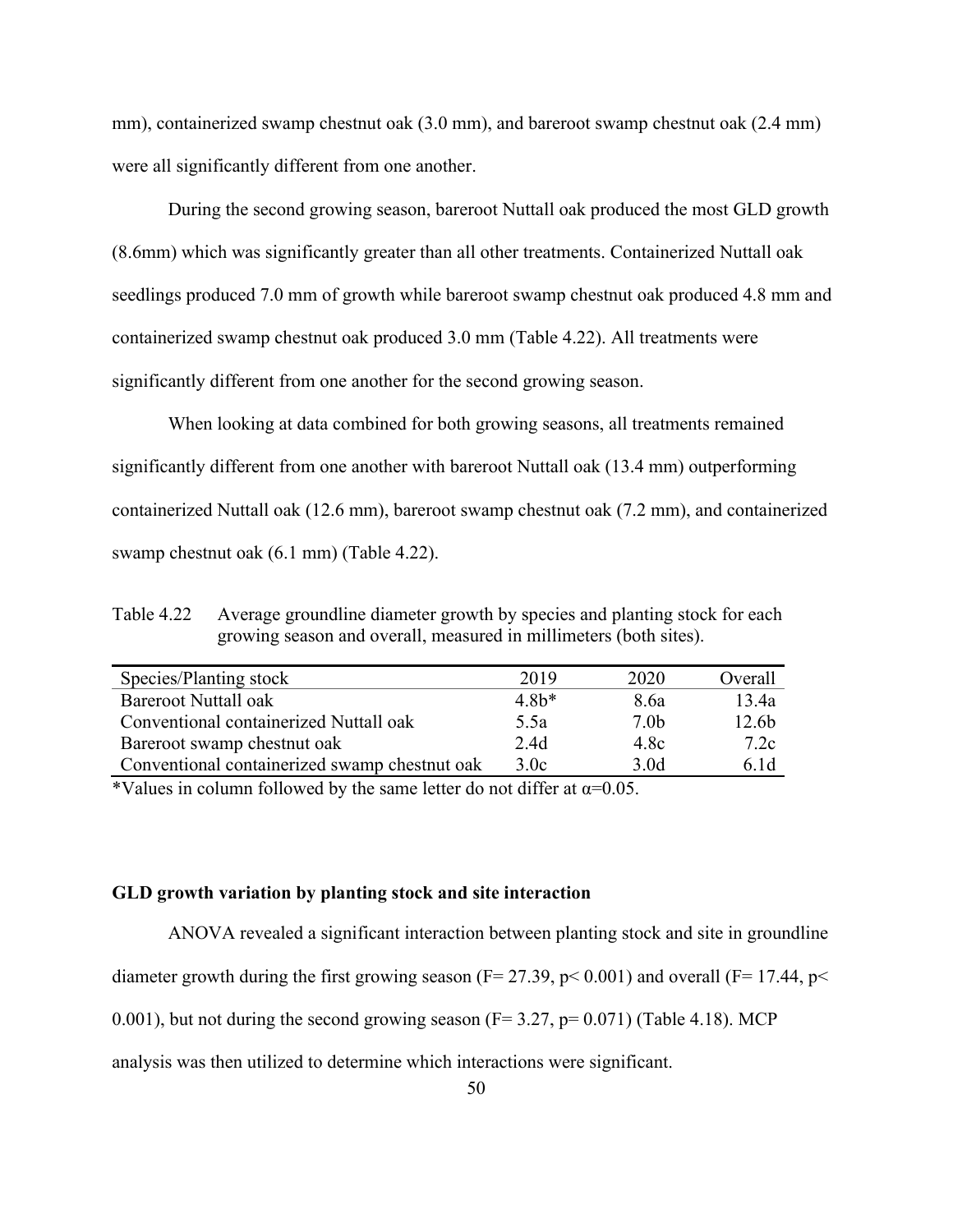Both planting stocks on the Malone site displayed significantly more GLD growth (bareroot= 5.1 mm, containerized= 5.2 mm) than either planting stock on the Carney site (bareroot=2.1 mm, containerized= 3.4 mm) during the first growing season (Table 4.23). Conventional containerized seedlings on the Carney site displayed significantly greater GLD growth when compared to bareroot seedlings on the same site during the first growing season.

During the second growing season, the influence of planting stock was greater than that of site. GLD growth of bareroot seedlings on both the Malone (6.9 mm) and Carney (6.5 mm) sites was not significantly different but was significantly greater than containerized seedlings on either site. Containerized seedlings on the Malone site outperformed containerized seedlings on the Carney site (5.1 mm and 4.9 mm, respectively), though they were not significantly different from one another (Table 4.23).

When combining the two growing seasons cumulative data, bareroot seedling growth on the Malone site (12.0 mm) was significantly higher than all other combinations. Containerized seedlings on the Malone site produced 10.1 mm of groundline diameter growth. Bareroot seedlings and containerized seedlings both grew 8.5 mm on the Carney site and were significantly less than either planting stock on the Malone site (Table 4.23).

Table 4.23 Average groundline diameter growth by planting stock and site for each growing season and overall, measured in millimeters (both species).

| Planting stock/Site                    | 2019             | 2020             | Overall |
|----------------------------------------|------------------|------------------|---------|
| Bareroot Carney site                   | $2.1c*$          | 6.5a             | 8.5c    |
| Bareroot Malone site                   | 5.1a             | 6.9a             | 12.0a   |
| Conventional containerized Carney site | 3.4 <sub>b</sub> | 5.1 <sub>b</sub> | 8.5c    |
| Conventional containerized Malone site | 5.2a             | 4.9h             | 10.1h   |

\*Values in column followed by the same letter do not differ at  $\alpha$ =0.05.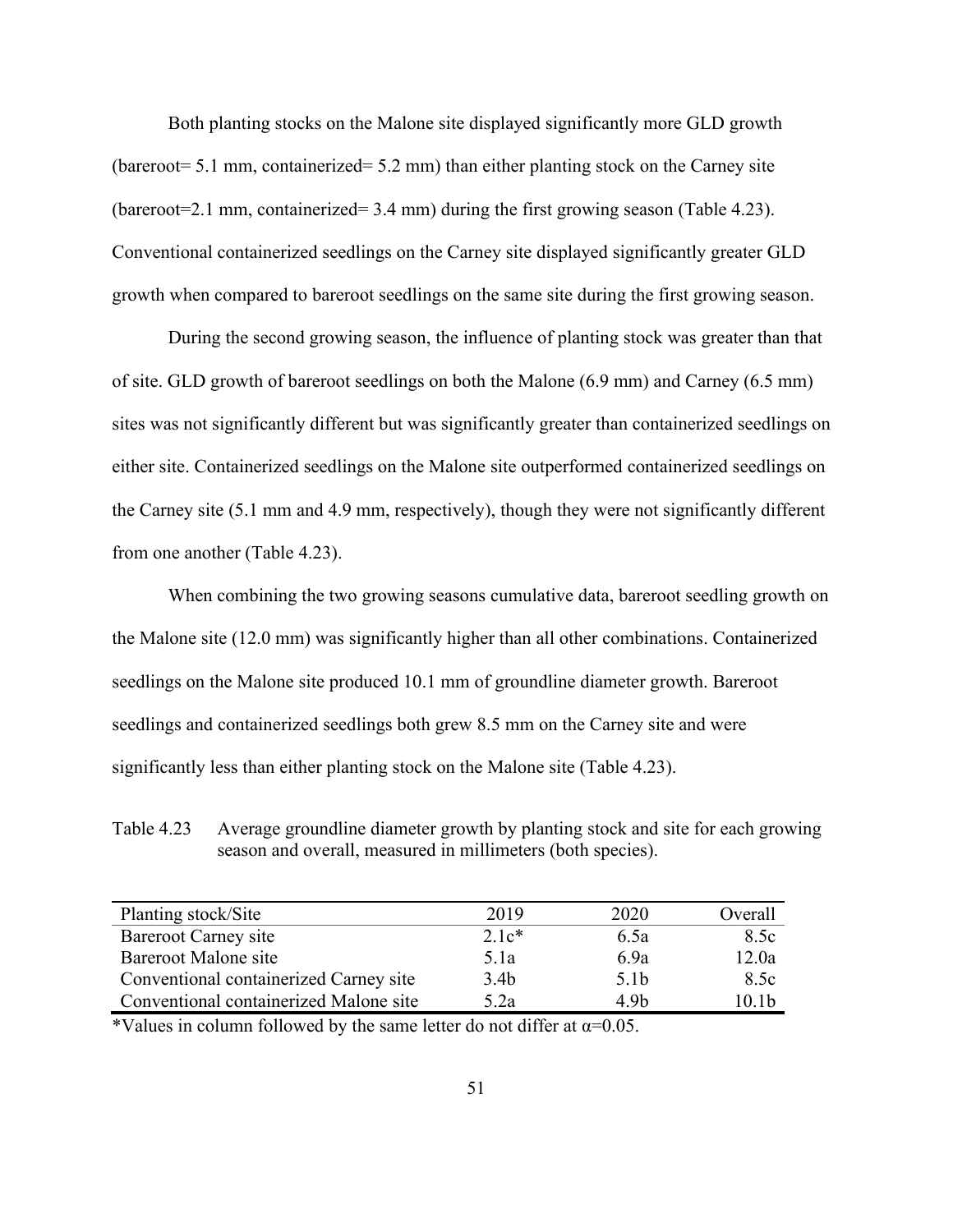### **GLD growth variation by species and site interaction**

ANOVA revealed a significant interaction between species and site in groundline diameter growth during the first growing season ( $F = 60.29$ ,  $p < 0.001$ ), second growing season  $(F= 5.89, p= 0.015)$ , and overall  $(F= 32.67, p< 0.001)$ . (Table 4.18). MCP analysis was then utilized to determine which interactions were significant.

Nuttall oak on the Malone site displayed significantly more GLD growth (6.8 mm) during the first growing season than all other species/site combinations (Table 4.24). No significant difference was noted between GLD growth of Nuttall oak on the Carney site and swamp chestnut oak on the Malone site (both= 3.5 mm), while swamp chestnut oak on the Carney site displayed the lowest GLD growth of all combinations (1.9 mm).

Nuttall oak on the Malone site (8.1 mm) outperformed all other species/site combinations during the second growing season as well but analysis did not indicate that they were significantly different from Nuttall oak on the Carney site (7.5 mm) in regard to GLD growth. However, both were significantly higher than either swamp chestnut oak on the Carney site (4.0) mm) or swamp chestnut oak on the Malone site (3.8 mm), which did not test significantly different from one another (Table 4.24).

When combining both growing seasons data, GLD growth of Nuttall oak on the Malone site was significantly higher than all other combinations and produced 14.9 mm of growth overall. GLD of Nuttall oak on the Carney site was the next highest with 11.1 mm, followed by swamp chestnut oak on the Malone site (7.3 mm) and swamp chestnut oak on the Carney site (6.0 mm). All combinations were significantly different from one another in overall GLD growth (Table 4.24).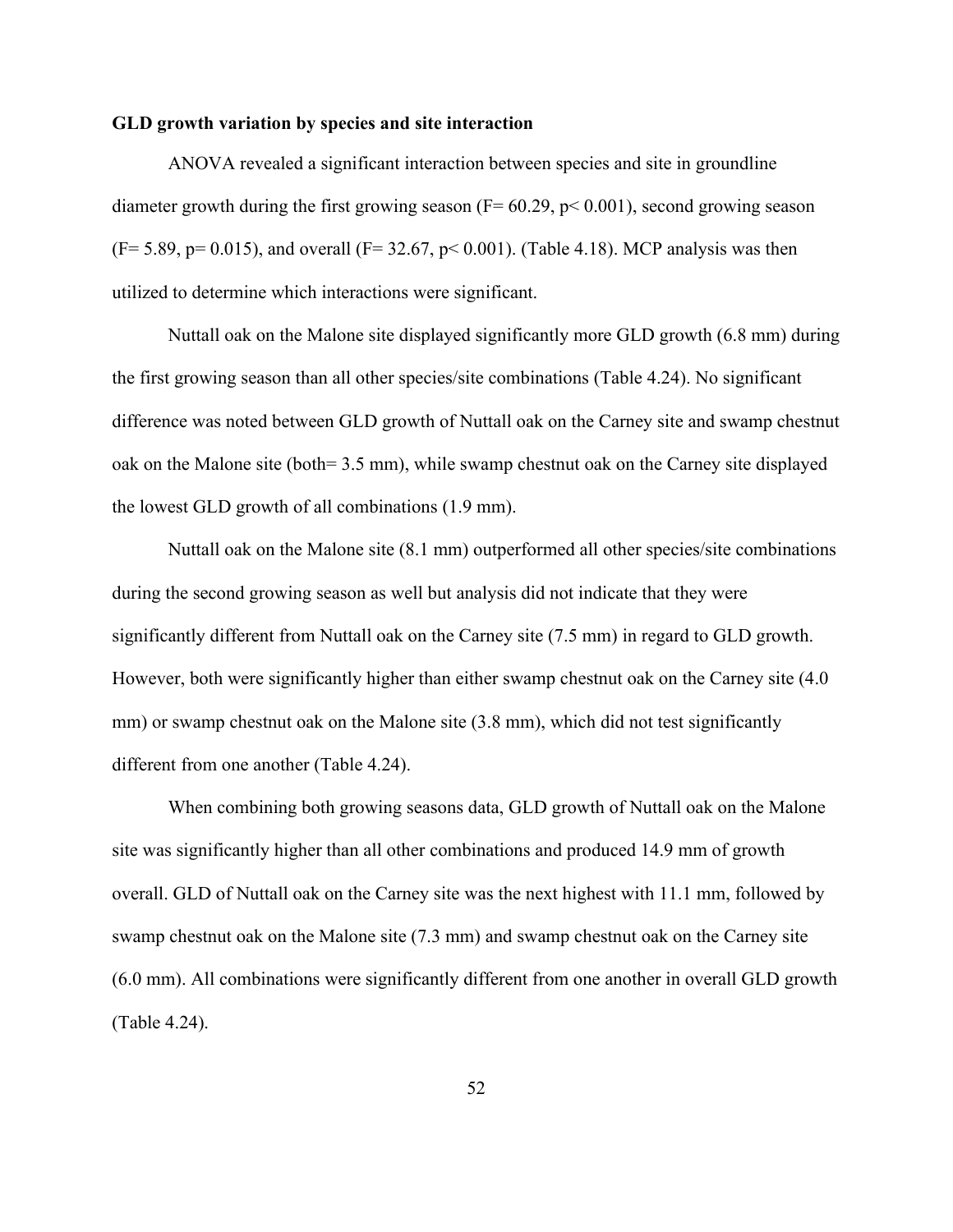| Species/Site                   | 2019    | 2020             | Overall |
|--------------------------------|---------|------------------|---------|
| Nuttall oak Carney site        | $3.5b*$ | 7.5a             | 11.1b   |
| Nuttall oak Malone site        | 6.8a    | 8.1a             | 14.9a   |
| Swamp chestnut oak Carney site | 1.9c    | 4.0 <sub>b</sub> | 6.0d    |
| Swamp chestnut oak Malone site | 3.5b    | 3.8 <sub>b</sub> | 7.3c    |

Table 4.24 Average groundline diameter growth by species and site for each growing season and overall, measured in millimeters (both planting stocks).

\*Values in column followed by the same letter do not differ at  $\alpha$ =0.05.

# **GLD growth variation by treatment and site interaction**

ANOVA revealed a significant interaction among species, planting stock, and site for GLD growth during the first growing season ( $F= 49.95$ ,  $p< 0.001$ ), second growing season ( $F=$ 13.48, p<.001), and overall ( $F= 44.27$ , p< 0.001) (Table 4.18). MCP analysis was then utilized to determine which interactions were significant.

Both planting stocks of swamp chestnut oak seedlings on the Carney site experienced the least GLD growth (bareroot= 1.7mm, containerized= 2.2mm) (Table 4.25). Bareroot Nuttall oak on the Carney site performed similarly (2.5 mm) but was significantly different from bareroot swamp chestnut oak of the same site. The Carney site had the three treatments with the least GLD growth, with only containerized Nuttall oak (4.5 mm) of the Carney site statistically similar to treatments on the Malone site during the first growing season.

The Malone site produced three of the top four treatments in GLD growth during the first growing season. Bareroot Nuttall oak displayed the most first-year GLD growth (7.2 mm) of all treatments, followed by containerized Nuttall oak (6.4 mm). Containerized swamp chestnut oak on the Malone site ranked third in GLD growth but was significantly lower (3.9 mm) with bareroot swamp chestnut oak GLD growth (3.0 mm) being the least on the Malone site.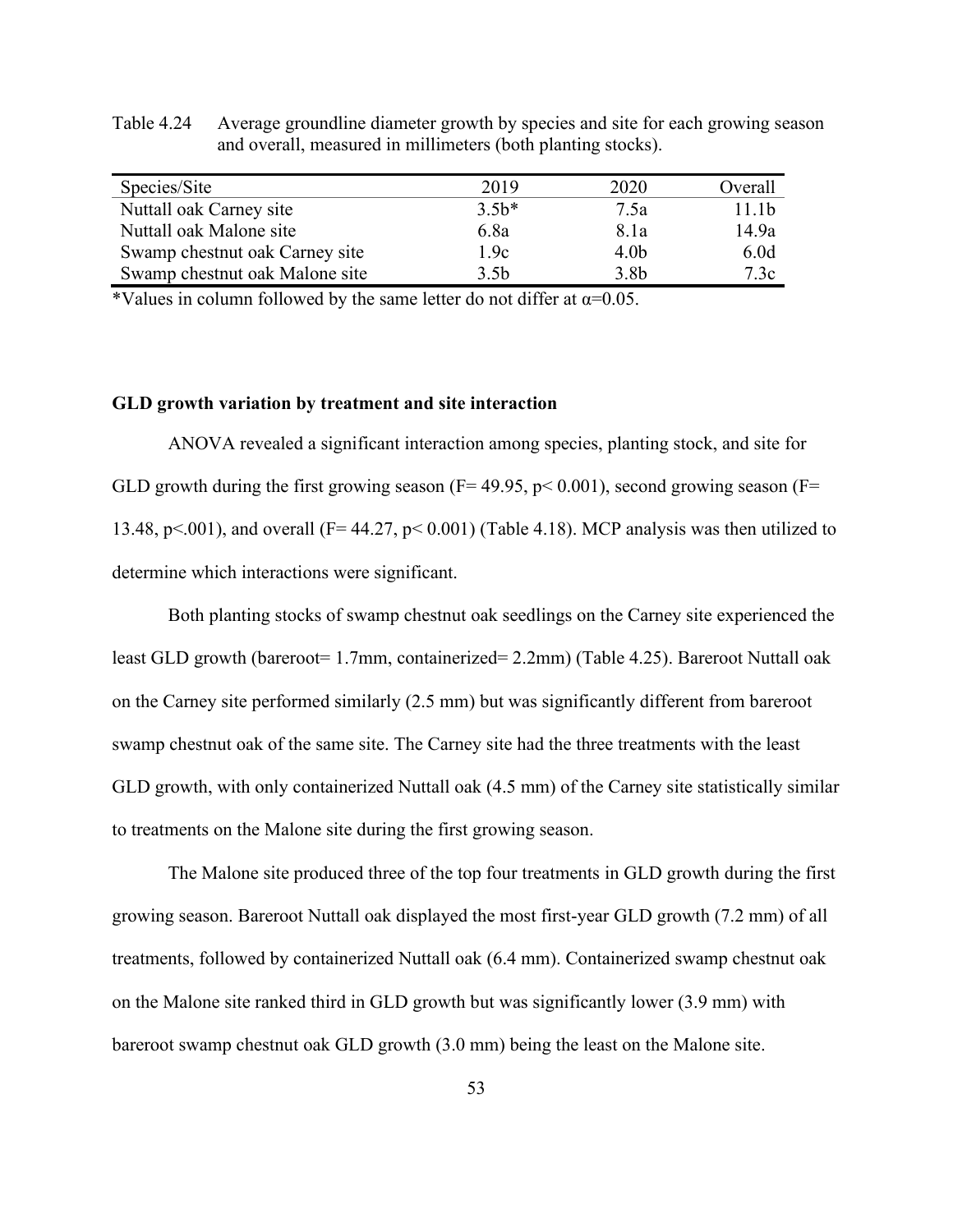During the second growing season, the top four combinations of species/planting stock/site all included Nuttall oak. Bareroot Nuttall oak on the Malone site produced 9.3 mm of GLD growth which was significantly higher than bareroot Nuttall oak on the Carney site (7.8 mm), containerized Nuttall oak on the Carney site (7.2 mm), and containerized Nuttall oak on the Malone site (6.8 mm). None of these three combinations were significantly different from one another.

Swamp chestnut oak produced the lowest four combinations of species/planting stock/site for GLD growth during the second growing season. Bareroot swamp chestnut oak on the Carney site produced 5.1 mm of GLD growth which was not significantly different from bareroot swamp chestnut oak on the Malone site (4.6 mm). Containerized swamp chestnut oak on both the Malone and Carney sites grew 3.0 mm during the second growing season and were significantly lower than all other combinations (Table 4.25).

When combining both growing season's data to look at an overall growth pattern, Nuttall oak again produced the top four combinations of species/planting stock/site. Bareroot Nuttall oak on the Malone site grew 16.5 mm in GLD over the two growing seasons which was significantly greater than all other combinations. Containerized Nuttall oak on the Malone site produced 13.2 mm of growth, containerized Nuttall oak on the Carney site produced 11.9 mm of growth, and bareroot Nuttall oak on the Carney site produced 10.3 mm of growth. All were significantly different from one another (Table 4.25).

Swamp chestnut oak produced the lowest four combinations of species/planting stock/site regarding overall GLD growth. Bareroot swamp chestnut oak on the Malone site produced 7.6 mm of growth which was not significantly different from containerized swamp chestnut oak on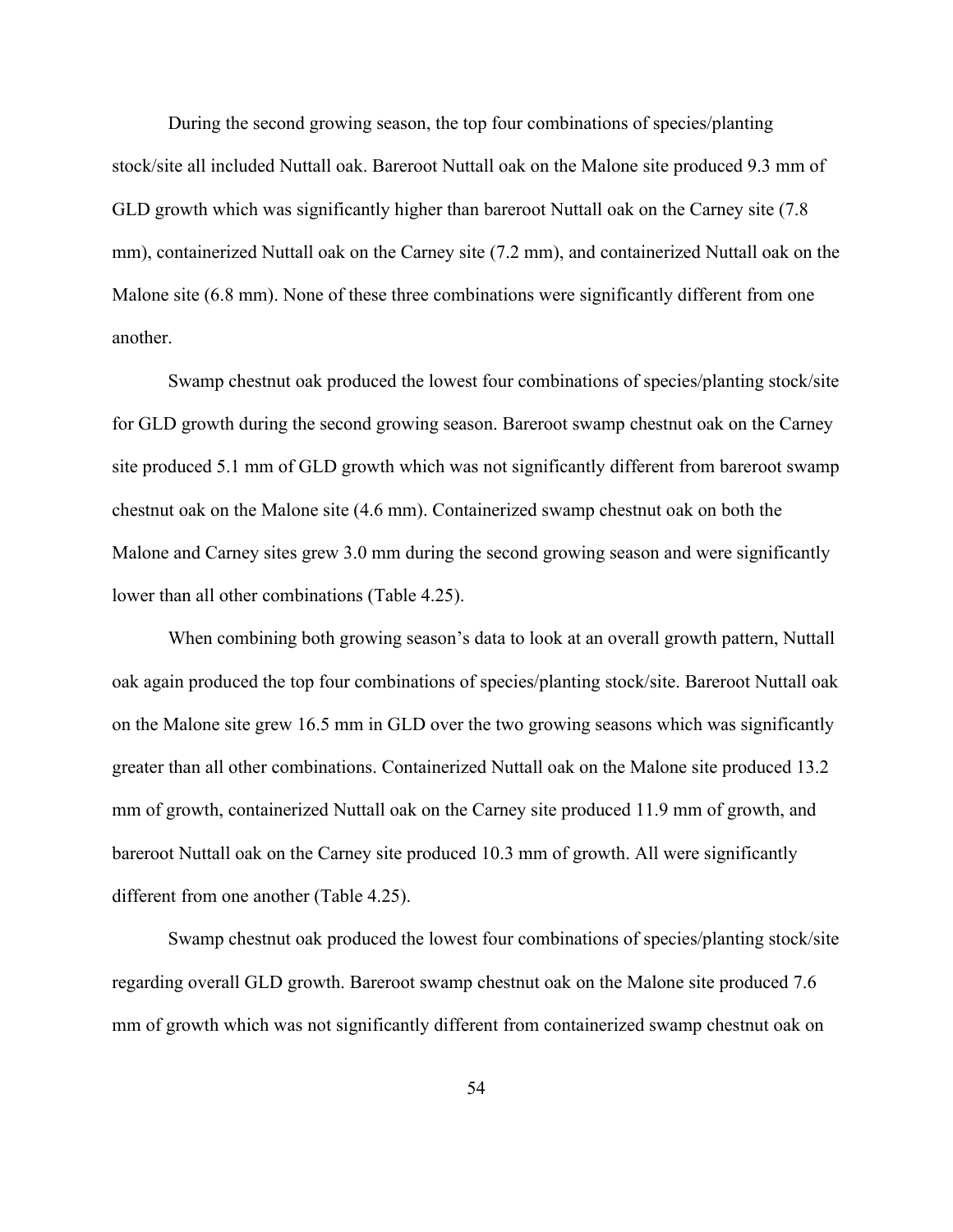the Malone site (7.0 mm) or bareroot swamp chestnut oak on the Carney site (6.8 mm).

Containerized swamp chestnut oak on the Carney site produced 5.2 mm of GLD growth which

was significantly lower than all other combinations (Table 4.25).

Table 4.25 Average groundline diameter growth by treatment and site for each growing season and overall, measured in millimeters.

| <b>Species</b>              | Planting stock/Site                    | 2019             | 2020             | Overall |
|-----------------------------|----------------------------------------|------------------|------------------|---------|
| $\frac{Nutall}{\text{oak}}$ | <b>Bareroot Carney site</b>            | $2.5de*$         | 7.8 <sub>b</sub> | 10.3d   |
|                             | Bareroot Malone site                   | 7.2a             | 9.3a             | 16.5a   |
|                             | Conventional containerized Carney site | 4.5c             | 7.2 <sub>b</sub> | 11.9c   |
|                             | Conventional containerized Malone site | 6.4 <sub>b</sub> | 6.8 <sub>b</sub> | 13.2b   |
| Swamp<br>chestnut<br>ਰੇਂ    | Bareroot Carney site                   | 1.7f             | 5.1c             | 6.8e    |
|                             | <b>Bareroot Malone site</b>            | 3.0 <sub>d</sub> | 4.6c             | 7.6e    |
|                             | Conventional containerized Carney site | 2.2ef            | 3.0 <sub>d</sub> | 5.2f    |
|                             | Conventional containerized Malone site | 3.9c             | 3.0 <sub>d</sub> | 7.0e    |

\*Values in column followed by the same letter do not differ at  $\alpha$ =0.05.

#### **Height Growth**

# **Analysis of variance**

The effects of site, species/planting stock, planting stock/site, species/site, and species/planting stock/site were statistically significant for height growth after the first (2019) growing season. Effects of species, planting stock, site, and species/site were statistically significant for height growth after the second (2020) growing seasons. The effects of species, planting stock, site, species/planting stock, and species/site were statistically significant for overall height growth (Table 4.26).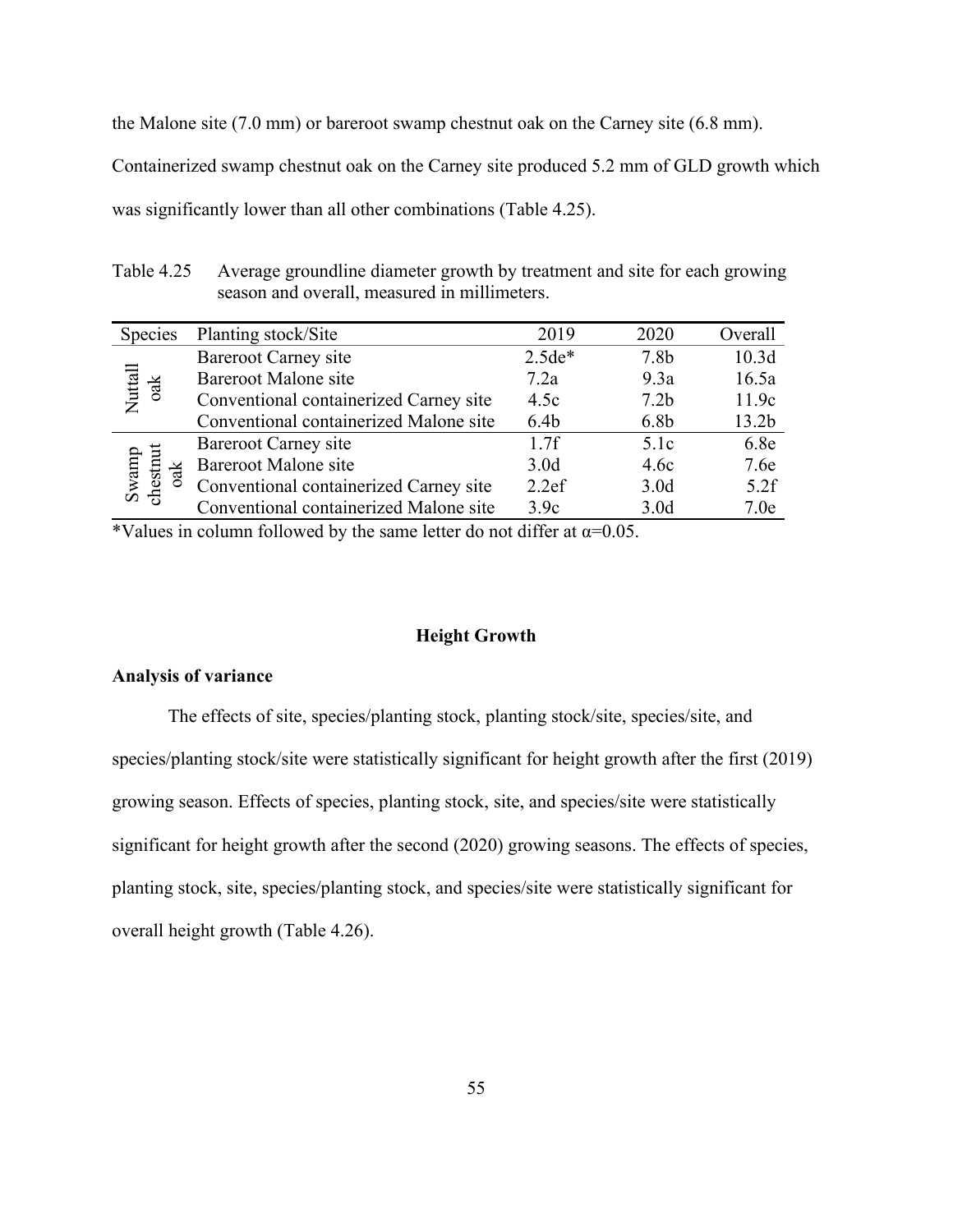|               |    | <b>Growing Season</b> |         |        |         |        |         |  |
|---------------|----|-----------------------|---------|--------|---------|--------|---------|--|
|               |    | 2019                  |         |        | 2020    |        | Overall |  |
| <b>Source</b> | DF | F                     | P>F     | F      | P>F     | F      | P>F     |  |
| (A)Species    |    | 0.80                  | 0.3721  | 253.13 | < .0001 | 186.64 | < .0001 |  |
| (B)Stock      |    | 2.82                  | 0.0930  | 160.92 | < .0001 | 129.07 | < .0001 |  |
| (C)Site       |    | 103.91                | < .0001 | 126.33 | < .0001 | 172.91 | < .0001 |  |
| $A^*B$        |    | 38.56                 | < .0001 | 10.88  | 0.0010  | 25.52  | < .0001 |  |
| $B*C$         |    | 6.14                  | 0.0133  | 0.13   | 0.7156  | 1.33   | 0.2486  |  |
| $A^*C$        |    | 22.50                 | < .0001 | 2.06   | 0.1514  | 8.31   | 0.0040  |  |
| $A^*B^*C$     |    | 8.80                  | 0.0030  | 0.59   | 0.4418  | 3.13   | 0.0772  |  |

Table 4.26 ANOVA results for average height growth by year and overall. Bolded values are statistically significant.

# **Height growth variation between species**

ANOVA failed to show a significant interaction of species on height growth during the first growing season ( $F = 0.80$ ,  $p < 0.372$ ), but did show a significant effect of species on height growth for the second growing season ( $F = 253.13$ ,  $p < 0.001$ ) and overall ( $F = 186.64$ ,  $p < 0.001$ ) (Table 4.26). Nuttall oak seedlings had greater height growth (13.0 cm) than swamp chestnut oak seedlings (12.6 cm) during the first growing season but were not significantly different from one another. During the second growing season, Nuttall oak (55.8 cm) grew significantly more in height than swamp chestnut oak (31.0 cm). When combining both years height growth, Nuttall oak seedlings outperformed swamp chestnut oak (68.8 cm and 43.9 cm, respectively) (Table 4.27).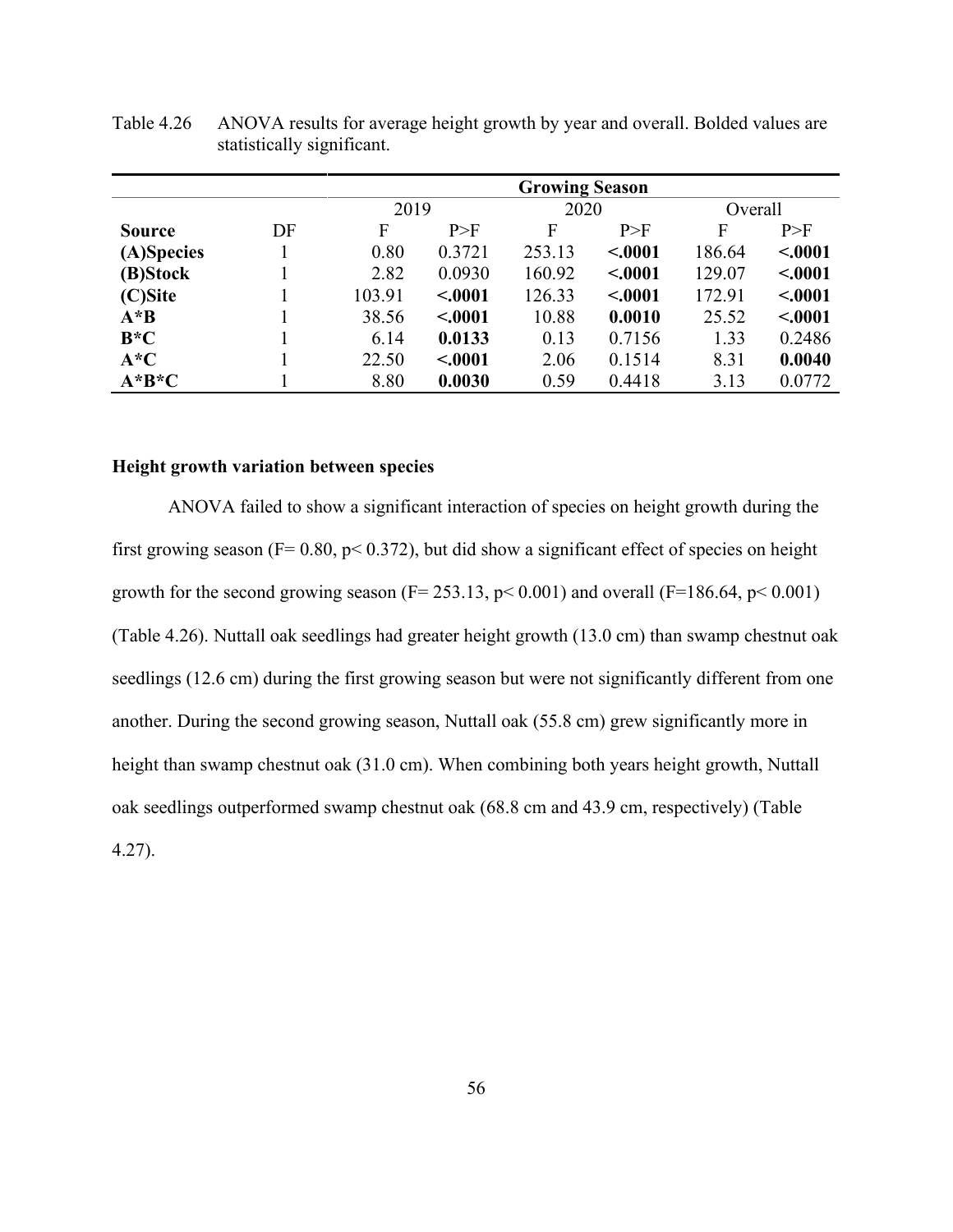Table 4.27 Average height growth by species for each growing season and overall, measured in centimeters (both sites and both planting stocks).

| <b>Species</b>     | 2019   | 2020  | <b>J</b> verall |
|--------------------|--------|-------|-----------------|
| Nuttall oak        | 13.0a* | 55.8a | 68.8a           |
| Swamp chestnut oak | ' 2.6a | 31.0b | 43.9b           |

\*Values in column followed by the same letter do not differ at  $\alpha$ =0.05.

### **Height growth variation among planting stocks**

ANOVA failed to show a significant interaction of planting stock on height growth during the first growing season ( $F = 2.82$ ,  $p < 0.093$ ), but did show a significant effect of planting stock on height growth for the second growing season ( $F= 160.92$ ,  $p< 0.001$ ), and overall ( $F=$ 129.07, p< 0.001) (Table 4.26). Bareroot seedlings had greater height growth (13.3 cm) than containerized seedlings (12.3 cm), but these values were not significantly different during the first growing season. During the second growing season, bareroot seedling grew 53.2 cm. This was significantly greater than the height growth of containerized seedlings which grew only 33.5 cm. When comparing height growth over both years combined, bareroot planting stock (66.6 cm) outperformed containerized planting stock (46.0 cm) (Table 4.28).

Table 4.28 Average height growth by planting stock for each growing season and overall, measured in centimeters (both sites and both species).

| Planting stock             | 2019   | 2020  | <b>T</b> <i>d y</i> erall |
|----------------------------|--------|-------|---------------------------|
| <b>Bareroot</b>            | 13.3a* | 53.2a | 66.6a                     |
| Conventional containerized | 2.3a   |       | 46 OF                     |

\*Values in column followed by the same letter do not differ at  $\alpha$ =0.05.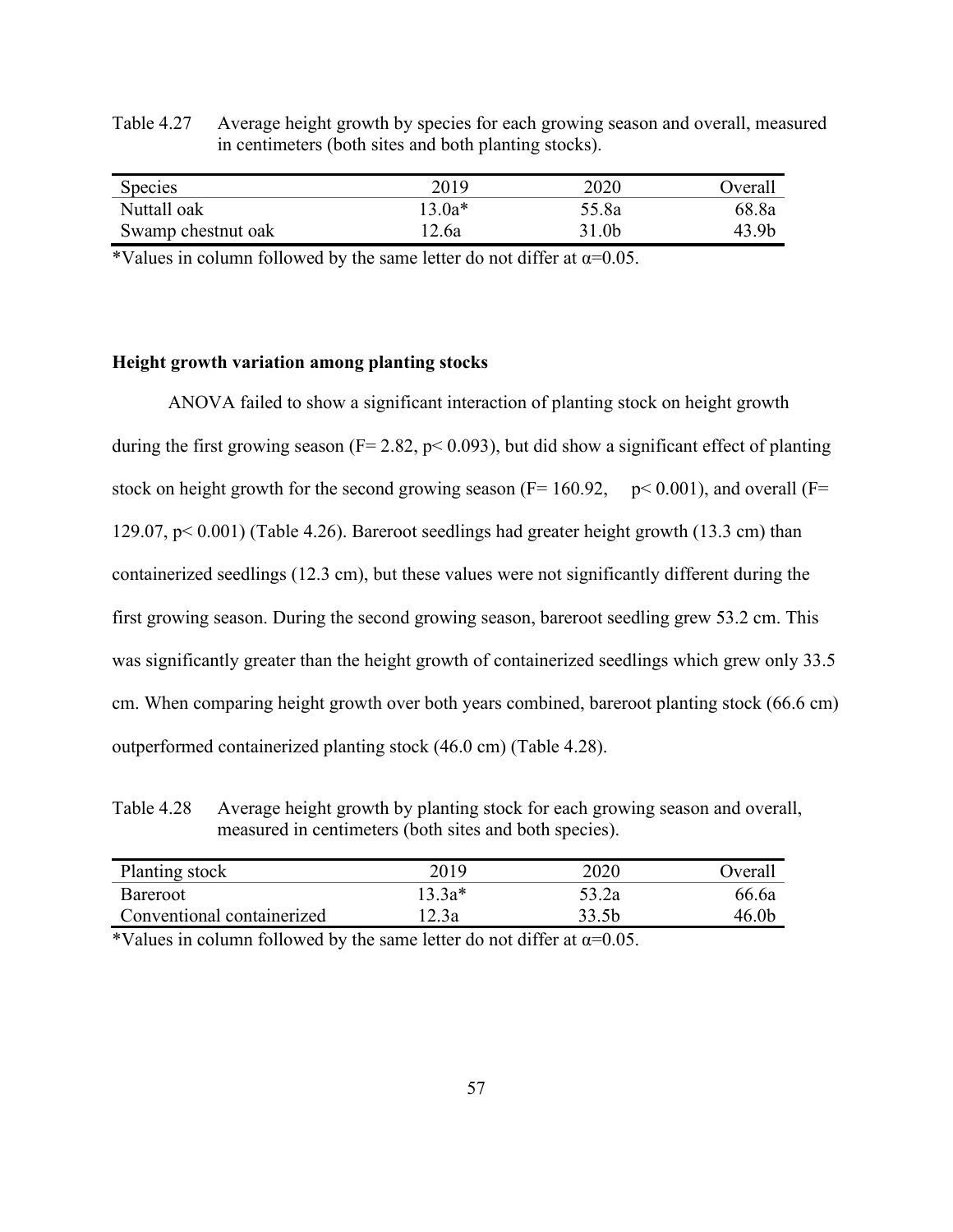### **Height growth variation between sites**

ANOVA revealed a significant interaction of site on height growth during the first growing season (F= 103.91, p< 0.001), second growing season (F= 126.33, p< 0.001), and overall (F=172.91, p< 0.001) (Table 4.26). Height growth of seedlings at the Malone site (16.2 cm) was significantly greater than height growth of seedlings at the Carney site (9.4 cm) during the first growing season. This trend continued into the second growing season as the Malone site produced 52.1 cm of height growth to the Carney site's 34.6 cm. These values were significantly different from one another. When combining both growing season's height growth, seedlings on the Malone site (68.5 cm) significantly outperformed those on the Carney site (44.2) (Table 4.29).

Table 4.29 Average height growth by site for each growing season and overall, measured in centimeters (both planting stocks and both species).

| Site   | 2019   | 2020  | <b>Dverall</b> |
|--------|--------|-------|----------------|
| Carney | $9.4*$ | 34.6b | 44.2b          |
| Malone | 16.2a  | 52.1a | 68.5a          |

\*Values in column followed by the same letter do not differ at  $\alpha$ =0.05.

# **Height growth variation by planting stock and species interaction**

ANOVA revealed a significant interaction between planting stock and species in regard to height growth during the first growing season ( $F = 38.56$ ,  $p < 0.001$ ), second growing season  $(F= 10.88, p= 0.001)$ , and overall  $(F=25.52, p< 0.001)$  (Table 4.26). MCP analysis was then utilized to determine which interactions were significant.

During the first growing season, bareroot Nuttall oak seedlings (15.5 cm) and containerized swamp chestnut oak seedlings (14.1 cm) height growth was significantly different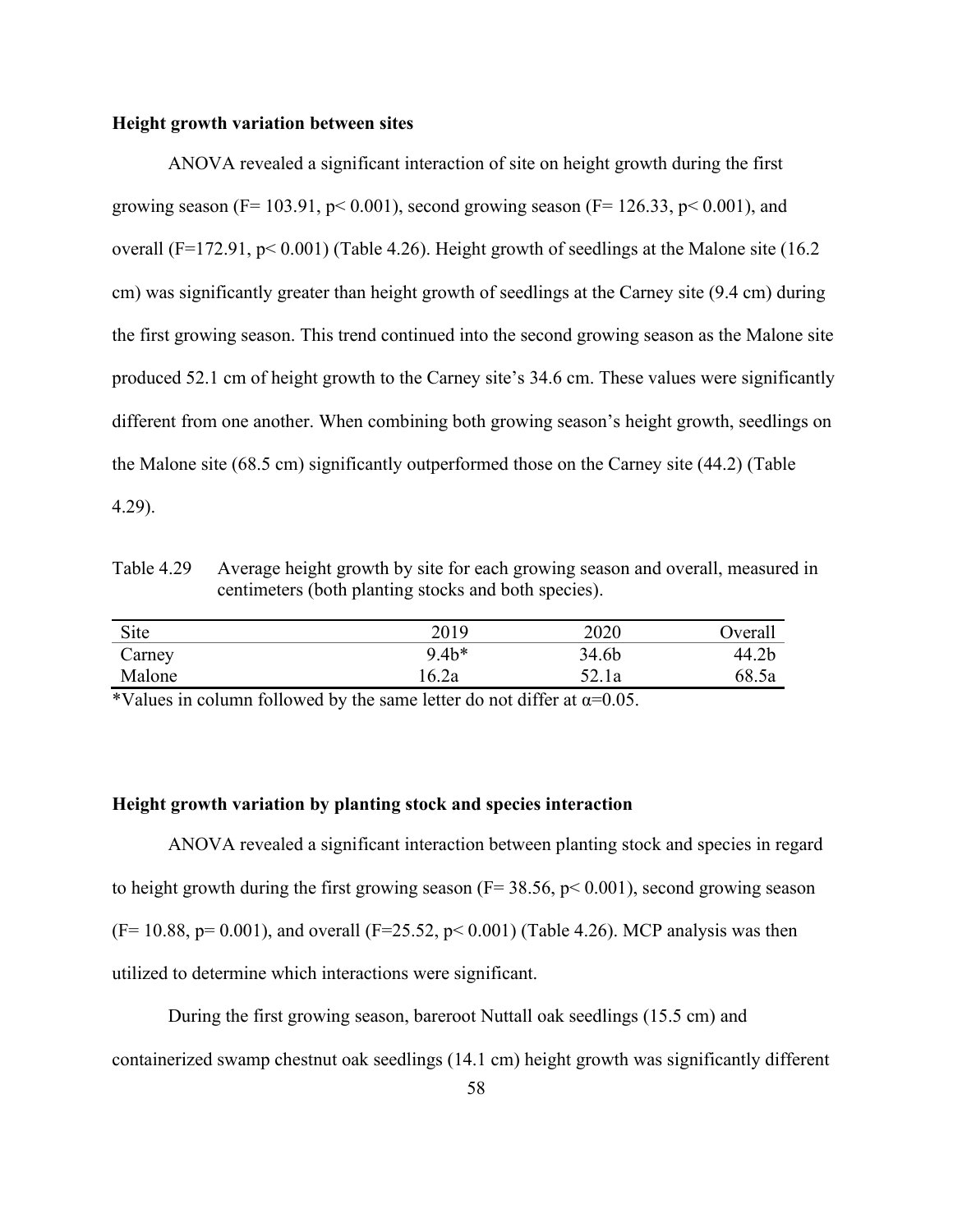than containerized Nuttall oak seedlings (10.4 cm) and bareroot swamp chestnut oak seedlings (11.1 cm) (Table 4.30).

Bareroot Nuttall oak seedlings outperformed all other treatments in height growth during the second growing season with 68.1 cm of growth. Containerized Nuttall oak seedlings (43.3 cm) and bareroot swamp chestnut oak seedlings (38.3 cm) did not differ significantly in height growth. Containerized swamp chestnut oak seedlings had significantly less height growth than all other treatments and produced only 23.7 cm of height growth during year two (Table 4.30).

Combining both growing seasons' height growth shows bareroot Nuttall oak produced 83.6 cm of height growth which was significantly greater than all other treatments. Containerized Nuttall oak seedlings had the second greatest height growth with 53.9 cm, but this was not significantly greater than height growth of bareroot swamp chestnut oak (49.6 cm). Containerized swamp chestnut oak overall height growth was significantly less than all other treatments at 38.1 cm (Table 4.30).

Table 4.30 Average height growth by planting stock and species for each growing season and overall, measured in centimeters (both sites).

| Species/Planting stock                        | 2019              | 2020  | Overall           |
|-----------------------------------------------|-------------------|-------|-------------------|
| <b>Bareroot Nuttall oak</b>                   | $15.5a*$          | 68.1a | 83.6a             |
| Conventional containerized Nuttall oak        | 10.4 <sub>b</sub> | 43.4b | 53.9b             |
| Bareroot swamp chestnut oak                   | 11.1 <sub>b</sub> | 38.3b | 49.6 <sub>b</sub> |
| Conventional containerized swamp chestnut oak | 14.1a             | 23.7c | 38.1c             |

\*Values in column followed by the same letter do not differ at  $\alpha$ =0.05.

# **Height growth variation by planting stock and site interaction**

ANOVA revealed a significant interaction between planting stock and site regarding

height growth during the first growing season ( $F= 6.14$ ,  $p< 0.013$ ), but failed to show a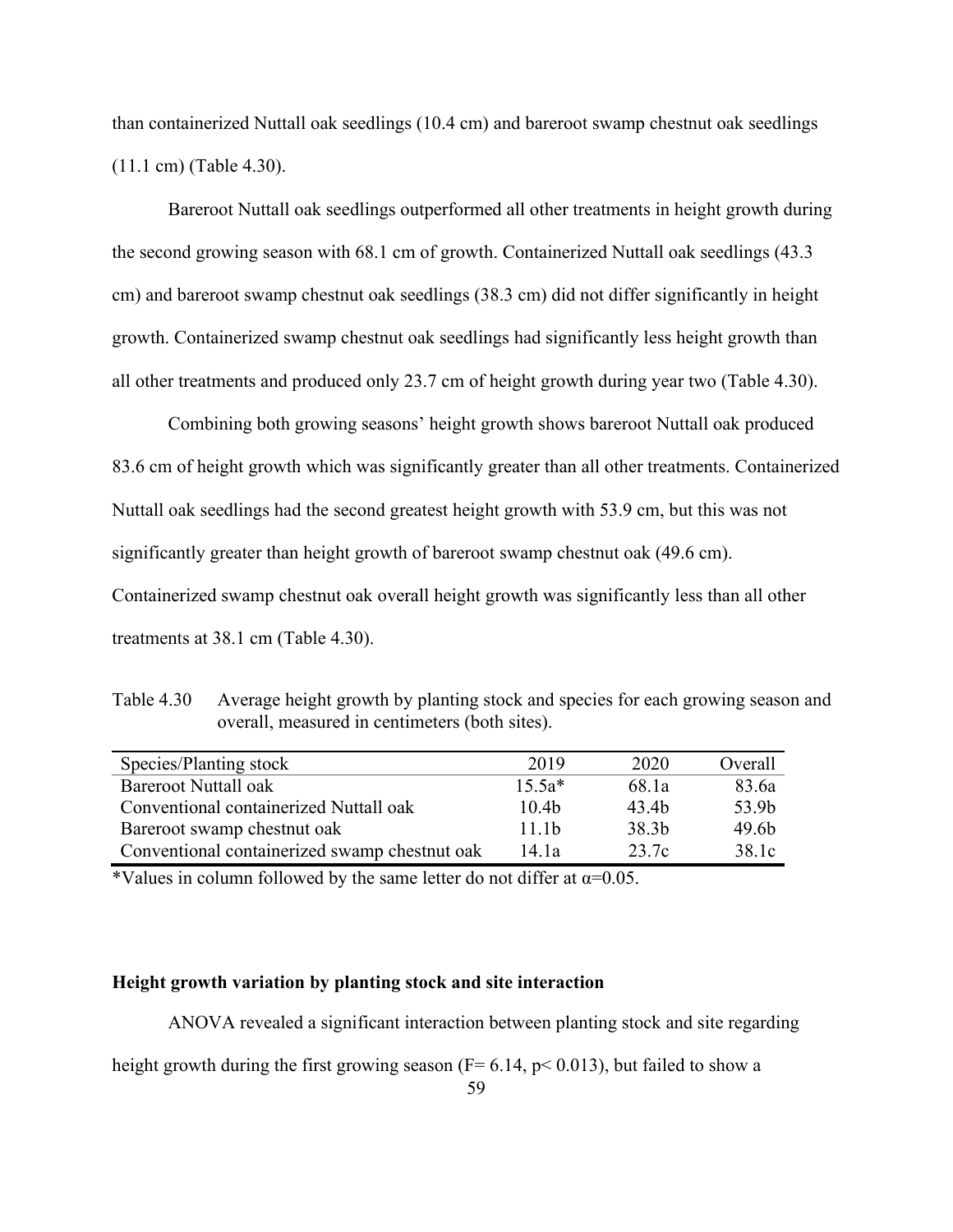significant interaction between planting stock and site during the second growing season  $(F=$ 0.13,  $p= 0.716$ ) or overall (F= 1.33,  $p= 0.249$ ) (Table 4.26). MCP analysis was then utilized to determine which interactions were significant.

Bareroot seedlings on the Malone site displayed the greatest height growth (17.5 cm) during the first growing season which was nearly double the growth of containerized seedlings (9.8 cm) and bareroot seedlings (9.0 cm) on the Carney site. Height growth of containerized seedlings (14.8 cm) on the Malone site was significantly different from all other planting stock/site combinations (Table 4.31).

During the second growing season, bareroot oak seedlings on the Malone site grew 62.3 cm in height which was significantly greater than all other combinations. Bareroot seedlings on the Carney site (44.1 cm) and containerized seedlings on the Malone site (42.0 cm) did not differ significantly in terms of height growth. Containerized seedlings on the Carney site produced significantly less height growth than all other combinations with only 25.1 cm during year two (Table 4.31).

Overall, bareroot seedlings on the Malone site grew 79.9 cm in height and were significantly different from all other combinations. Height growth of containerized seedlings on the Malone site (57.0 cm) and bareroot seedlings on the Carney site (53.4 cm) did not differ significantly. Containerized seedling height growth on the Carney site was significantly less than all other combinations with only 35.0 cm produced (Table 4.31).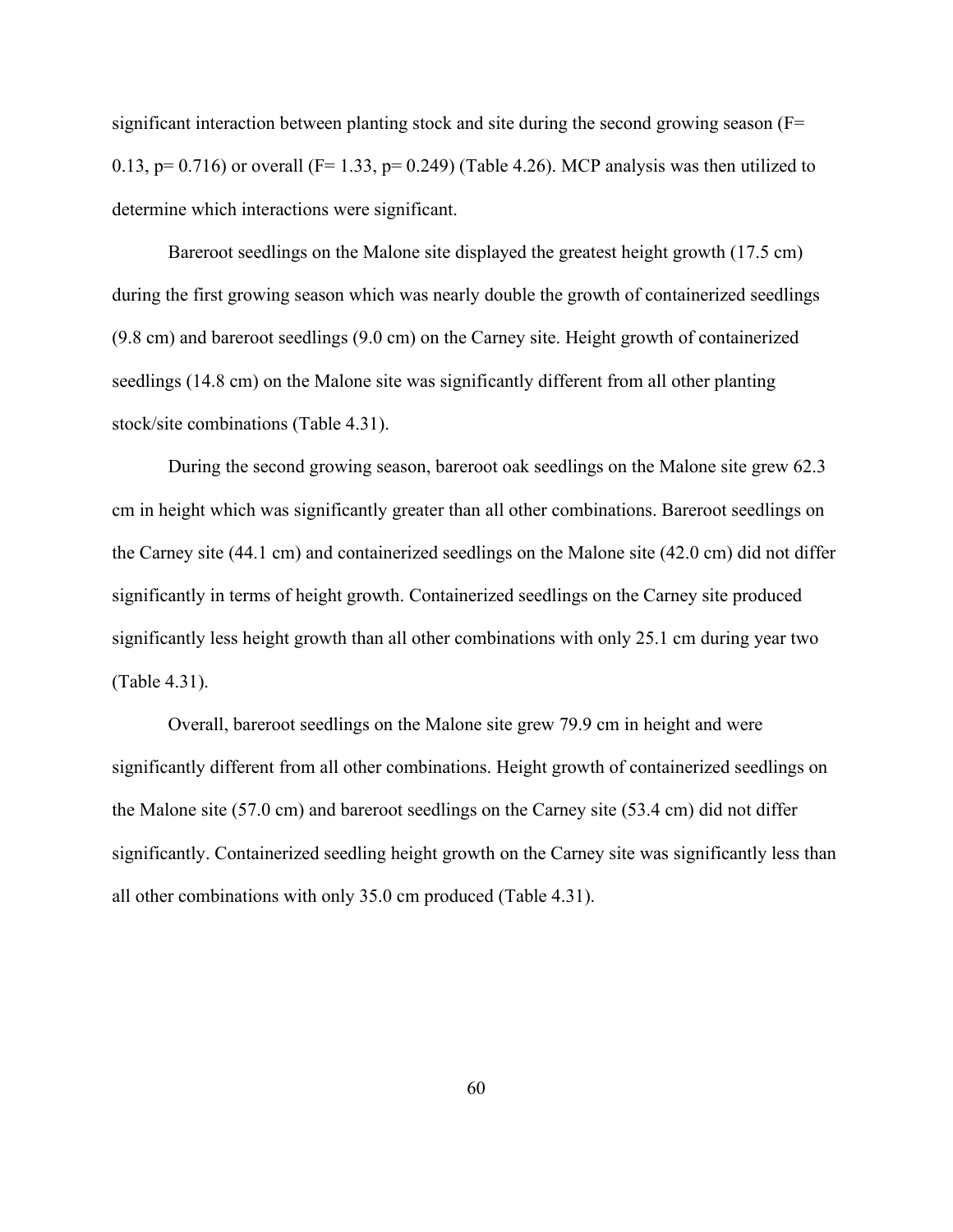| Planting stock/Site                    | 2019    | 2020              | Overall |
|----------------------------------------|---------|-------------------|---------|
| <b>Bareroot Carney site</b>            | $9.0c*$ | 44.1b             | 53.4b   |
| Bareroot Malone site                   | 17.5a   | 62.3a             | 79.9a   |
| Conventional containerized Carney site | 9.8c    | 25.1c             | 35.0c   |
| Conventional containerized Malone site | 14.8b   | 42.0 <sub>b</sub> | 57.0b   |

Table 4.31 Average height growth by planting stock and site for each growing season and overall, measured in centimeters (both species).

\*Values in column followed by the same letter do not differ at  $\alpha$ =0.05.

# **Height growth variation by species and site interaction**

ANOVA revealed a significant interaction between species and site regarding height growth during the first growing season ( $F = 22.50$ ,  $p < 0.001$ ) and overall ( $F = 8.31$ ,  $p = 0.004$ ), but not during the second growing season ( $F= 2.06$ ,  $p= 0.151$ ) (Table 4.26). MCP analysis was then utilized to determine which interactions were significant.

Nuttall oak seedlings on the Malone site produced the greatest height growth during the first growing season (17.9 cm), followed by swamp chestnut oak on the Malone site (14.4 cm). Swamp chestnut oak height growth (10.8 cm) was greater than that of the Nuttall oak (8.0 cm) on the Carney site. All interactions were significantly different from one another (Table 4.32).

During the second growing season Nuttall oak on the Malone site produced 65.6 cm of height growth. Nuttall oak on the Carney site grew 45.9 cm in height, followed by swamp chestnut oak on the Malone site (38.6 cm), and swamp chestnut oak on the Carney site (23.3 cm). All interactions were significantly different from one another (Table 4.32).

Combining height growth of both growing seasons reveals that Nuttall oak on the Malone site significantly outgrew all other combinations with 83.5 cm of growth. Height growth of Nuttall oak on the Carney site (54.0 cm) and swamp chestnut oak on the Malone site (53.4 cm)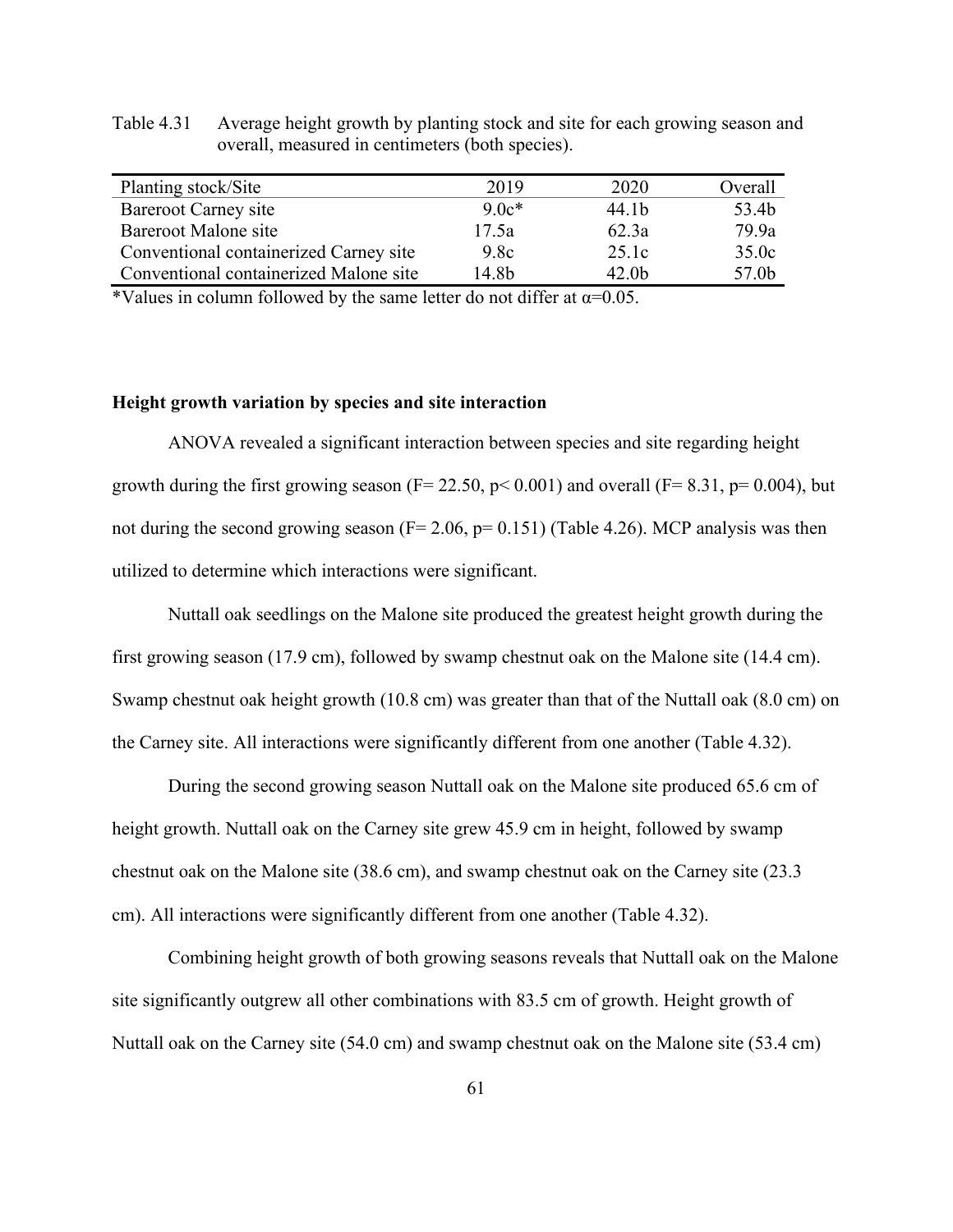did not differ significantly. However, both had significantly more height growth than swamp chestnut oak on the Carney site, which grew 34.4 cm during the two growing seasons (Table 4.32).

Table 4.32 Average height growth by species and site for each growing season and overall, measured in centimeters (both planting stocks).

| Species/Site                   | 2019    | 2020              | Overall |
|--------------------------------|---------|-------------------|---------|
| Nuttall oak Carney site        | $8.0d*$ | 45.9 <sub>b</sub> | 54.0b   |
| Nuttall oak Malone site        | 17.9a   | 65.6a             | 83.5a   |
| Swamp chestnut oak Carney site | 10.8c   | 23.3d             | 34.4c   |
| Swamp chestnut oak Malone site | 14.4b   | 38.6c             | 53.4b   |

\*Values in column followed by the same letter do not differ at  $\alpha$ =0.05.

# **Height growth variation by treatment and site interaction**

ANOVA revealed a significant interaction between treatment and site in height growth during the first growing season ( $F = 8.80$ ,  $p < 0.003$ ), but not during the second growing season  $(F= 0.59, p= 0.442)$  or overall  $(F= 3.13, p= 0.077)$  (Table 4.26). MCP analysis was then utilized to determine which interactions were significant.

All treatments on the Malone site displayed greater height growth than treatments on the Carney site (Table 4.33). Bareroot Nuttall oak of the Malone site produced 22.3 cm of height growth during the first growing season. This was followed by containerized swamp chestnut oak (16.1 cm), containerized Nuttall oak (13.5 cm), and bareroot swamp chestnut oak (12.8 cm), all on the Malone site. The Carney site produced height growth as follows: containerized swamp chestnut oak (12.2 cm), bareroot swamp chestnut oak (9.4 cm), bareroot Nuttall oak (8.7 cm), and containerized Nuttall oak (7.3 cm) (Table 4.33).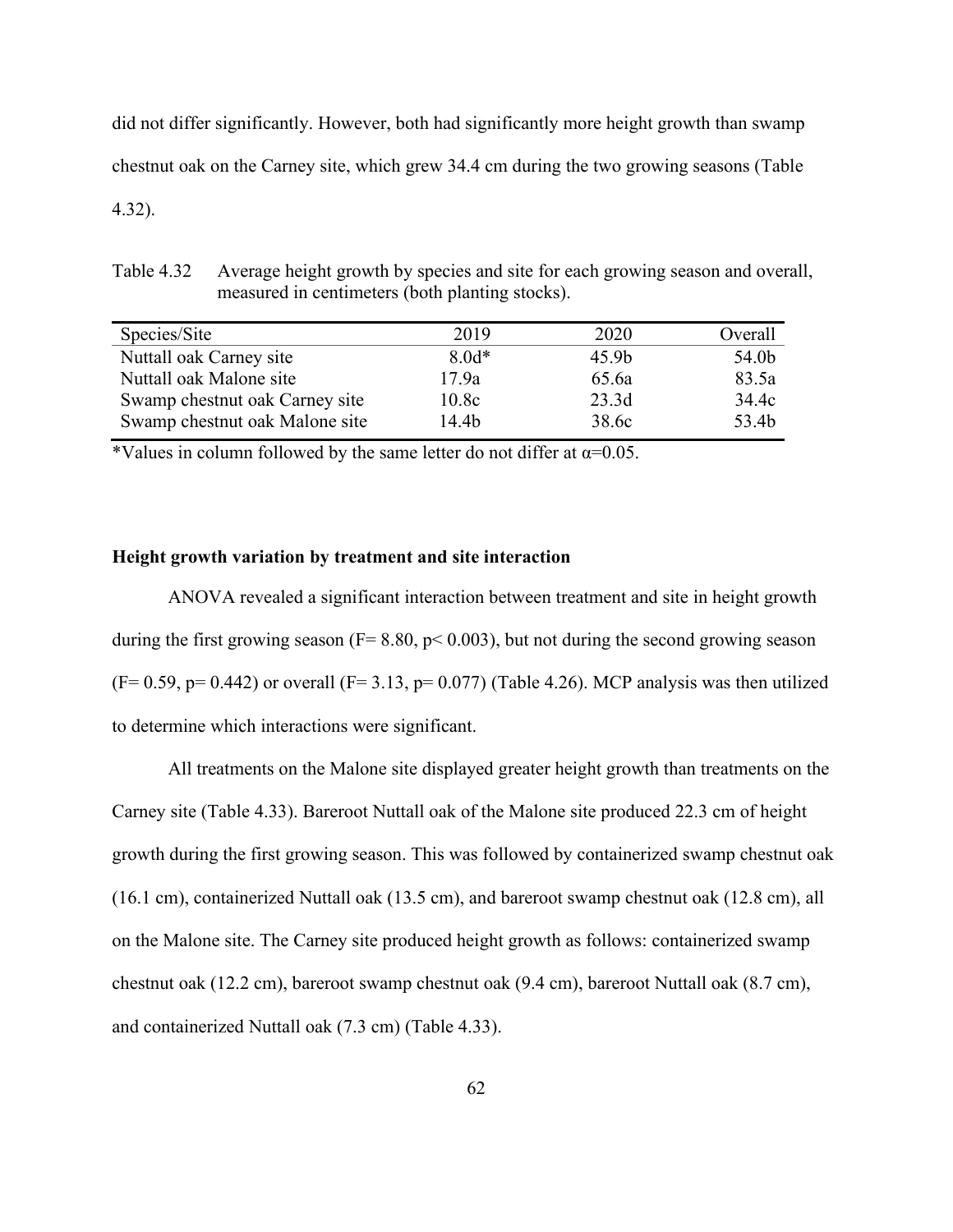Bareroot Nuttall oak seedlings on the Malone site produced significantly more height growth than all other treatment/site combinations with 78.9 cm of growth during the second growing season. Bareroot Nuttall oak seedlings on the Carney site (57.3 cm), containerized Nuttall oak seedlings on the Malone site (52.4 cm), and bareroot swamp chestnut oak seedlings on the Malone site (45.6 cm) all performed similarly. Containerized Nuttall oak seedlings on the Carney site produced 34.4 cm of height growth during year two. They did not differ significantly from height growth produced by containerized swamp chestnut oak seedlings on the Malone site (31.6 cm) or bareroot swamp chestnut oak seedlings on the Carney site (30.9 cm). Containerized swamp chestnut oak seedlings on the Carney site had significantly less height growth than all other interactions with 15.7 cm of height growth during the second growing season (Table 4.33).

When both growing season's height growth are combined, bareroot Nuttall oak seedlings on the Malone site grew 101.2 cm which was significantly more than all other treatment/site combinations. Height growth of bareroot Nuttall oak on the Carney site (66.1 cm), containerized Nuttall oak on the Malone site (65.9 cm), and bareroot swamp chestnut oak on the Malone site (58.6 cm) did not differ significantly. Height growth of containerized swamp chestnut oak seedlings on the Malone site (48.1 cm) was not significantly different from the bareroot swamp chestnut oak on the Malone site, containerized Nuttall oak seedlings on the Carney site (41.9 cm), or bareroot swamp chestnut oak seedlings on the Carney site (40.6 cm). Containerized swamp chestnut oak seedlings on the Carney site had significantly less height growth than all other combinations with only 28.1 cm for the two growing seasons (Table 4.33).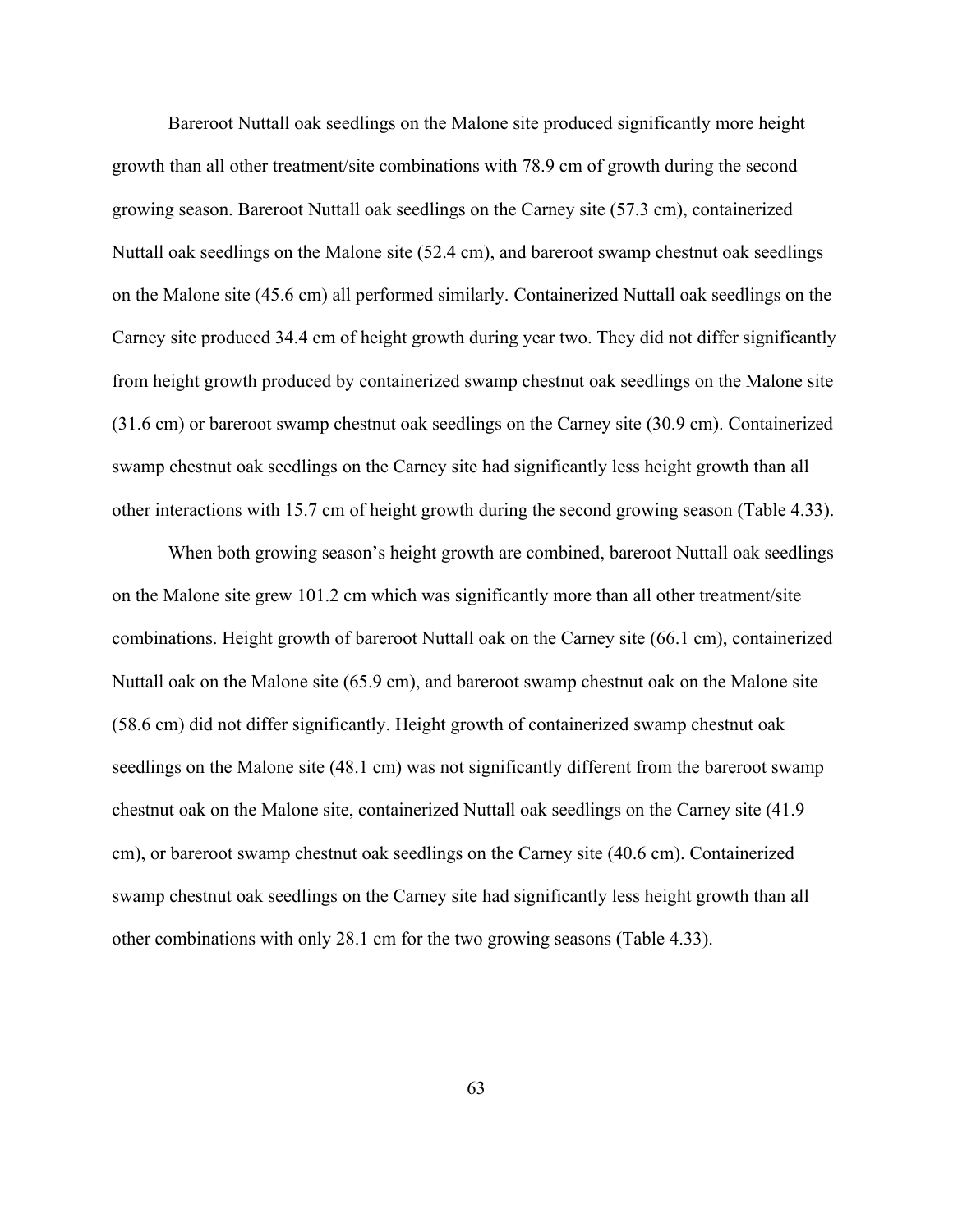| Table 4.33 Average height growth by treatment and site for each growing season and overall, |  |
|---------------------------------------------------------------------------------------------|--|
| measured in centimeters.                                                                    |  |

| <b>Species</b>           | Planting stock/Site                    | 2019              | 2020              | Overall |
|--------------------------|----------------------------------------|-------------------|-------------------|---------|
| Nuttall<br>oak           | <b>Bareroot Carney site</b>            | $8.7de*$          | 57.3 <sub>b</sub> | 66.1b   |
|                          | <b>Bareroot Malone site</b>            | 22.3a             | 78.9a             | 101.2a  |
|                          | Conventional containerized Carney site | 7.3e              | 34.4c             | 41.9c   |
|                          | Conventional containerized Malone site | 13.5 <sub>b</sub> | 52.4b             | 65.9b   |
| Swamp<br>chestnut<br>oak | Bareroot Carney site                   | 9.4cde            | 30.9c             | 40.6c   |
|                          | Bareroot Malone site                   | 12.8bc            | 45.6b             | 58.6bc  |
|                          | Conventional containerized Carney site | 12.2bcd           | 15.7d             | 28.1d   |
|                          | Conventional containerized Malone site | 16.1b             | 31.6c             | 48.1c   |

\*Values in column followed by the same letter do not differ at  $\alpha$ =0.05.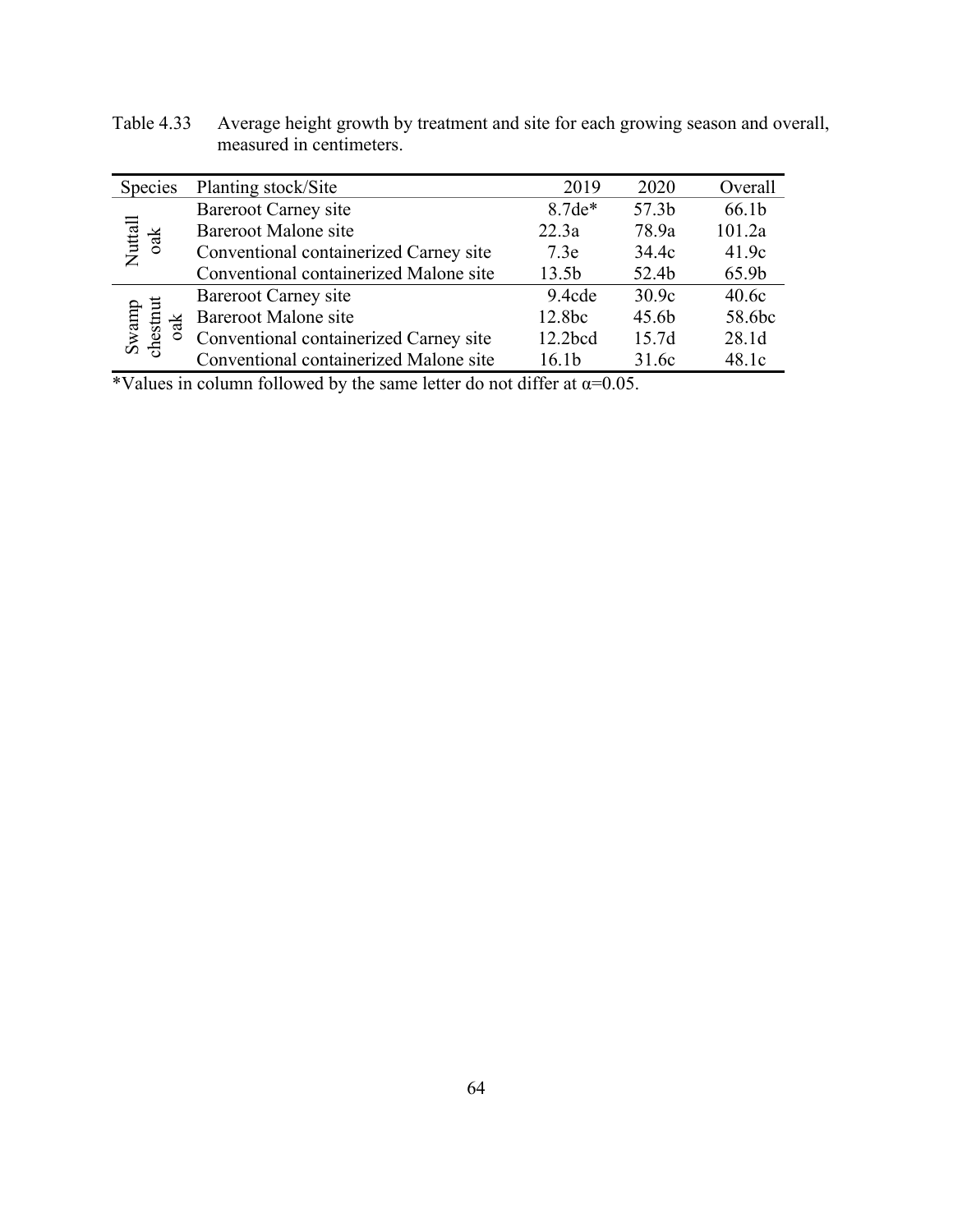#### CHAPTER V

## DISCUSSION

### **Monthly Survival During First Growing Season**

Survival was nearly perfect through May of the first growing season for all treatments on both sites. This indicates transplant shock was not an issue in this study, but other studies have reported it poses the greatest chance of seedling mortality (Waters et al. 1991). Previous studies in this sequence have experienced low containerized seedling survival which has been primarily attributed to lack of adequate protection from below-freezing weather while seedlings were in the nursery (Reeves 2016; Miles 2019; Gentry 2020). A warm 2018-19 winter likely prevented substantial loss of containerized seedlings for similar reasons in this study. Excellent bareroot seedling survival in this study is consistent with findings of comparable studies (Dowdy 2015; Hall 2017; Durbin 2018; Miles 2019).

In June of the first growing season, below average monthly rainfall and rabbit herbivory on the Carney site caused survival to decrease and it continued to decline through the growing season. Rabbits are known to target young oak seedlings and girdle them slightly above the ground (Dugger at al. 2004), sometimes causing mortality. Davis et al. (1999) also reported that droughty conditions decreased survival rates in planted oak seedlings. The combination of these two factors on the Carney site appears to have resulted in lower survival rates during the first growing season.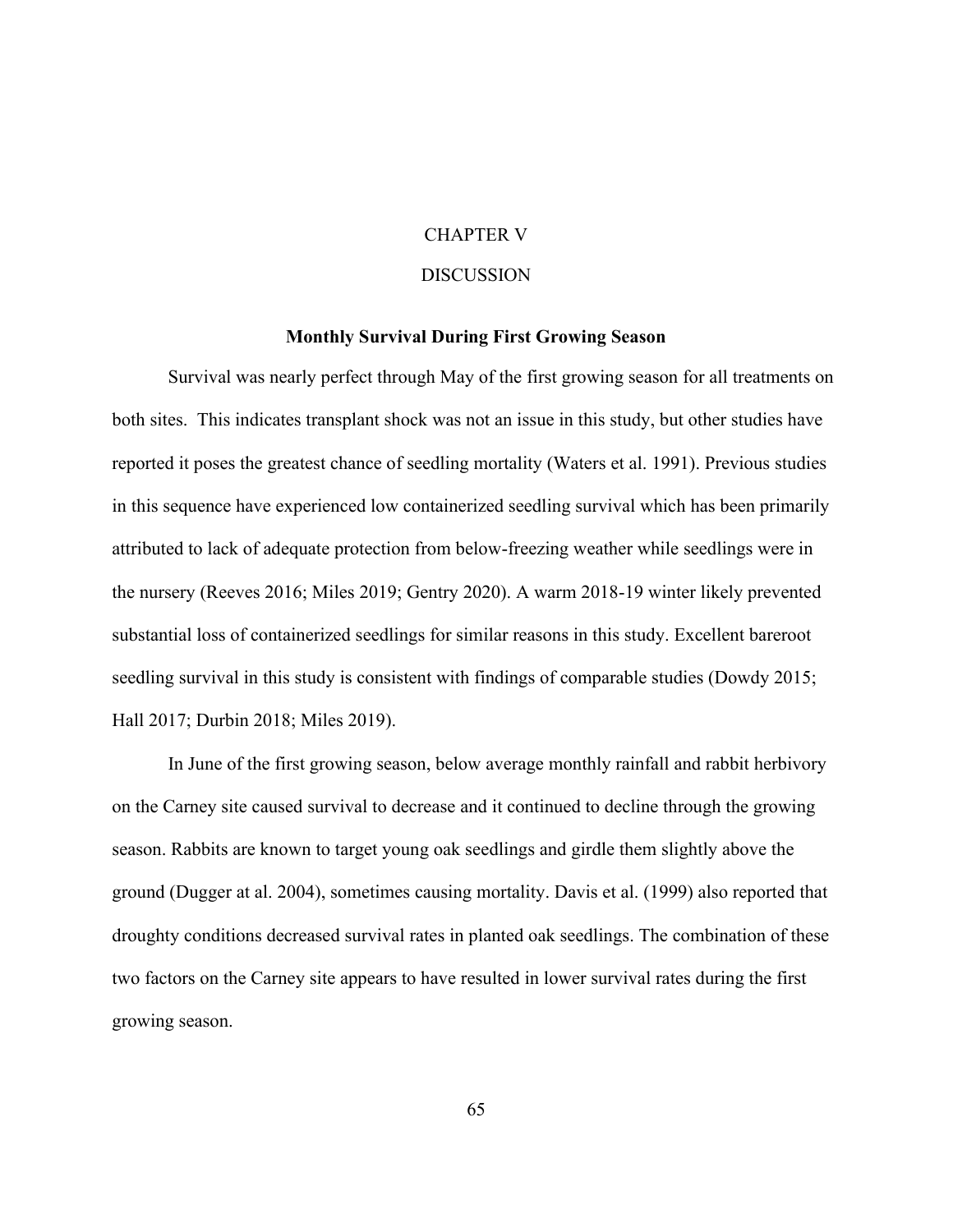Malone site survival remained nearly perfect through May, until below average rainfall occurred in June and survival of containerized swamp chestnut oak began to decline. All other treatments on the Malone site stayed at or above 99 percent for the entire growing season. It is important to note that despite small declines in survival for some treatments in this study, all rates of survival are considered very good to excellent for the first growing season when implementing artificial regeneration methods for oak establishment.

# **Survival and Growth Performance at the end of the First Growing Season Difference between species**

Nuttall oak and swamp chestnut oak survival differed by 0.2% during the first year of this study. Seedlings of both species performed well due to their appropriateness for the sites (Table 4.11). Rushton (1988), Hodges (1994), and Rousseau (2004) discussed the importance of matching oak species to site for success of establishment. Gentry (2020) found low survival in water oak and white oak planted on a site that was too wet for either species. Although Nuttall oak is commonly found on wetter sites, both Nuttall oak and swamp chestnut oak were well suited for the well-drained soils found on both sites.

A difference in GLD growth between species utilized in this study was observed through the first growing season as Nuttall oak (5.2 mm) nearly doubled the growth rate of swamp chestnut oak (2.7 mm) (Table 4.19). This is attributed to the rapid early growth Nuttall oak produces due to its tendency to grow in areas prone to flooding. This rapid growth allows Nuttall oak to quickly grow beyond the zone of inundation in its native habitat (Reeves et al. 2016). This rapid early growth is typically associated with height growth, but it is possible that groundline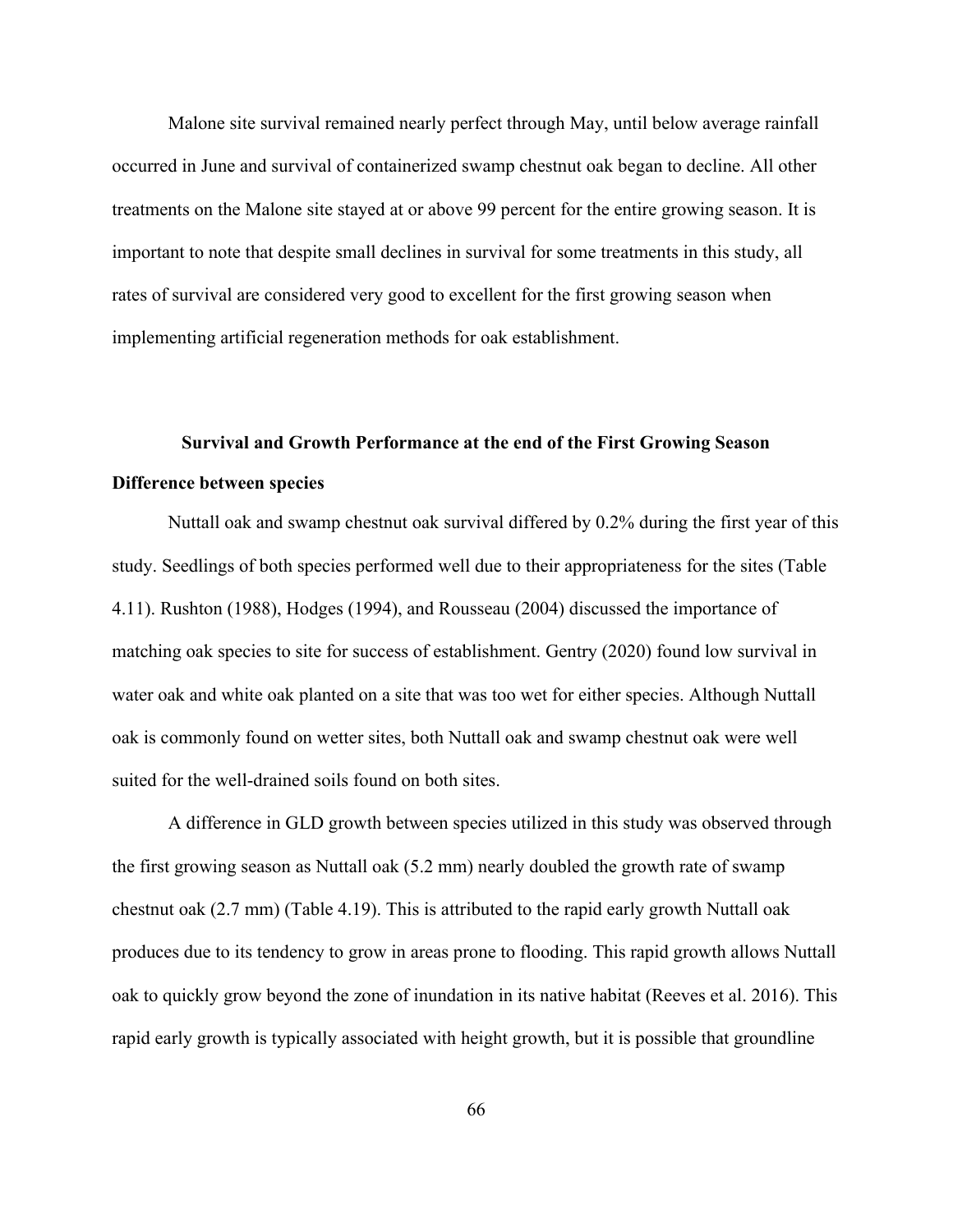diameter growth could also be influenced due to Nuttall oak's demand for large amounts of nutrients and water to facilitate this growth.

Height growth for both species was excellent and nearly identical during the first growing season (Nuttall oak= 13.0 cm, swamp chestnut oak= 12.6 cm) (Table 4.27). This was far greater than the height growth found during the first growing season in similar studies utilizing these species (Conrad 2013; Reeves 2016; Hall 2017; Durbin 2018) and is more similar to total height growth by the end of the second growing season in those earlier studies. This is attributed to the growing conditions during the first growing season of this study as well as the sites used in this study possibly being better sites in general.

### **Difference between planting stocks**

In this study, the slight difference in survival between planting stocks (bareroot= 96.1%), containerized= 92.9%) may be attributed to the more robust root systems associated with bareroot seedlings utilized (Table 4.12). On average, bareroot seedlings had visibly more developed root biomass at the time of planting than containerized seedlings. Davis and Jacobs (2005) found that large root volume, high root fibrosity, and an increased number of first-order lateral roots lead to improved field performance.

Containerized seedlings outperformed bareroot seedlings during the first growing season in GLD growth (containerized= 4.3 mm, bareroot= 3.6 mm) (Table 4.20). The difference through the first year in this study is attributed to the plug of nutrient rich potting soil found around the root systems of containerized seedlings as well as their seemingly excellent overall health at the time of planting. This nutrient rich soil provided a boost in growth compared to the soils native to the sites. Good health of containerized seedlings in this study may be the reason results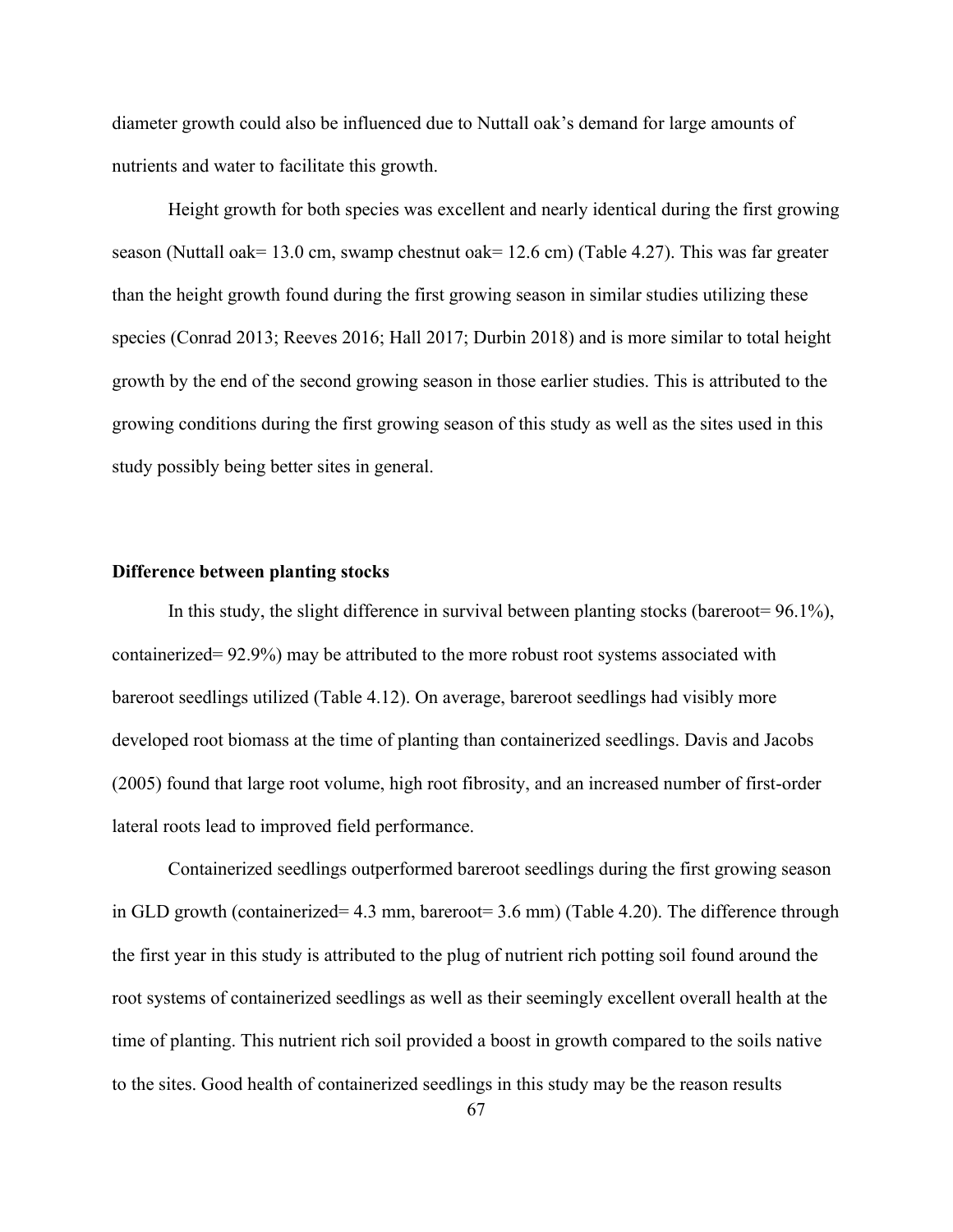differed when compared to Reeves (2016) and Miles (2019) who found that bareroot seedlings displayed superior GLD growth during the first growing season. Their containerized seedlings were believed to have suffered from freeze damage in the nursery, negatively impacting performance.

Bareroot seedlings produced more height growth (13.3 cm) but were not significantly different from containerized seedling's height growth (12.3 cm) during the first growing season (Table 4.28). This slightly greater height growth associated with bareroot seedlings during the first growing season is similar to results reported by Hall (2017) but does not follow the findings of Durbin (2018) and Miles (2019). This is also contradictory to findings by Williams and Stroupe (2002) who observed less height growth in bareroot seedlings than containerized during the first year.

#### **Difference between sites**

Survival on the Carney site was lower than that of the Malone site and also between identical treatments during the first growing season. This is attributed to growing conditions associated with the Carney site in combination with earlier onset of droughty conditions. Omi (1985), Bassett et al. (2005), and Ampoorter et al. (2011) found that more compact soils reduce survival rates in seedlings. Past land use as pastureland for cattle may have resulted in compacted soil horizons which could limit both root growth and groundwater infiltration on the Carney site. Slower root growth and less available water was not an issue when rainfall was plentiful, but as the summer progressed, seedlings were likely limited by water availability and survival declined. Ampoorter et al. (2011) found that sandy soils tend to have lower soil-moisture availability than finer grained soils. Sandy soils of the Carney site would be expected to have lower water storage.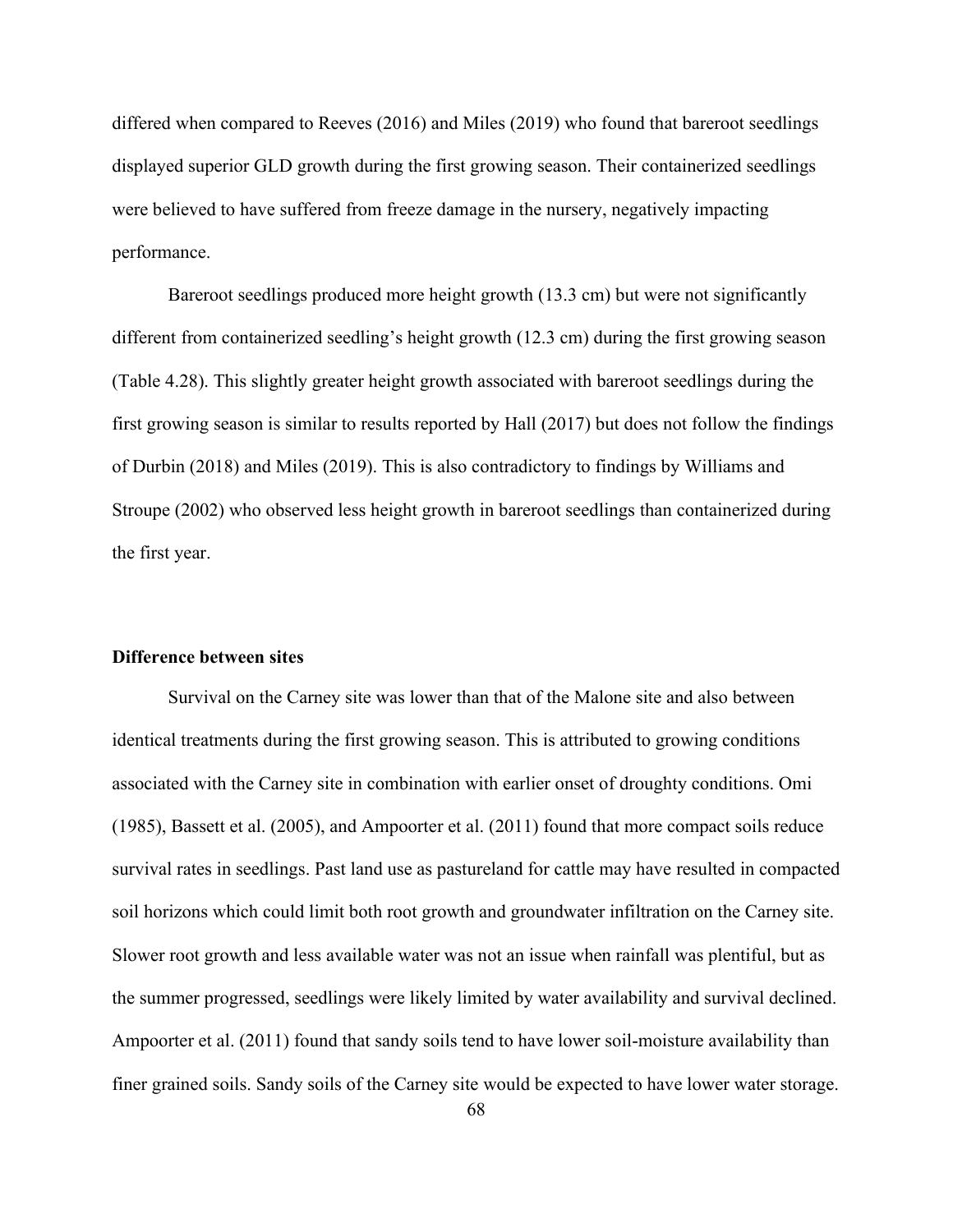Thus, during long periods without rain, seedlings could be forced to shut down physiological processes or perhaps lack sufficient moisture to support their systems. The Malone site's silt/loam soil provided better conditions for young oak seedlings. Having previously been forest land in recent years is also thought to have aided survival. Additionally, the Carney site played host to a more competitive suite of species, primarily grasses, as opposed to the Malone site which was predominately forbs and woody competition. Despite successful herbaceous weed control, grasses on the Carney site had recolonized the treated areas by June. These grasses are very effective at utilizing any available soil moisture, further decreasing water availability for the oak seedlings.

Rabbit herbivory also played a role in survival on the Carney site. Rabbits began clipping seedlings around the same time as the onset of droughty conditions. Typically, rabbit herbivory alone would not kill an oak seedling, as they are known to resprout from their root stock when this occurs (Dugger et al. 2004). The fact that the herbivory coincided with the drought could have influenced resprouting. By the end of the growing season, rabbits had impacted 76 seedlings on the Carney site, of which only 38 resprouted.

Malone site survival showed no major impact from reduced rainfall, but containerized swamp chestnut oak seedlings did have a slight decrease. It is believed these seedlings suffered from lower survival rates due to less developed root systems and less hardy seedlings. Compared to bareroot seedlings utilized in this study, containerized seedlings did not have a large root system at the time of planting. Bareroot seedlings utilized in this study had a minimum of 10 first-order lateral roots and a strong tap root. The biomass associated with these bareroot seedlings simply could not be contained within the soil plug of the containerized seedlings used in this study. However, this alone was not enough to lower survival on this site, as containerized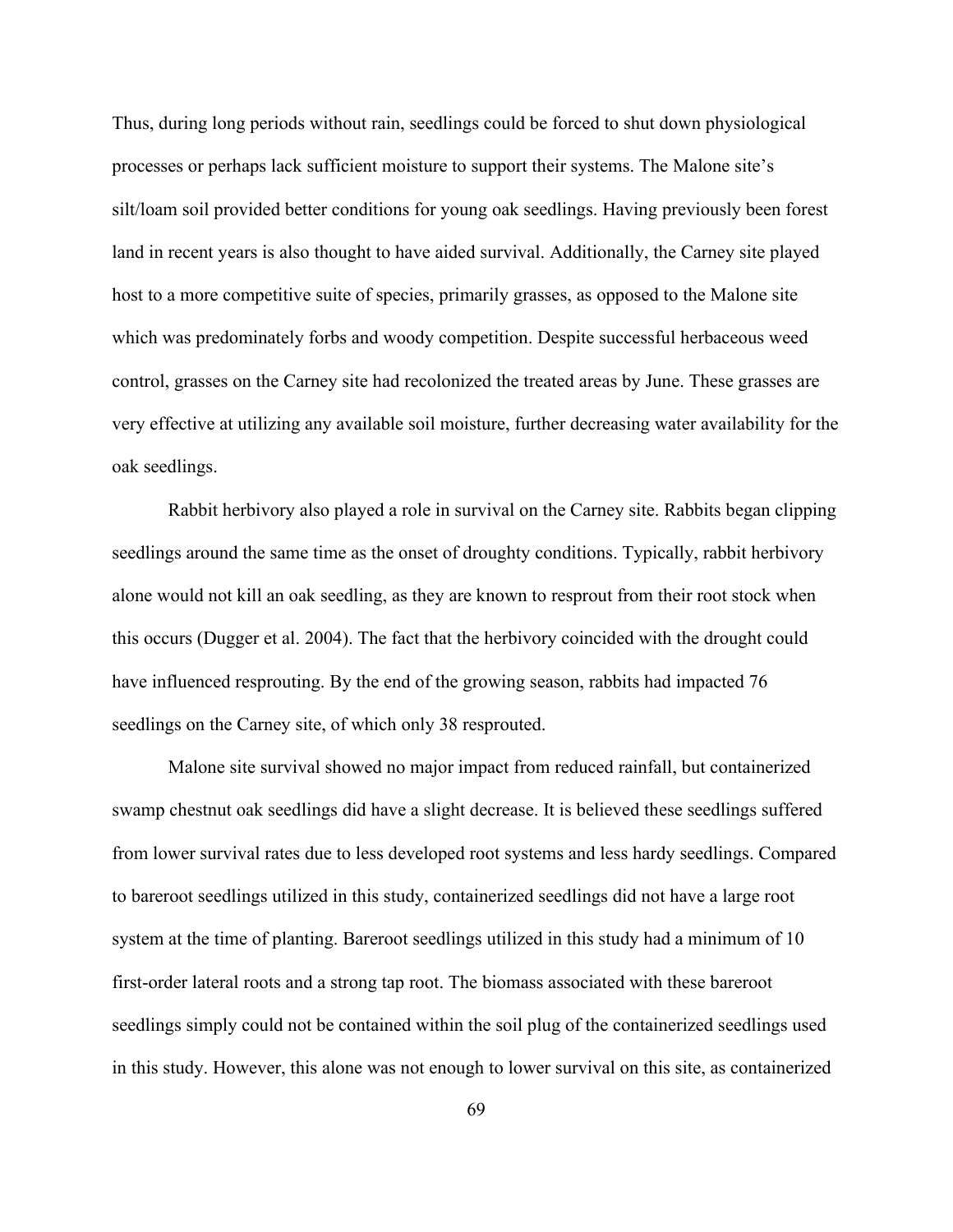Nuttall oak seedlings remained at 98.7% the entire growing season on the Malone site. It was noted that swamp chestnut oak seedlings suffered from severe desiccation and loss of their leaves during the heat of the summer, whereas Nuttall oak remained green until dormancy. It is believed that the combination of defoliation and smaller root systems resulted in lower survival of containerized swamp chestnut oak seedlings.

Seedlings on the Malone site outperformed seedlings on the Carney site when considering GLD growth during the first growing season. As previously discussed, the Malone site provided more favorable growing conditions. Though not extremely restrictive, the Carney site did have some previously-discussed characteristics that were less conducive to oak seedling growth and success.

Height growth on the Malone site (16.2 cm) was significantly greater than the height growth on the Carney site (9.4 cm) (Table 4.29). This is, again, thought to be due to growing conditions and higher competition levels of the Carney site.

## **Difference between treatments**

Bareroot swamp chestnut oak and Containerized Nuttall oak seedlings produced the highest survival (Table 4.14). It was expected that Nuttall bareroot seedlings be the top performing treatment. However, the preference rabbits showed towards Bareroot Nuttall oak negatively impacted survival of this treatment.

Of the four treatments utilized in this study, Containerized Nuttall oak seedlings outperformed all others regarding GLD growth during the first growing season. Bareroot Nuttall oak seedlings grew the next most. The fact that these two treatments outperformed the other two is attributed to the previously discussed early growth patterns of Nuttall oak being different than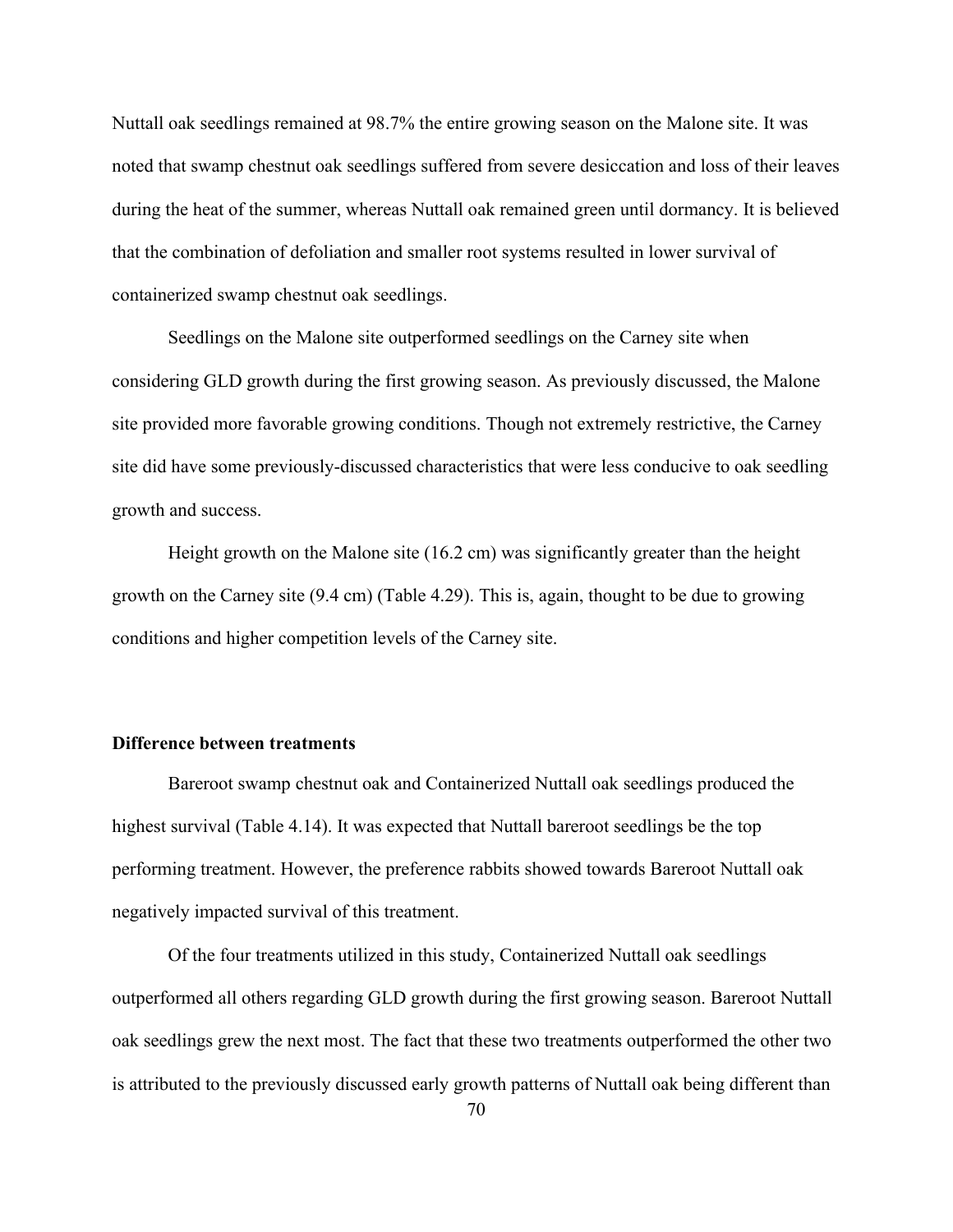those of swamp chestnut oak. This early growth, paired with the nutrient rich plug of soil found with containerized seedlings, is considered to be the reason containerized Nuttall oak was the top performer during year one. Containerized swamp chestnut oak outgrew bareroot swamp chestnut oak in year one as well. This further supports the premise of a potential boost that containerized seedlings received from the nutrient rich soil plug.

Bareroot Nuttall oak seedlings outgrew all other treatments utilized in this study (Table 4.30). The combination of larger root biomass (when compared to containerized seedlings) and rapid early growth of Nuttall oak is thought to explain this growth. Containerized swamp chestnut oak seedlings performed similarly but not quite as well. It is believed that these two treatments produced more height growth than either bareroot swamp chestnut oak or Containerized Nuttall oak seedlings due to differing seed sources. Dudley Phelps, nursery manager for MossyOak Nativ Nurseries, explained that their acorns come from parent trees chosen specifically for acorn production and size (Phelps 2018). It is possible that these larger acorns used to grow their swamp chestnut oak seedlings allowed containerized swamp chestnut oak seedlings to be more competitive than would have been otherwise expected. Containerized Nuttall oak seedlings were expected to perform similarly to Bareroot Nuttall oak, but it is possible that rapid growth of Nuttall oak was detrimental to first year height growth in the field. It is possible the Nuttall oak root systems outgrew their containers and became pot bound. Thus, when transplanted to the field, containerized Nuttall oak seedlings may have required some time to overcome this, which reduced their ability to put on height growth during year one.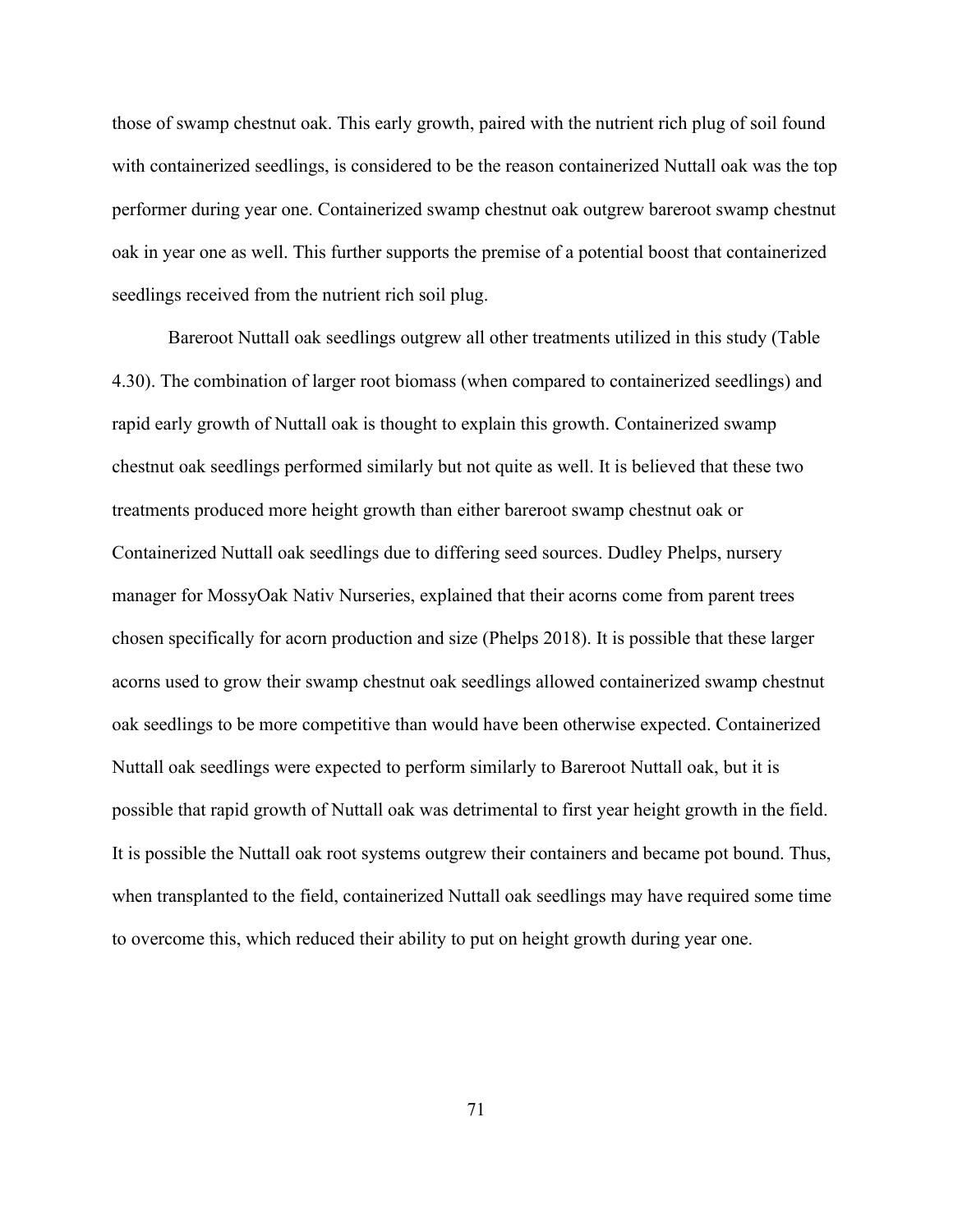# **Survival and Growth Performance at the end of the Second Growing Season Difference between species**

Survival trends observed during the first growing season largely continued through the second growing season. Both Nuttall oak and swamp chestnut oak maintained high survival rates due to being appropriately matched with the sites (Rushton 1988; Gentry 2020). Less than one percentage point separated the two species. In comparable studies, Alkire (2011), Conrad (2013), Reeves (2016), and Hall (2017) all observed Nuttall oak outperforming other oak species in regard to survival when the site is suitable for the species.

During the second growing season, GLD growth of Nuttall oak (7.8 mm) was double that of swamp chestnut oak (3.9 mm) (Table 4.19). This difference is again attributed to the natural difference in early growth rates of both species (Hodges 1994; Rousseau 2004) and their need to avoid being inundated for extended periods of time (Reeves et al. 2016). Hollis (2011), Alkire (2011), Conrad (2013), Reeves (2016), and Hall (2017) all observed greater GLD growth in Nuttall oak during the second growing season as well.

Height growth during the second growing season was excellent for both species, though Nuttall oak (55.8 cm) nearly doubled height growth of swamp chestnut oak (31.0 cm) (Table 4.27). The height growth of Nuttall oak in the second growing season alone exceeded total height growth of Nuttall oak seedlings in a similar three-year study (Burkett et al. 2005) as well as total height growth of various oak species in similar two year studies (Hollis 2011; Alkire 2011; Dowdy 2015; Reeves 2016; Hall 2017; Durbin 2018; Miles 2019; Gentry 2020). This excellent height growth during year two is attributed to sites well suited for bottomland hardwood forests which were planted with appropriate species. Though seedlings received below-average rainfall during the first growing season, it was not so low that excessive dieback or mortality resulted.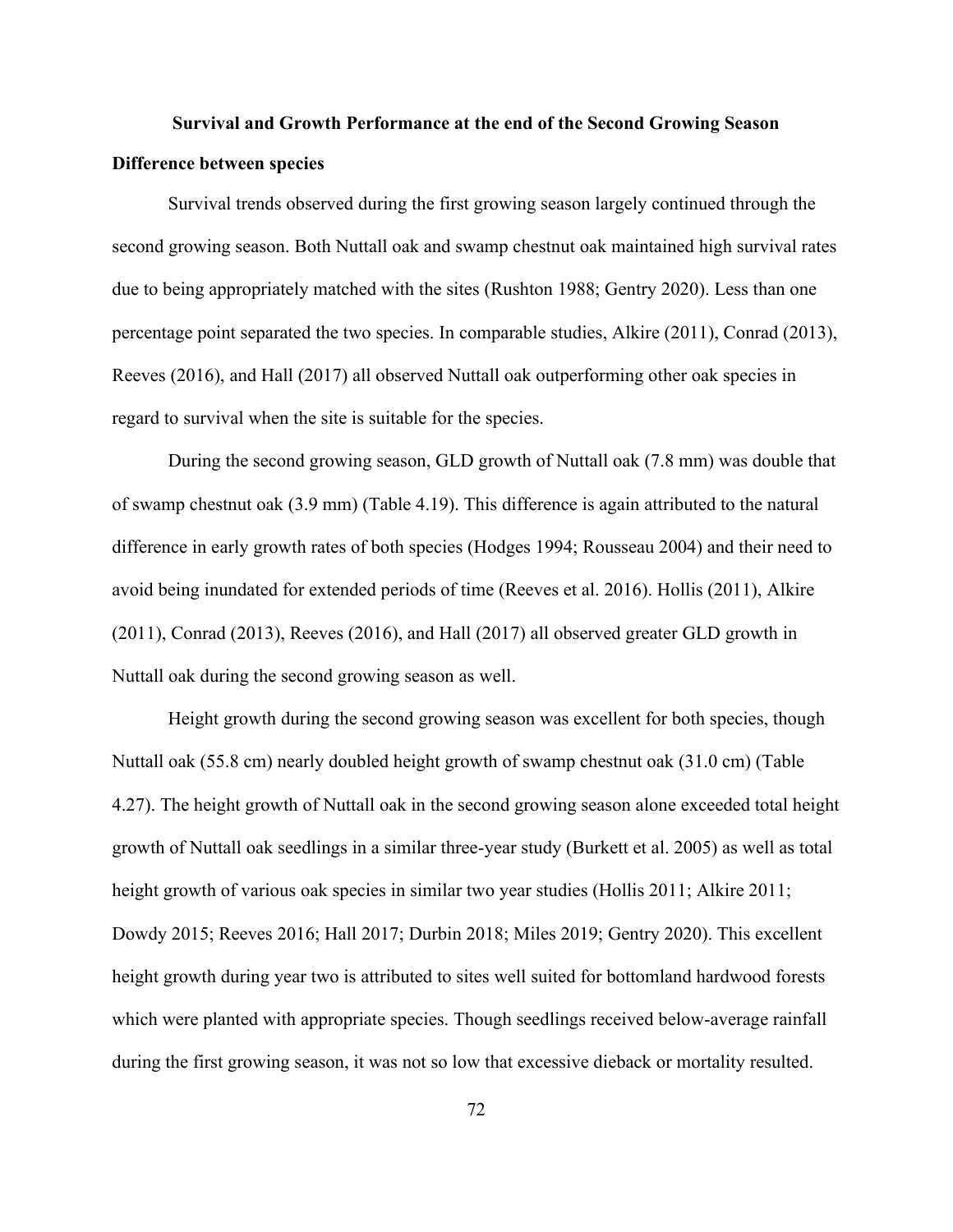Rainfall was considered to be above normal during the second growing season, based on weekly monitoring of area weather through the growing season. This allowed for the excellent height growth observed during the second growing season of this study. The difference between species can be explained by the previously discussed difference in early growth patterns. Nuttall oak is known to produce rapid early growth (Reeves 2016).

## **Difference between planting stocks**

Bareroot planting stock outperformed containerized planting stock over the course of two growing seasons when considering survival. This is similar to findings in other recent projects (Hollis 2011; Conrad 2013; Reeves 2016; Durbin 2018; Miles 2019; Gentry 2020). This difference is again attributed to the previously-discussed more robust root systems of bareroot seedlings at the time of planting and their influence on survival (Davis and Jacobs 2005). Root systems of bareroot seedlings were so large that, in many cases, two planting slits side by side were necessary to facilitate planting, even when using eight-inch-wide planting shovels.

Bareroot seedlings (6.7 mm) outgrew containerized seedlings (5.0 mm) in GLD growth during the second growing season (Table 4.20). This is opposite of what occurred in the first growing season when containerized seedlings performed better. Hall (2017) and Conrad (2011) also observed greater containerized GLD growth in year one and greater bareroot GLD growth in year two. The reversal from year one to year two in this study is attributed to the fact that the soil plug associated with containerized seedlings is likely not as influential on GLD growth. At that point, new roots should have reached out beyond that soil plug resulting in similarity between planting stocks as they absorb nutrients from similar soil with similar nutrient availability. It is probable that most of the nutrients in the soil plugs had likely been absorbed in year one.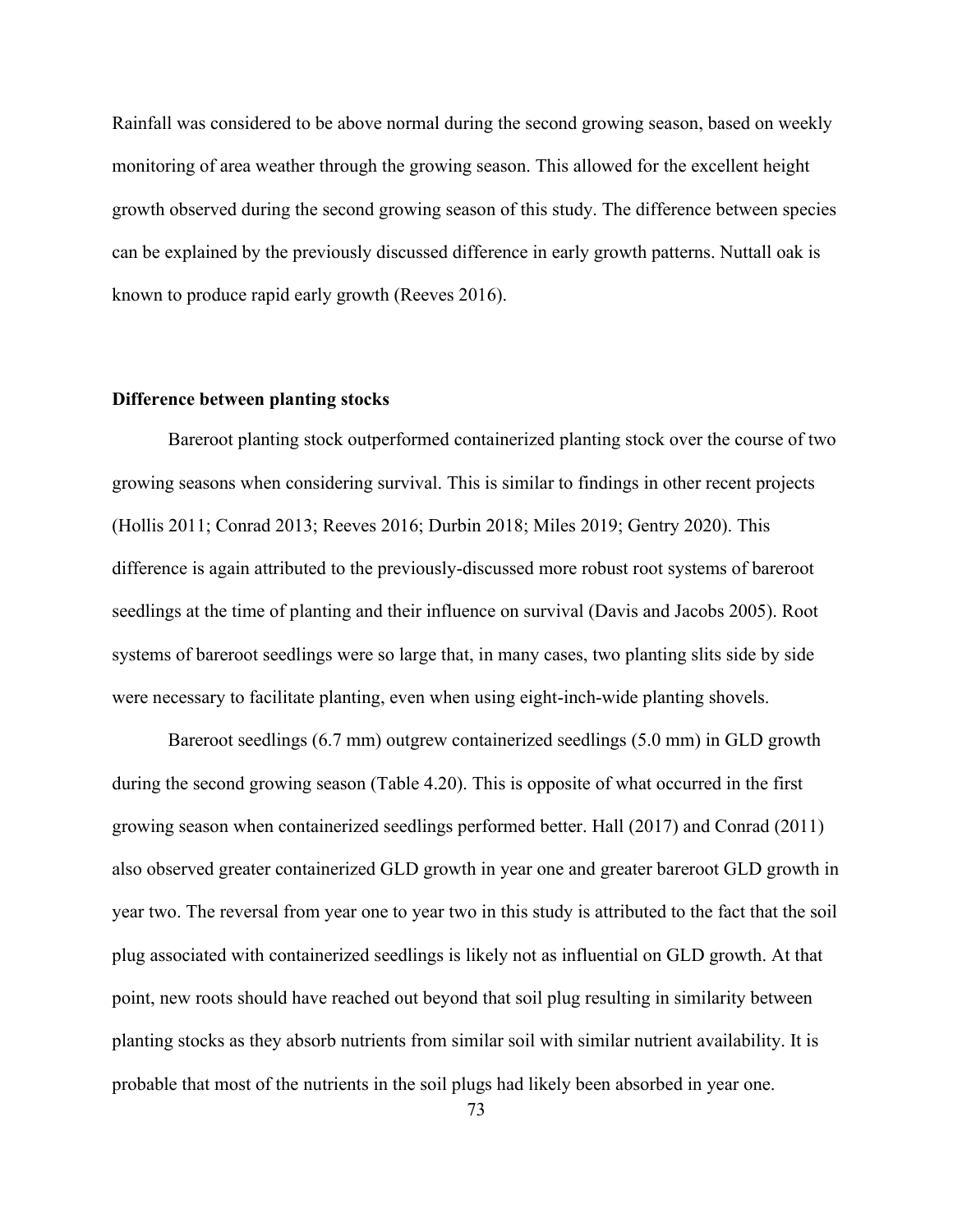Additionally, while bareroot seedlings had more extensive root systems at planting, they had to recover from transplanting and establish new root growth during the first growing season. Once containerized seedlings lost the competitive advantage of the nutrient rich soil plug and bareroot seedlings had established new growth on a larger root system, bareroot seedlings produced more GLD growth.

A large difference between height growth of bareroot and containerized seedlings was observed during the second growing season (Table 4.28). This is consistent with findings from the first growing season of this study, but the difference was much greater for year two. The reason for this difference is the same as was presented in the previous paragraph regarding GLD growth. Bareroot seedlings outgrowing containerized seedlings during year two was also observed by Durbin (2018) and Gentry (2020) but is contradictory to Hall (2017) and Miles (2019), where containerized seedlings exhibited more height growth during the second growing season.

## **Difference between sites**

The difference in survival rates between sites increased slightly during the second growing season. Survival on the Carney site fell below 90% overall and was significantly lower than survival on the Malone site. The difference between sites was again attributed to the Carney site's slightly less favorable growing conditions.. It should be mentioned that survival was still excellent for artificial oak regeneration efforts. Nuttall oak and swamp chestnut oak are naturally found in floodplains near one another, with Nuttall oak growing on less well-drained flats and swamp chestnut oak growing on more well-drained flats (Rousseau 2004). The fact that both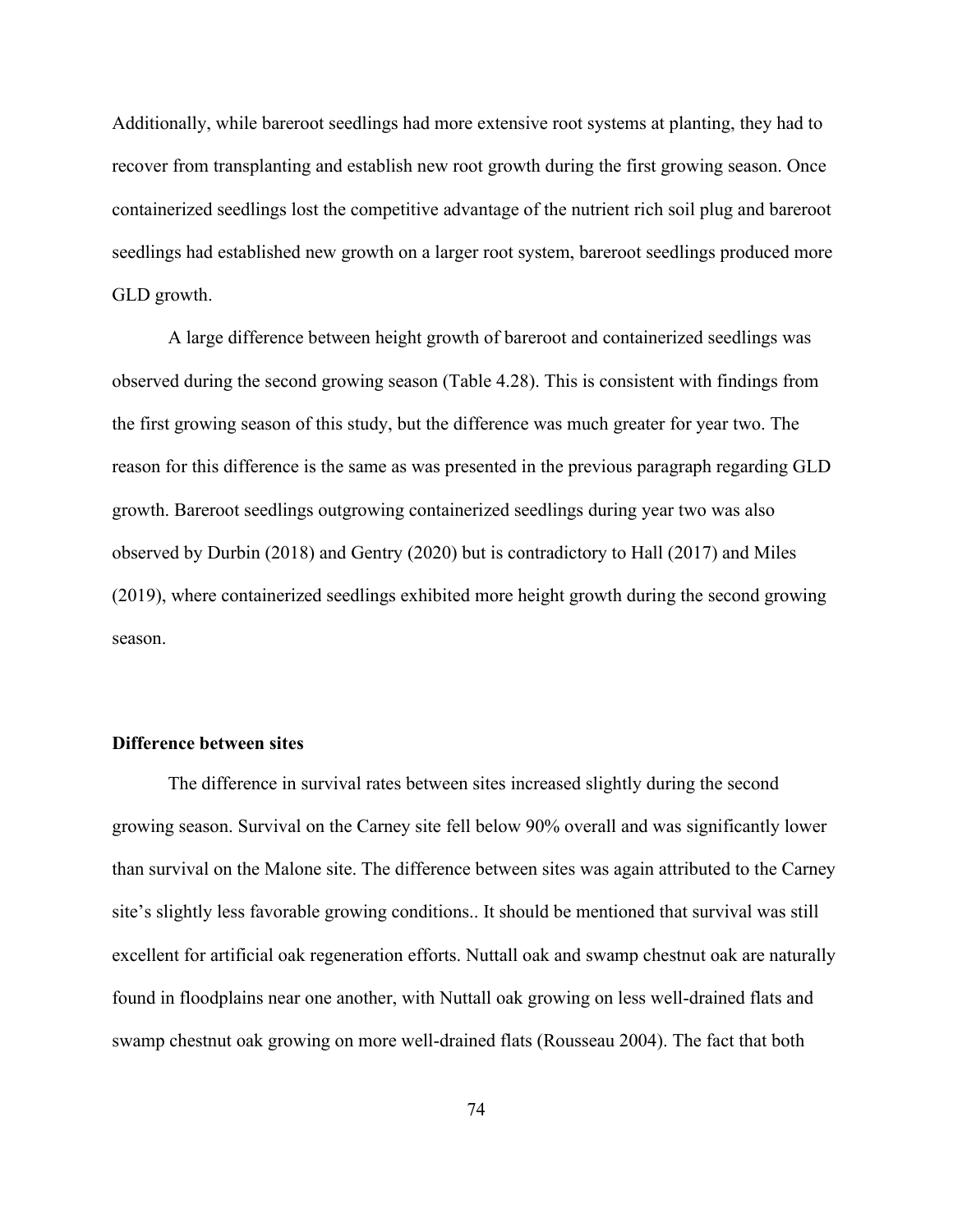species survived well, despite statistical difference, is support of the sites being well suited for bottomland oak establishment.

The difference in sites observed for the first growing season was seemingly nonexistent during the second growing season. Statistically, the sites performed the same, with the Malone site producing only 0.2 mm more GLD growth than the Carney site during year two (Table 4.21). The fact that seedlings on both sites performed similarly in year two is believed to be a result of (1) well-established seedlings from year one and (2) favorable growing conditions during the second growing season. At the time of second year measurements in late September 2020, there was standing water in many areas on both sites. This was not the case at the time of first year measurements in early October 2019. No rain gauge was utilized in year two, but it is believed that both sites received substantially more rain during the second growing season, as observed by weekly monitoring of area weather through the growing season. Surrounding vegetation was still very green at the time of second year measurements, which indicates favorable soil moisture during the growing season. The availability of water throughout the growing season on both sites reduced negative effects of sandy, compacted soils and more intense herbaceous competition on the Carney site. Despite less favorable growing conditions, frequent rains through the summer allowed seedlings on the Carney site to perform as well as those on the Malone site. Conrad (2011) also observed a large difference in GLD growth between two sites in year one and no difference in year two, possibly due to seedlings being more well established by year two.

Similar to the first growing season, seedlings on the Malone site outgrew their counterparts on the Carney site (Table 4.29). This is again attributed to less favorable growing conditions of the Carney site compared to the Malone site.. A similar study by Hall (2017) observed less than half the height growth by seedlings when compared to this study.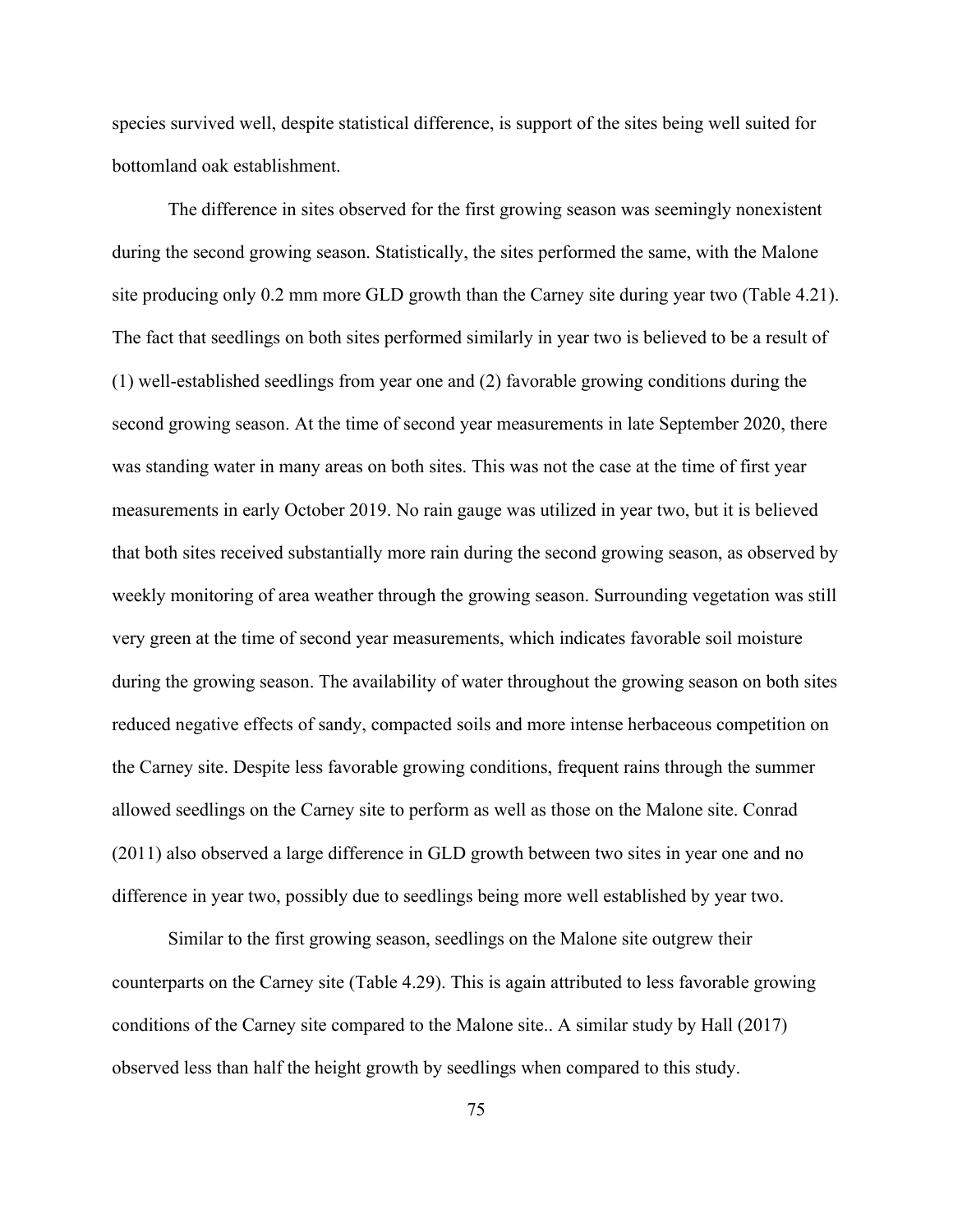### **Difference between treatments**

Of the four treatments utilized in this study, bareroot swamp chestnut oak exhibited the highest survival rate. It is believed Bareroot Nuttall oak would have exhibited a similar survival rate had the previously-discussed rabbit herbivory not occurred. Containerized Nuttall oak seedlings produced the second highest survival rate while swamp chestnut oak of the same planting stock had the lowest survival. Had rabbits not impacted survival, it is likely that bareroot seedlings of both species would have outperformed containerized seedlings of both species.

Bareroot Nuttall oak seedlings outperformed all other treatments during the second growing season when considering GLD growth (Table 4.22). Containerized Nuttall oak seedlings grew the next most. These two treatments reversed from the pattern of the first growing season, likely due to reduced nutrient availability of the soil plug associated with containerized seedlings. Both treatments nearly doubled growth observed in either swamp chestnut oak treatment, which is further evidence of Nuttall oak's superior early growth rates. The combination of rapid early growth of Nuttall oak and the larger root mass of the bareroot explain this treatment's top performance. Bareroot swamp chestnut oak seedlings grew the third most of all treatments during the second growing season, followed by containerized swamp chestnut oak seedlings. Again, the planting stocks for swamp chestnut oak reversed from the first growing season as observed in Nuttall oak, with bareroot producing better results in year two.

Bareroot Nuttall oak seedlings outgrew all other treatments during the second growing season, nearly tripling the growth of containerized swamp chestnut oak seedlings (68.0 cm and 23.7 cm, respectively), which had the least height growth (Table 4.30). The excellent growth of Bareroot Nuttall oak is believed to be caused by the combination of factors previously described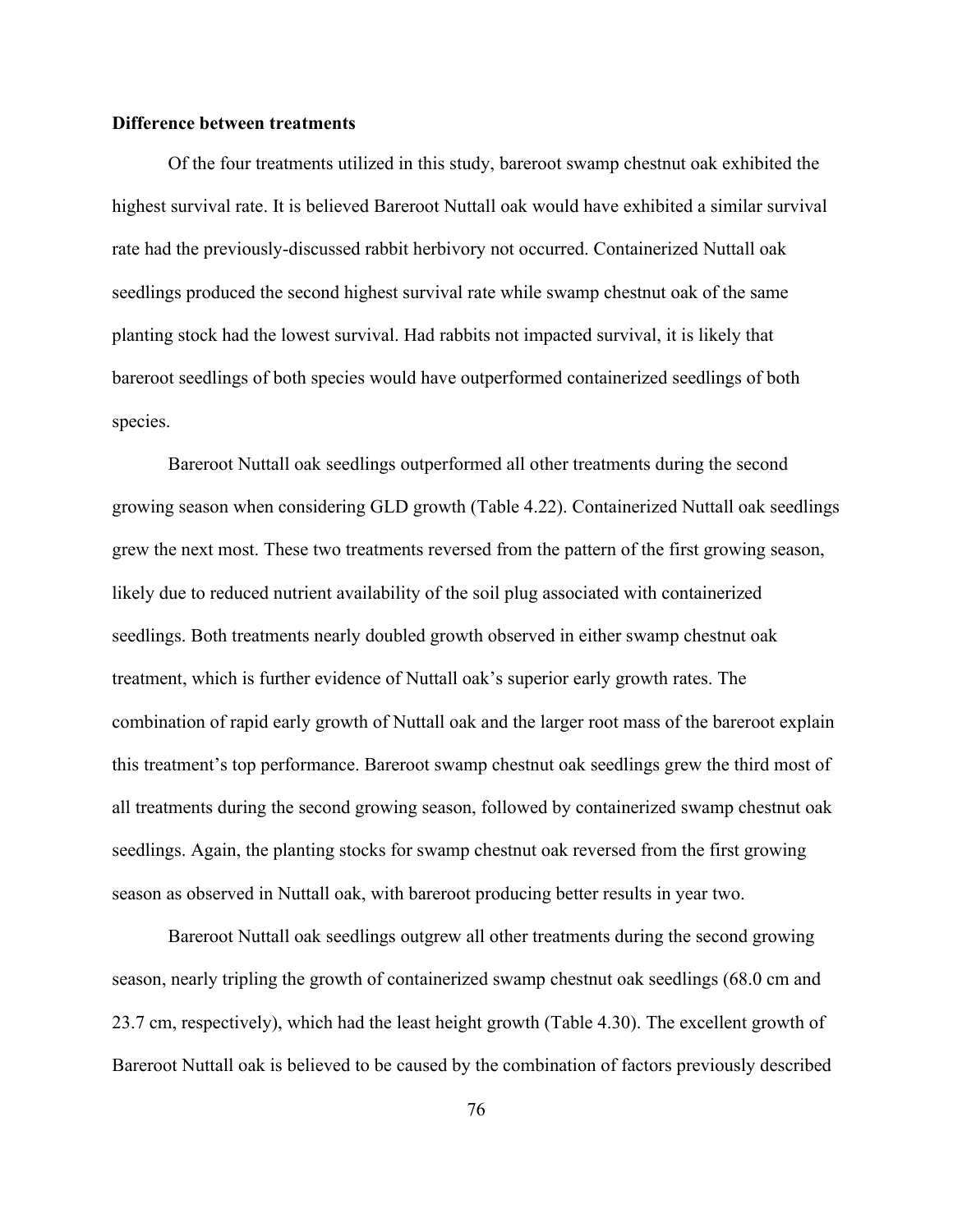for GLD growth. Containerized Nuttall oak seedlings produced the second greatest height growth during the second growing season, also likely due to the species' rapid early growth. Bareroot swamp chestnut oak seedlings performed similarly to Containerized Nuttall oak seedlings but had slightly less height growth in year two. Again, this is thought to be due to slower early growth rates of swamp chestnut oak as compared to Nuttall oak. Containerized swamp chestnut oak produced the least height growth of all treatments, likely due to slower growth rate and smaller root systems at planting.

#### **Overall Growth Performance**

#### **Difference between species**

When adding the two growing season's data together to analyze overall growth patterns, Nuttall oak GLD growth is greater than that of swamp chestnut oak. Nuttall oak produced nearly twice as much GLD growth as swamp chestnut oak over the course of this study (Table 4.19). Reasons for this have been discussed previously. Rousseau (2004) states that Nuttall oak is often found on less well-drained flats and ridges of minor bottoms whereas swamp chestnut oak is often found on more well-drained flats. Considering the amount of standing water on both sites at the time of second year measurements, these sites may have been too wet for swamp chestnut oak and better suited for Nuttall oak. These findings are similar to that of Hollis (2011), Alkire (2011), Conrad (2013), Reeves (2016), and Hall (2017) who observed greater overall GLD growth by Nuttall oak in their studies.

Overall height growth of both Nuttall oak and swamp chestnut oak seedlings exceeded the two-year growth of oak species in similar studies (Burkett et al. 2005; Hollis 2011; Alkire 2011; Dowdy 2015; Reeves 2016; Hall 2017; Durbin 2018; Miles 2019; Gentry 2020). In this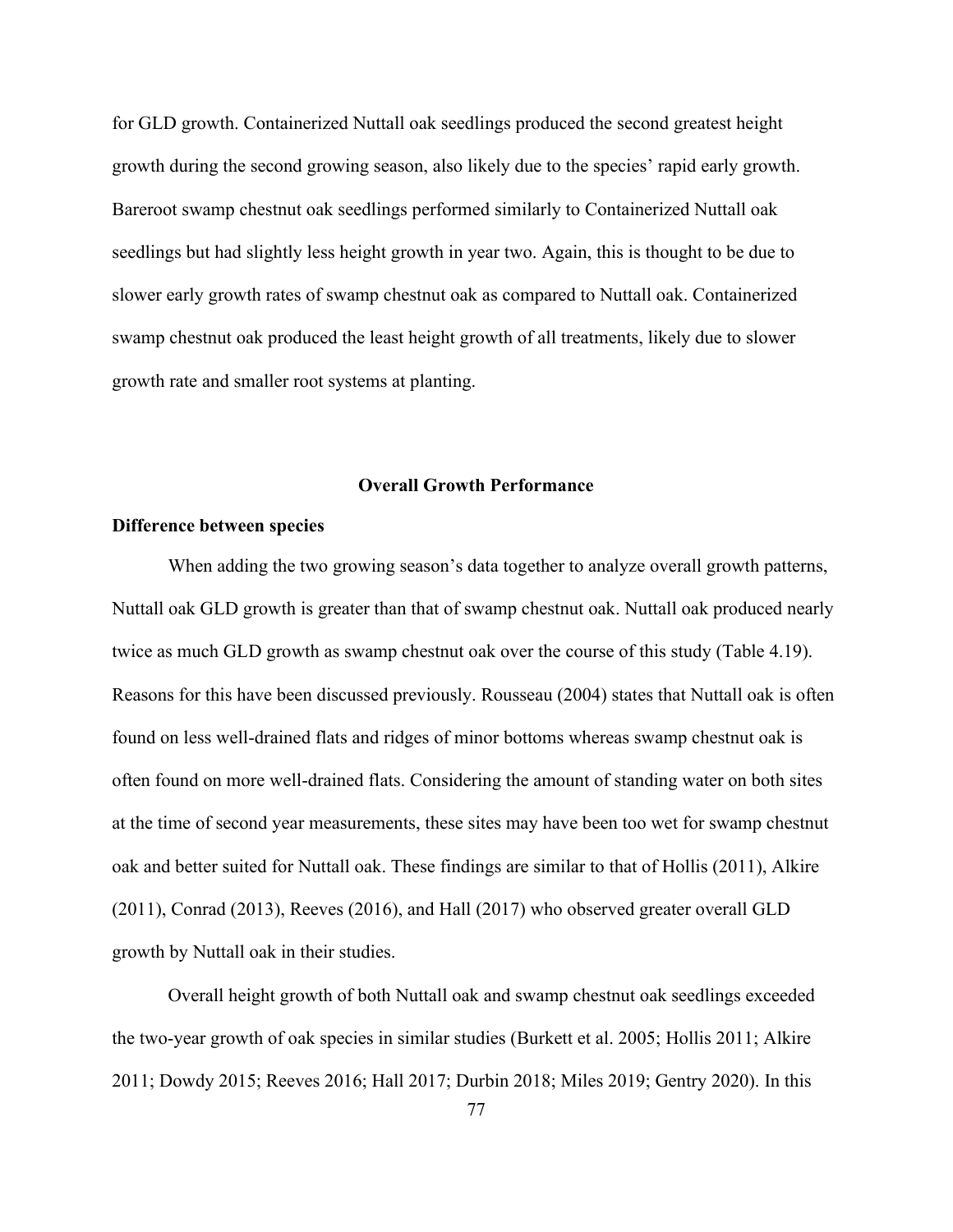study, Nuttall oak seedlings outperformed swamp chestnut oak seedlings when both growing season's data were combined (Table 4.27). This is identical to findings reported by Hollis (2011), Alkire (2011), Reeves (2016), and Hall (2017) in which Nuttall oak seedlings produced more height growth than other species during two-year studies.

## **Difference between planting stocks**

Bareroot planting stock produced the most GLD growth overall in this study (Table 4.20). Overall better GLD growth by bareroot seedlings is attributed to the observably larger root mass at the time of planting with subsequent new root development. This difference was not recognized in first-year results, as containerized seedlings probably received a boost to GLD growth by the soil plugs they were grown in. By the second growing season, nutrients in these plugs were probably consumed and fibrous roots of seedlings had reached well beyond the plugs drawing nutrients from soils on the site. Both planting stocks were drawing nutrients from the same soil, so the larger root mass of bareroot seedlings provided an advantage. Bareroot seedlings have been shown to produce more GLD growth than containerized seedlings in previous studies (Alkire 2011; Durbin 2018; Miles 2019).

Bareroot seedlings outperformed containerized seedlings in regard to height growth over the course of this study. This difference is again attributed to more extensive root systems possessed by bareroot seedlings at planting and subsequent root development. Hollis (2011), Alkire (2011), Conrad (2013), Reeves (2016), Hall (2017), Durbin (2018), and Gentry (2020) also observed more height growth by bareroot seedlings compared to containerized seedlings over the course of their studies.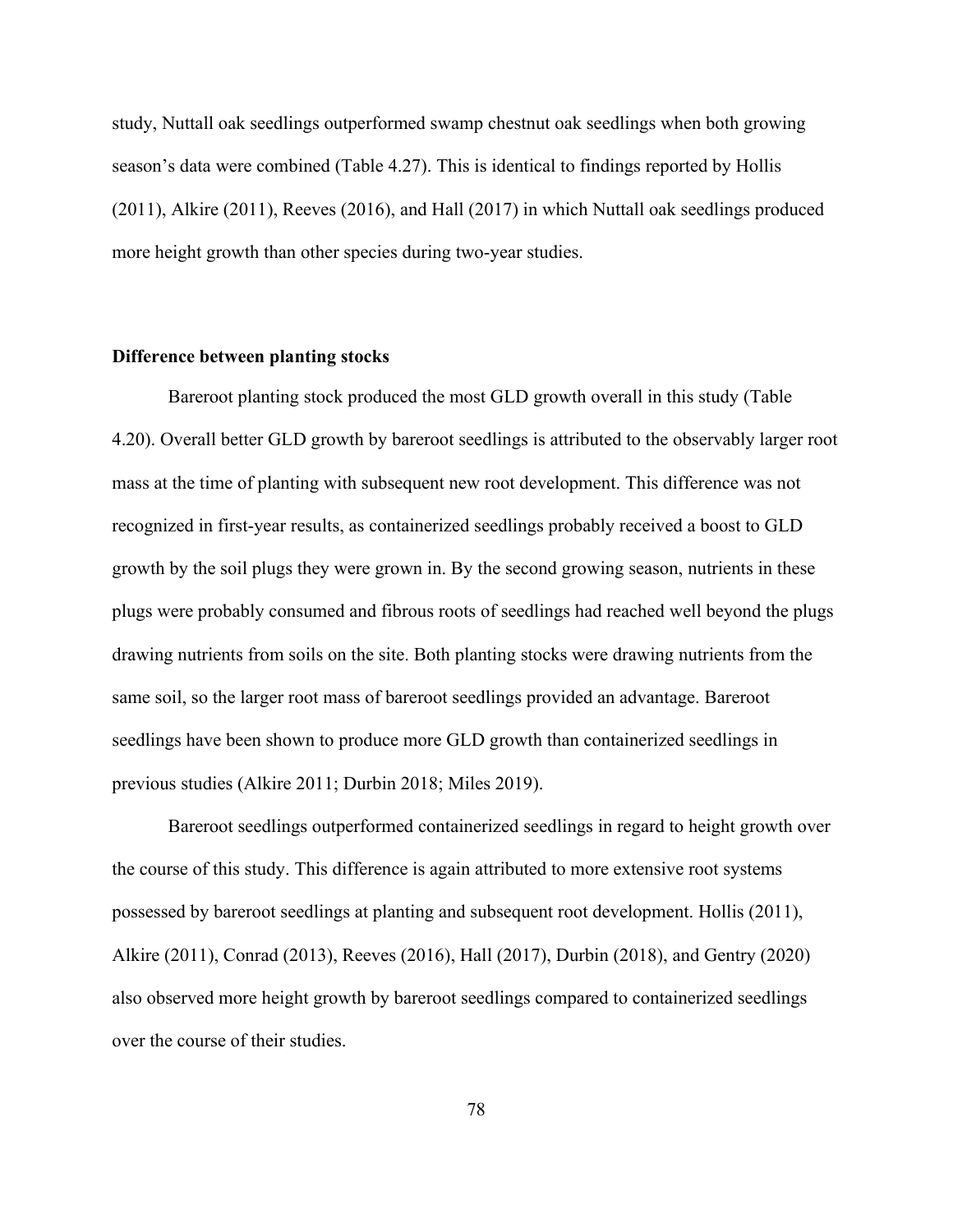### **Difference between sites**

Over the course of this study, the Malone site produced better GLD growth than the Carney site. This is attributed to previously-discussed differences between the sites.

The Malone site also produced better height growth than the Carney site during both growing seasons and overall. Variation between or among sites is not unusual. It can even exist within a site, or along an individual row of seedlings, when hardwood seedlings are involved (Hodges 1994). This, coupled with genetic variability, increases variability in expected performance of hardwood seedlings (Rousseau 2017b).

#### **Difference between treatments**

After two growing seasons, Bareroot Nuttall oak was the top performing treatment in terms of GLD growth. Containerized Nuttall oak seedlings produced the second most growth, followed by bareroot swamp chestnut oak and containerized swamp chestnut oak seedlings. This is further evidence of the impact Nuttall oak's inherent early growth rates had on the results of this study. Bareroot planting stocks associated with each species performed better than containerized planting stock, again highlighting differences between planting stocks previously discussed.

Bareroot Nuttall oak produced the most height growth of the four treatments used, followed by Containerized Nuttall oak seedlings, bareroot swamp chestnut oak seedlings, and containerized swamp chestnut oak seedlings (Table 4.30). Regardless of planting stock, Nuttall oak seedlings outperformed swamp chestnut oak seedlings. This also illustrates the difference between planting stocks, as bareroot seedlings of both species outperformed containerized seedlings of the same species.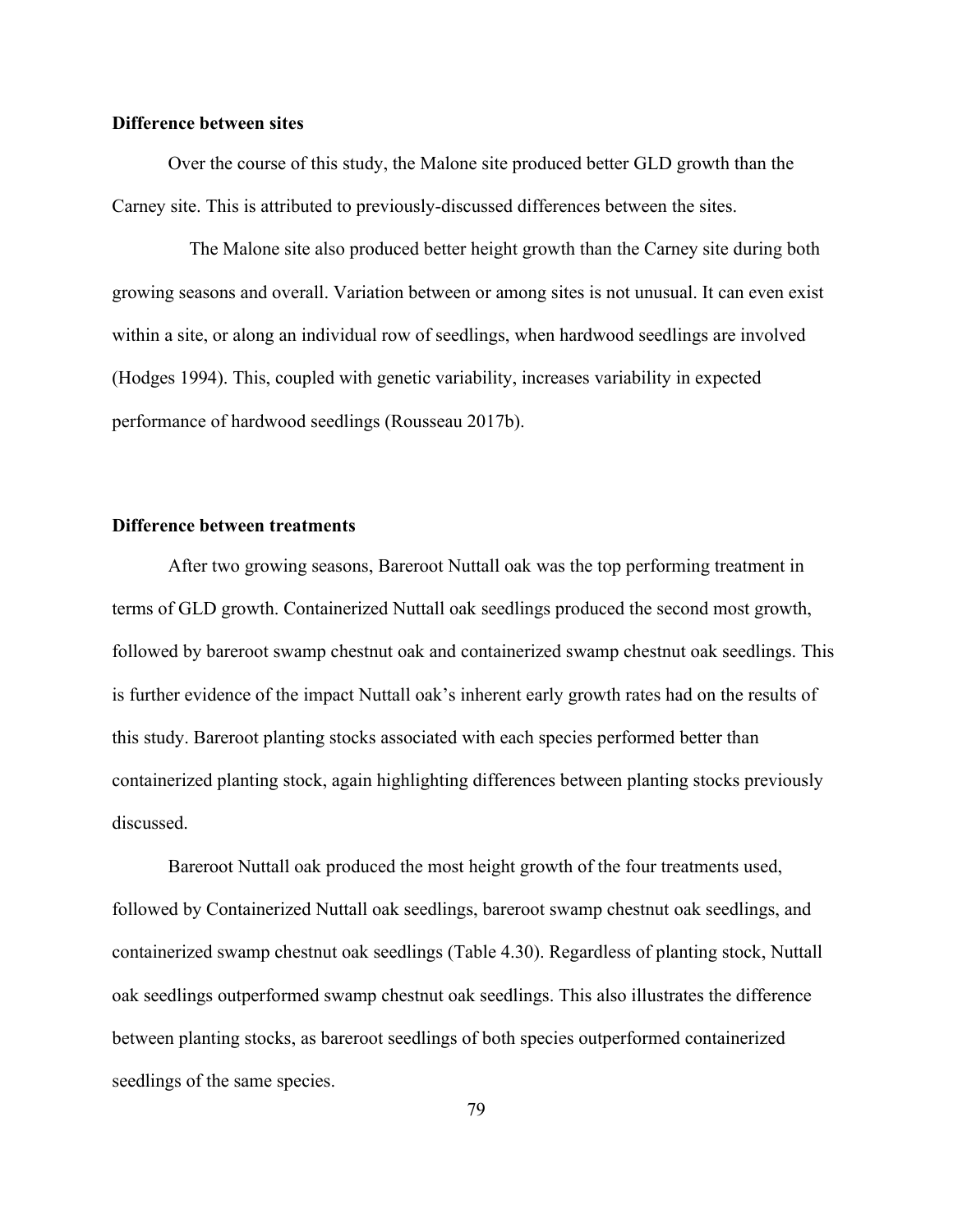# CHAPTER VI

# **CONCLUSIONS**

Bareroot seedlings exhibited superior growth and survival and can be considered an economically viable option for artificial oak regeneration in southern Mississippi. This study supports findings of others who have observed that when competition is controlled during the first growing season, high-quality 1-0 bareroot seedlings can exhibit satisfactory (80-90%) to excellent (90%+) survival and growth that is comparable to or better than containerized seedlings (Mullins et al. 1998; Sweeney et al. 2002; Ezell et al. 2007; Hollis 2011; Conrad 2013). Containerized seedlings exhibited acceptable growth and survival and may be of greater value on marginal sites (Teclaw and Isebrands 1993; Burkett and Williams 1998; Williams and Stroupe 2002). On sites conducive to growth of bottomland hardwood species, bareroot seedlings provide the best and most cost-effective opportunity for establishing an oak stand.

Nuttall oak produced survival equal to or better than swamp chestnut oak and better GLD and height growth over a two-year period. Nuttall oak may be a top contender for artificial regeneration for landowners seeking faster-growing oak species. However, it is important to consider site characteristics when selecting species to regenerate a site (Hodges 1994). Planting a species not adapted to a particular site can result in complete failure in extreme cases.

Unforeseen circumstances, such as the rabbit herbivory observed in this study, can play a role in stand success. Even when seedlings are properly planted and successful herbaceous weed control is implemented, unforeseen factors can reduce survival and growth (Reeves et al. 2016).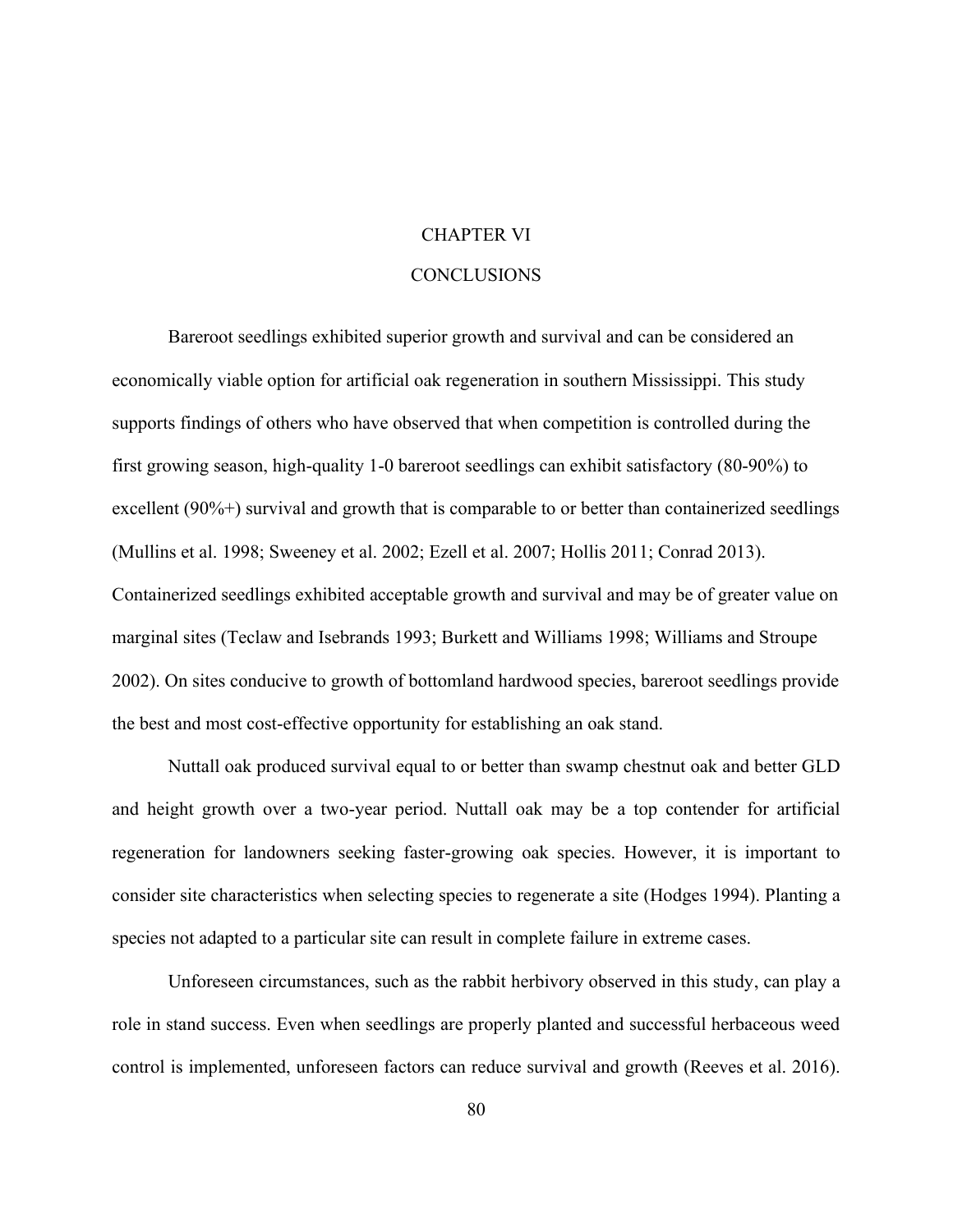While unpredictable, these factors reinforce the importance of obtaining vigorous seedlings, utilizing proper planting techniques, and controlling vegetative competition in these stands.

This study is applicable to landowners and land managers with the objective of establishing Nuttall oak and swamp chestnut oak on sites amenable to bottomland hardwoods with similar soils and expected growing conditions as those in this study.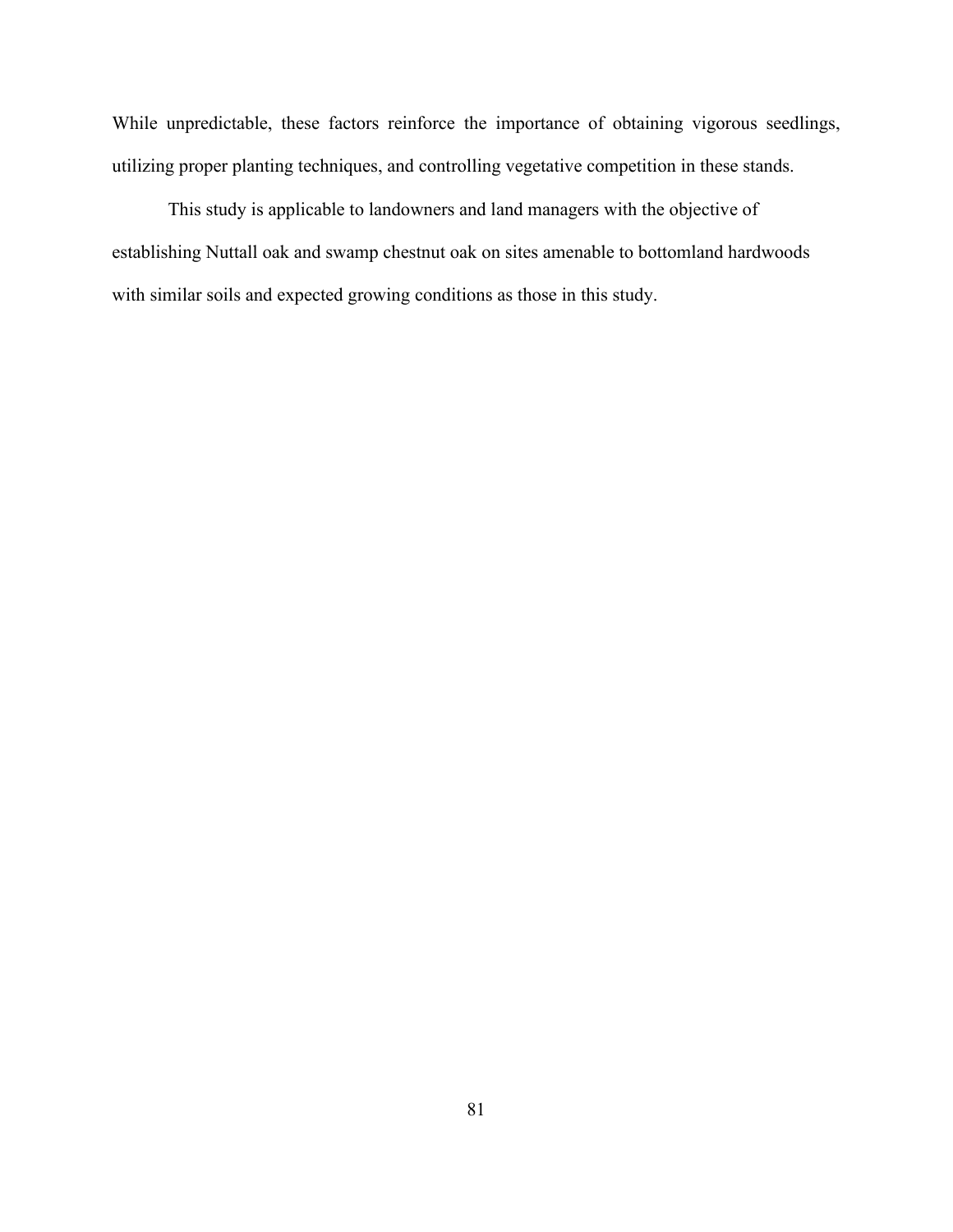## LITERATURE CITED

- Adams, J.P. 2018. Personal communication. *Bottomland Hardwoods Management.* Assistant Professor Louisiana Tech University.
- Alkire, D.K. 2011. Artificial regeneration of bottomland hardwoods in southern Mississippi on lands damaged by Hurricane Katrina. M.Sc. thesis, Mississippi State University, Starkville, MS. 54 p.
- Ampoorter E., P. De Frenne, M. Hermy, K. Verheyen. 2011. Effects of soil compaction on growth and survival of tree saplings: a meta-analysis. *Basic and Applied Ecology.* 5:394- 402.
- Bassett, I.E., R.C. Simcock, N.D. Mitchell. 2005. Consequences of soil compaction for seedling establishment: implications for natural regeneration and restoration. *Austral Ecology.* 8:827-833.
- Bassuk, N. 2000. Creating the urban forest: the bare root method. Cornell University, Ithaca, NY.
- Blake, E.S., C.W. Landsea, E.J. Gibney. 2011. The deadliest, costliest, and most intense United States tropical cyclones from 1851 to 2010 (and other frequently requested hurricane facts). National Oceanic and Atmospheric Administration. Tech. Mem. NWS NHC-6. 47 p.
- Brissette J.C., Barnett J.P., Landis T.D. (1991) Container Seedlings. In: Duryea M.L., Dougherty P.M. (eds) Forest Regeneration Manual. Forestry Sciences, vol 36. Springer, Dordrecht.
- Burkett, V.R., H. Williams. 1998. Effects of flooding regime, mycorrhizal inoculation and seedling treatment type on first-year survival of Nuttall oak (*Quercus nuttallii* Palmer), p. 289-294. In: Proceedings of the 9<sup>th</sup> Biennial Southern Silviculture Research Conference, U.S. Department of Agriculture, Forest Service: Gen. Tech. Rep. SRS-20.
- Burkett, V.R., R.O. Draugelis-Dale, H.M. Williams, S.H. Schoenholtz. 2005. Effects of flooding regime and seedling treatment on early survival and growth of Nuttall oak. *Restoration Ecology.* 13(3):471-479.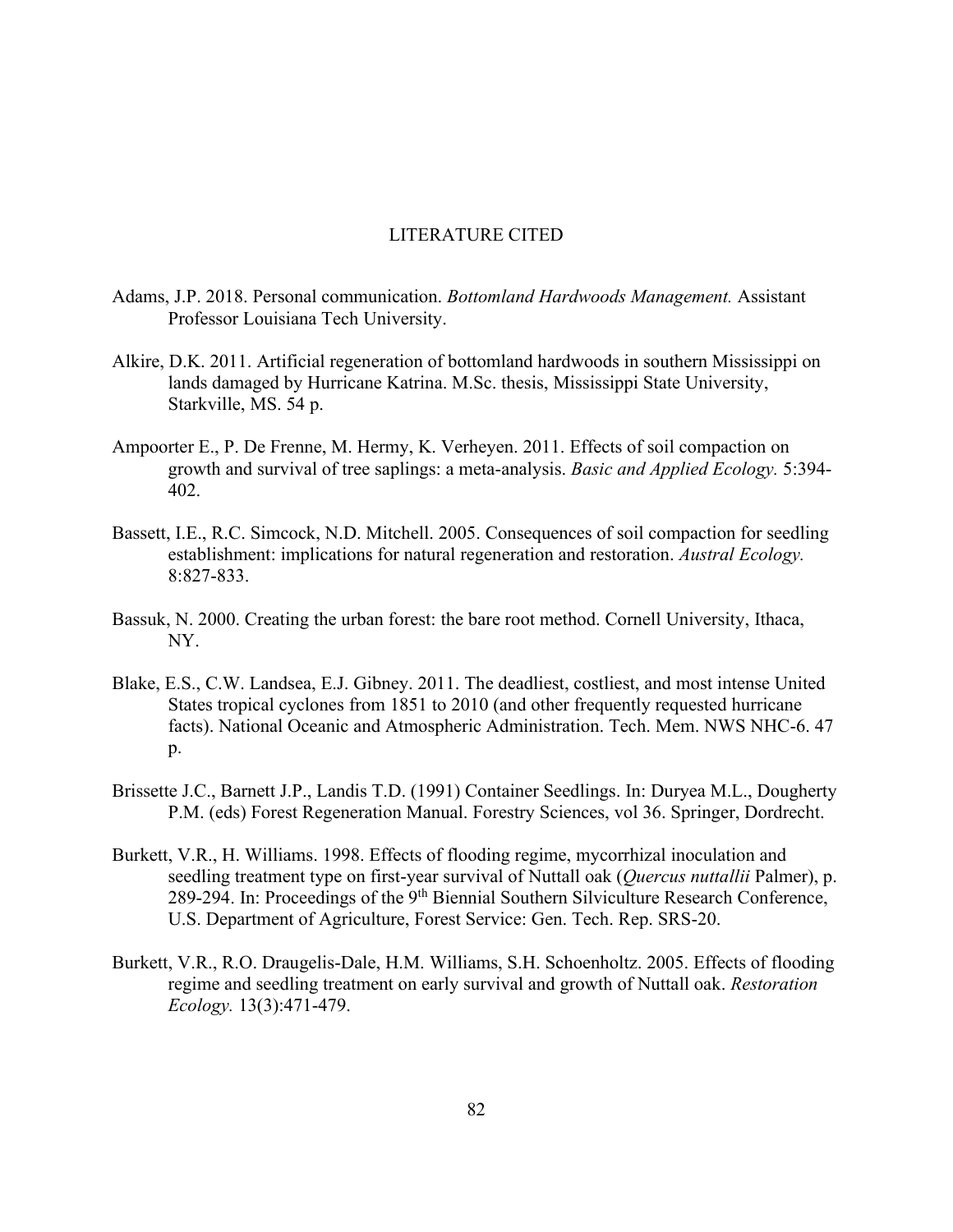- Burns, R.M. and B.H. Honkala. 1990. Silvics of North America: 1. Conifers; 2. Hardwoods. Agriculture Handbook 654. U.S. Department of Agriculture, Forest Service, Washington, DC. Vol.2, 877 p.
- Chambers, J.Q., J.I. Fisher, H. Zheng., E.L. Chapman, D.B. Baker, G.C. Hurtt. 2007. Hurricane Katrina's carbon footprint on U.S. Gulf Coast forests. *Science,* 318(5853): 1107.
- Clatterbuck, W.K. and J.S. Meadows. 1992. Regenerating oaks in bottomlands*.* P. 184-195 in Proc. of Oak Regeneration: Serious Problems, Practical Recommendations*,* Loftis, D., McGee, C.E. Knoxville, TN. USDA Forest Service Gen. Tech. Rep. SE-84.
- Conrad III, J.A. 2013. Early survival and growth performance of two oak species and three planting stocks on Hurricane Katrina disturbed land. M.Sc. thesis, Mississippi State University, Starkville, MS. 76 p.
- Cook-Anderson, G. 2007. Forests damaged by Hurricane Katrina become major carbon source. NASA. Available online at: [https://www.nasa.gov/mission\\_pages/hurricanes/archives/2007/katrina\\_carbon.html;](https://www.nasa.gov/mission_pages/hurricanes/archives/2007/katrina_carbon.html) last accessed August 25, 2020.
- Cook, J.E., T.L. Sharik, D.W. Smith. 1998. Oak regeneration in southern Appalachians: potential, problems, and possible solutions. *Southern Journal of Applied Forestry,* Vol. 22, Issue 1: 11-18.
- Cullina, W. 2002. Native trees, shrubs, and vines: a guide to using, growing, and propagating North American woody plants. Houghton Mifflin, New York, New York. 354 p.
- Cunningham, K.K. 2015.Third-year response of oak natural reproduction to a shelterwood harvest and midstory competition control in the Arkansas Ozarks. P. 21-28 in Proc. of the Seventeenth Biennial Southern Silvicultural Research Conference*.* Gen. Tech. Rep. SRS-203. U.S. Department of Agriculture Forest Service, Southern Research Station.
- Davis, A.S. and D.F. Jacobs. 2005. Quantifying root system quality of nursery seedlings and relationship to outplanting performance. *New Forests,* 30(2/3):295-311.
- Davis, M.A., K.J. Wrage, P.B. Reich, M.G. Tjoelker, T. Schaeffer, C. Muermann. 1999. Survival, growth, and photosynthesis of tree seedlings competing with herbaceous vegetation along a water-light-nitrogen gradient. *Plant Ecology.* 145:341-350.
- Dey, D.C. 2014. Sustaining oak forests in eastern North America: regeneration and recruitment, the pillars of sustainability. *Forest Science,* 60(5): 926-942.
- Dey, D.C., D. Jacobs, K. McNabb, G. Miller, V. Baldwin, G. Foster. 2008. Artificial regeneration of major oak (*Quercus*) species in the eastern United States- A review of literature*.* Forest Science 54(1): 77-105.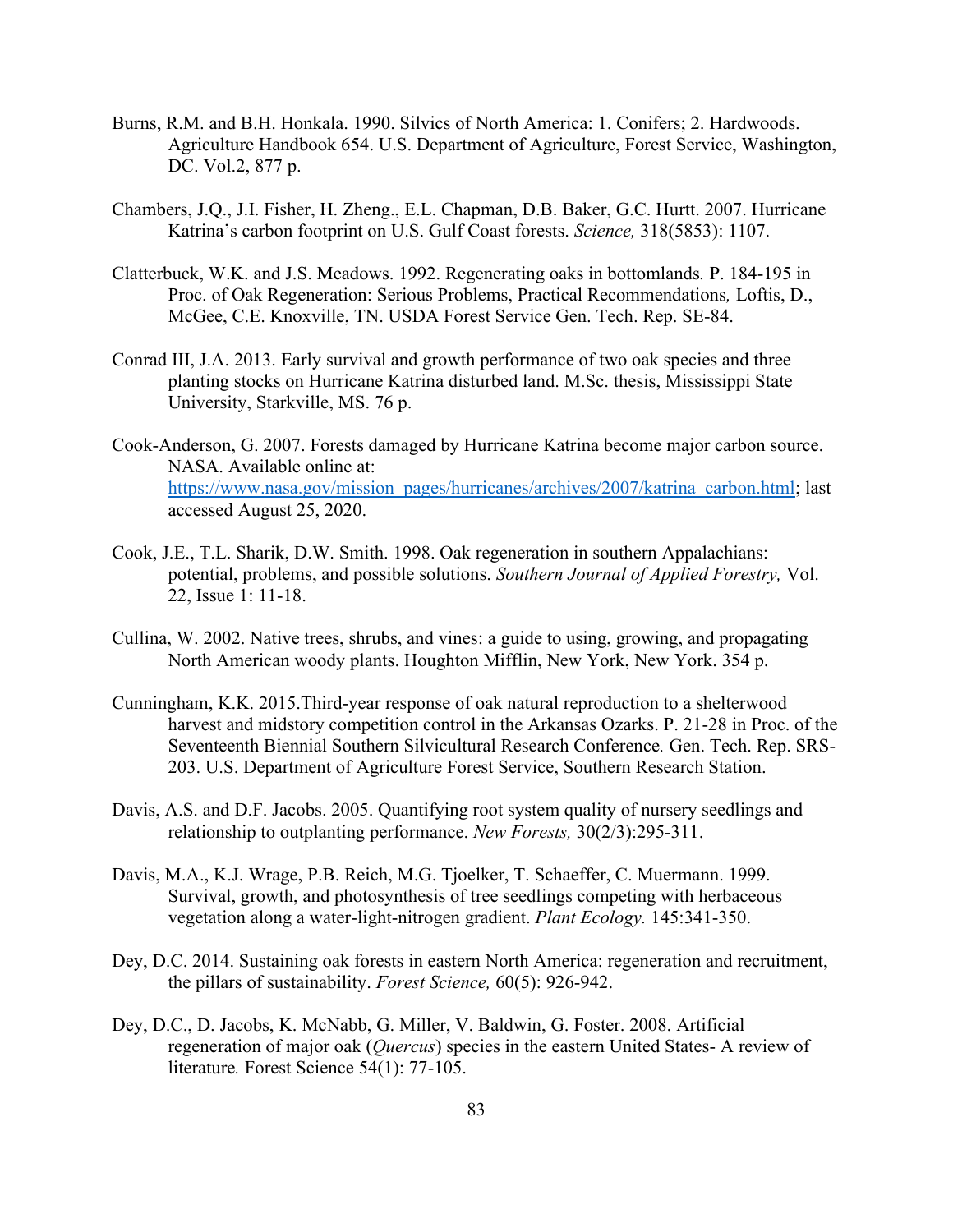- Dowdy, A.D. 2015. Survival and growth performance of two oak species and three planting stocks on lands disturbed by Hurricane Katrina. M.Sc. thesis, Mississippi State University, Starkville, MS. 69 p.
- Dugger, S.; D.C. Dey; J.J. Millspaugh. 2004. Vegetation cover affects mammal herbivory on planted oak seedlings and success of reforesting Missouri River bottomland fields. In Proceedings of the 12<sup>th</sup> biennial southern silvicultural research conference. Gen. Tech. Rep. SRS-71. Asheville, NC: U.S. Department of Agriculture, Forest Service, Southern Research Station: 3-6.
- DuPont. 2006. *DuPont Oust XP® herbicide label*. Available online at: [https://www3.epa.gov/pesticides/chem\\_search/ppls/000352-00601-20060406.pdf;](https://www3.epa.gov/pesticides/chem_search/ppls/000352-00601-20060406.pdf) last accessed January 9, 2019.
- Durbin, T. 2018. Early growth and survival of two oak species and three planting stocks on lands disturbed by Hurricane Katrina. M.Sc. thesis, Mississippi State University, Starkville, MS, United States of America. 71 p.
- Ezell, A.W. 2019. Personal communication. Professor Emeritus Mississippi State University.
- Ezell, A.W. and A.B. Self. 2017. Crop tolerance of oak seedlings in herbaceous weed control applications using indaziflam. Pg. 9-13 in Proc. of Nineteenth Biennial Southern Silvicultural Research Conference. Gen. Tech. Rep. SRS-234. U.S. Department of Agriculture Forest Service, Southern Research Station.
- Ezell, A.W. and A.L. Catchot, Jr. 1998. Competition control for hardwood plantation establishment. Pg. 42-43 in Proc. of Ninth Biennial Southern Silvicultural Research Conference. Gen. Tech. Rep. SRS-20. Asheville, NC: U.S. Department of Agriculture Forest Service, Southern Research Station.
- Ezell, A.W., J. Lowery, B. Leopold, and P.J. Minogue. 1999. Use of imazapyr injection to promote oak regeneration and wildlife stand improvement in bottomland hardwood stands. In Proceedings of the 10th Biennial Southern Silvicultural Research Conference. US For. Serv. Gen. Tech. Rep. SRS-30. P. 151-153.
- Ezell, A.W., J.L. Yeiser, L.R. Nelson. 2007. Survival of oak seedlings is improved by herbaceous weed control. Weed Technology 21:175-178.
- Gardiner, E.S., D.C. Dey, J.A. Stanturf, and B.R. Lockhart. 2010. Approaches to restoration of oak forests on farmed lowlands of the Mississippi River and its tributaries. Columbia Forestal 13(2): 223-236.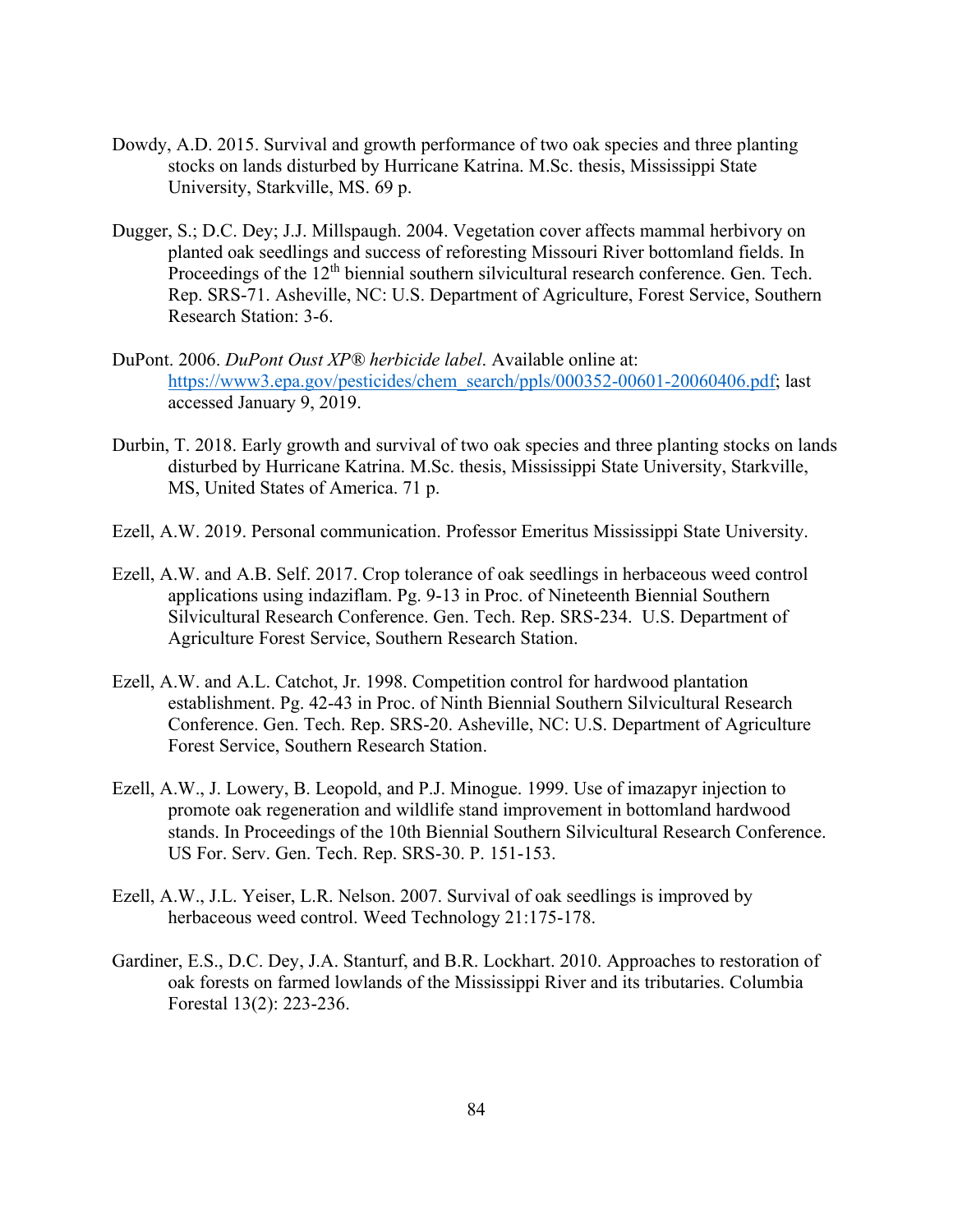- Gentry, A.S. 2020. Comparing survival and growth among three different planting stocks of water oak (*Quercus nigra*) and white oak (*Quercus alba*) on lands damaged by Hurricane Katrina. M.Sc. thesis, Mississippi State University, Starkville, MS. 99 p.
- Godlewski, N. 2018. Hurricane season 2018: when will it end, be over? U.S. Newsweek. Available online at: [https://www.newsweek.com/hurricane-season-2018-end-when-](https://www.newsweek.com/hurricane-season-2018-end-when-1165716)[1165716;](https://www.newsweek.com/hurricane-season-2018-end-when-1165716) last accessed June 29, 2020.
- Gould P.J. and C.A. Harrington. 2009. Root morphology and growth of bare-root seedlings of Oregon white oak. *Tree Planter's Notes,* Vol. 53, No. 2: 22-28.
- Grossnickle, S.C. and Y.A. El-Kassaby. 2015. Bareroot versus container stocktypes: a performance comparison. *New Forests* 47, 1-51.
- Hall, A.T. 2017. Assessing two year growth and survival of two oak species and three planting stocks on Hurricane Katrina damaged land. M.Sc. thesis, Mississippi State University, Starkville, MS. 83 p.
- Hodges, J.D. 1994. Ecology of bottomland hardwoods. P. 5-11 in Proc. of a workshop to resolve the conservation of migratory land birds in bottomland hardwood forest, Smith W.P. and D.N. Pashley (ed.). USDA Forest Service, Southern Forest Experiment Station, New Orleans, LA.
- Hodges, J.D. and A. W. Ezell. 2001. Herbaceous weed control improves survival of planted Shumard oak seedlings on Mississippi River floodplain sites. In: Proceedings of the 54th annual meeting of the Southern Weed Science Society: New century: New opportunities; 2001 January 22-24; Biloxi, MS: 107-108.
- Hollis, D. 2011. Survival and growth of three oak planting stocks on Hurricane Katrina disturbed lands. M.Sc. thesis, Mississippi State University, Starkville, MS. 59 p.
- Hook, D.D. 1969. Influence of soil type and drainage on growth of swamp chestnut oak (*Quercus michauxii* Nutt.) seedlings. U.S. Department of Agriculture, Forest Service. Research Note SE-106. Southeastern Forest Experiment Station, Asheville, NC. 3 p.
- Humphrey, M., B.A. Kleiss, H.N. Williams. 1993. Container oak seedlings for bottomland hardwood (BLH) restoration. U.S. Army of Engineer Waterways Exp. Stn. WRP Tech. Note VN-EM-1.1. 5 p.
- Jacobs, D. F. 2003. Nursery production of hardwood seedlings. Purdue University Cooperative Extension Service, FNR-212. 8 p.
- Jacobs, D.F, K.F. Salifu, J.R. Seifert. 2005. Relative contribution of initial root and shoot morphology in predicting field performance of hardwood seedlings. New Forests, 30: 235-251.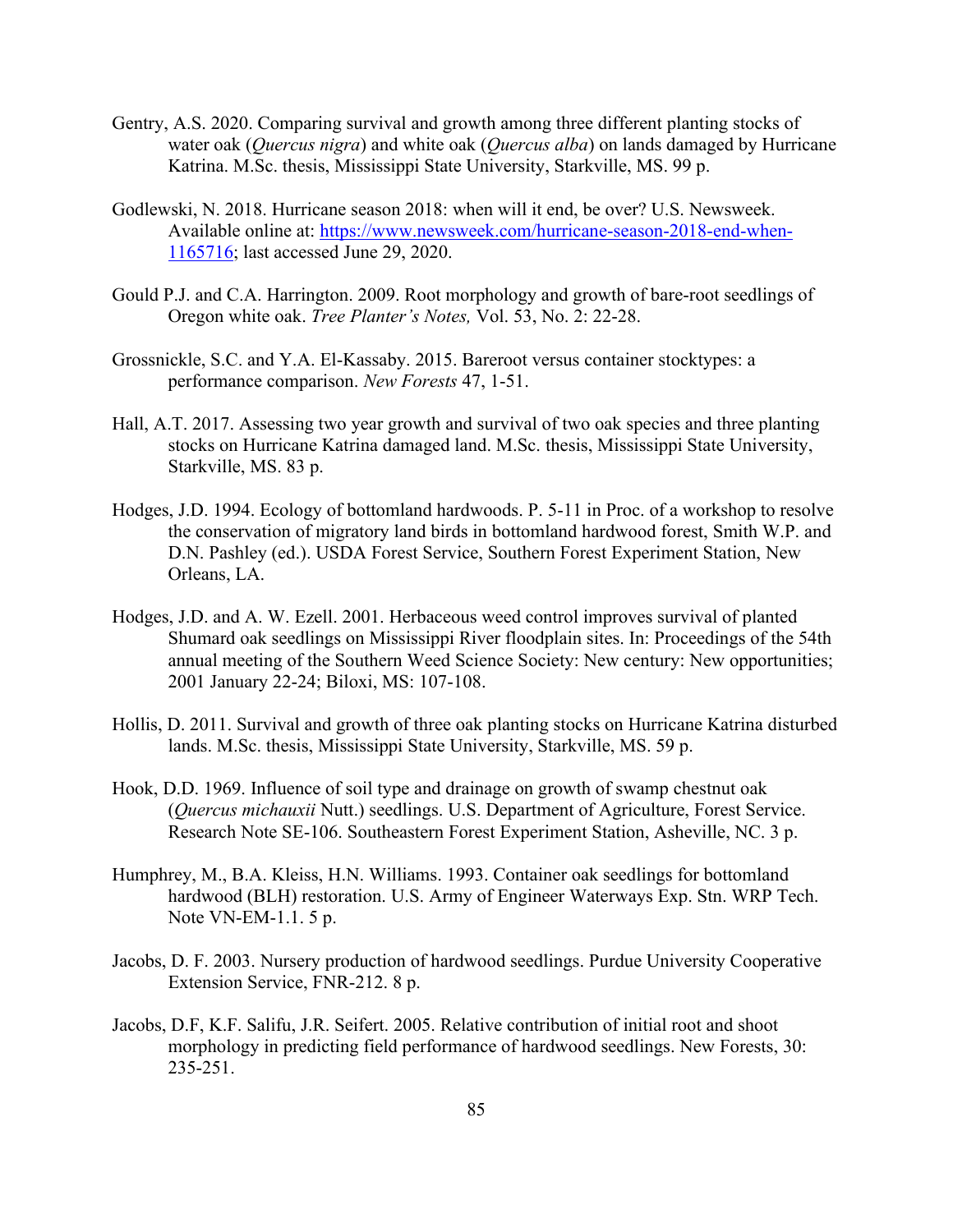- Johnson, P.S., S.R. Shifley, R. Rogers. 2009. The ecology and silviculture of oaks. CAB International, Wallingford, Oxfordshire, UK.
- Kennedy, H.E. 1992. Artificial regeneration of bottomland oaks. P. 241-249 in Proc. of Oak Regeneration: Serious Problems, Practical Recommendations*,* Loftis, D., McGee, C.E. Knoxville, TN. USDA Forest Service Gen. Tech. Rep. SE-84.
- Kochenderfer, J.D., J.N. Kochenderfer, G.W. Miller. 2012. Manual herbicide application methods for managing vegetation in Appalachian hardwood forests. Newton Square, PA. USDA Forest Service Gen. Tech. Rep. NRS-96.
- Kormanik P. K., S.S. Sung, D. Kass, S.J. Zarnoch. 2002. Effect of seedling size and first-order lateral roots on early development of northern red oak on a mesic site: eleventh-year results. P. 332-337 in Proc. of Ninth Biennial Southern Silvicultural Research Conference. Gen. Tech. Rep. SRS–48. Asheville, NC: U.S. Department of Agriculture, Forest Service, Southern Research Station.
- Kormanik P.K., S.S. Sung, T.L. Kormanik, and S.J. Zarnoch. 1995. Oak regeneration: why bigger is better. P. 117-123 in National Proc. Forest and Conservation Nursery Assoc. Ft, Collins, CO. Gen. Tech. Rep. PNW-365.
- Koslinki, W.G. and H.A. Holt. 1985. Herbicide tolerance for first year weed control in woody species. In Proc. of the North Central Weed Science Society Annual Meeting; December 10-12; St. Louis, MO. Champaign, IL.
- Kuo, F.E., M. Bacaicoa, W.C. Sullivan. 1998. Transforming inner-city neighborhoods: trees, sense of safety, and preference. *Environment and Nehavior,* 30(1), 28-59.
- Kushla, J.D. and A.W. Ezell. 2017. Tree planting is easy. Available online at: [http://extension.msstate.edu/publications/publications/tree-planting-easy;](http://extension.msstate.edu/publications/publications/tree-planting-easy) last accessed July 17, 2019.
- Liechty, H.O, M.A. Blazier, W. Headlee. 2017. Impacts of competition control on hardwood moisture availability and stress two years following reforestation of a retired sod farm. Pg. 317-320 in Proc. of Nineteenth Biennial Southern Silvicultural Research Conference*.* Gen. Tech. Rep. SRS-234. U.S. Department of Agriculture Forest Service, Southern Research Station.
- Loftis, D.L. and C.E. McGee. Oak regeneration: serious problems practical recommendations (symposium proceedings). Gen. Tech. Rep. SE-84. Asheville, NC: U.S. Department of Agriculture, Forest Service, Southeastern Forest Experiment Station. 319 p.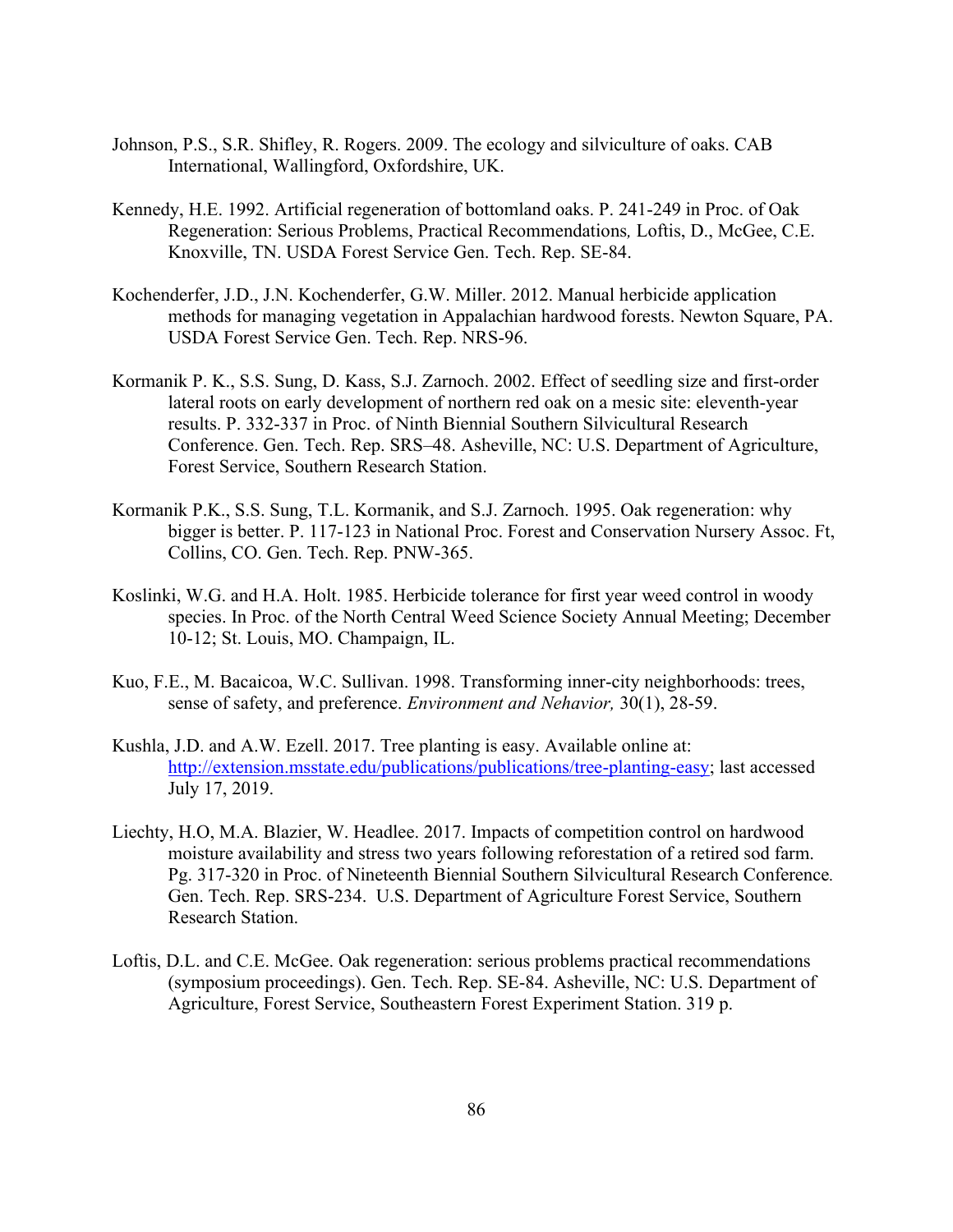- Luppold, W.G. and J.M. Jacobsen. 1985. The determinants of hardwood lumber price. P. 1-6. Research Paper NE-558. Newtown Square, PA: U.S. Department of Agriculture, Forest Service, Northeastern Research Station.
- McShea, W.J. and W.M. Healy. 2002. Oak forest ecosystems: ecology and management for wildlife. Johns Hopkins University Press, Baltimore, MD, United States of America. 432 p.
- Miles, C.H. 2019. Assessing the early growth performance and survival of two oak species and three planting stocks on Hurricane Katrina damaged land. M.Sc. thesis, Mississippi State University, Starkville, MS. 103 p.
- Miller, J.H. 1992. Oak plantation establishment using mechanical, burning, and herbicide treatments. P. 263-289 in Proc. of Oak Regeneration: Serious Problems, Practical Recommendations*,* Loftis, D., McGee, C.E. Knoxville, TN. USDA Forest Service Gen. Tech. Rep. SE-84.
- Miller, J.H. and L. Bishop. 1989. Optimum timing for ground-applied forestry herbicides in the South. United States Department of Agriculture Forest Service, Cooperative Forestry Technology Update. 2 p.
- MossyOak Nativ Nurseries 1. 2020. Nuttall oak (*Quercus texana*). Available online at: [https://www.nativnurseries.com/collections/oak-trees/products/nutall-oak-seedlings-for](https://www.nativnurseries.com/collections/oak-trees/products/nutall-oak-seedlings-for-sale-quercus-texana)[sale-quercus-texana;](https://www.nativnurseries.com/collections/oak-trees/products/nutall-oak-seedlings-for-sale-quercus-texana) last accessed January 23, 2020.
- MossyOak Nativ Nurseries 2. 2020. Swamp chestnut oak (*Quercus michauxii*). Available online at: [https://www.nativnurseries.com/products/swamp-chestnut-oak-seedlings-for-sale](https://www.nativnurseries.com/products/swamp-chestnut-oak-seedlings-for-sale-quercus-michauxii)[quercus-michauxii;](https://www.nativnurseries.com/products/swamp-chestnut-oak-seedlings-for-sale-quercus-michauxii) last accessed January 23, 2020.
- Mullins, J.A., E.R. Buckner, G.H. Hopper, G.G. Percell. 1997. Early growth of sheltered and unsheltered cherrybark oak established by planting 1-0 bareroot and 1-0 containerized seedlings and by direct seeding. In: Waldrop, T.A. (Ed.) Proceedings of the Ninth Biennial Southern Silvicultural Research Conference. Clemson, SC.. Asheville, NC. United States Department of Agricutlture, Forest Service, Gen. Tech. Rep. SRS-20. pp. 234-237.
- Omi, S.K. 1985. Soil compaction: effects on seedling growth. In Proc. of Intermountain Nurseryman's Association Meeting. Gen. Tech. Rep. RM-125. U.S. Department of Agriculture, Forest Service, Fort Collins, CO,
- Oswalt, S.N., C. Oswalt, J. Turner. 2008. Hurricane Katrina impacts on Mississippi forests*.* Southern Journal of Applied Forestry. 32(3):139-141.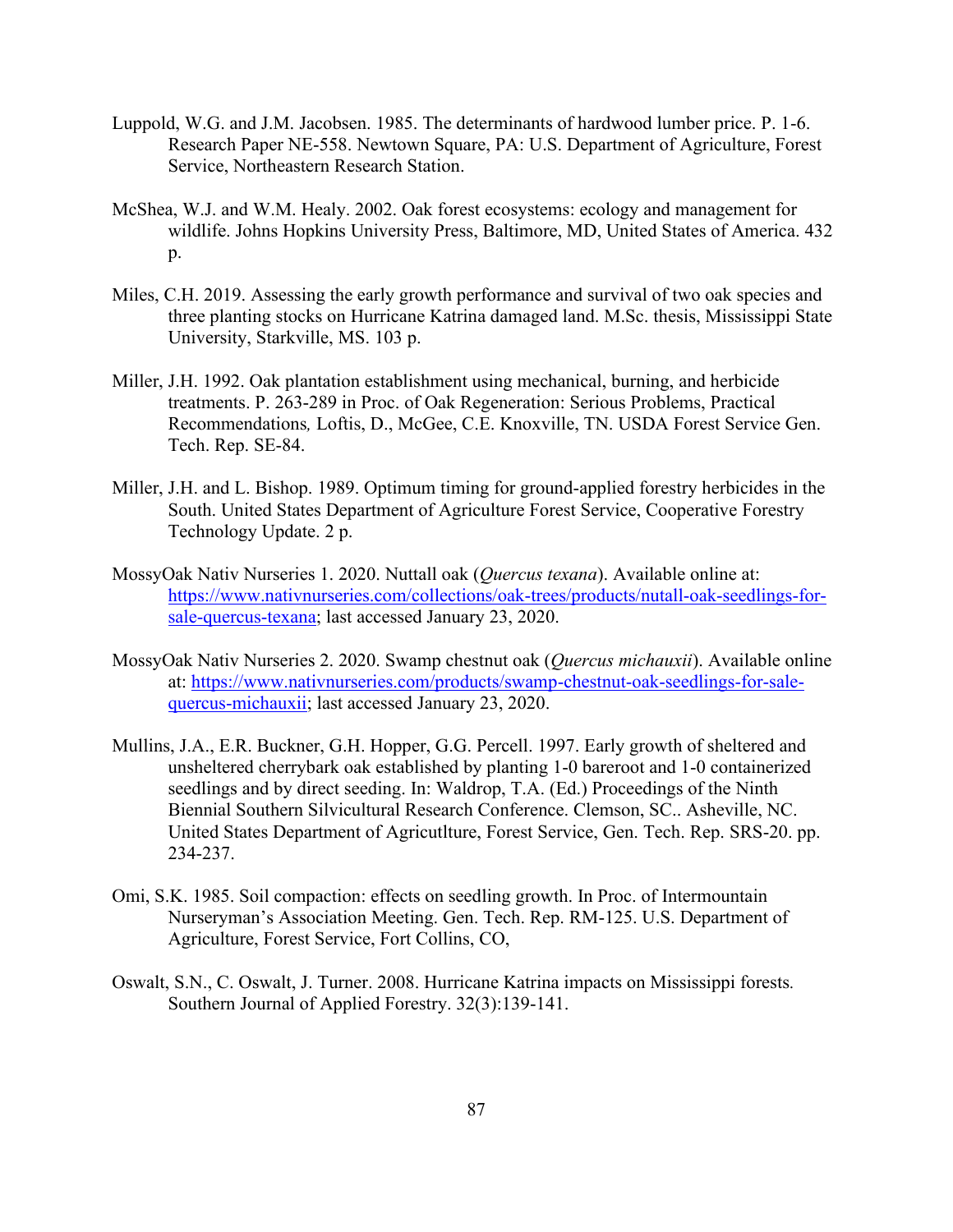- Peairs, S. E., A. W. Ezell, K. L. Belli, and J. D. Hodges. 2004. A comparison of oak regeneration conditions following Midstory injection and partial overstory removal in a Tombigbee River terrace. Proceedings of the 12th Biennial Southern Silvicultural Research Conference. USDA Forest Service, General Technical Report SRS–71, Southeastern Forest Experiment Station, Asheville, NC. p. 499- 501.
- Phelps, D. 2018. Personal communication. Nursery Manager. MossyOak Nativ Nurseries.
- Reeves, J.T. 2016. Early growth and survival of Shumard oak and Nuttall oak planting stocks. M.Sc. thesis, Mississippi State University, Starkville, MS, United States of America. 69 p.
- Reeves, J.T., A.W. Ezell, J.D. Hodges, E.B. Shultz, A.B. Self. 2016. Influence of flooding, freezing, and American beaver herbivory on survival of planted oak seedlings. Pg. 465- 468 in Proc. of Eighteenth Biennial Southern Silvicultural Research Conference. Gen. Tech. Rep. SRS-212. U.S. Department of Agriculture Forest Service, Southern Research Station.
- Ross, M. 2013. Know your deer plants: swamp chestnut oak*.* Available online at: [https://www.qdma.com/know-deer-plants-swamp-chestnut-oak/;](https://www.qdma.com/know-deer-plants-swamp-chestnut-oak/) last accessed February 21, 2019.
- Rousseau, R.J. 2017 A. Choose your planting stock carefully. Available online at: [http://extension.msstate.edu/publications/publications/choose-your-planting-stock](http://extension.msstate.edu/publications/publications/choose-your-planting-stock-carefully)[carefully;](http://extension.msstate.edu/publications/publications/choose-your-planting-stock-carefully) last accessed July 17, 2019.
- Rousseau, R.J. 2017 B. What are genetically improved seedlings? Available online at: [https://extension.msstate.edu/publications/publications/what-are-genetically-improved](https://extension.msstate.edu/publications/publications/what-are-genetically-improved-seedlings)[seedlings;](https://extension.msstate.edu/publications/publications/what-are-genetically-improved-seedlings) last accessed November 10, 2020.
- Rousseau, R.J. 2015. Oak regeneration for the future. Available online at: [http://extension.msstate.edu/publications/publications/oak-regeneration-for-the-future;](http://extension.msstate.edu/publications/publications/oak-regeneration-for-the-future) last accessed July 17, 2019.
- Rousseau, R.J. 2008. Regenerating hardwoods in Mississippi. Available online at: [https://extension.msstate.edu/sites/default/files/publications/publications/p2470.pdf;](https://extension.msstate.edu/sites/default/files/publications/publications/p2470.pdf) last accessed August 26, 2020.
- Rousseau, R.J. 2004. Bottomland hardwood management species/site relationships. Available online at: [http://extension.msstate.edu/publications/publications/bottomland-hardwood](http://extension.msstate.edu/publications/publications/bottomland-hardwood-management-speciessite-relationships)[management-speciessite-relationships;](http://extension.msstate.edu/publications/publications/bottomland-hardwood-management-speciessite-relationships) last accessed September 29, 2020.
- Rushton, B.T. 1988. Matching tree species to site conditions in reclamation. Available online at: [http://images.library.wisc.edu/EcoNatRes/EFacs/Wetlands/Wetlands15/reference/econatr](http://images.library.wisc.edu/EcoNatRes/EFacs/Wetlands/Wetlands15/reference/econatres.wetlands15.brushton.pdf) [es.wetlands15.brushton.pdf;](http://images.library.wisc.edu/EcoNatRes/EFacs/Wetlands/Wetlands15/reference/econatres.wetlands15.brushton.pdf) last accessed September 29, 2020.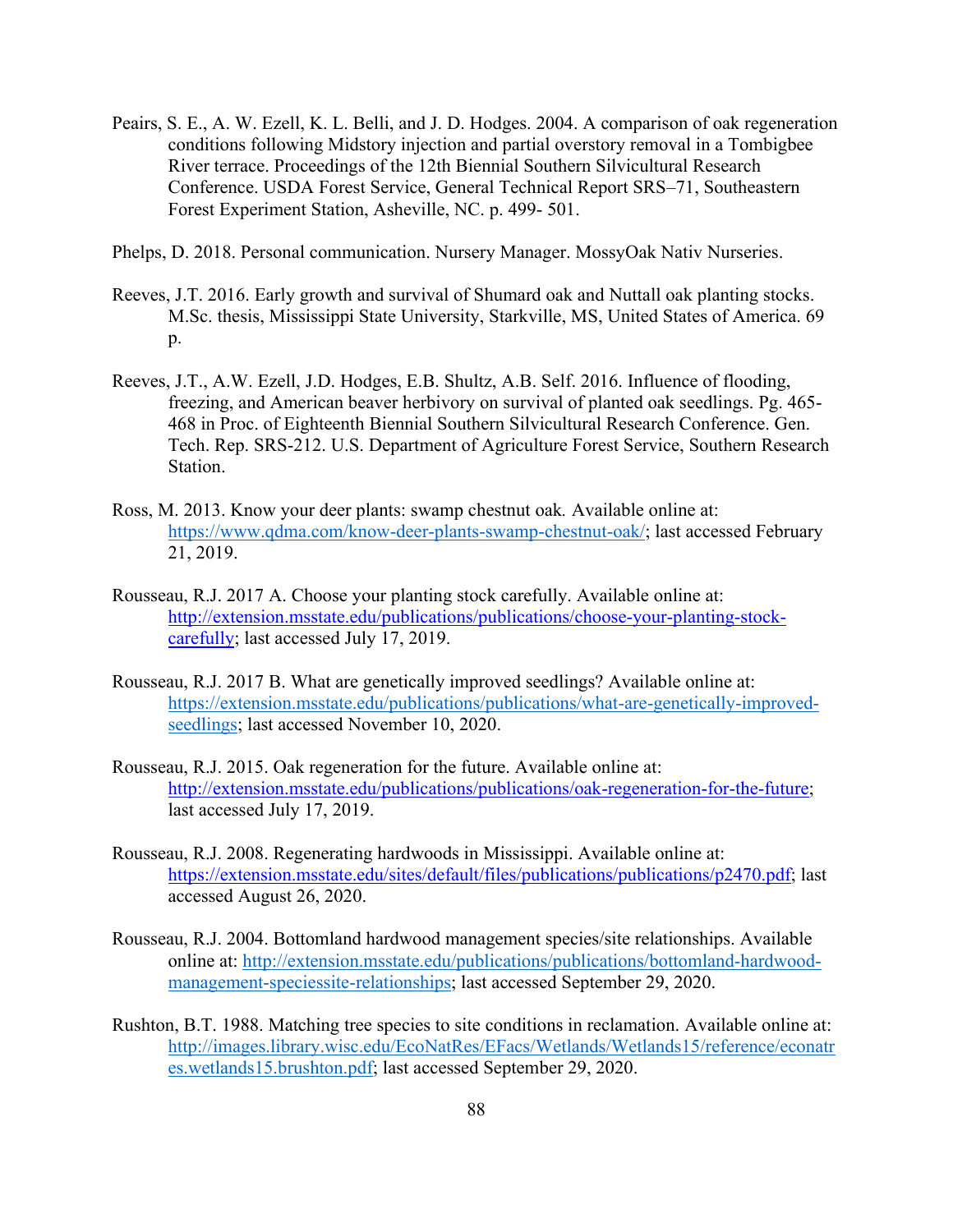- Salkind, N.J. 2007. Encyclopedia of Measurement and Statistics. Sage Publications Inc., Newbury Park, CA. 1416 p.
- SAS Version 9.4 Procedures Guide. 2013. SAS Institute Inc., Cary, NC, USA. 550 p.
- Seifert, J.R. 1989. Two-year results of chemical weed control on nine hardwood tree species. In Proc. of the North Central Weed Science Society Annual Meeting; December 5-7; Lexington, KY. Champaign, IL.
- Seifert, J.R., M.F. Selig, R.C. Morrissey. 2007. Weed competition control in hardwood plantations. U.S. Department of Agriculture Forest Service, Northern Research Station. Gen. Tech. Rep. FNR-224.
- Self, A.B. 2016. Seven year effects of meadow vole herbivory on oak survival. Pg. 469-472 in Proc. of Eighteenth Biennial Southern Silvicultural Research Conference. Gen. Tech. Rep. SRS-212. U.S. Department of Agriculture Forest Service, Southern Research Station.
- Self, A.B., A.W. Ezell, D. Rowe. 2014. Performance of oak seedlings grown under different Oust XP® regimes. Forests*.* 5:1331-1340.
- Sweeney, B.W., S.J. Czapka, T. Yerkes. 2002. Riparian forest restoration: increasing success by reducing plant competition and herbivory. *Restoration Ecology*, 10(2):392-400.
- Teclaw, R.M., J.G. Isebrands. 1993. Artificial regeneration of northern red oak in the Lake States with a light shelterwood: a departure from tradition, p. 185-194. In: Proceedings of the  $9<sup>th</sup>$ Central Hardwood Forest Conference; U.S. Department of Agriculture, Forest Service, North Central Forest Experiment Station: Gen. Tech. Rep. NC-161.
- Thomspson, J.R. and R.C. Schultz. 1995. Root system morphology of *Quercus rubra* L. planting stock and 3 year field performance in Iowa. *New For.* 9:225-236.
- Ulrich, R.S., R.F. Simmons, B.D. Losito, E. Fiorito, M.A. Miles, M. Zelson. 1991. Stress recovery during exposure to natural and urban environments. *Journal of Environmental Psychology,* 11, 201-230.
- United States Forest Service. 2018. Glossary of forest engineering terms. Available online at: [https://www.srs.fs.usda.gov/forestops/glossary/;](https://www.srs.fs.usda.gov/forestops/glossary/) last accessed November 29, 2018.
- United States Forest Service. 2005. Potential timber damage due to Hurricane Katrina in Mississippi, Alabama, and Louisiana. Available online at: [https://www.srs.fs.usda.gov/katrina/katrina\\_brief\\_2005-09-22.pdf;](https://www.srs.fs.usda.gov/katrina/katrina_brief_2005-09-22.pdf) last accessed October 18, 2018.